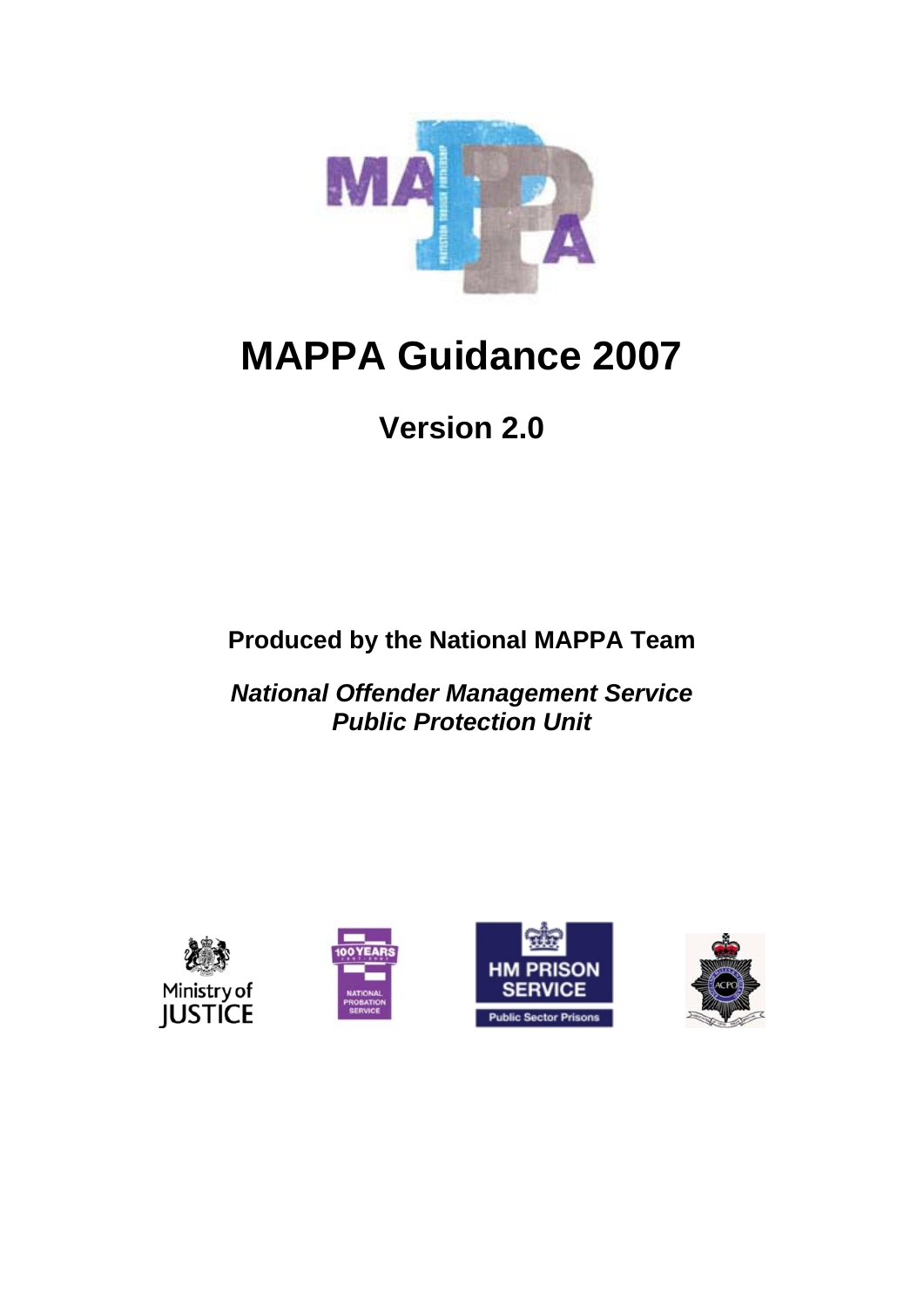## **1. [Introduction](#page-7-0)**

- 1.1 [Status of the Guidance](#page-7-0)
- 1.2 [Decision Making](#page-7-0)
- 1.3 [Revision of the Guidance](#page-8-0)
- 1.4 [Diversity](#page-8-0)
- 1.5 [Criminal Justice Act \(2003\) \(extract\)](#page-9-0)

# **2. [The MAPPA Framework](#page-13-0)**

- 2.1 [Introduction](#page-13-0)
- 2.2 [MAPPA Co-ordination](#page-13-0)
- 2.3 [The National Offender Management Model](#page-14-0)
- 2.4 [The Victim Focus](#page-15-0)
- 2.5 [The Offender's Role](#page-18-0)
- 2.6 [Identification of MAPPA Offenders](#page-19-0)
- 2.7 [Hospital and Guardianship Orders](#page-19-0)
- 2.8 [Links to other Multi-Agency Forums](#page-20-0)
- 2.9 [ViSOR](#page-20-0)
- 2.10 [Inclusion Period](#page-20-0)
- 2.11 [Failure to meet the MAPPA Eligibility Criteria](#page-21-0)
- 2.12 [Category 1 Offenders: Registered Sexual Offenders \(RSOs\)](#page-21-0)
- 2.13 [Sexual Offender Notification](#page-21-0)
- 2.14 [Restrictive Orders](#page-22-0)
- 2.15 [Category 2 Offenders: Violent and Other Sexual Offenders](#page-23-0)
- 2.16 [Category 3 Offenders: Other Dangerous Offenders Sections](#page-24-0)  325(2)(b) Criminal Justice Act (2003)
- 2.17 [Suspended Sentences](#page-25-0)
- 2.18 [Young Offenders](#page-25-0)
- 2.19 [Identifying the Responsible Authority](#page-25-0)
- 2.20 [Potentially Dangerous Persons](#page-26-0)

# **3. [Information Sharing](#page-28-0)**

- 3.1 [Introduction](#page-28-0)
- 3.2 [Information Sharing between MAPPA Agencies](#page-28-0)
- 3.3 [Information Sharing Principles](#page-29-0)
- 3.4 [Information Sharing and the Duty to Co-operate Agencies](#page-30-0)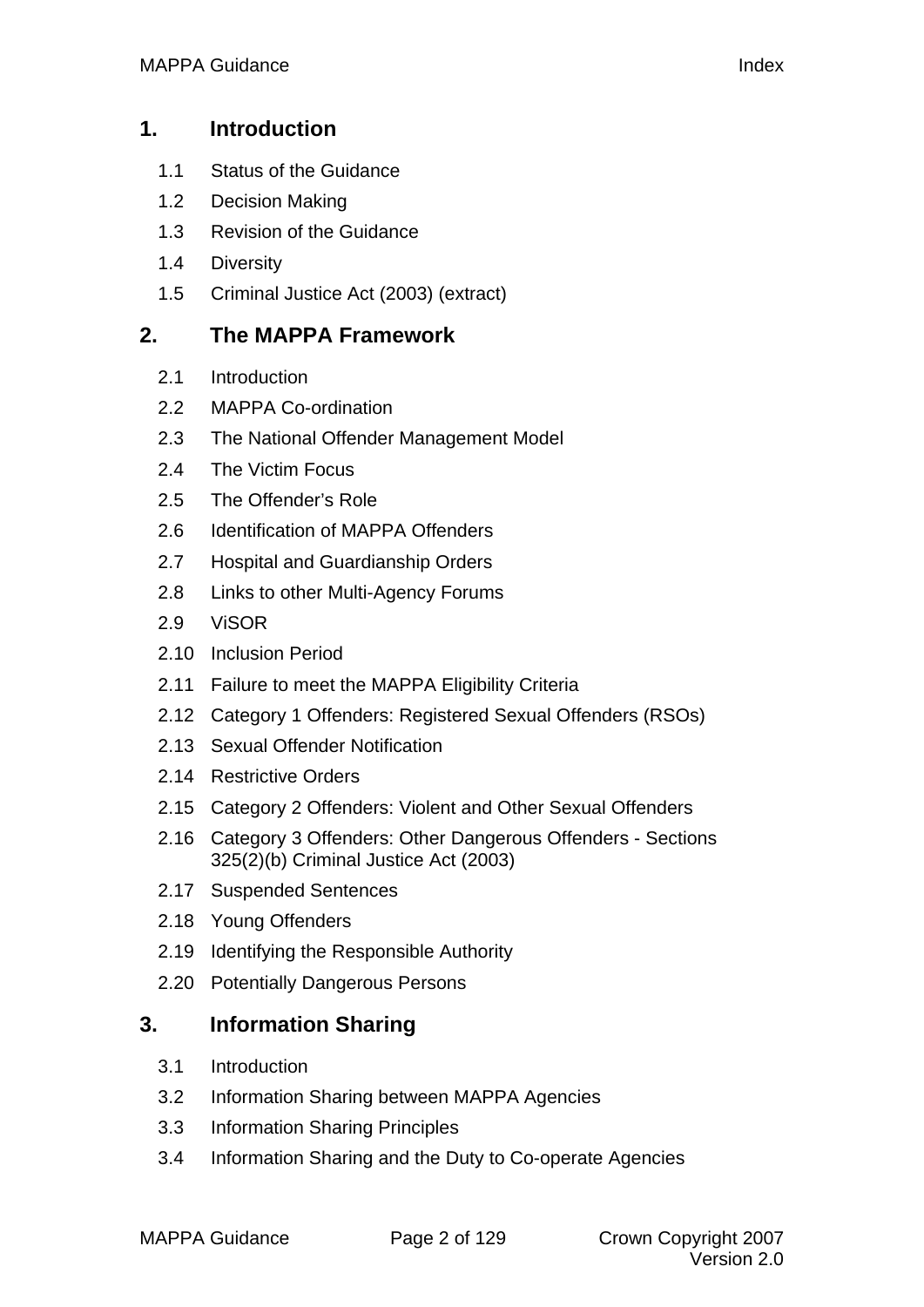[3.5 Summary](#page-31-0)

# **4. [Disclosure](#page-32-0)**

- 4.1 [Introduction](#page-32-0)
- 4.2 [Disclosure by Responsible Authority to other Third Parties](#page-33-0)
- 4.3 [Disclosure of level 2 and 3 MAPP Meeting Minutes](#page-35-0)

# **5. [Risk Assessment](#page-37-0)**

- 5.1 [Introduction](#page-37-0)
- 5.2 [Offender Assessment System \(OASys\)](#page-37-0)
- 5.3 [Risk of Serious Harm Definitions](#page-38-0)
- 5.4 [Risk Matrix 2000 \(RM2000\)](#page-39-0)
- 5.5 [SARN](#page-39-0)
- 5.6 [Spousal Assault Risk Assessment \(SARA\)](#page-39-0)
- 5.7 [ASSET](#page-39-0)
- 5.8 [Other Forms of Risk Assessment](#page-39-0)

# **6. [Risk Management](#page-41-0)**

- 6.1 [Introduction](#page-41-0)
- 6.2 [Effective Strategies](#page-41-0)

## **7. [Levels of Management](#page-42-0)**

- 7.1 [Introduction](#page-42-0)
- 7.2 [Determining the MAPPA Management Level](#page-42-0)
- 7.3 [Gate-keeping](#page-42-0)
- 7.4 [Level 1: Ordinary Agency Management](#page-42-0)
- 7.5 [Level 2: Multi-Agency Public Protection Meeting](#page-43-0)
- 7.6 [Level 3: Multi-Agency Public Protection Meeting](#page-44-0)
- 7.7 [Cases which fall outside the MAPPA Criteria](#page-46-0)

# **8. [Multi-Agency Public Protection Meetings](#page-47-0)**

- 8.1 [Introduction](#page-47-0)
- 8.2 [Purpose of Meetings](#page-47-0)
- 8.3 [Level 1 Meeting](#page-47-0)
- 8.4 [Referral to a Level 2 or 3 MAPP Meeting](#page-47-0)
- 8.5 [Gate-keeping](#page-48-0)
- 8.6 [Pre-meeting Preparation](#page-48-0)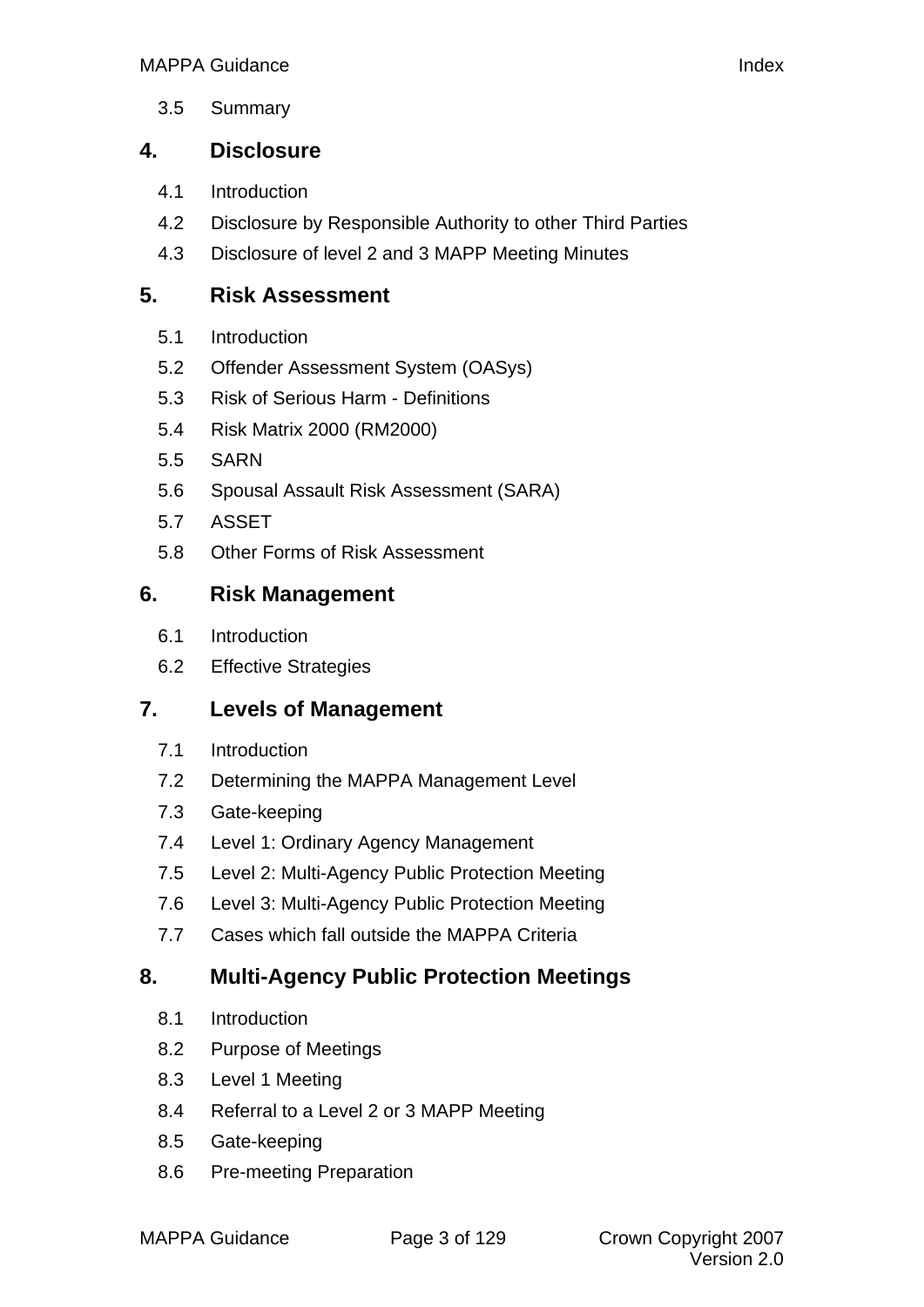- 8.7 [Single Point of Contact \(SPOC\)](#page-49-0)
- 8.8 [Agency Representation](#page-49-0)
- 8.9 [Conducting MAPP Meetings](#page-51-0)
- 8.10 [Chairing](#page-51-0)
- 8.11 [MAPP Meeting Minutes](#page-52-0)
- 8.12 [MAPPA Risk Management Plans](#page-52-0)
- 8.13 [Frequency of MAPP Meetings](#page-53-0)
- 8.14 [Reviewing the Management Level](#page-53-0)
- 8.15 [Review Meetings](#page-54-0)
- 8.16 [Cases no longer eligible for MAPPA](#page-55-0)

# **9. [Custody Issues](#page-56-0)**

- 9.1 [Introduction](#page-56-0)
- 9.2 [Confirming Release Dates](#page-57-0)
- 9.3 [Interdepartmental Risk Management Teams \(IRMTs\)](#page-57-0)
- 9.4 [Transfer to Open Conditions and Release on Temporary Licence](#page-57-0)  (ROTL)
- 9.5 [Licence Conditions for High Risk Offenders](#page-58-0)
- 9.6 [Last minute Early Release due to Sentence Recalculation](#page-59-0)
- 9.7 [Appeal Court Releases](#page-60-0)
- 9.8 [Release directly from Court](#page-60-0)

# **10. [Transfer of MAPPA Cases](#page-61-0)**

- [10.1 Introduction](#page-61-0)
- 10.2 [Cross Border Transfers](#page-63-0)
- 10.3 [General Principles](#page-63-0)
- 10.4 [MAPPA Co-operation and Information Sharing between](#page-65-0)  England/Wales and Scotland
- 10.5 [Responsible Authorities](#page-65-0)
- 10.6 [MAPPA Cross Border Transfers](#page-66-0)

# **11. [Critical Public Protection Cases \(CPPCs\)](#page-67-0)**

- [11.1 Introduction](#page-67-0)
- 11.2 [Purposes of Registration as a Critical Public Protection Case \(CPPC\)](#page-67-0)
- 11.3 [Criteria for a Critical Public Protection Case \(CPPC\)](#page-67-0)
- 11.4 [National Critical Public Protection Cases \(CPPCs\)](#page-68-0)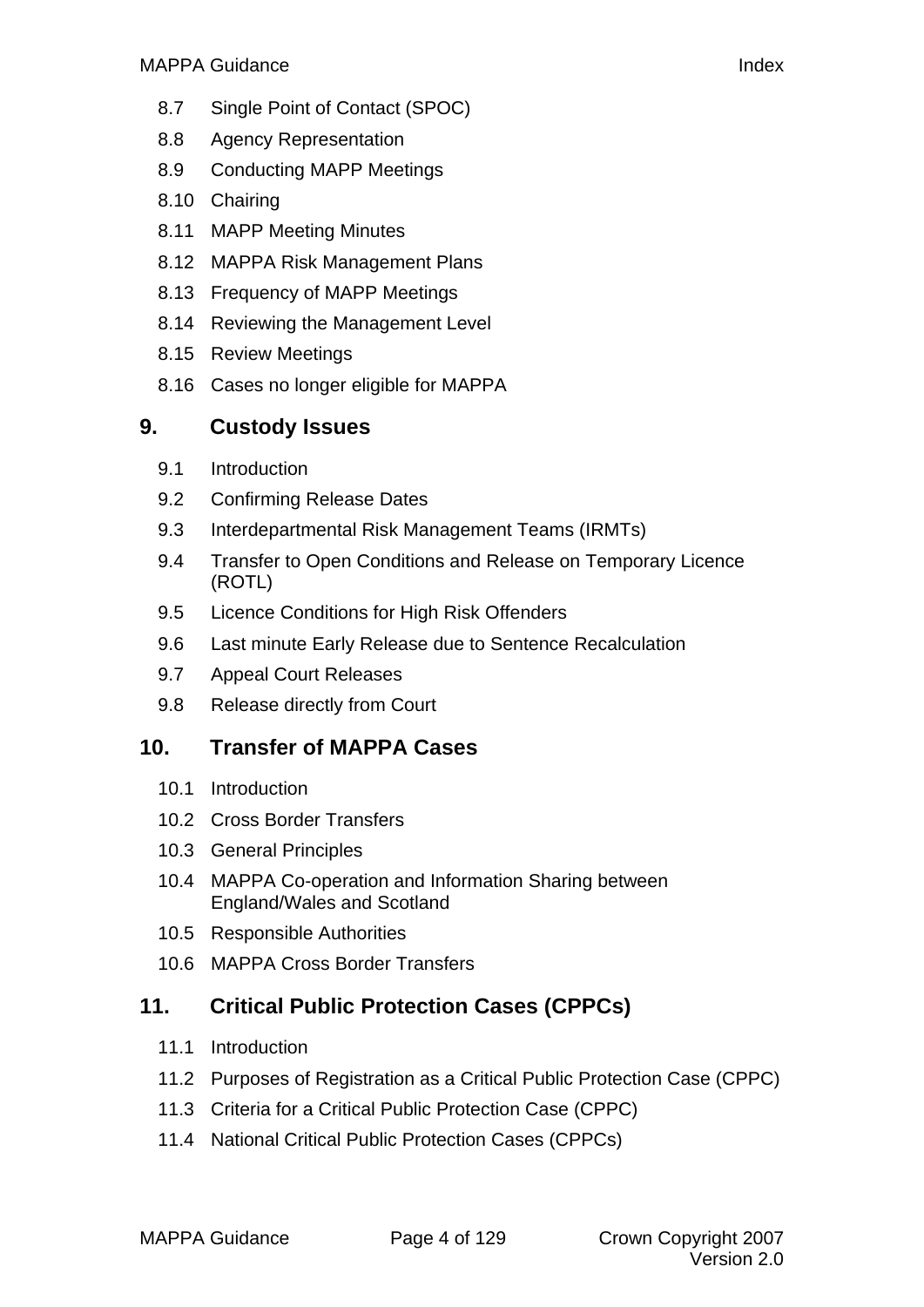## **12. [Approved Premises](#page-70-0)**

- [12.1 Introduction](#page-70-0)
- 12.2 [MAPP Meetings](#page-70-0)
- 12.3 [Absconders from Approved Premises](#page-70-0)

# **13. [Domestic Extremism and MAPPA](#page-72-0)**

- 13.1 [Introduction](#page-72-0)
- 13.2 [Identification](#page-72-0)
- 13.3 [Inclusion in MAPPA](#page-72-0)

# **14. [ViSOR](#page-74-0)**

- 14.1 [Introduction](#page-74-0)
- 14.2 [How ViSOR Operates](#page-74-0)
- 14.3 [Inclusion Period](#page-74-0)

# **15. [Good Practice Standards](#page-76-0)**

- 15.1 [Introduction](#page-76-0)
- 15.2 [The Four Features of MAPPA Good Practice](#page-76-0)
- 15.3 [Defensible Decision Making](#page-76-0)
- 15.4 [Rigorous Risk Assessment](#page-76-0)
- 15.5 [Robust Risk Management](#page-77-0)
- 15.6 [The Strategic Management of MAPPA](#page-78-0)
- 15.7 [MAPPA Best Practice](#page-78-0)
- 15.8 [MAPPA Case Management Best Practice](#page-79-0)
- 15.9 [General MAPPA Standards](#page-81-0)

# **16. [The Responsible Authority \(Police, Probation and](#page-84-0)  Prison Services)**

- 16.1 [Introduction](#page-84-0)
- 16.2 [Police Service](#page-84-0)
- 16.3 [Probation Service](#page-84-0)
- 16.4 [Prison](#page-85-0)
- 16.5 [Responsible Authority National Steering Group \(RANSG\)](#page-86-0)

# **17. [Duty to Co-operate Agencies](#page-89-0)**

- 17.1 [Introduction](#page-89-0)
- 17.2 [The purpose of the Duty to Co-operate is:](#page-89-0)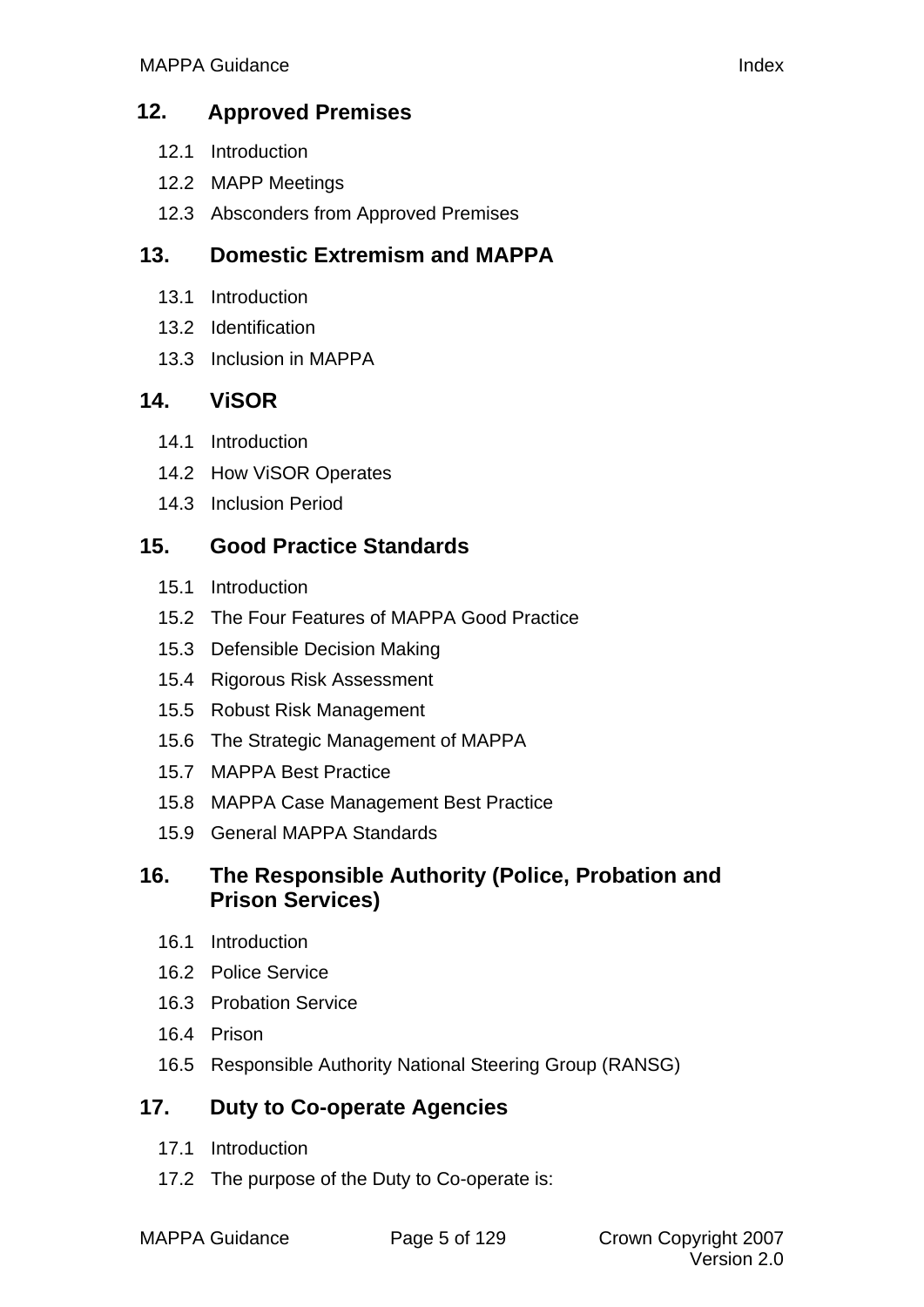- 17.3 [What the Duty to Co-operate means and involves](#page-89-0)
- 17.4 [The Principles of Co-operation](#page-90-0)
- 17.5 [Partnership Working and Primary Responsibility](#page-90-0)
- 17.6 [The Practicalities of Co-operation](#page-91-0)
- 17.7 [The Duty to Co-operate Agencies](#page-91-0)
	- [17.7.1 Youth Offending Teams](#page-92-0)
	- [17.7.2 Jobcentre Plus](#page-93-0)
	- [17.7.3 Local Authority C](#page-93-0)hildren's Services Departments
	- [17.7.4 Local Housing Authorities](#page-94-0)
	- [17.7.5 Registered Social Landlords \(RSLs\)](#page-95-0)
	- [17.7.6 Health Bodies and the Duty to Co-operate](#page-96-0)
	- [17.7.7 Electronic Monitoring \(EM\) Providers](#page-97-0)
- 17.8 [Ministry of Justice Units with Release and Recall Responsibilities](#page-99-0)
	- [17.8.1 Pre Release Section \(PRS\)](#page-100-0)
	- [17.8.2 Post Release Section](#page-100-0)
- 17.9 [Mental Health Unit \(MHU\)](#page-101-0)
	- [17.9.1 The Home Secretary's Responsibilities under the Mental Health](#page-102-0)  Act
	- [17.9.2 Hospital Orders \(Section 37\) and Restriction Orders \(Section 41\)](#page-102-0)
	- [17.9.3 Conditional Discharge and Recall to Hospital](#page-103-0)
	- [17.9.4 Transfer Directions Made by the Secretary of State from Prison to](#page-103-0)  Hospital (Sections 47, 48 and 49 of the Mental Health Act 1983)
	- [17.9.5 Hospital and Limitation Direction \(Sections 45A and 458\)](#page-103-0)
	- [17.9.6 Criminal Procedure \(Insanity\) Act \(1964\) and Criminal Procedure](#page-104-0)  (Insanity and Unfitness to Plead) Act (1991)
	- [17.9.7 Mental Health Review Tribunals](#page-104-0)
- 17.10 [Suggested Template for the Memorandum Defining the Duty to Co](#page-104-0)operate

# **18. [The Strategic Management Board \(SMB\)](#page-105-0)**

- 18.1 [Introduction](#page-107-0)
- 18.2 [Membership of the SMB](#page-107-0)
- 18.3 [SMB Meetings](#page-107-0)
- 18.4 [MAPPA Performance](#page-109-0)
- 18.5 [Links with Local Multi-Agency Forums](#page-110-0)
- 18.6 [Communication](#page-110-0)
- 18.7 [Training](#page-110-0)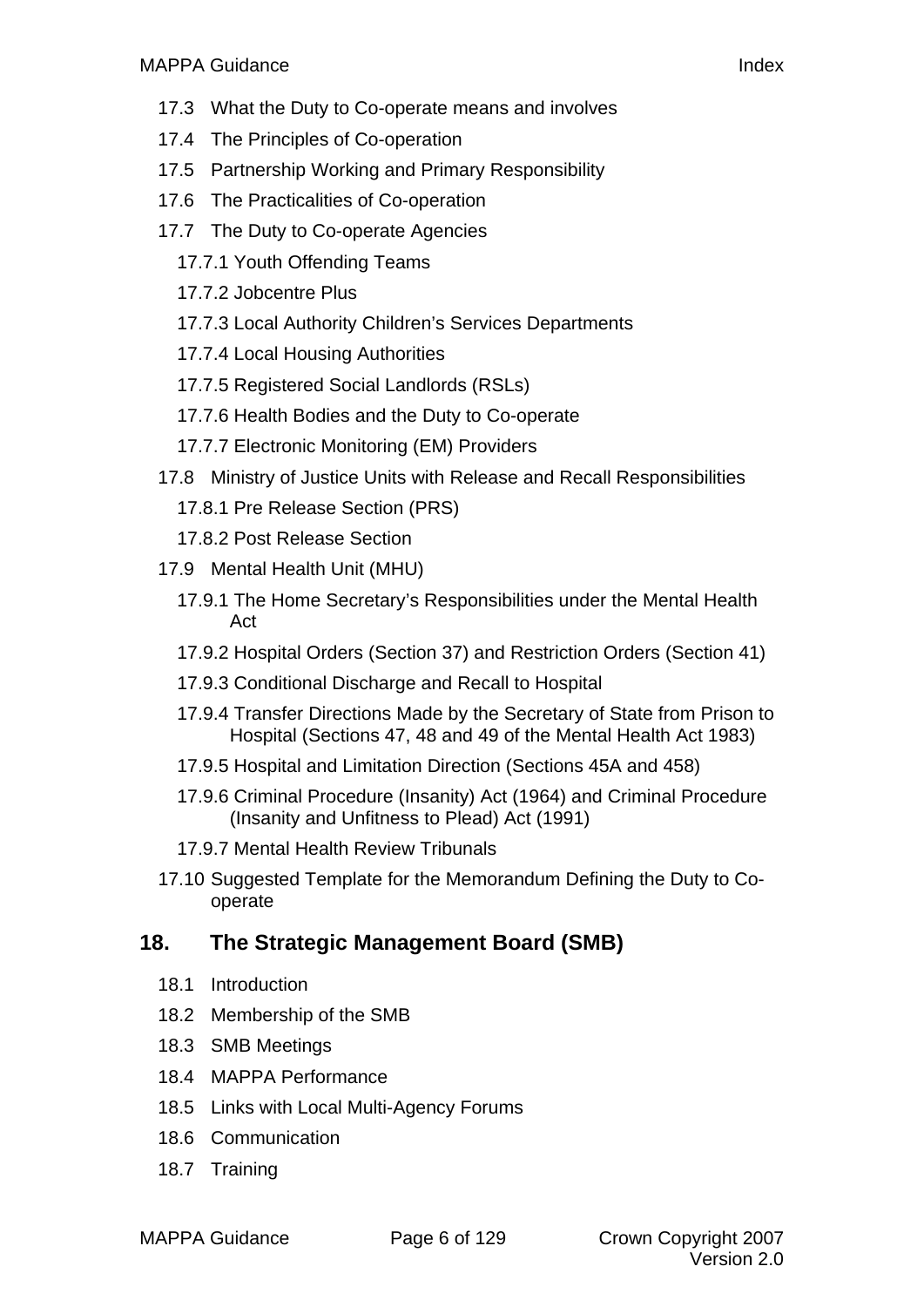## **19. [Lay Advisers](#page-111-0)**

- 19.1 [Introduction](#page-113-0)
- 19.2 [Role of the Lay Adviser](#page-113-0)
- 19.3 [Appointment of Lay Advisers](#page-113-0)
- 19.4 [Short-listing and Selection Process](#page-114-0)
- 19.5 [Interview](#page-115-0)
- 19.6 [Psychometric Test](#page-115-0)
- 19.7 [Appointment by the Secretary of State](#page-116-0)
- 19.8 [Confidentiality](#page-116-0)
- 19.9 [Diversity](#page-116-0)
- 19.10 [Expenses](#page-116-0)
- 19.11 [Induction, Training and Support for Lay Advisers](#page-117-0)
- 19.12 [Change of Circumstances](#page-117-0)
- 19.13 [Termination of Appointment](#page-118-0)

# **20. [MAPPA Performance and Standards](#page-118-0)**

- 20.1 [MAPPA Performance](#page-119-0)
- 20.2 [Quantitative Data](#page-119-0)
- 20.3 [Qualitative Data](#page-119-0)
- 20.4 [MAPPA Key Performance Indicators \(KPIs\)](#page-120-0)

# **21. [MAPPA Serious Case Reviews \(MSCRs\)](#page-121-0)**

- 21.1 [Introduction](#page-122-0)
- 21.2 [Future Process](#page-122-0)

# **22. [Complaints](#page-122-0)**

- 22.1 [Introduction](#page-123-0)
- 22.2 [Managing Complaints in MAPPA](#page-123-0)

# **[Glossary of Terms](#page-123-0)**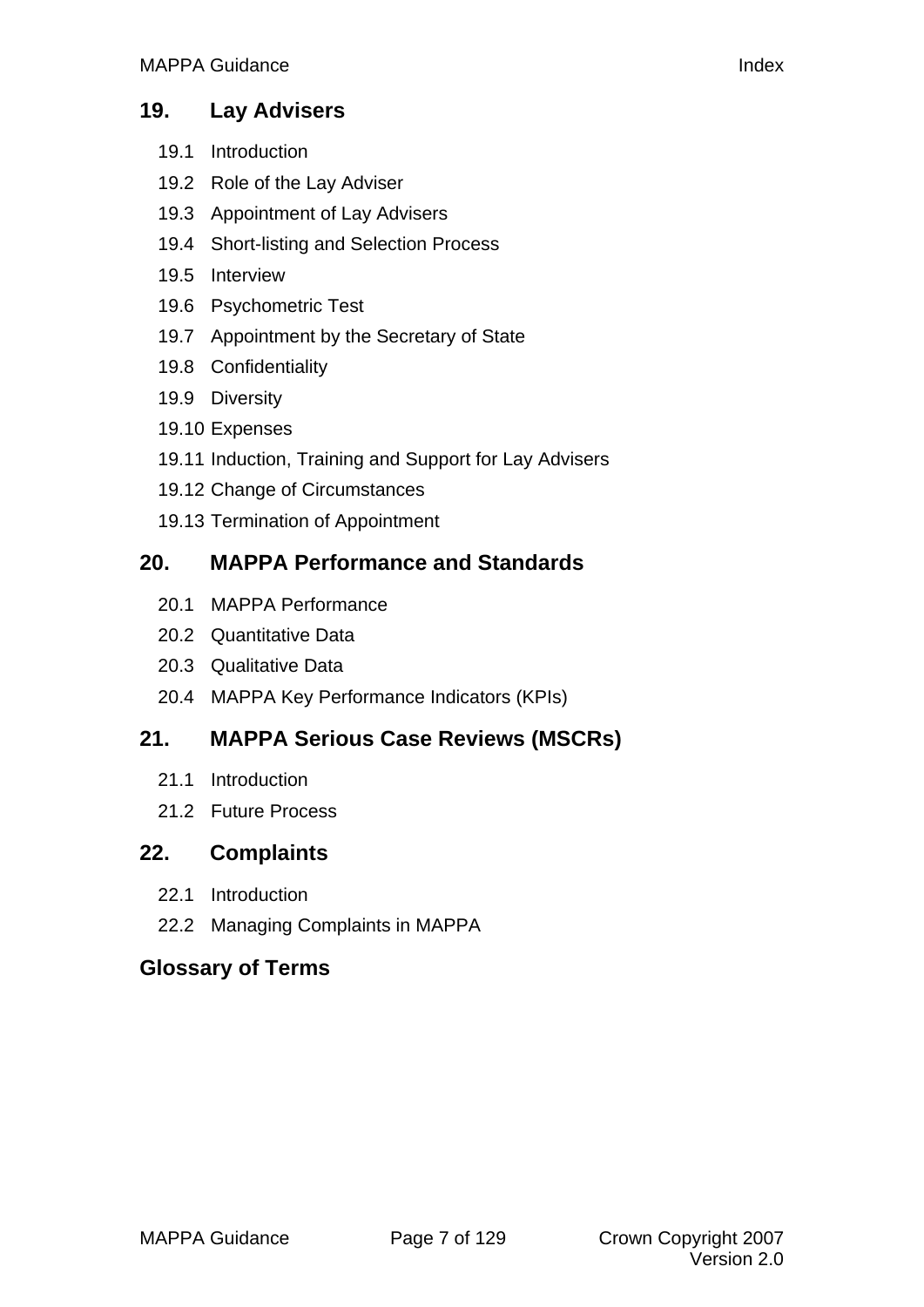## <span id="page-7-0"></span>**1. Introduction**

#### **1.1 Status of the Guidance**

This Guidance is issued by the Secretary of State under Section 325(8) Criminal Justice Act (2003). This Guidance is therefore statutory. All Responsible Authorities and "co-operating bodies", being public bodies, have a duty imposed by public law to have regard to this Guidance in exercising their functions under the Multi-Agency Public Protection Arrangements (MAPPA).

#### **If they choose to depart from the Guidance they will need to demonstrate, and record, good reasons for doing so.**

MAPPA are the statutory arrangements for managing sexual and violent offenders. MAPPA is not a statutory body in itself but is a mechanism through which agencies can better discharge their statutory responsibilities and protect the public in a co-ordinated manner. Agencies at all times retain their full statutory responsibilities and obligations.

The Responsible Authority (RA) consists of the Police, Prison and Probation Services. They are charged with the duty and responsibility to ensure that MAPPA is established in their area and for the assessment and management of risk of all identified MAPPA offenders.

Other agencies under section 325(3) of the Criminal Justice Act (2003) have a "duty to co-operate" with the RA. They are:

- Local Authority Social Care Services;
- Primary Care Trusts, other NHS Trusts and Strategic Health Authorities:
- Jobcentre Plus:
- Youth Offending Teams;
- Registered Social Landlords which accommodate MAPPA offenders;
- Local Housing Authorities;
- Local Education Authorities; and
- Electronic Monitoring Providers.

#### **1.2 Decision Making**

MAPPA constituent agencies need to be mindful of both their statutory obligations and wider responsibilities to public protection. They need to ensure that these are not compromised by the MAPP arrangements.

Agreement between agencies is a goal rather than a requirement. However, differences of opinion in respect of either the risk assessment or risk management plan must be fully documented in the minutes. No agency should feel pressured to agree to a course of action which they consider is in conflict with their statutory obligations and wider responsibility to public protection. For example, if a Probation Area's decision not to recall an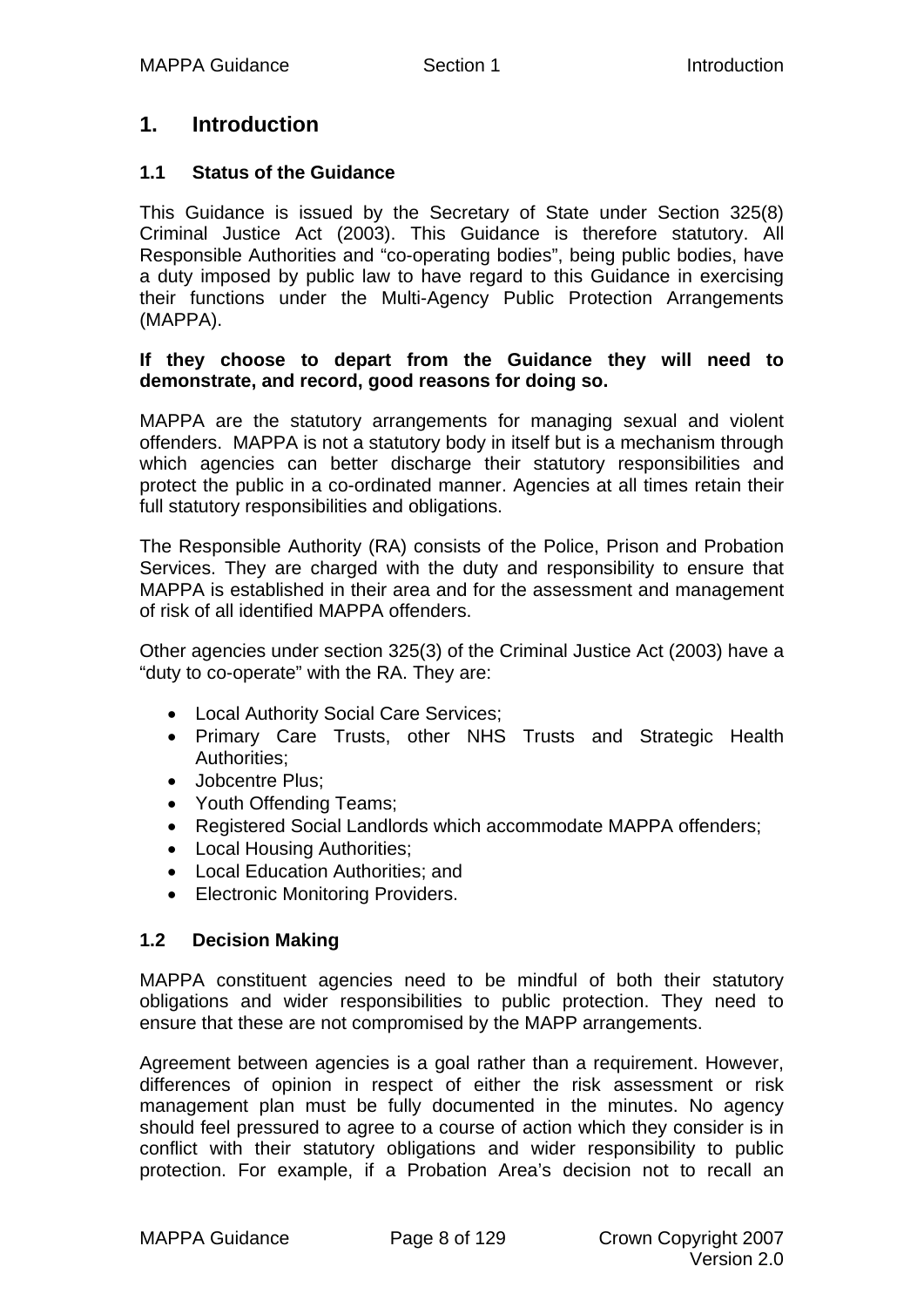<span id="page-8-0"></span>offender comes under scrutiny, it is not defensible for the Area to suggest their decision was influenced or overridden by the MAPPA consensus. This is because the Probation Service has the statutory responsibility for recommending the recall of offenders.

#### **1.3 Revision of the Guidance**

The Guidance has been compiled through extensive consultation with Practitioners, Lay Advisers and with interested parties in the Ministry of Justice, the Home Office and other central Government departments. The Guidance is designed to be comprehensive. It will be revised, as required, to take account of changes in practice, in legislation and other developments in public protection.

It has been designed to be consistent with the:

- Prison Service's Public Protection Manual;
- ACPO (2007) Guidance on Protecting the Public: Managing Sexual and Violent Offenders
- NOMS operational guidance on the application of the Offender Management Model and national standards;
- ViSOR (Violent and Sex Offender Register) National Standards; and
- Safeguarding Children procedures and guidance.

#### **1.4 Diversity**

The work of MAPPA is committed to equal access to services for all groups, particularly in relation to race, gender, age, religious belief, sexuality, sexual orientation and disability. This means all actions undertaken or recommended by MAPPA, and all policies and procedures, will be based on assessments of risks and needs. They will not draw on stereotypical assumptions about groups that will be discriminatory in outcome. In undertaking its work, MAPPA will be sensitive and responsive to people's differences and needs. It will integrate this understanding into the delivery of its function to ensure that nobody is disadvantaged as a result of their belonging to a specific social group. To assist in achieving this, each RA will ensure that:

- MAPPA is explicitly referenced in its constituent agencies' Diversity Plans;
- The Responsible Authority Strategic Management Board has its own Diversity Plan;
- All staff actively engaged in MAPPA work are trained in diversity;
- All MAPPA data has the capacity to be broken down by race, ethnicity, gender, age, disability and sexual orientation;
- MAPPA offenders have access to interpreting and translation service;
- There is sensitivity to the membership of level 2 and 3 MAPP meetings in relation to the diversity of the local MAPPA population;
- There is consultation with women, black and minority ethnic offenders, and offenders with disabilities over means to maximise inclusion and understanding of the process;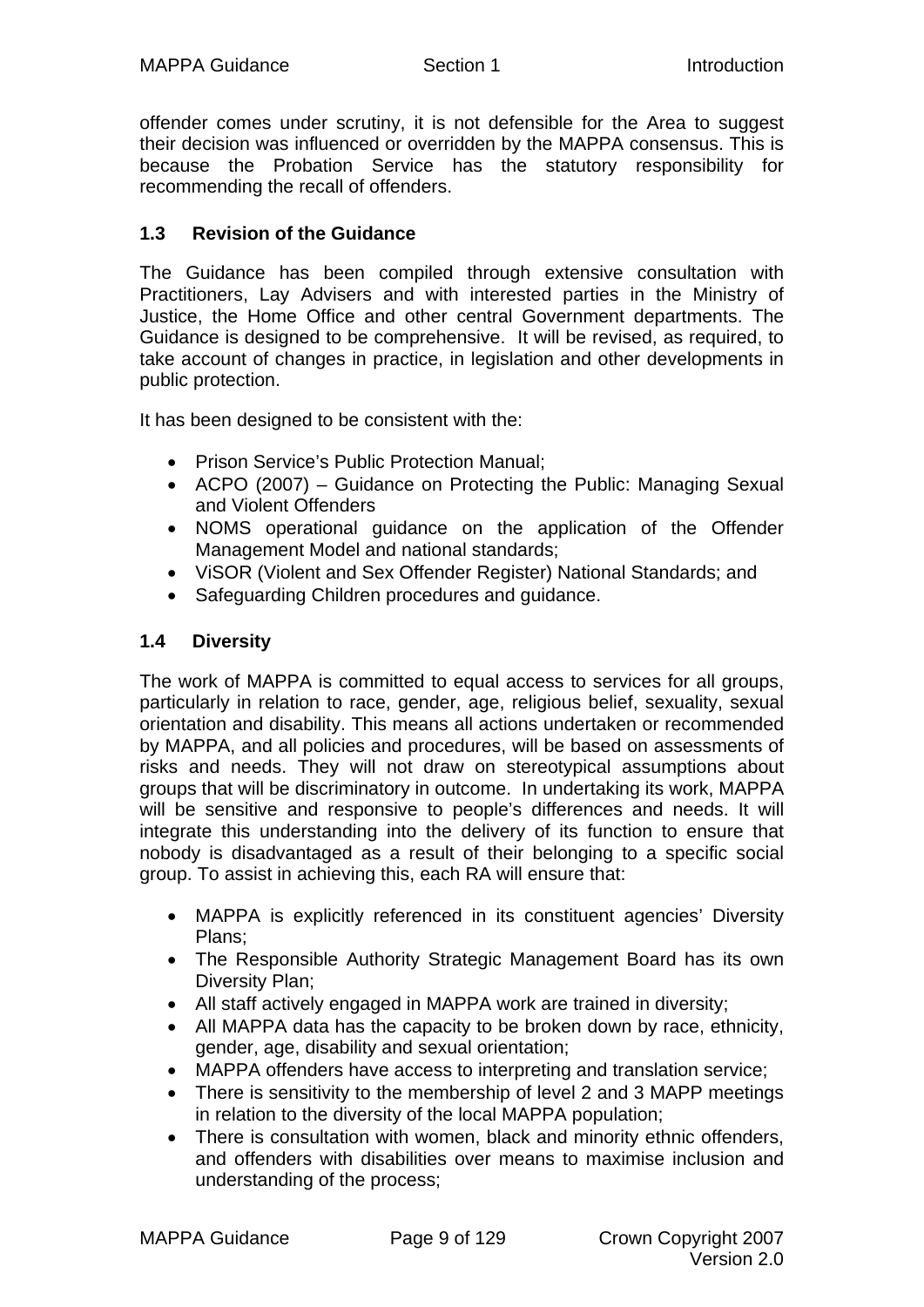- <span id="page-9-0"></span>• There is a formal process for dealing with complaints; and
- MAPPA information and leaflets are produced in languages appropriate to the local population.

#### **1.5 Criminal Justice Act (2003) (extract)**

#### **Section 325 - arrangements for assessing risks posed by certain offenders**

(1) In this section:

"Relevant sexual or violent offender" has the meaning given by section 327; "Responsible Authority", in relation to any area, means the Chief Officer of Police, the local Probation Board for that area and the Minister of the Crown exercising functions in relation to Prisons, acting jointly.

(2) The Responsible Authority for each area must establish arrangements for the purpose of assessing and managing the risks posed in that area by:

(a) Relevant sexual and violent offenders, and

(b) Other persons who, by reason of offences committed by them (wherever committed), are considered by the Responsible Authority to be persons who may cause serious harm to the public.

(3) In establishing those arrangements, the Responsible Authority must act in co-operation with the persons specified in subsection (6); and it is the duty of those persons to co-operate in the establishment by the Responsible Authority of those arrangements, to the extent that such co-operation is compatible with the exercise by those persons of their functions under any other enactment.

(4) Co-operation under subsection (3) may include the exchange of information.

(5) The Responsible Authority for each area ("the relevant area") and the persons specified in subsection (6) must together draw up a memorandum setting out the ways in which they are to co-operate.

(6) The persons referred to in subsections (3) and (5) are:

(a) Every Youth Offending Team established for an area any part of which falls within the relevant area;

(b) The Ministers of the Crown exercising functions in relation to social security, child support, war pensions, employment and training;

(c) Every local education authority any part of whose area falls within the relevant area;

(d) Every Local Housing Authority or Social Services Authority, any part of whose area falls within the relevant area;

(e) Every Registered Social Landlord which provides or manages residential accommodation in the relevant area in which persons falling within subsection (2)(a) or (b) reside or may reside;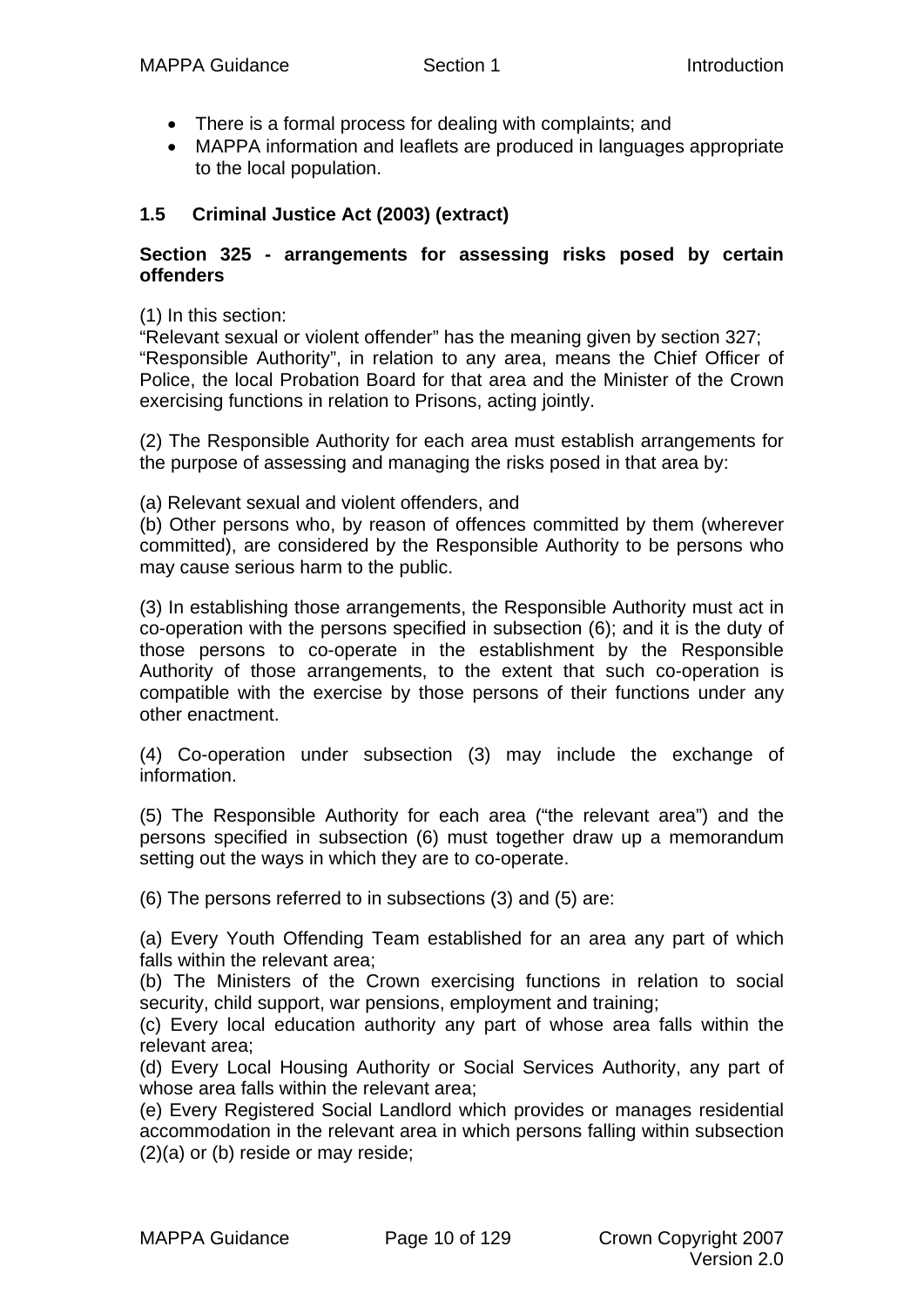(f) Every Health Authority or Strategic Health Authority any part of whose area falls within the relevant area;

(g) Every Primary Care Trust or Local Health Board any part of whose area falls within the relevant area;

(h) Every NHS trust any part of whose area falls within the relevant area; and (i) Every person who is designated by the Secretary of State by order for the purposes of this paragraph as a provider of electronic monitoring services.

(7) The Secretary of State may by order amend subsection (6) by adding or removing any person or description of person.

(8) The Secretary of State may issue guidance to Responsible Authorities on the discharge of the functions conferred by this section and section 326.

(9) In this section:

"Local Education Authority" has the same meaning as in the Education Act (1996) (c. 56);

"Local Housing Authority" has the same meaning as in the Housing Act (1985) (c. 68);

"Minister of the Crown" has the same meaning as in the Ministers of the Crown Act (1975) (c. 26);

"NHS trust" has the same meaning as in the National Health Service Act (1977) (c. 49);

"Prison" has the same meaning as in the Prison Act (1952) (c. 52);

"Registered Social Landlord" has the same meaning as in Part 1 of the Housing Act (1996) (c. 52);

"Social Services Authority" means a Local Authority for the purposes of the Local Authority Social Services Act (1970) (c. 42).

#### **Section 326 - review of arrangements**

(1) The Responsible Authority for each area must keep the arrangements established by it under section 325 under review with a view to monitoring their effectiveness and making any changes to them that appear necessary or expedient.

(2) The Responsible Authority for any area must exercise their functions under subsection (1) in consultation with persons appointed by the Secretary of State as Lay Advisers in relation to that Authority.

(3) The Secretary of State must appoint two Lay Advisers under subsection (2) in relation to each Responsible Authority.

(4) The Responsible Authority must pay to or in respect of the persons so appointed such allowances as the Secretary of State may determine.

(5) As soon as practicable after the end of each period of 12 months beginning with 1st April, the Responsible Authority for each area must:

(a) Prepare a report on the discharge by it during that period of the functions conferred by section 325 and this section; and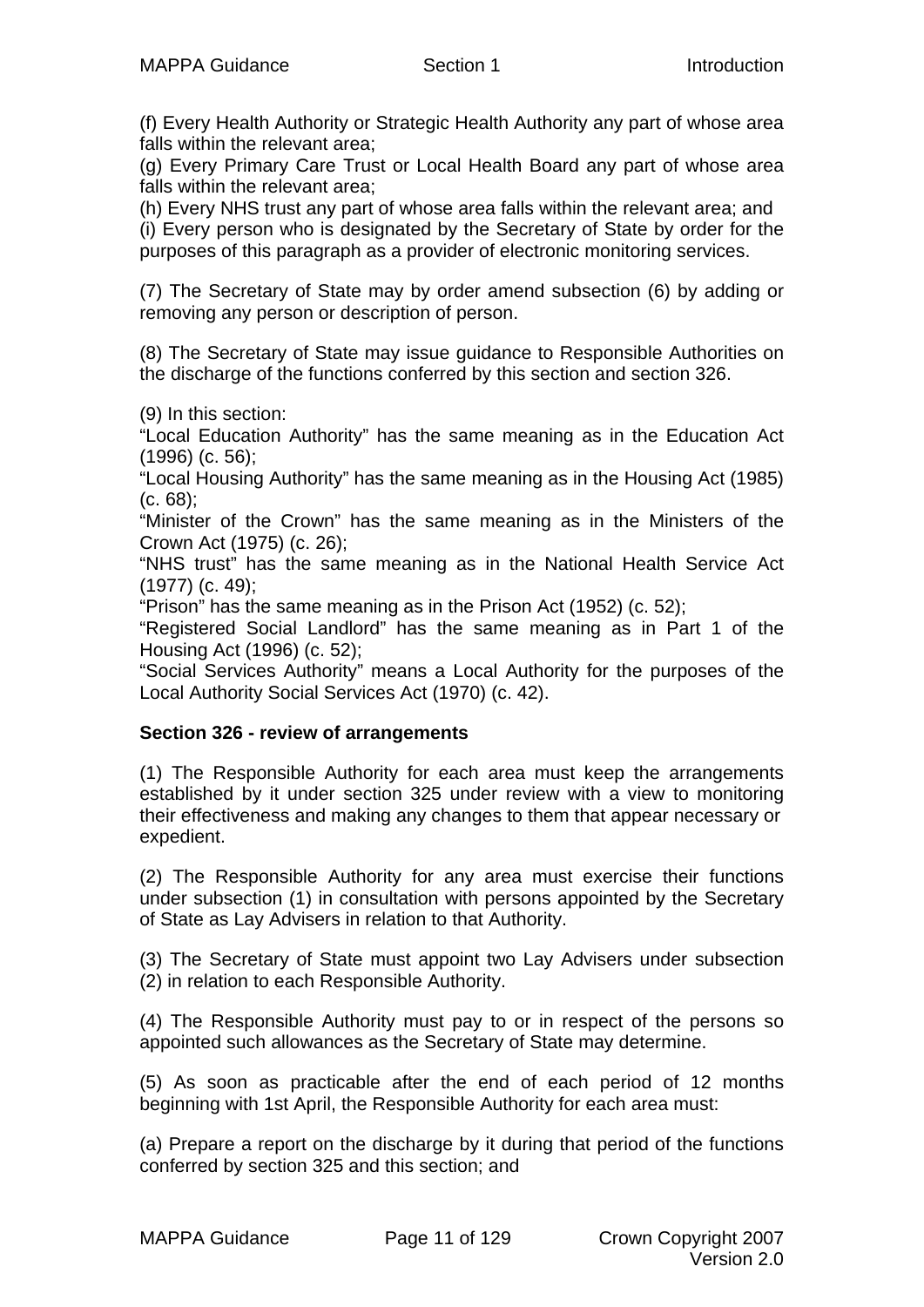(b) Publish the report in that area.

(6) The report must include:

(a) Details of the arrangements established by the Responsible Authority; and (b) Information of such descriptions as the Secretary of State has notified to the Responsible Authority that he wishes to be included in the report.

#### **Section 327 - section 325: interpretation**

(1) For the purposes of section 325, a person is a relevant sexual or violent offender if he falls within one or more of subsections (2) to (5).

(2) A person falls within this subsection if he is subject to the notification requirements of Part 2 of the Sexual Offences Act (2003) (c. 42).

(3) A person falls within this subsection if:

(a) He is convicted by a court in England or Wales of murder or an offence specified in Schedule 15; and

(b) One of the following sentences is imposed on him in respect of the conviction:

(i) A sentence of imprisonment for a term of 12 months or more;

(ii) A sentence of detention in a Young Offender institution for a term of 12 months or more;

(iii) A sentence of detention during Her Majesty's pleasure;

(iv) A sentence of detention for public protection under section 226;

(v) A sentence of detention for a period of 12 months or more under section 91 of the Sentencing Act (offenders under 18 convicted of certain serious offences);

(vi) A sentence of detention under section 228;

(vii) A detention and training order for a term of 12 months or more; or

(viii) A hospital or guardianship order within the meaning of the Mental Health Act (1983) (c. 20).

(4) A person falls within this subsection if:

(a) He is found not guilty by a court in England and Wales of murder or an offence specified in Schedule 15 by reason of insanity or to be under a disability and to have done the act charged against him in respect of such an offence; and

(b) One of the following orders is made in respect of the act charged against him as the offence:

(i) An order that he be admitted to hospital; or

(ii) A guardianship order within the meaning of the Mental Health Act (1983).

(5) A person falls within this subsection if: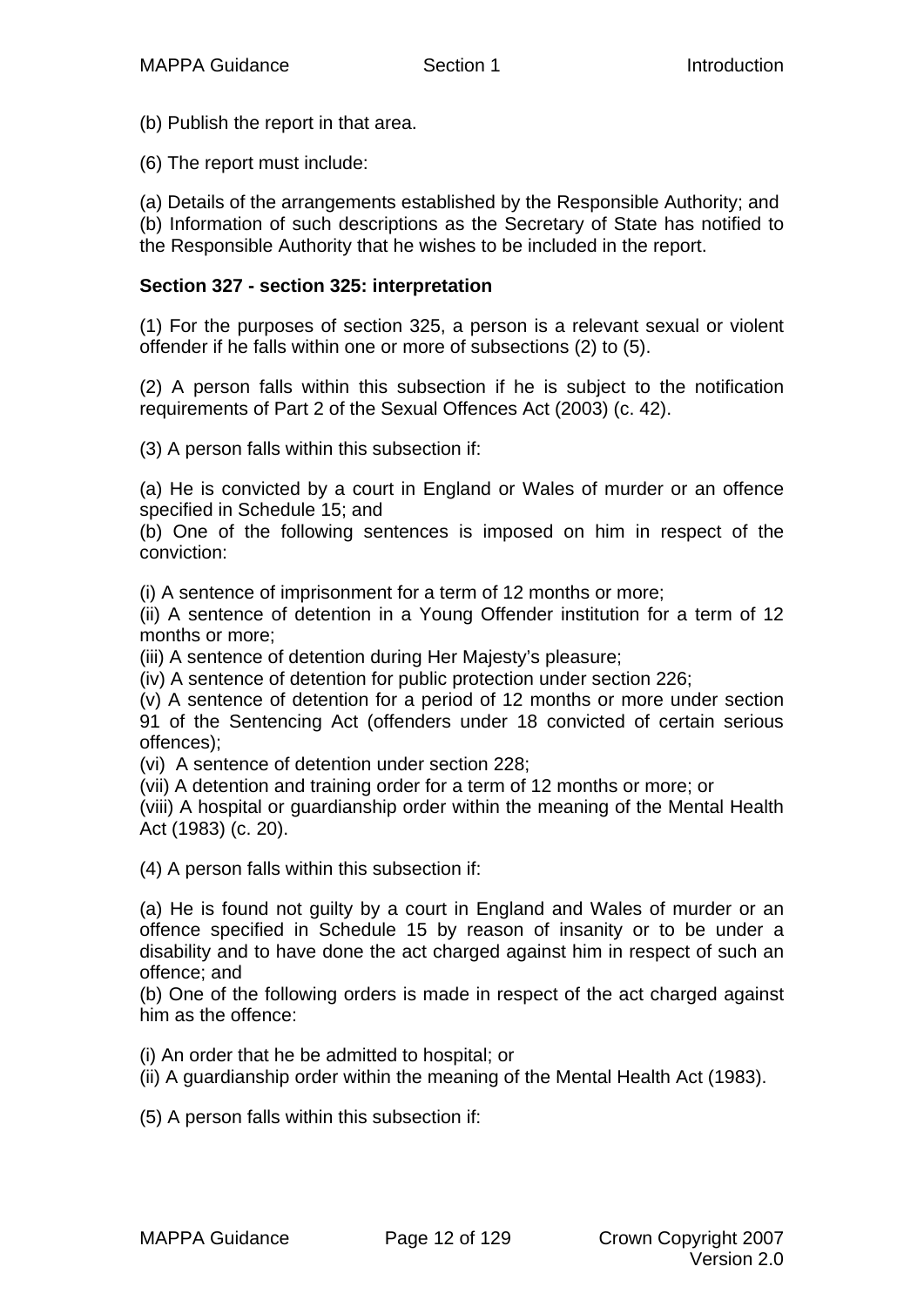(a) The first condition set out in section 28(2) or 29(2) of the Criminal Justice and Court Services Act (2000) (c. 43) or the second condition set out in section 28(3) or 29(3) of that Act is satisfied in his case; or

(b) An order under section 29A of that Act has been made in respect of him.

(6) In this section "Court" does not include a Service Court, as defined by section 305(1).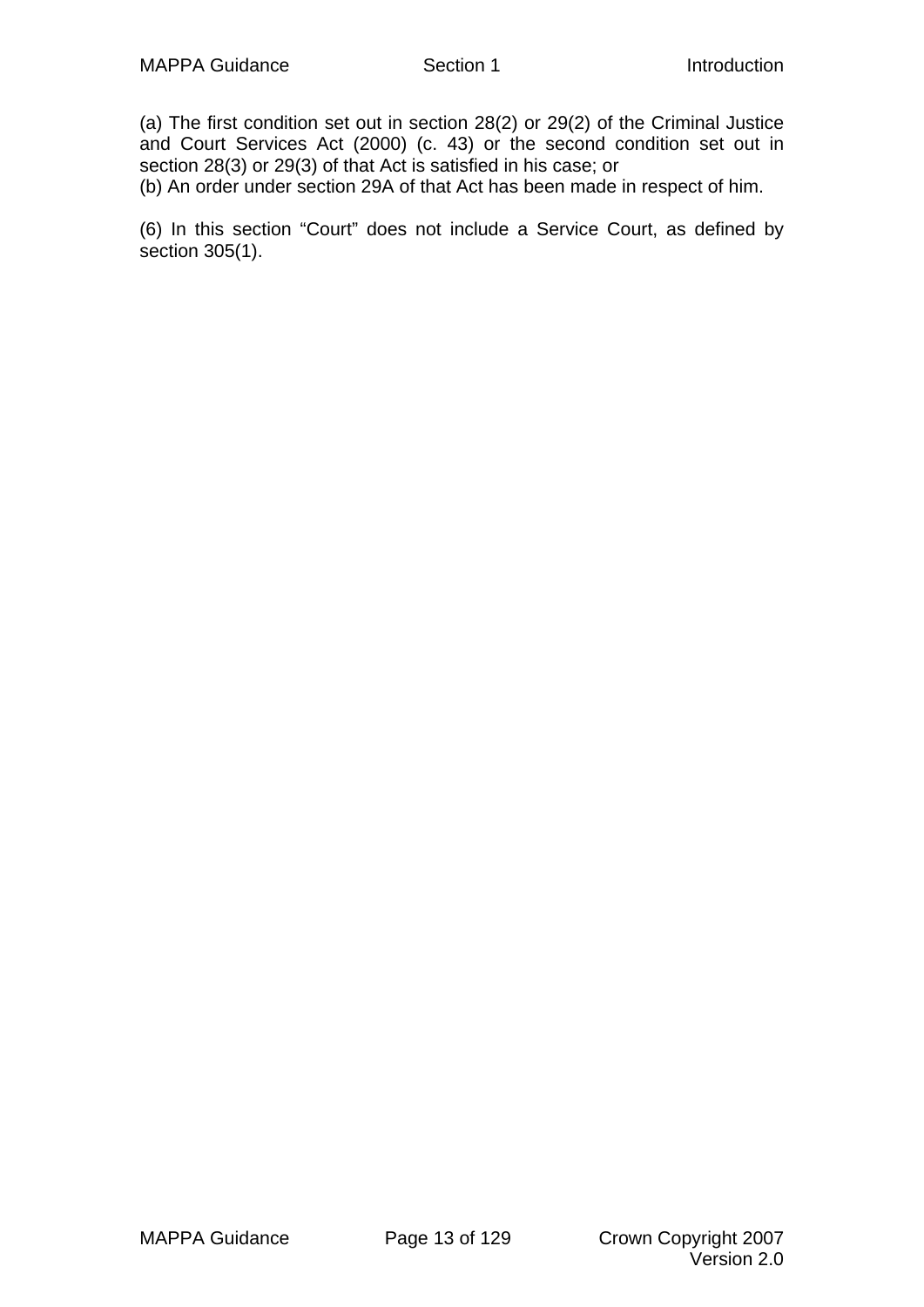## <span id="page-13-0"></span>**2. The MAPPA Framework**

#### **2.1 Introduction**

This section describes the core functions of MAPPA and it clarifies arrangements for assessing and managing risk. It:

- Describes what is meant by MAPPA Co-ordination;
- Gives a brief overview of the National Offender Management Model;
- Sets out how victims must be involved and considered within MAPPA;
- Describes the offender's role in MAPPA.

The effectiveness of MAPPA depends largely on close working relationships between the Responsible Authority (RA), that is, the Police, Prison and Probation Services and their relationship with their local Duty to Co-operate (DTC) Agencies. It is also vitally important that the RA has made links with other local multi-agency forums including the Criminal Justice Board, Children's Services and Safeguarding Children Board.

RAs must ensure that the core functions of MAPPA are established across the agencies and procedures are in place to:

- Identify all MAPPA offenders;
- Share information safely and securely;
- Risk assess offenders; and
- Risk manage offenders with the most suitable risk management plans.

#### **2.2 MAPPA Co-ordination**

The systematic co-ordination of MAPPA activity is critical in ensuring that the functions of the MAPPA framework are coherent and that they contribute meaningfully to public protection. MAPPA Co-ordination describes a set of functions supported by policies and procedures that are designed to allow all the agencies who have a statutory responsibility under the Criminal Justice Act (2003) (sections 325-327) to do the following:

- Identify and have a record of all cases in their area who are:
	- 1. **Category 1 offenders** (registered sexual offenders);
	- 2. **Category 2 offenders** (violent offenders sentenced to 12 months custody or more and other sexual offenders and those subject to hospital orders with restrictions);
	- 3. **Category 3 offenders** (other dangerous offenders). This could be offenders who have been previously managed at MAPPA level 2 or 3 under Category 1 or 2 and still pose a risk of harm or other persons who, by reason of offences committed by them (wherever committed), are considered by the RA to be persons who may cause serious harm to the public.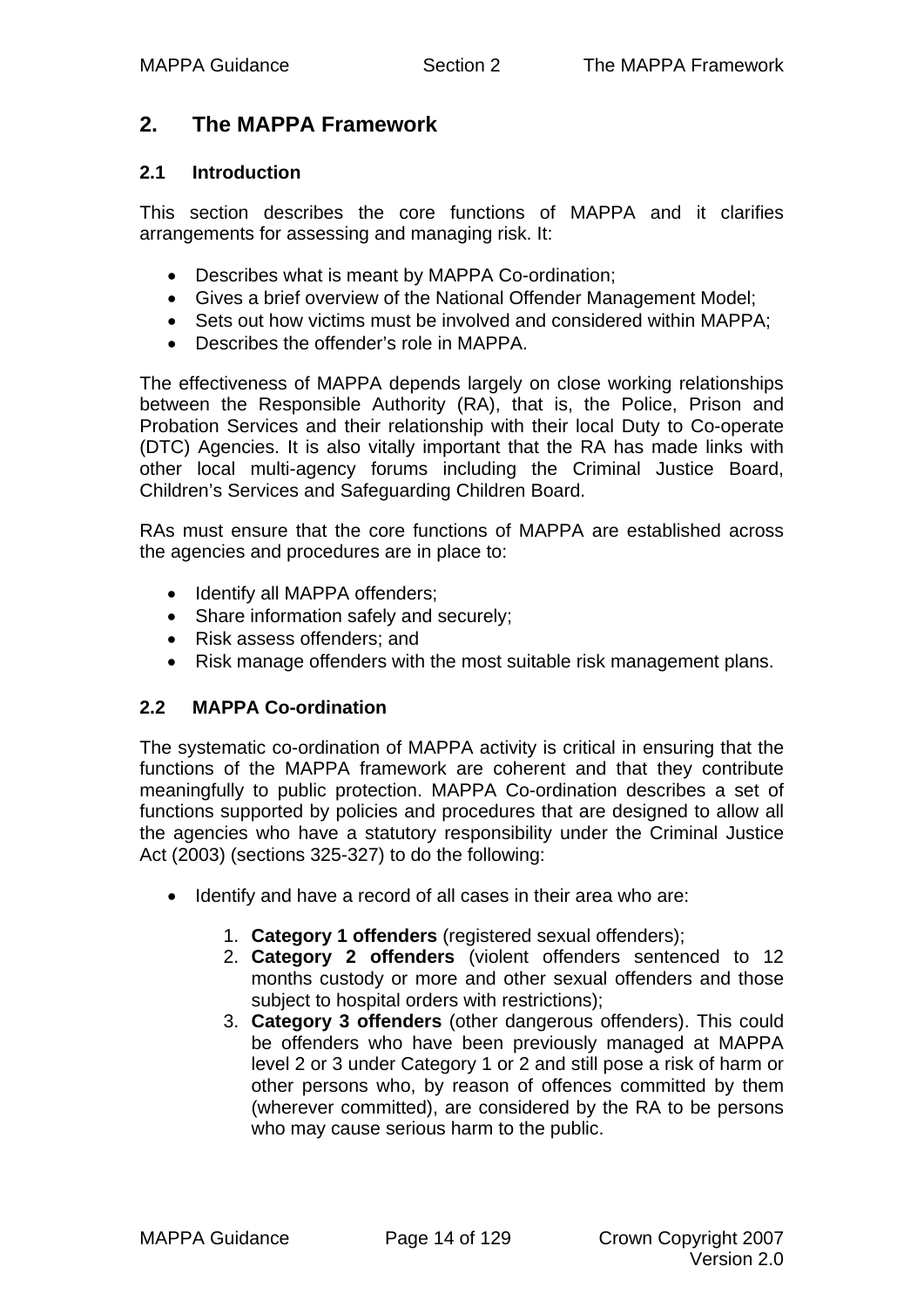- <span id="page-14-0"></span>• To provide a single point of contact and advice on all aspects of MAPPA;
- To share information relevant to the management of serious harm with other agencies within MAPPA. Information sharing is on the basis that the information will be kept and shared safely and securely and used by the appropriate personnel within those agencies for public protection purposes only;
- To receive details of all offenders who pose a significant risk of serious harm to others and for whom a multi-agency risk management plan is necessary to manage that risk;
- To refer cases to the relevant meeting which they consider require management through multi-agency arrangements at either level 2 or level 3;
- To help determine which agencies should be core partner in terms of delivering of risk assessment and risk management plans that address the risk of serious harm;
- To receive risk management plans and minutes from all relevant level 2 and level 3 MAPP meetings showing clearly the status of each offender, the agencies delivering components of the plan and the timescale and the point at which the offender exits the multi-agency risk management process;
- To provide robust quality assurance and audit; and
- To provide appropriate management information to the Strategic Management Board.

MAPPA Co-ordination is a **dedicated** function carried out on behalf of the Responsible Authority (RA), and is accountable to the Strategic Management Board (SMB). MAPPA Co-ordination aims to ensure that multi-agency risk management is focussed on the right people in a timely and efficient manner. It helps ensure delivery of robust defensible plans, which address known indicators of serious harm to others.

In small areas, it may be possible for the role of co-ordination to be undertaken by an individual. In larger areas, co-ordination might be undertaken by several people within the RA, either on a role or geographical basis. It is, however, critical that a single individual is designated overall responsibility for oversight of the arrangements in any one area – the **"MAPPA Co-ordinator"**.

#### **2.3 The National Offender Management Model**

**A whole system approach:** with the responsibility for the management of offenders both in the community and in Prison.

**End-to-end offender management:** a core principle of Offender Management is that wherever possible the same Offender Manager should retain overall responsibility for managing an individual offender through any single period of engagement with services. It is accepted that this is a desired state rather than a fixed requirement. Avoidable discontinuity of Offender Manager enables unavoidable discontinuity to be better managed.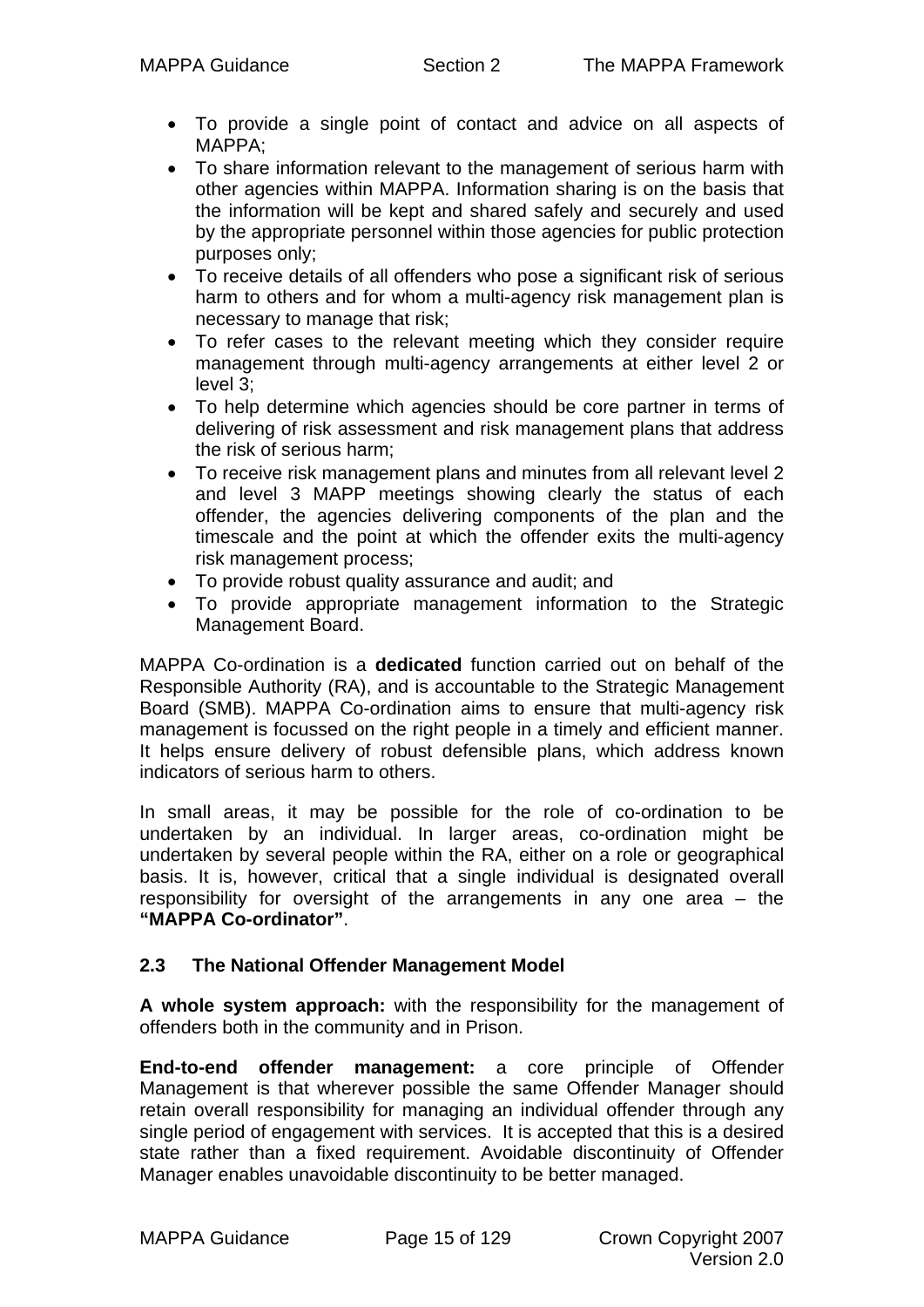<span id="page-15-0"></span>**Single Offender Manager:** an Offender Manager has responsibility for assessing an offender's risk of serious harm, their likelihood of re-offending and for planning the offender's supervision throughout their sentence, whether they are in custody or in the community. This includes planning the interventions and services they receive, ensuring there is no breakdown in communications and ensuring none of the progress made by an offender is lost. Decisions on whether an offender should be breached, and the provision of any review information to Courts, are also the responsibility of the Offender Manager.

**Tiering framework:** each sentenced offender will be allocated to one of four Offender Management approaches as specified under the tiering framework in the National Offender Management Model. Cases are assessed (according to risk and need) against four broad approaches: **Punish, Help, Change** and **Control**. The approaches are not mutually exclusive and in many cases will overlap.

|                   | Punish | Help | Change | Control |
|-------------------|--------|------|--------|---------|
| Tier 4            |        |      |        |         |
| Tier <sub>3</sub> |        |      |        |         |
| Tier <sub>2</sub> |        |      |        |         |
| Tier <sub>1</sub> |        |      |        |         |

It is not possible to lay MAPPA levels directly over the tiering model but most offenders being managed at MAPPA level 2 or 3 will be managed at Tier 4.

The Youth Justice Board are responsible for the overall management and strategic guidance for offenders aged under 18. This service is delivered by the Youth Offending Service, through Youth Offending Teams in local areas.

#### **2.4 The Victim Focus**

All staff should be familiar with the Criminal Justice System (2005) – The Code of Practice for Victims of Crime. The statutory Code, building on the Victims' Charter which the Code supersedes, outlines the minimum standards victims can expect to receive from a number of criminal justice agencies, including youth offending teams (YOTs).

The primary focus of MAPPA is how to manage the risk and behaviour of the offender but specific and general victim issues are also central to the effective operation of MAPPA. Victim safety, preventing re-victimisation and avoiding the creation of new victims is fundamental to MAPPA's fulfilment of its public protection role. It is vital that MAPPA ensures its decision making is informed by an effective engagement with current victims and, where practicable and appropriate, with potential victims. Only by doing this can the RA be satisfied that risk assessment and risk management plans properly reflect victim concerns and provide appropriate measures to protect them.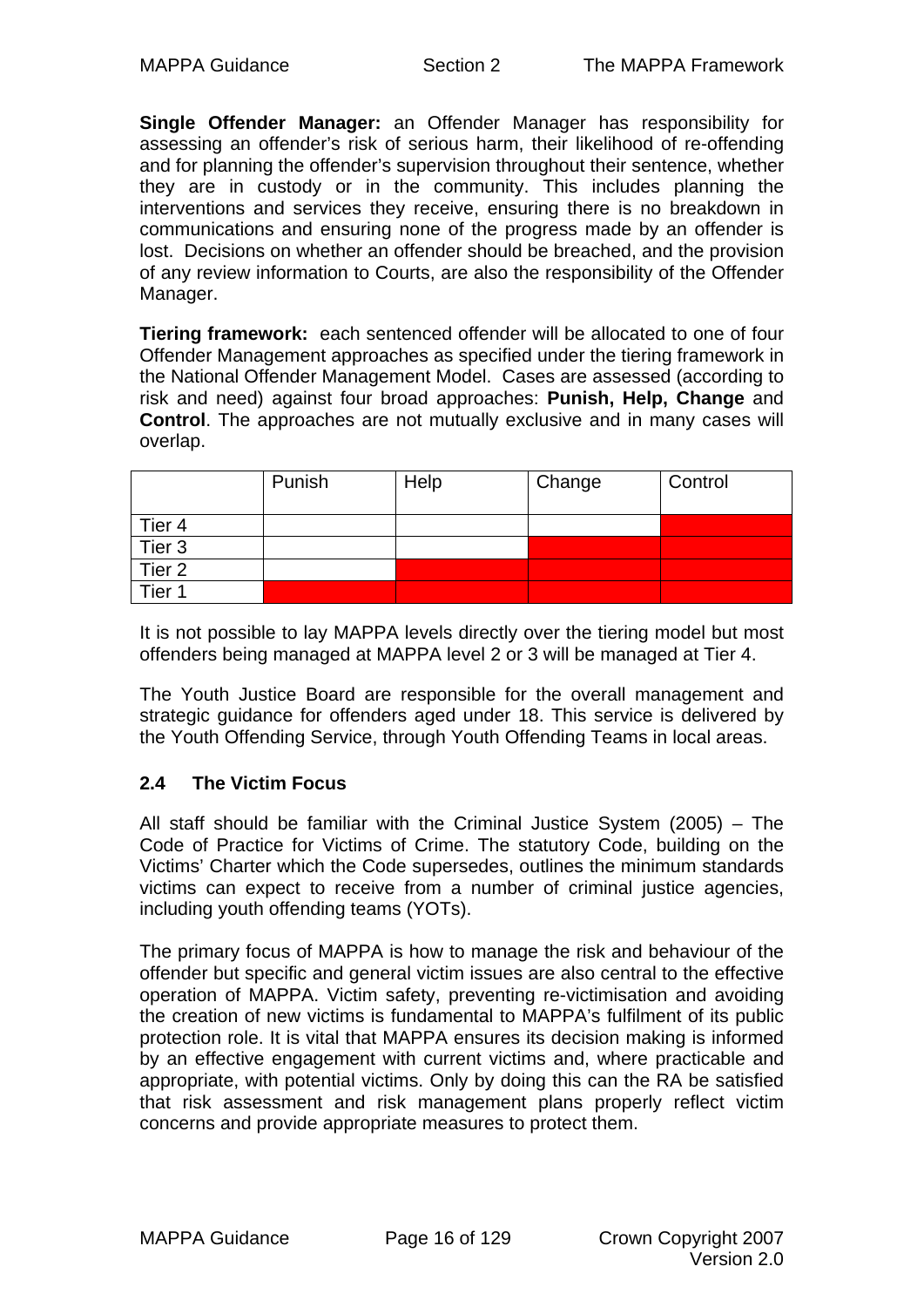Before positive engagement can take place, the identity and interests of the victim(s) must be established. Victim Care Staff will sometimes have engaged with victims at the pre-conviction stage. The Probation Service Victim Liaison Officers are legally required to contact all victims of serious sexual and violent crime where the offender is serving 12 months' imprisonment or more and offer a service to them to provide information. Where this is accepted, the VLO will maintain contact throughout the offender's sentence whilst in custody and during licence. In those areas where a Multi-Agency Risk Assessment Conference (MARAC) has been established, the Independent Domestic Violence Adviser (IDVA) will have made contact with the victim(s) of serious domestic abuse. It is important for MAPPA to establish:

- Who is in contact with the victim(s):
- Who can best act as a representative for the victim(s); and
- Who will act as a conduit for information between the victim(s) and MAPPA.

The victim focus of MAPPA includes direct victim(s) of the offence and those who, whilst not directly involved with the offence itself, have been seriously affected by it – the family of a murder victim, for example. MAPPA processes must also include new or potential victims, such as an offender's new partner. Risk assessment becomes an academic exercise unless those who are at risk are correctly identified. In some cases, new or potential victims may not be any named individual(s) but people who are vulnerable by virtue of their location, age, gender, race, religion, sexual orientation, disability or other distinguishing characteristic.

The identification and involvement of actual or potential victims may be particularly important in identifying those offenders who fall into Category 3 of MAPPA offenders. This group of offenders are not designated as either sexual or violent offenders but are:

"Other persons who, by reason of the offences committed by them (wherever committed), are considered by the responsible authority to be persons who may cause serious harm to the public."

The management of risks posed by an offender to some particularly vulnerable people, for example. children, will require effective links between the RA and other agencies including Safeguarding Children Boards and Local Authority Children's Services. Effective links may be supported by written protocols and cross referencing of respective business plans. Liaison with victims, particularly those who are vulnerable, will be a sensitive matter requiring careful handling. The expertise of Probation Victim Contact Officers and teams can be complemented by the work of other agencies such as Victim Support and Women's Support workers.

#### **There are three key reasons why the victim focus of MAPPA is important:**

1. Probation Areas have a statutory duty (Domestic Violence, Crime and Victims Act (2004) and Probation Circulars 62/2001, 29/003 and 42/2005),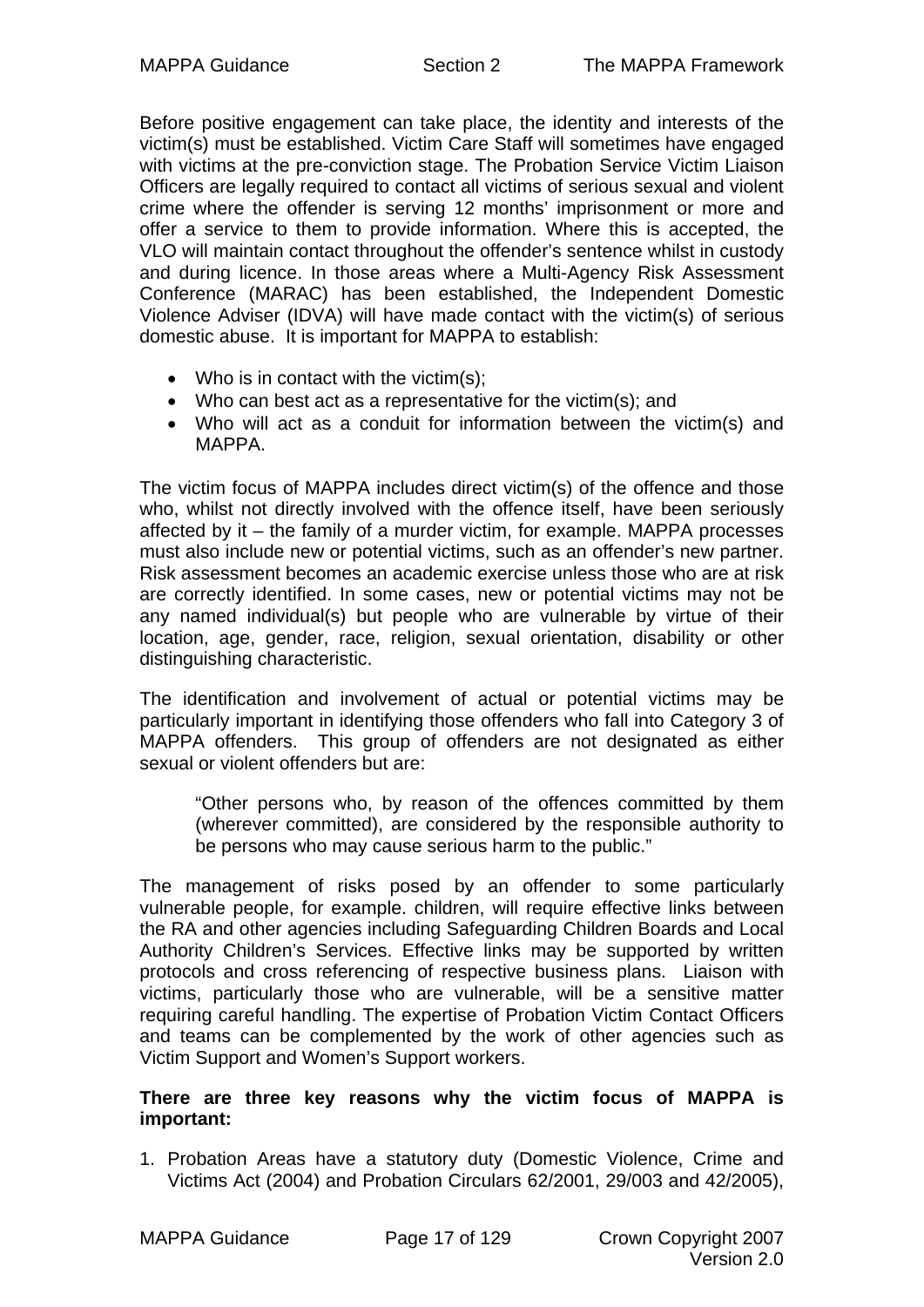to consult and notify victims of sexual or other violent offences about the release arrangements for offenders where they are sentenced to 12 months or more in custody. This statutory duty is supported by the requirement of the Victims Code and guidance on the Victim Contact Scheme. The combined effect of these is that all 'eligible' victims should be contacted within two months of the sentence being passed and offered:

- Face-to-face contact with the Probation Service;
- The opportunity to be kept informed about developments throughout the offender's sentence, including MAPPA involvement; and
- An opportunity to contribute to the eventual release plans, to have their views taken into account by the Parole Board, or other decision maker, and to receive information about licence conditions which are directly relevant to them or members of their families.

Victim Liaison Officers (VLOs) have a key role to play in MAPPA. It is important that they attend all level 2 and level 3 MAPP meetings in cases where they are actively involved with the offender's victim(s) or where there are victim issues that require attention. MAPPA, as part of defensible decision making processes, must be able to demonstrate that appropriate consideration has been given to victim issues. It is also essential that there is ongoing communication with VLOs to ensure that victim interests are properly addressed and victims receive the information to which they are entitled.

- 2. The RA owes a duty of care to existing victims and should take all reasonable steps to protect people from becoming re-victimised.
- 3. Victim issues can contribute to the assessment and management of risk. The victim may be the person who best knows the true nature of the risk posed by the offender. This is likely to be particularly relevant in cases where the offender has been involved in domestic abuse within the family. It is important that the RA has arrangements in place to ensure the availability and incorporation of victim information, such as Victim Personal Statements and reports from the VLOs, to inform release and management arrangements and risk of harm assessments.

#### **Collation of victim information is a MAPPA Co-ordination/Management function.**

It is the responsibility of the Police to ensure that Victim Personal Statements are made available for this purpose.

In cases where the SMB undertakes or commissions management reviews, for example, in cases where serious further offences have been committed, communication with victims must be considered as part of the overall communications and media strategy.

Where the victim wants to have contact, the challenge for MAPPA is how it will involve the victim as actively as possible. Their involvement should not be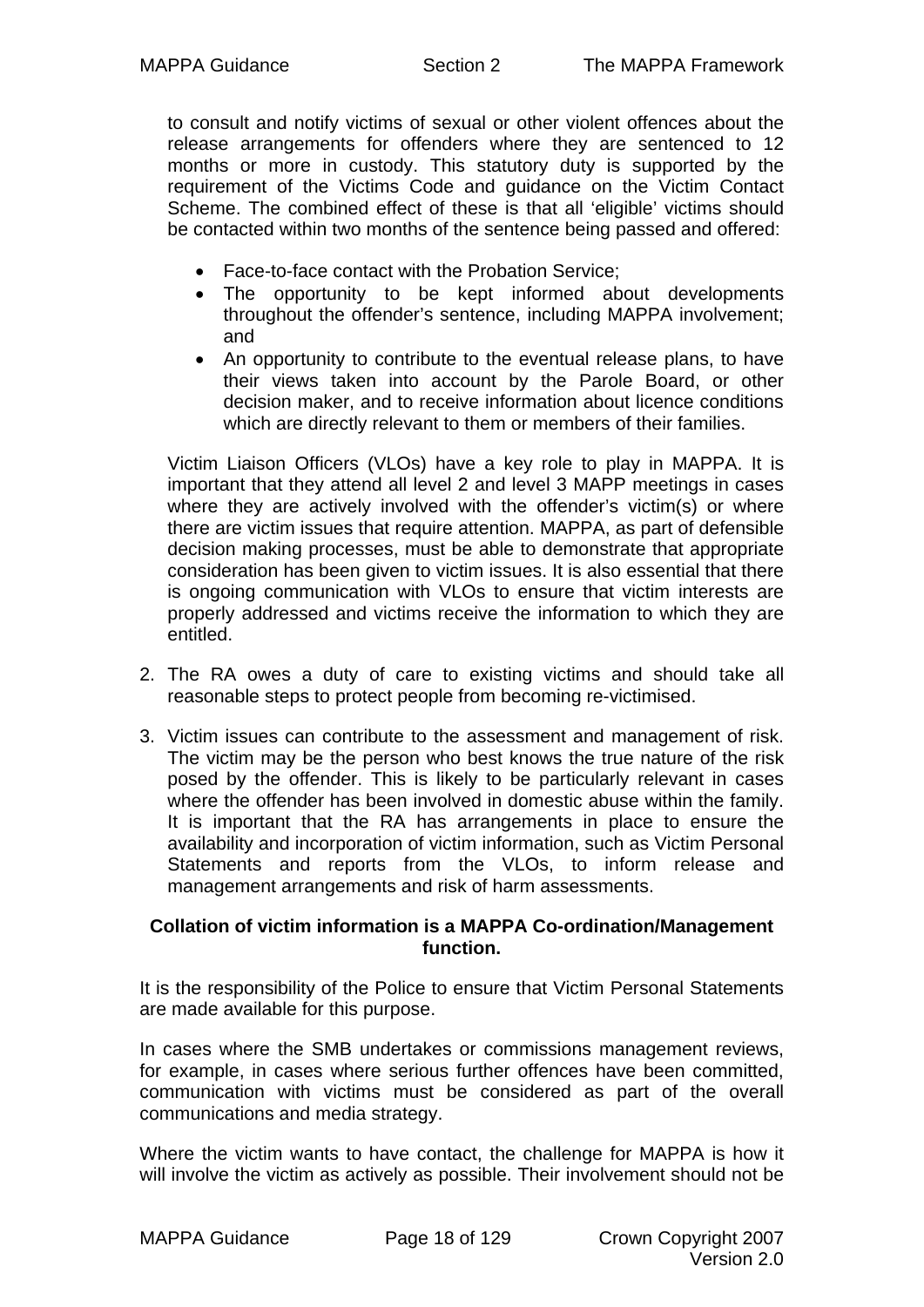<span id="page-18-0"></span>limited to the passive receipt of information. It is, however, important not to raise unrealistic expectations in the victim. Victims can make an important contribution to risk assessment and they may have a critical interest in the management of risk but, while active and important, it is not an executive role. The victim is central to the offence and may understand the risk the offender presents but they inform, rather than decide, the management plan because ultimately they are not responsible for delivering it.

#### **2.5 The Offender's Role**

It is important to recognise the critical contribution that offenders make to changing their behaviour. Measures which impose external controls and prohibitions such as: exclusion conditions in licences; Sexual Offences Act (2003) order provisions and residence at Approved Premises can provide the offender with a clear and partly self-policed set of behaviour boundaries. These boundaries can increase therapeutic benefits and enhance MAPPA practice, for example, Police and Probation undertaking joint visits to registered sexual offenders and working closely to establish suitable licence conditions for offenders prior to release.

As a general principle, it is important to be clear that the human rights of offenders should **never** take priority over public protection. In particular, it is considered that the presence of an offender at a MAPP meeting could significantly hinder the core business of sharing and analysing information objectively and making decisions accordingly. **Offenders should therefore be excluded from MAPP meetings**. The offender should, however, be allowed the opportunity to present written information to the MAPP meeting through their Offender/Case Manager or for this person to provide information on their behalf.

Offenders (and, in the case of young people, their parents) should not become abstracted from the process of assessing and managing the risks they present. It is good practice for offenders to know that they are being managed through MAPPA, what MAPPA is and what this means for them. The MAPPA offenders' leaflet should be utilised for this purpose. This responsibility should be discharged by the Case Officer primarily involved with the offender, which might be:

- The Offender Manager where the offender is subject to supervision on licence or a community order;
- The designated Police Officer where the offender is subject to the notification requirements of the Sexual Offences Act (2003);
- The designated Case Manager/lead agency in Category 3 cases.

There are some cases where information about MAPPA should be withheld from the offender on the grounds that it may increase their risk. This decision must be agreed at a MAPP meeting and the reasons clearly recorded in the minutes and the case record.

Engaging the offender in the reality of risk management can be very productive, although it will not be appropriate for every offender. Offenders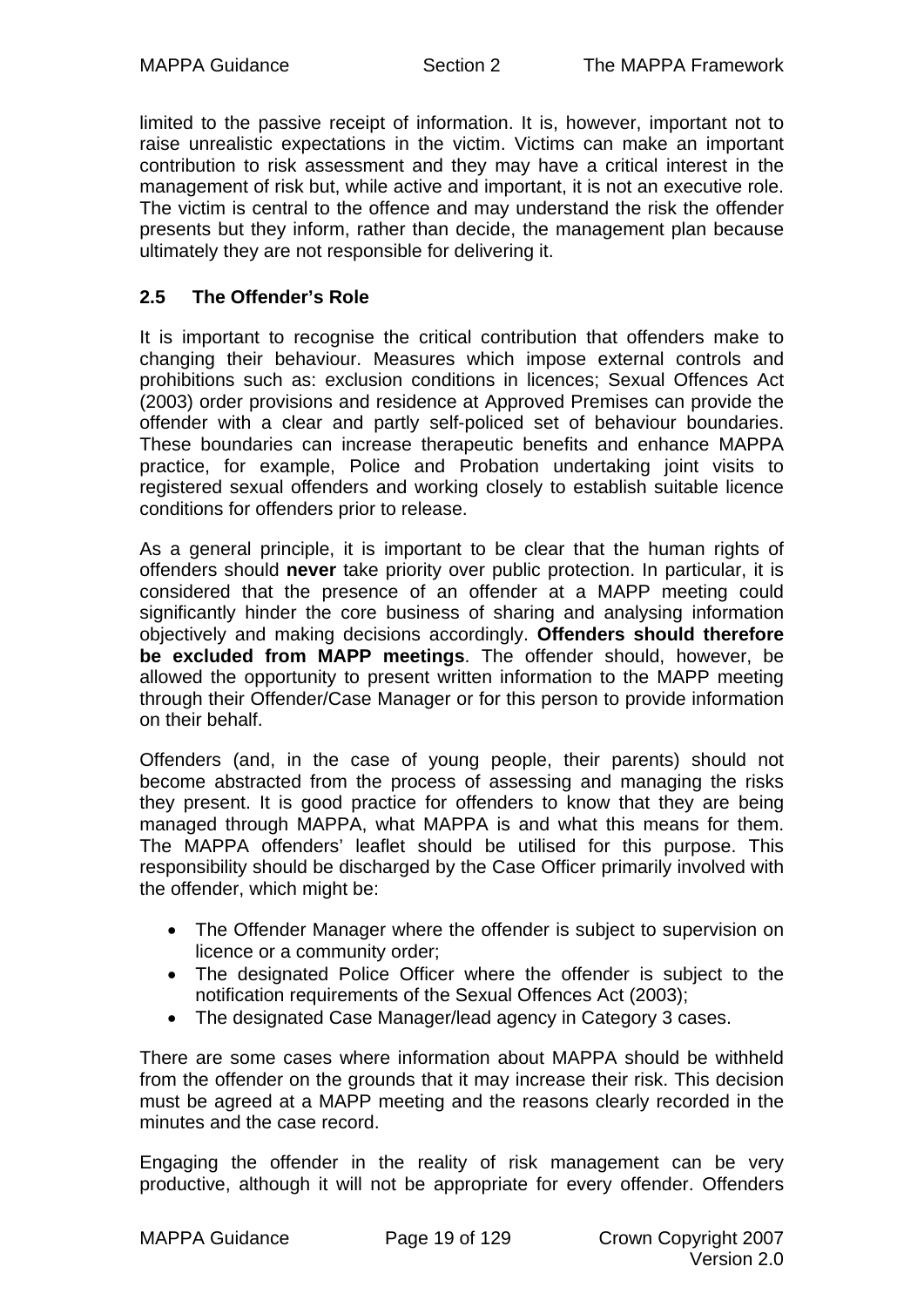<span id="page-19-0"></span>should not only be seen as part of the problem as they can be a very important part of the solution in protecting the public. Responsible Authorities should ensure that there is a clearly stated mechanism for informing offenders, both before and after MAPP meetings, and that the information to be shared is fully recorded in minutes and case records.

• Section 29 of Data Protection Act (1998) enables personal data to be stored within a confidential section if it is necessary to prevent or detect crime or apprehend or prosecute offenders; and where disclosing information to the offender would be likely to prejudice these purposes.

#### **2.6 Identification of MAPPA Offenders**

The RA must have robust arrangements in place to identify all relevant MAPPA offenders. The majority of MAPPA notifications will result from a sentence of imprisonment for a sexual or violent offence. However, some offenders will be subject to community orders, cautions or reprimands. All MAPPA cases should be entered on to ViSOR, with the exception of Category 2, level 1 cases. It is the responsibility of the Police to enter Category 1 cases and Probation to enter Category 2, level 2 and 3 cases six months prior to release from Prison. For Category 3 cases, Probation will enter the details where they have been actively involved in the case; all other Category 3 cases will be entered by the Police.

Each RA must ensure that it has a comprehensive and up to date record of all qualifying MAPPA offenders living in the community and those qualifying offenders about to be released into their area. "About to be released" in this context means within six months of the release date from Prison, planned leave and formal discharge from hospital or first and subsequent parole hearings.

MAPPA offenders must be flagged on Probation and Prison Service case record systems.

#### **This is a MAPPA Co-ordination/Management function.**

Notification to the MAPPA Co-ordinator is the responsibility of the Police and Probation services, through ViSOR. The Youth Offending Service must notify the MAPPA Co-ordinator of all relevant cases to ensure they can then be entered on to ViSOR. Mental Health Services must inform the MAPPA Coordinator, in the area where the offender was resident at the point of their court appearance (those who were of no fixed abode in the area in which they appeared at court), of all offenders subject to a hospital or guardianship order.

#### **2.7 Hospital and Guardianship Orders**

Offenders who commit serious sexual and/or violent offences and who receive a hospital or guardianship order are subject to MAPPA. The hospitals where they are detained, therefore, have a responsibility to notify the owning MAPPA area when the offender is admitted to hospital (to ensure inclusion on ViSOR) and to notify the area to which the offender/patient is likely to return as soon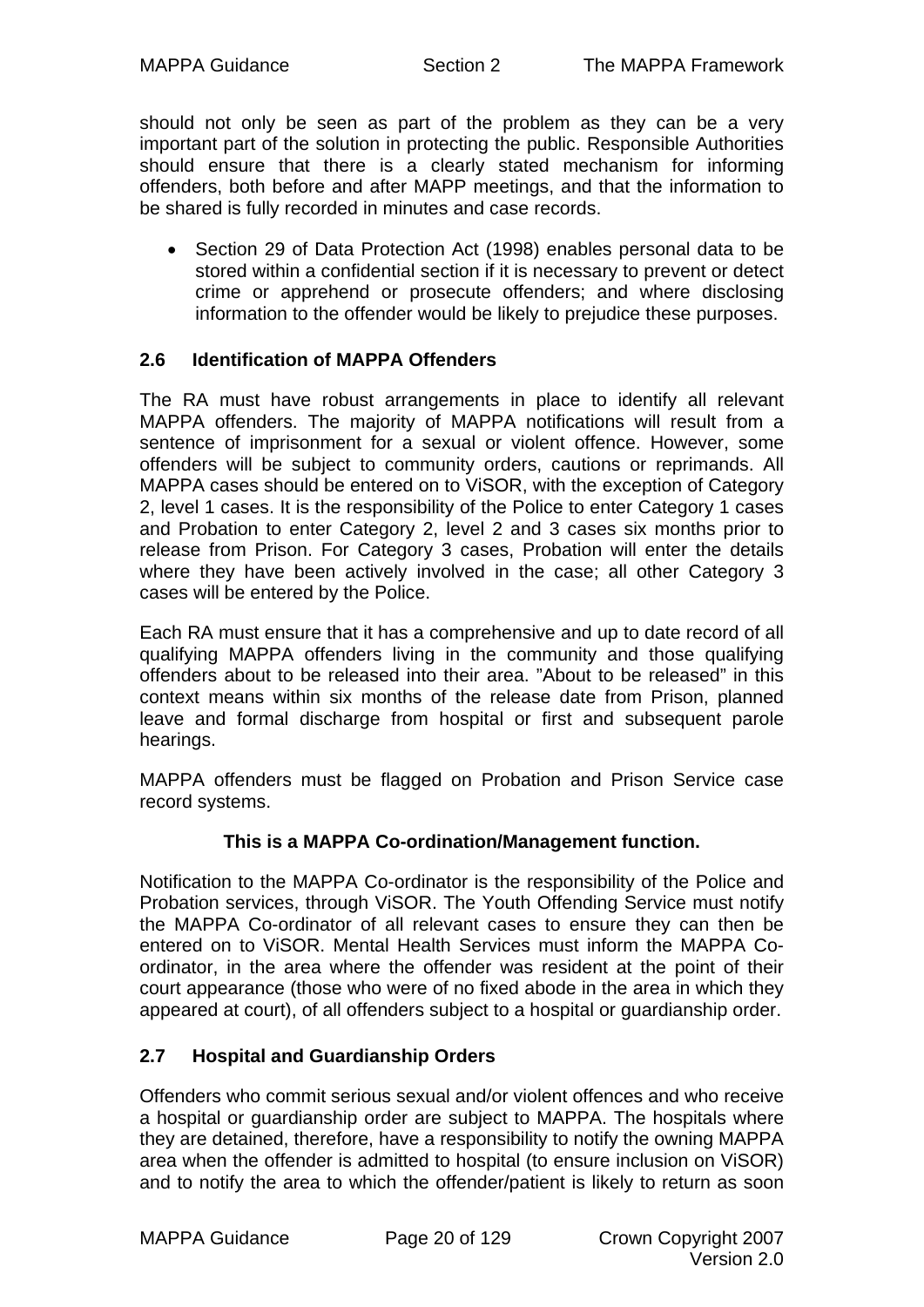<span id="page-20-0"></span>as the prospect of the patient's discharge is being considered. Notification must include an assessment of potential risks of serious harm, any identified victims and how these risks are to be managed. It may be that a referral is made for a level 2 or 3 MAPP meeting.

#### **This is a MAPPA Co-ordination/Management function.**

#### **2.8 Links to other Multi-Agency Forums**

It is vital that MAPPA has good links with other forums: Safeguarding Children Boards; the Care Programme Approach and Domestic Abuse to ensure that identified risks are being effectively managed and that there is no duplication of effort, as this could reduce the effectiveness of risk management plans.

#### **2.9 ViSOR**

ViSOR is a database designed to hold details of all MAPPA offenders. All cases within ViSOR are known as "nominals". It is the responsibility of the RA to ensure that ViSOR contains all relevant information relating to MAPPA offenders and is maintained in accordance with ViSOR National Standards. It is available to all Police Forces in Great Britain including the Military Police and, from April 2008, will be available to all Probation Areas and Prison establishments in England and Wales.

#### **2.10 Inclusion Period**

The period an offender remains subject to MAPPA varies significantly. Some will be subject to MAPPA for life and some for less than six months. The period will be dependant upon the offence committed and the sentence imposed. Discharge of offenders from MAPPA can only take place in the following circumstances:

- Category 1 offenders registered sexual offenders (RSOs) ViSOR nominals will be archived when their period of registration expires. In the most serious cases, registration is for life and the case will be archived when the offender dies;
- Category 2 offenders violent and other sexual offenders will be archived on licence expiry or discharge from hospital order restrictions;
- Category 3 offenders other dangerous offenders will be archived when a level 2 or 3 MAPP meeting decides that the risk of harm has reduced sufficiently.

All nominals will remain in ViSOR until the person's 100th birthday. At this point the case will be reviewed with the expectation that the nominal record will be removed.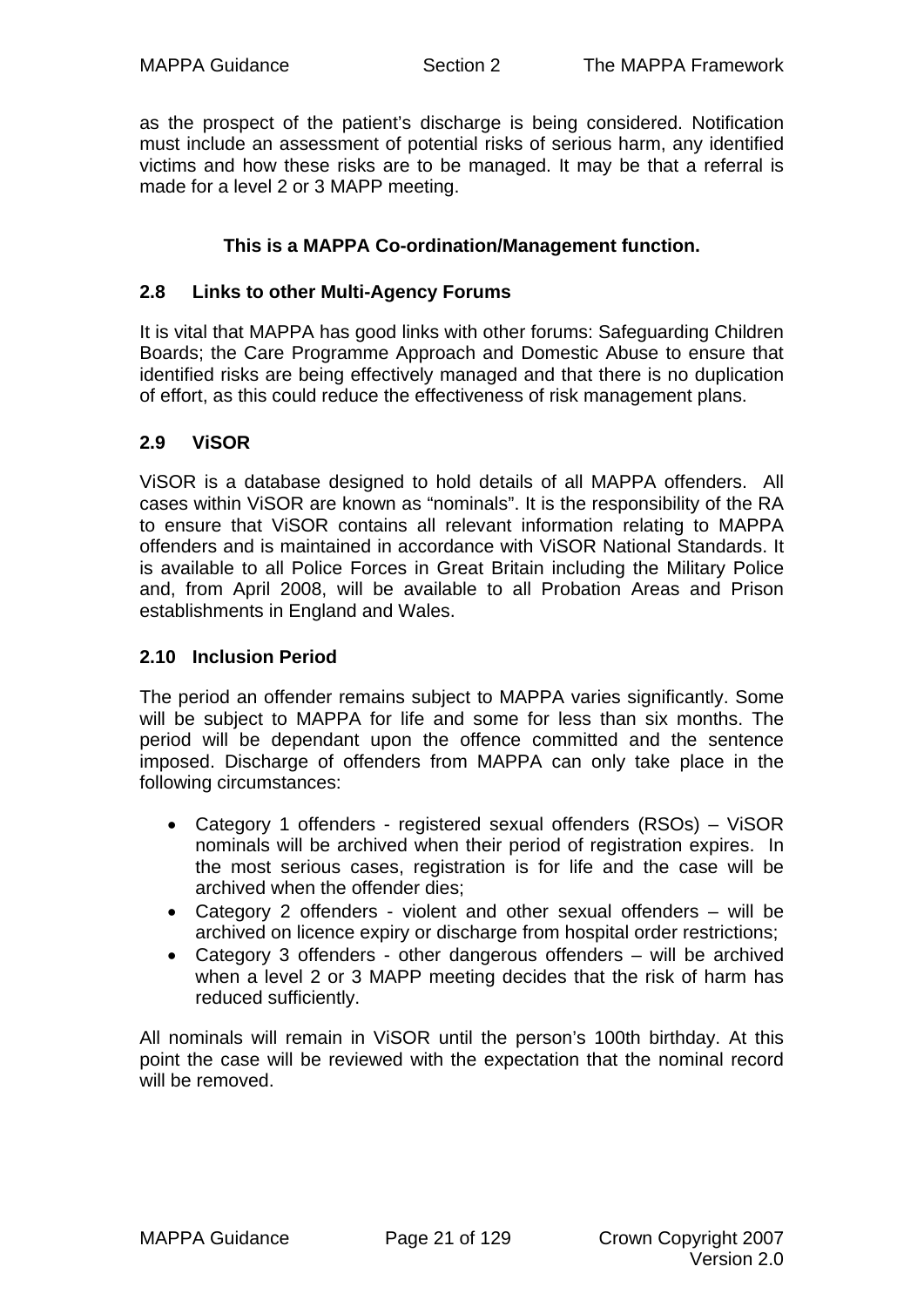#### <span id="page-21-0"></span>**2.11 Failure to meet the MAPPA Eligibility Criteria**

All cases which are referred to the MAPPA Co-ordinator but do not meet the eligibility criteria as a Category 1,2 or 3 offender will be noted and the managing agency informed of the reason why they are not eligible for MAPPA. This is particularly important to Category 3 cases whose inclusion is a matter of professional judgement.

#### **This is a function of MAPPA Co-ordination/Management.**

#### **2.12 Category 1 Offenders: Registered Sexual Offenders (RSOs)**

This Category includes offenders required to comply with the notification requirements (often referred to as registration requirements) set out in Part 2, Sexual Offences Act (2003). These offenders are often referred to as being on the 'Sexual Offender Register'. A person convicted of, cautioned for, or in respect of whom a finding is made in relation to an offence listed in Schedule 3 to the Sexual Offenders Act (2003) will become subject to the notification requirements of Part 2 of that Act.

The identification of Category 1 offenders is primarily the responsibility of the Police. The Police will create and maintain the ViSOR record for Category 1 offenders. Where such offenders are on statutory supervision to the Probation Service or Youth Offending Teams (YOTs), these agencies will hold comprehensive information, which should be included on ViSOR. They must liaise and work co-operatively with the Police.

Health Care Trusts, which run special hospitals and Local Secure Units, need to ensure the timely registration of offenders being released from those establishments. They must ensure that they identify any patients who qualify as a Category 1 offender and must notify the Police of patients being discharged from their establishments within six months of discharge.

The Police will ensure that the MAPPA Co-ordinator is aware of these cases, that they are registered on to ViSOR within three days of conviction/sentence and that the record on ViSOR is maintained to the ViSOR National Standards. Whilst the offender is in custody, the Police will ensure that the Prison Service is created as a partner to the ViSOR record.

#### **2.13 Sexual Offender Notification**

Section 82 Sexual Offences Act (2003) provides the period of time an offender is required to comply with the notification requirements.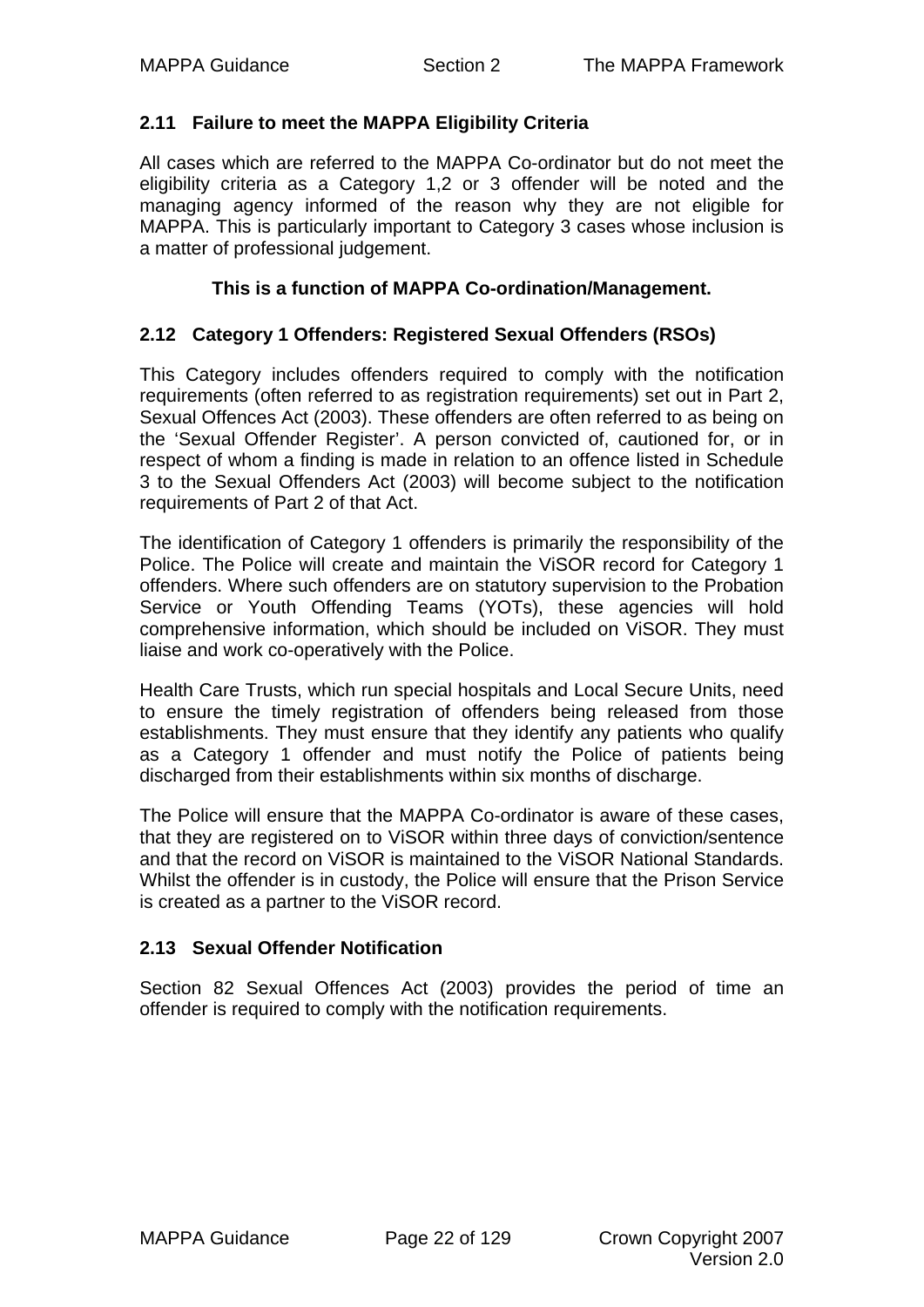<span id="page-22-0"></span>

| <b>Sentence</b>                  | <b>Adult</b>          | Juvenile (under 18)   |
|----------------------------------|-----------------------|-----------------------|
| Is sentenced to 30 months or     |                       |                       |
| more imprisonment (inc. life)    | An indefinite period  | An indefinite period  |
| Is admitted to a hospital        |                       |                       |
| subject to a restriction order   | An indefinite period  | An indefinite period  |
| Is sentenced to a                |                       |                       |
| imprisonment for a term of       |                       |                       |
| more than 6 months but less      | 10 years              | 5 years               |
| than 30 months                   |                       |                       |
| Is sentenced to imprisonment     |                       |                       |
| for 6 months or less             | 7 years               | 3 years 6 months      |
| Is admitted to hospital, without | 7 years               | 3 years and 6         |
| a restriction order              |                       | months                |
|                                  |                       |                       |
| Is cautioned                     | 2 years               | 1 year                |
| Is given a conditional           | The duration of the   | The duration of the   |
| discharge                        | conditional discharge | conditional discharge |
| Received any other disposal      |                       |                       |
| (e.g. a fine or community        |                       | 2 years 6 months      |
| punishment)                      | 5 years               |                       |

During the period when offenders must comply with the notification requirements, they must notify their home address to the Police within three days of the date of conviction, caution or finding, unless they are detained or outside the United Kingdom, in which case the three days runs from the end of that period of detention or return to the United Kingdom.

"Home Address" is defined in section 83(7) as meaning the address of his/her sole or main residence in the United Kingdom or, if there is no such residence, the address or location of a place in the United Kingdom where he can regularly be found and, if there is more than one such place, one of those places as the person may select. Changes to their home address must be also be notified within three days. This includes where an offender is away from their home address for a period of seven days either in one period or collectively over a twelve-month period. The offender is required to verify their address to Police every 12 months.

#### **2.14 Restrictive Orders**

Where offenders pose a continuing risk of serious harm, the Police will consider whether the risks posed by such an offender are sufficiently high to justify applying for one of the following orders introduced in the Sexual Offences Act (2003):

- Notification Order (sections 97 101)
- Risk of Sexual Harm Order (sections 123 129)
- Sexual Offences Prevention Order (sections 104, 106, 107, 108, 110 and 113)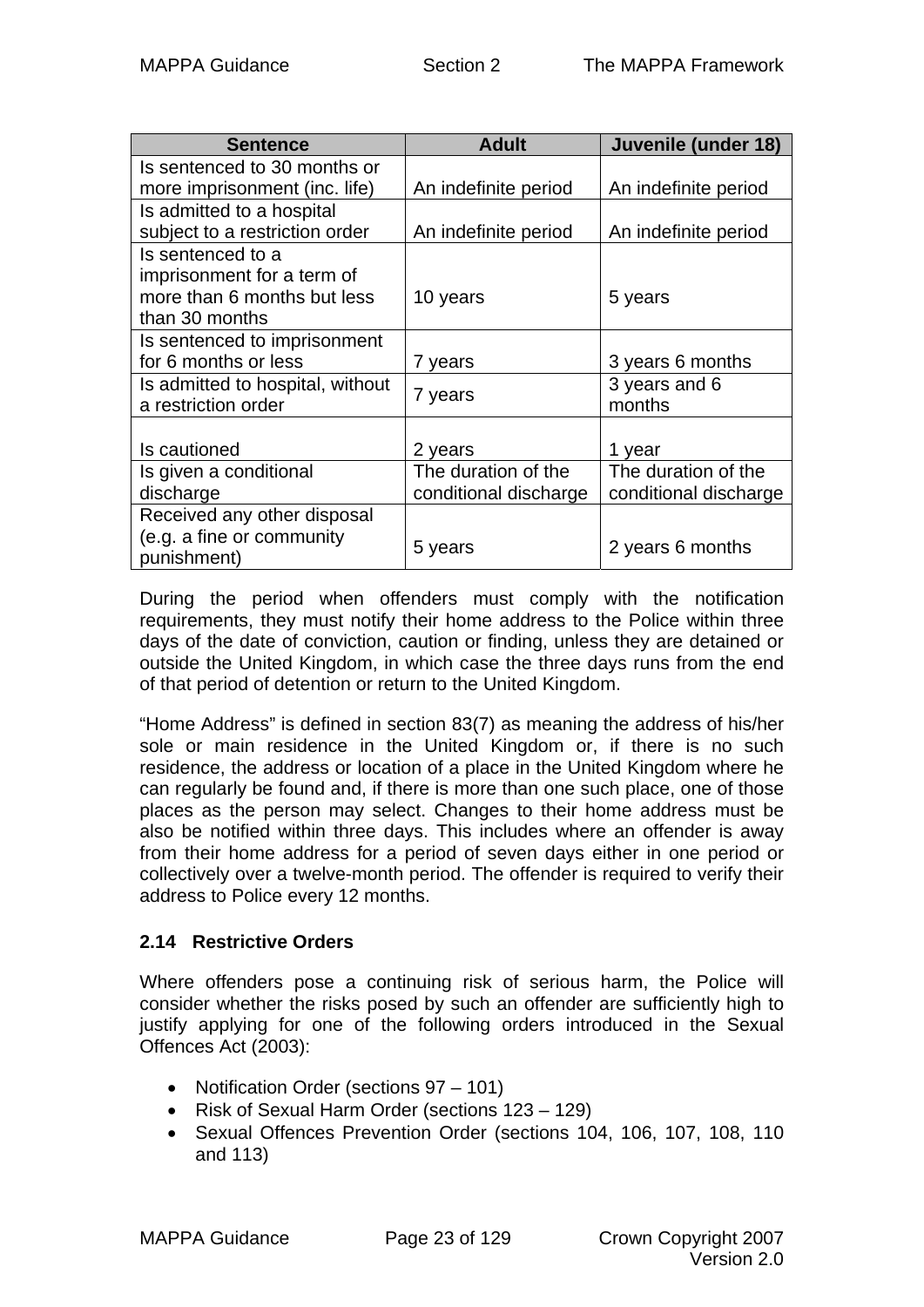#### <span id="page-23-0"></span>**2.15 Category 2 Offenders: Violent and Other Sexual Offenders**

This Category is often summarised as violent offenders and other sexual offenders who receive a sentence of imprisonment of 12 months or more but the legislation is considerably more complex. It includes those detained under hospital or guardianship orders and those who have committed specific offences against children.

The legislation in respect of violent offenders and other sexual offenders is not retrospective and, therefore, only includes those offenders sentenced since April 2001 or who were serving a sentence for a like offence on that date.

Whilst these offenders do not attract any requirement to register with the Police, all offenders will be under the statutory supervision of the Probation Service or the YOT, with the exception of a small number of offenders sentenced prior to the Criminal Justice Act (1991) or those who have been recalled until their Licence Expiry Date.

Currently only those Category 2 offenders being managed at level 2 or 3 will be entered on to ViSOR six months prior to release from custody. It is anticipated that, in time, all Category 2 cases will be entered on to ViSOR following sentence.

The Probation Area will be responsible for:

- Ensuring that the ViSOR record is maintained according to ViSOR National Standards;
- Ensuring that the Prison Service is created as a partner to the ViSOR record whilst the offender is in custody;
- Ensuring that all MAPPA cases are identified at the point of sentence;
- Activating the MAPPA flag on case management systems within three working days of the sentence. This flag will include details of the offender's MAPPA level when this is decided six months prior to release;
- Providing their MAPPA Co-ordinator with a monthly figure of all Category 2, level 1 offenders resident in the community until all such cases are entered on to ViSOR.

#### **It is a MAPPA Co-ordinator function to ensure this information is received.**

Health Care Trusts which run special hospitals and local secure units must:

- Ensure the timely registration of offenders in those establishments;
- Ensure that they identify any patients who qualify as a Category 2 offender;
- Notify the relevant Probation Area of patients being returned to the community from their establishments six months prior to their return;

#### **It is a MAPPA Co-ordinator function to ensure this information is received and patients are kept track of.**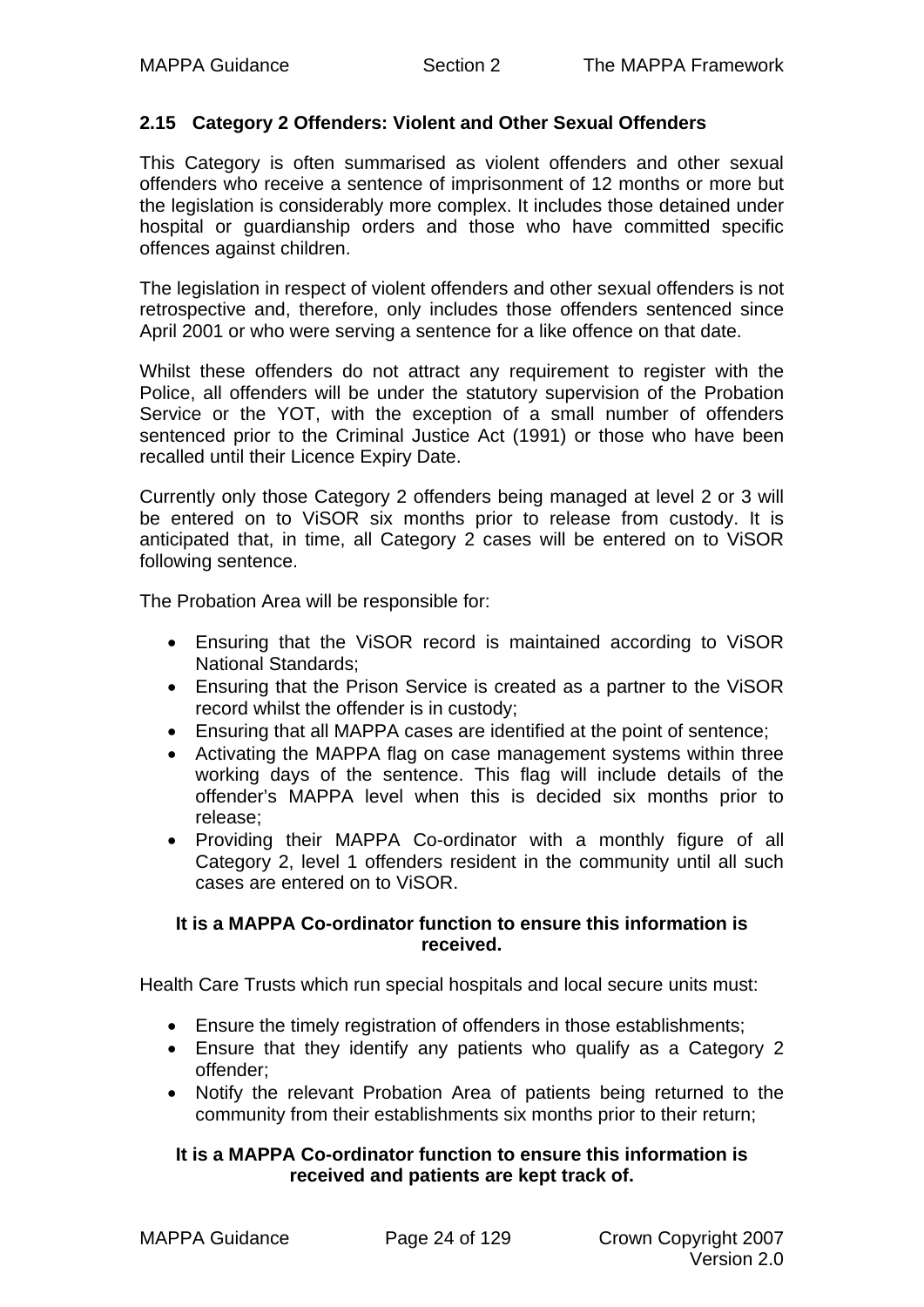#### <span id="page-24-0"></span>**2.16 Category 3 Offenders: Other Dangerous Offenders - Sections 325(2)(b) Criminal Justice Act (2003)**

This Category is comprised of offenders, not in either Category 1 or 2 but who are considered by the RA to pose a risk of serious harm to the public which require active inter-agency management. The inclusion of offenders in this Category is determined by the RA. Unlike Categories 1 and 2, identification is not determined by the sentence or other disposal of the court.

To register a Category 3 offender, the RA must:

- 1. Establish that the person has committed an offence with indicates that he/she is capable of causing serious harm to the public. This is not limited to those convicted by the courts, rather it includes adults who have been formally cautioned and juveniles who have been reprimanded or warned. This is because all of those processes require an admission of guilt in relation to an offence.
- 2. Reasonably consider that the offender may cause serious harm to the public and that a multi-agency approach at level 2 or 3 is necessary to manage the risks.

The offence may have been committed in any geographical location, which means offenders convicted of a similar offence abroad fall within the MAPPA remit.

Establishing that a previous offence demonstrates a capability to cause serious harm can be complex. In some cases it will relate to the circumstances surrounding the offence, rather than the seriousness of the offence. For example, shoplifting of a camera may suggest a risk of serious harm if there are concerns about the offender taking indecent photographs of children.

The responsibility for identifying Category 3 offenders lies with the agency that initially deals with them. It is for the RA to determine if they meet the criteria set out above.

#### **This is a MAPPA Co-ordination/Management function.**

The RA must maintain close oversight of this Category and regularly review the requirements for them to remain within MAPPA. Their inclusion may be extended or shortened as a direct result of risk assessment and risk management action.

In agencies that operate a Care Programme Approach (CPA), there is an expectation that the referral would have been risk assessed by the relevant agency prior to referral to MAPPA.

Where agencies or individuals, who are not formally part of MAPPA, have concerns about individuals posing a risk of serious harm, they must be taken seriously and should be referred directly to the RA.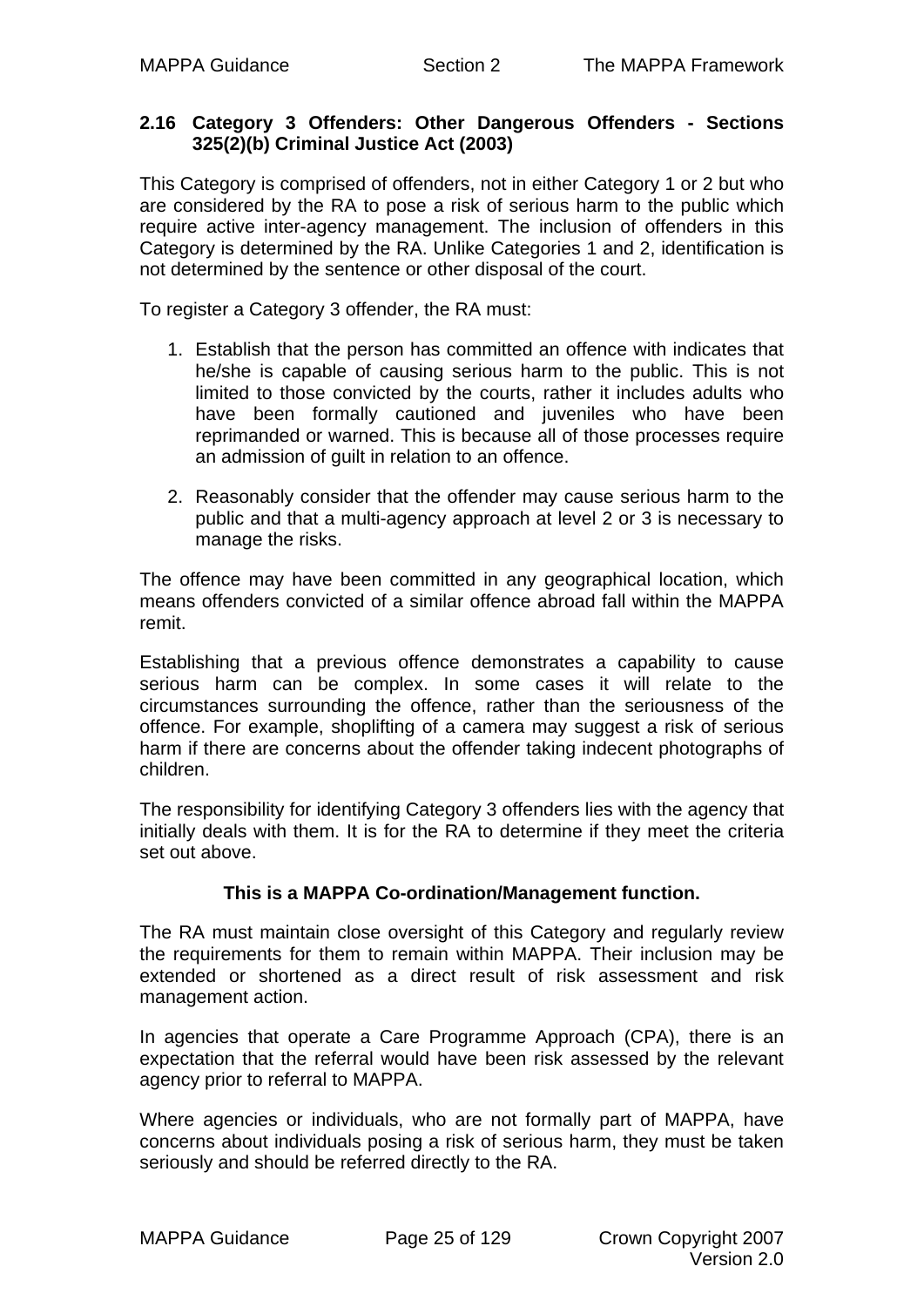#### **This is a MAPPA Co-ordination/Management function.**

<span id="page-25-0"></span>A small proportion of offenders entering MAPPA under either Category 1 or 2 will continue to be a high risk of serious harm to the public at the point they would normally leave MAPPA, i.e. at the end of registration/end of statutory supervision (whichever is the longer). It is not possible to extend their inclusion within MAPPA under Category 1 or 2 but it is possible for the RA to consider their inclusion under Category 3.

#### **2.17 Suspended Sentences**

It was the Government's intention in the Criminal Justice Act (2003) to remove from courts the power to impose a suspended sentence for 12 months or more. However, due to the phrasing of the legislation, it is still possible for a suspended sentence of exactly 12 months to be imposed. Where this occurs and it is for a qualifying offence under Category 1 or 2, such offenders must be included under MAPPA.

#### **2.18 Young Offenders**

Youth Offending Teams (YOTs) are responsible for the supervision of all young offenders (those aged under 18 years) on community sentences and following release from a custodial sentence. The number of young offenders meeting the MAPPA eligibility criteria will be relatively small. Identifying the level of risk presented by a young person can be particularly difficult given that they may have a limited criminal history and that patterns of behaviour can often change rapidly during adolescence. However, all agencies involved in MAPPA need to be aware that there are a small number of young people who present a serious risk to others and for whom a multi-agency intervention may therefore be required.

The role of the YOT will be critical in ensuring that the MAPPA takes full account of the different needs of young people and of the Children Act (1989 and 2004) in devising suitable risk management plans.

As with adults, the Police have the primary responsibility for identifying Category 1 cases but the YOT are responsible for working co-operatively with the Police. The YOTs are responsible for identifying young people who meet the criteria for Categories 2 or 3. YOTs use the ASSET framework to make assessments of risk and there should be a comprehensive ASSET assessment (Core Profile and Risk of Serious Harm Form) completed on all young people referred to MAPPA.

YOTs must notify their local MAPPA Co-ordinator of all cases for inclusion on to ViSOR.

#### **2.19 Identifying the Responsible Authority**

There are 42 Responsible Authority (RA) areas across England and Wales. Where an offender is serving a sentence, the RA will be identified by the location of the Offender Manager. Where the offender has completed any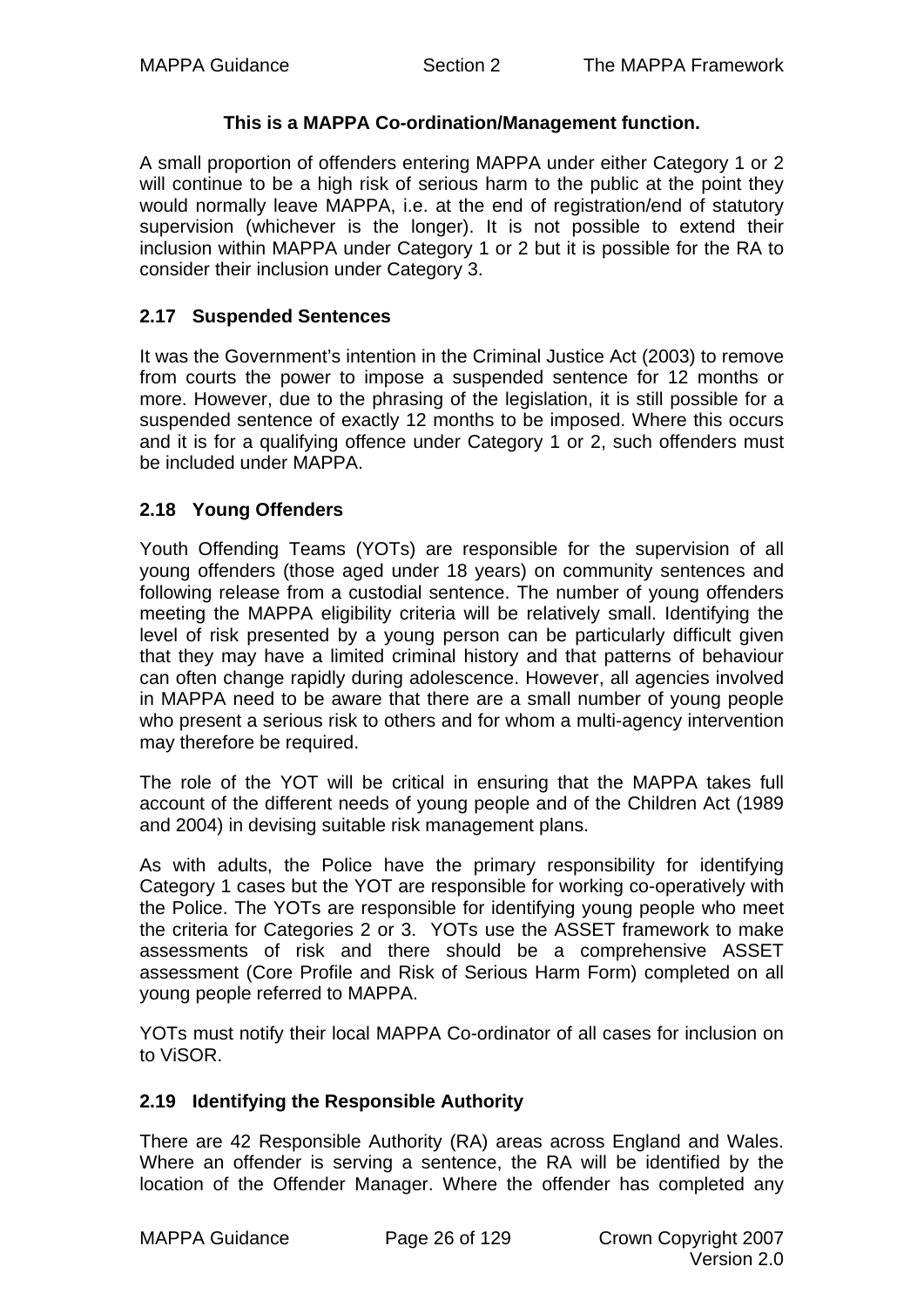<span id="page-26-0"></span>current sentence, but remains within MAPPA either as a Category 1 or 3 offender, then the place of residence is the determining factor. This will be supported by ViSOR, which indicates the officer, agency and area managing the offender.

However, in a small number of cases where the offenders are itinerant, have no fixed residence or where there is some dispute over which area has responsibility, identification of the RA will not be so clear cut. In such cases, senior members of the RA from the respective areas must consider and agree accountability immediately. This should be achieved by reference to other factors, such as previous statutory responsibility, knowledge of past offending or the current provision of services. It is not acceptable for any offender within MAPPA not to have active oversight by an area.

In the case of "looked after" children, there should be dual case management involving both the YOT and Local Authority Social Care Services in any case where referral to MAPPA is required.

#### **It is a MAPPA Co-ordinator task to ensure that all MAPPA offenders have an identified area and ViSOR Nominal Manager.**

Circumstances will arise where more than one area has a legitimate interest in the assessment and management of an offender, for example, residence in a secondary area for periods of the year on holiday or employment. The second area will take transfer of the case on ViSOR for the period of time the offender is resident in their area and be a partner to the record at other times.

#### **2.20 Potentially Dangerous Persons**

ACPO (2007) – Guidance on Protecting the Public: Managing Sexual and Violent Offenders defines a PDP as follows:

"A Potentially Dangerous Person is a person who has not been convicted of, or cautioned for, any offence placing them in one of the three MAPPA Categories, but whose behaviour gives reasonable grounds for believing that there is a present likelihood of them committing an offence or offences that will cause serious harm."

It is unlawful for MAPPA to manage individuals known as potentially dangerous persons (PDPs) who do not meet the criteria for inclusion in one of the three qualifying Categories. Typically, many of these individuals are identified by Mental Health Services or come to the attention of the authorities through arrangements designed to protect vulnerable groups, such as children, vulnerable adults and domestic violence victims. Many Responsible Authorities have taken steps to agree local protocols for providing risk assessment and management of these individuals outside of MAPPA.

ViSOR has the capacity to include information on PDPs. Inclusion into this group has to be authorised by a senior Police Officer of at least the rank of **Superintendent** and, up to now, the Police have taken the lead to manage these persons.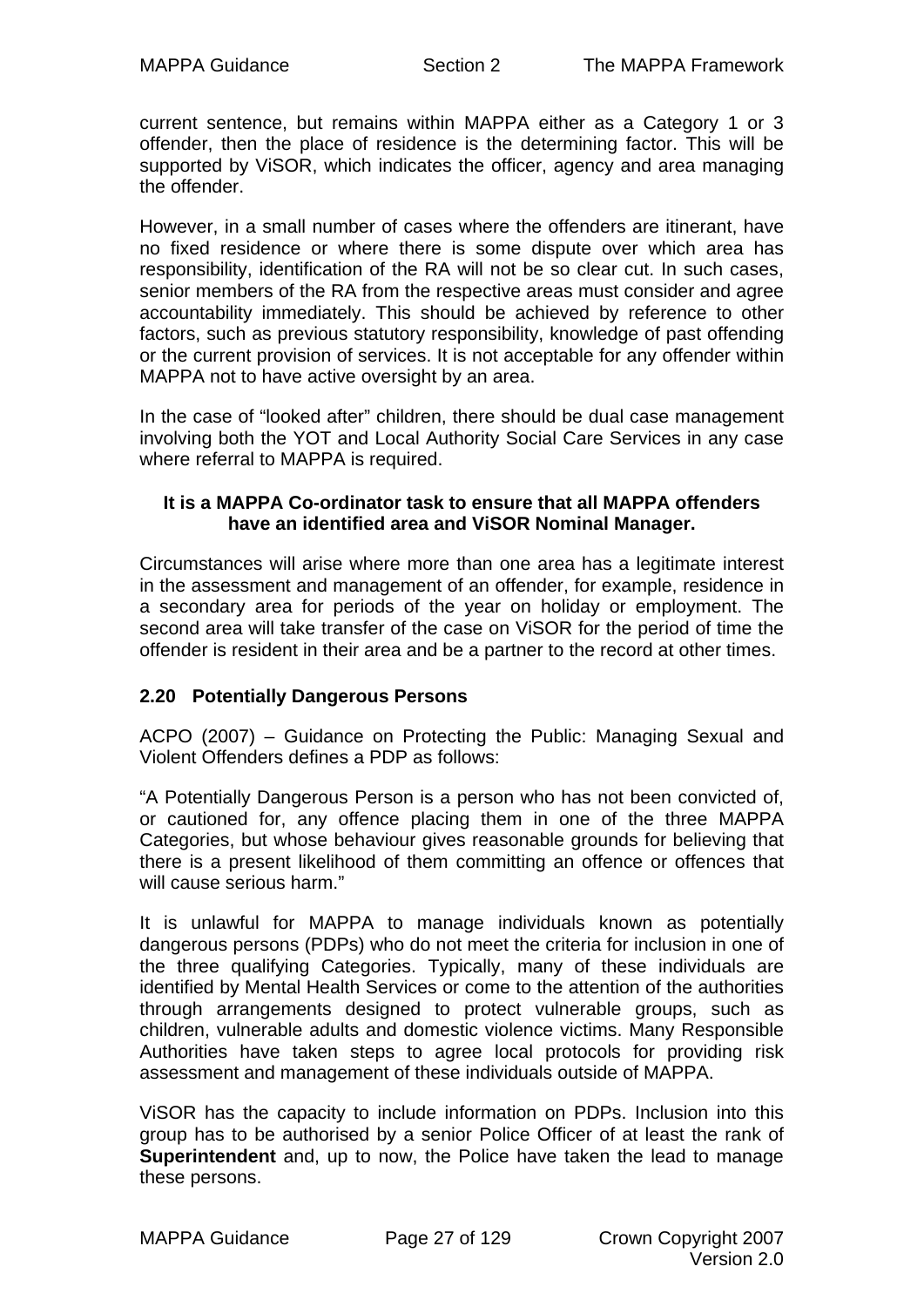There are other procedures in place in some areas, particularly where there is a Specialist Domestic Violence Court that addresses the issue of domestic abuse and the protection of victims. The procedures are known as Multi-Agency Risk Assessment Conferences (MARACs) and are generally led by the Police. MARACs identify those domestic abuse victims who are at most serious risk of harm (against set criteria) and work with other professionals to devise a victim protection plan.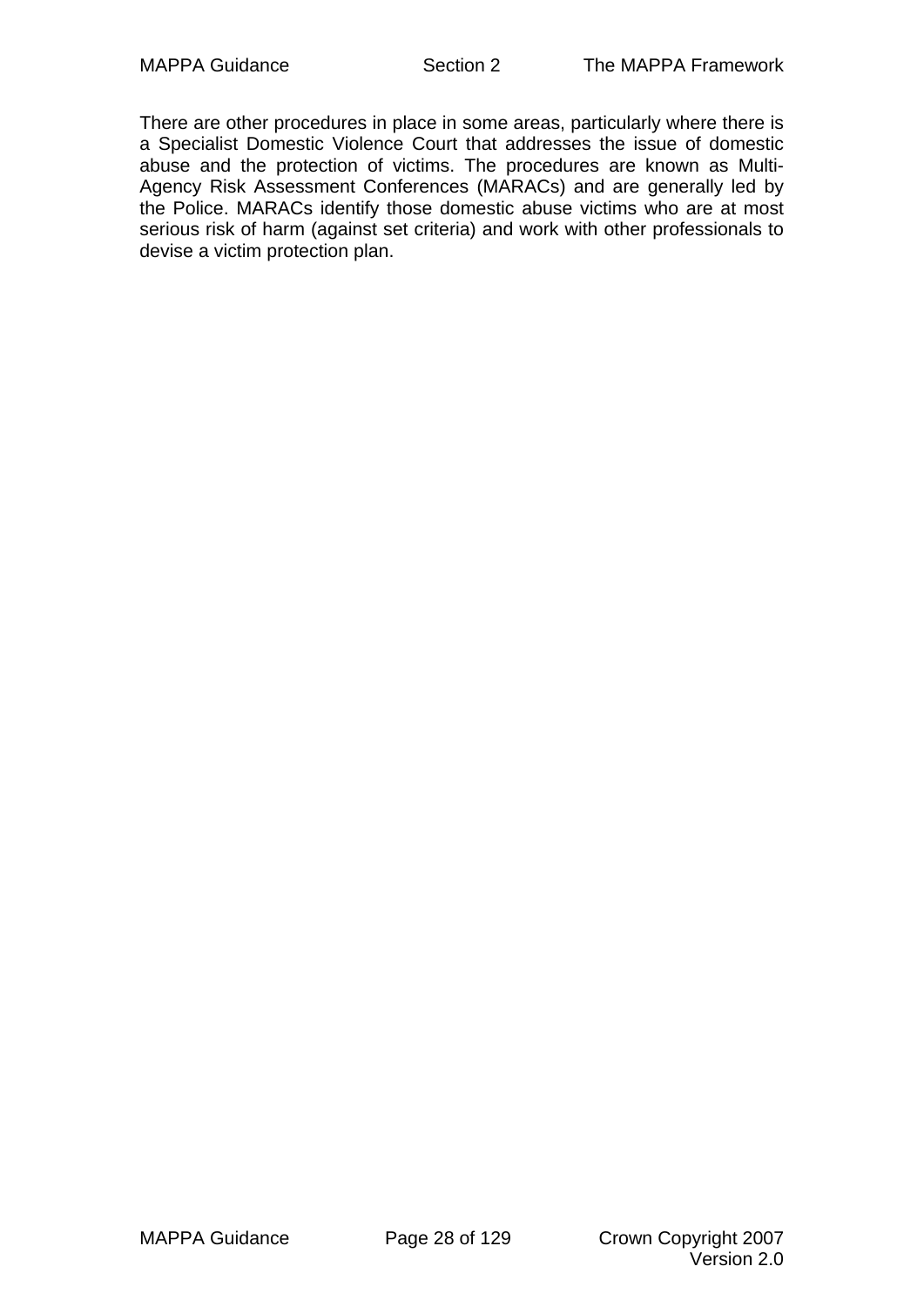## <span id="page-28-0"></span>**3. Information Sharing**

#### **3.1 Introduction**

The quality of risk assessments and risk management plans are influenced by the effectiveness of information sharing arrangements. Unless all relevant information is available, in good time, to those making the assessments and drawing up the risk management plans, public protection may be compromised. The Responsible Authority (RA) must have robust arrangements in place for practicable information sharing across the MAPPA agencies.

#### **This is a MAPPA Co-ordination/Management function.**

There have been a number of significant reports and cases which have made recommendations and requirements for each of the RA agencies to revise their practices and to take steps to ensure that these are embedded into dayto-day working arrangements. These recommendations are aimed at improving the quality of public protection and information sharing.

The appropriate exchange of information is essential to effective public protection. This Guidance, therefore, clarifies the principles upon which MAPPA agencies may exchange information amongst themselves and where the RA may disclose such information to other persons or organisations outside the MAPPA, for example, a voluntary hostel or tenancy support project who are actively working with offenders and need to be aware of the potential risk of harm they present.

The Guidance applies only to information that relates to individuals, i.e. personal information, as it is this type of information to which the law confers heightened protection. The principles contained in this Guidance on information sharing and disclosure take into account the common law duty of confidence, the Data Protection Act (1998) and the European Convention on Human Rights (as incorporated into domestic law by the Human Rights Act (1998)).

#### **3.2 Information Sharing between MAPPA Agencies**

The principles re-iterated in this Guidance not only ensure compliance with the law but are also aimed at promoting trust between agencies. That trust must be developed and sustained by professional integrity. Procedures must be established which ensure that the process of sharing information is safe and secure. To ensure that this is effectively achieved, all Strategic Management Boards (SMBs) must have in place an agreed information sharing protocol.

#### **This is a MAPPA Co-ordination/Management function.**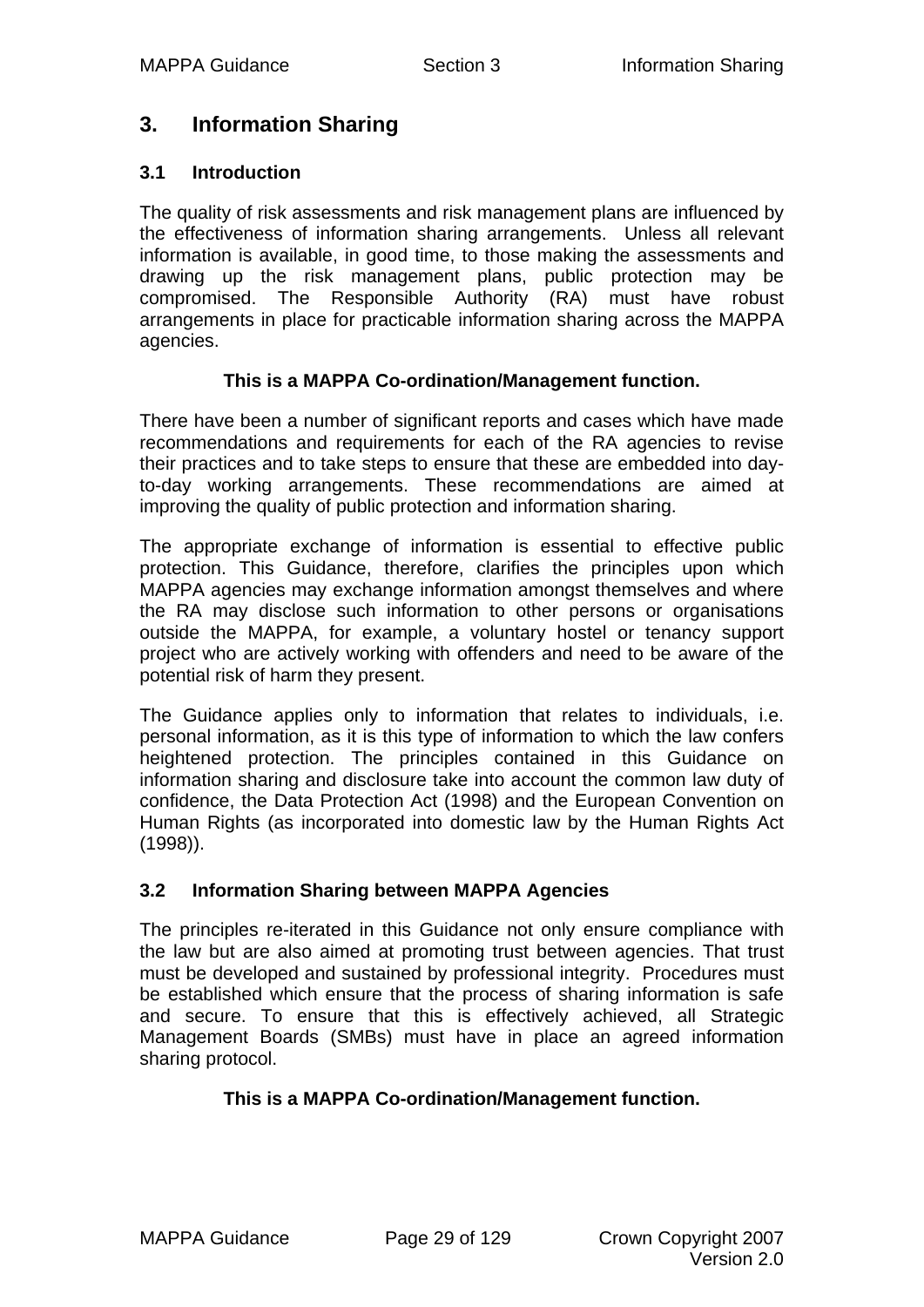#### <span id="page-29-0"></span>**3.3 Information Sharing Principles**

Information sharing must:

- Have lawful authority;
- Be necessary;
- Be proportionate and done in ways, which;
- Ensure the safety and security of the information shared; and
- Be accountable.

The meaning of each of these principles is explained below.

**Lawful authority requirement** (vires) – Each MAPPA agency sharing information must have either a prima facie statutory or common law power to do so. The Police, Probation and Prison Services, in respect of their wider criminal justice responsibilities as well as their specific, joint duties under the MAPPA, have clearly recognised statutory duties which will necessarily involve sharing information. The Criminal Justice Act (2003), Section 325 (4), recognises that co-operation between the RA and DTC agencies may include the exchange of information. Therefore, all MAPPA agencies have the prima facie legal power to exchange information with the RA. In addition, Section 115 of the Crime and Disorder Act (1998) confers on any person a power to pass information to certain relevant authorities (including Police, Probation, Health and Local Authorities) if necessary, to help implement the provisions of that Act, which includes local strategies to reduce crime and disorder.

**Necessity** – Information should only be exchanged where it is necessary for the purpose of properly assessing and managing the risks posed by MAPPA offenders. The specific purposes of sharing information within MAPPA are:

- To identify those offenders who present a serious risk of harm to the public;
- To ensure that the assessment of the risks they present are accurate; and
- To enable the most appropriate plans to be drawn up and implemented to manage the assessed risks and thereby protect victims and the public.

**Proportionality in information sharing** – In order to satisfy this criterion, it must be shown that the assessment and management of the risk(s) presented by the offender could not effectively be achieved other than by sharing the information in question. In almost all cases of identifying, assessing and managing risk within MAPPA, this principle will be easily met.

**The information is** kept and shared safely and securely – all information about offenders must be kept and shared safely and securely and it should only be available to, and shared with those, who have a legitimate interest in knowing it; that is, agencies and individuals involved in the MAPPA processes. Safeguards must be in place which ensure that those who do not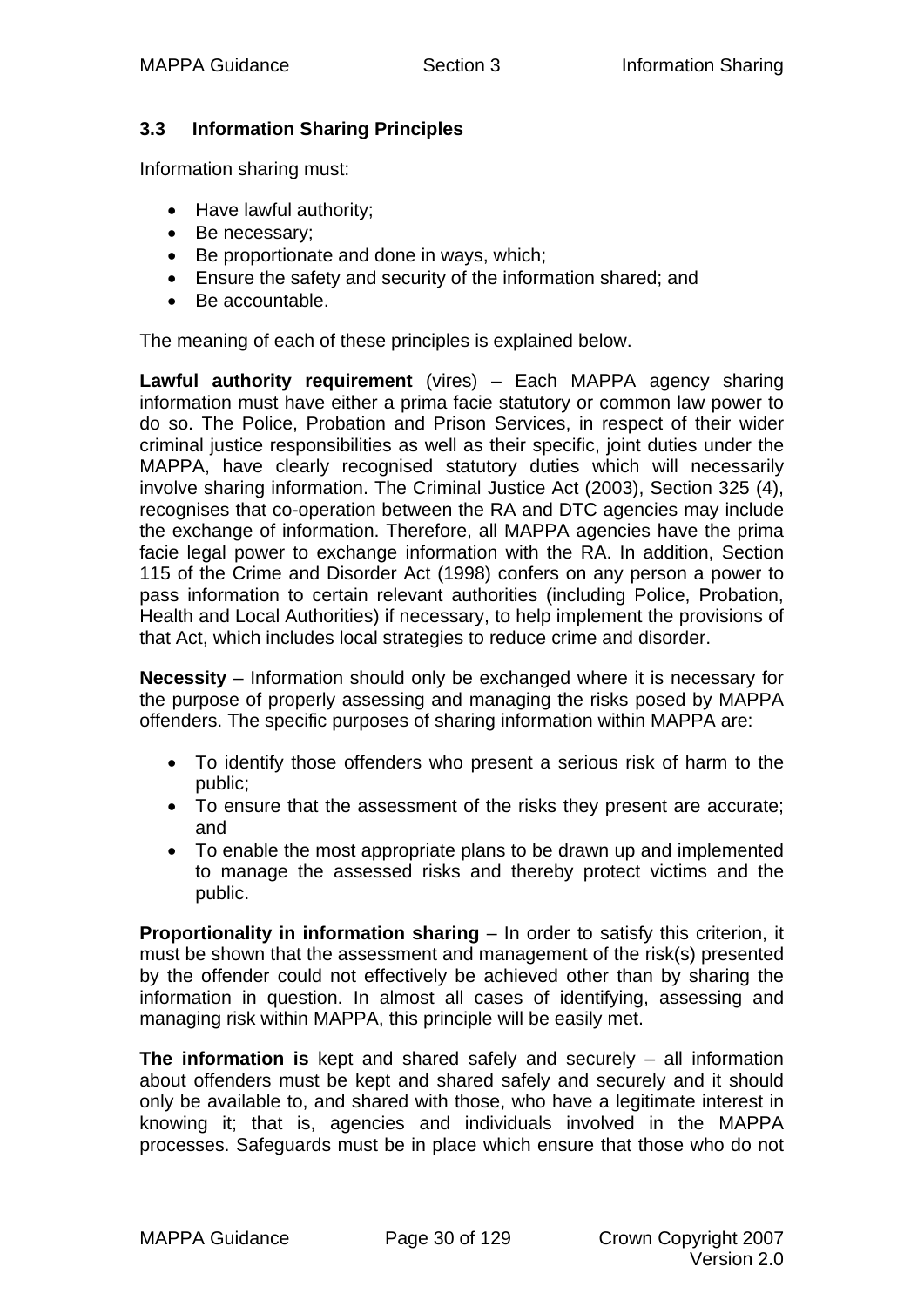<span id="page-30-0"></span>have a legitimate interest in the information cannot access it accidentally or deliberately.

**Accountable information sharing** – The RA must ensure that the administrative procedures underpinning the efficient operation of MAPP meetings and case conferences have the confidence of participants. Accurate, clear and timely record keeping is necessary to demonstrate that accountable information sharing occurs. Also, that safe and secure information storage and retrieval procedures are evident.

#### **3.4 Information Sharing and the Duty to Co-operate Agencies**

Confident, appropriate and effective sharing information is a very important part of the Duty to Co-operate. The success of an area's information sharing arrangements will be reflected both in the quality and quantity of co-operation across the MAPPA agencies.

This part of the Guidance relates only to the sharing of personal information. It takes into account policies on confidentiality and information sharing issued by or governing all of the individual DTC agencies and the Department of Health's NHS Code of Practice on Confidentiality (issued in November 2003).

It is not just the provision of information, it is the use to which the information shared can be put, and the interpretation of its significance, that is of greatest value in developing more accurate risk assessments and risk management plans.

The law requires that personal information is:

- Obtained and processed fairly and lawfully;
- Only disclosed (shared) in appropriate circumstances;
- Accurate, relevant and not held longer than necessary; and
- kept and shared safely and securely.

The **lawful authority** of criminal justice agencies in the context of information sharing in the MAPPA is readily understood. For DTC agencies, section 325 (3) and (4) of the Criminal Justice Act (2003) makes clear their remit within MAPPA:

- Section 325(3) In establishing those arrangements, the RA must act in co-operation with the persons specified in subsection (6); and it is the duty of those persons to co-operate in the establishment by the RA of those arrangements, to the extent that such co-operation is compatible with the exercise by those persons of their functions under any other enactment;
- Section  $325(4)$  Co-operation under subsection (3) may include the exchange of information.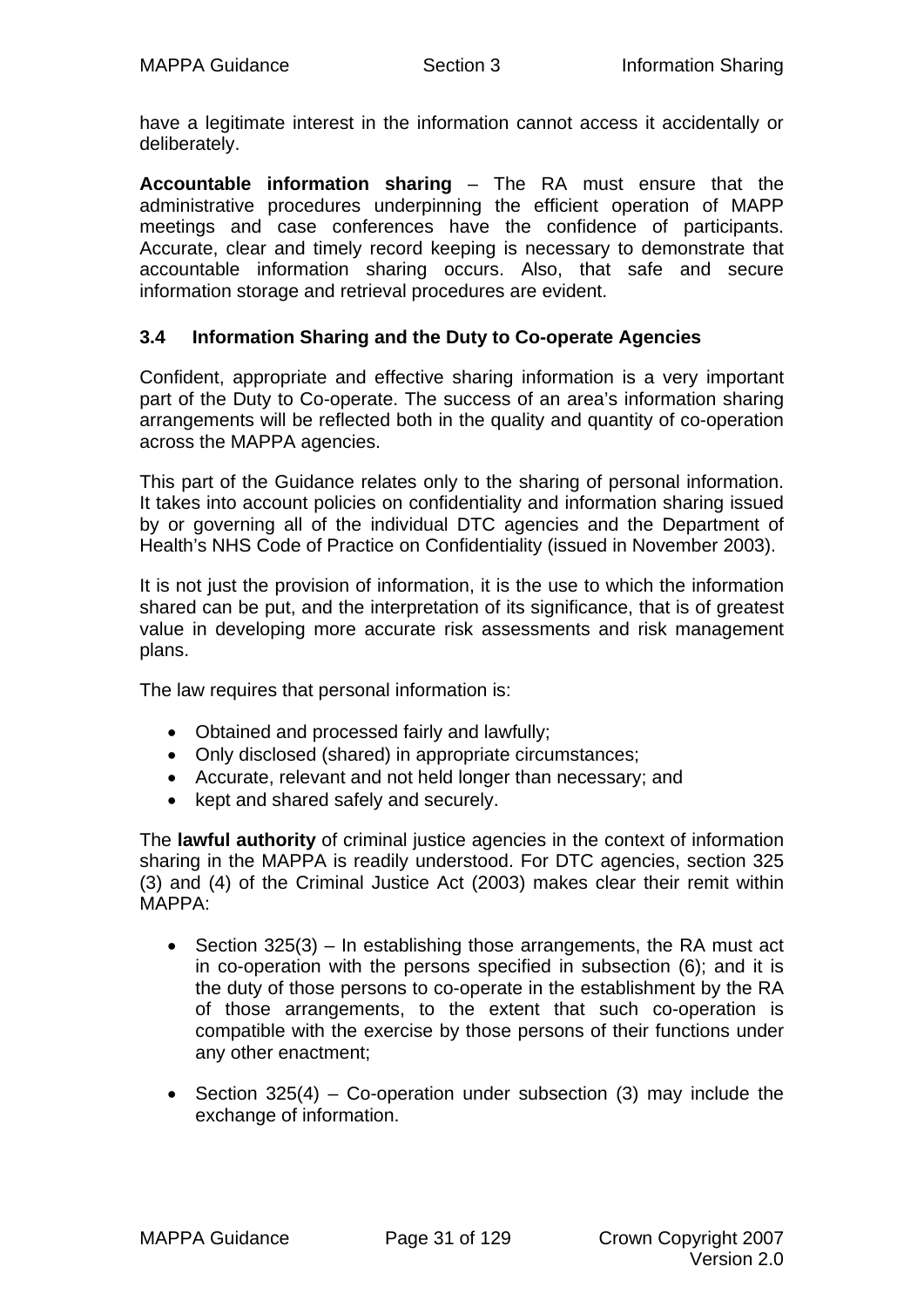<span id="page-31-0"></span>To identify the purpose of sharing information and to ensure the agencies' obligations to retain and use the information lawfully, the persons with whom the information is shared must know:

- Why they have been given it, i.e. the purpose for which the information has been given must be connected either to that person's authority and role as a representative of the Duty to Co-operate agency or because they are someone to whom disclosure is justified because of the exceptional risk posed to them by the offender;
- That it must remain confidential, be kept and shared safely and securely and retained for as long as necessary; and
- What they are expected to do with that information.

#### **3.5 Summary**

The structure of MAPPA provides a framework, which supports and enables lawful, necessary, proportionate, secure and accountable information sharing. Section 325 of the Criminal Justice Act (2003) and section 115 of the Crime and Disorder Act (1998) provide a legal basis for data sharing, whilst the Data Protection Act (1998) puts controls on the data sharing so, together, they facilitate responsible information sharing between agencies for legitimate purposes. The legislation was established to regulate, rather than prevent, the sharing of information.

The detailed sections within this Guidance for multi-agency meetings and case conferences provide answers to the questions of to whom, when, how, why and where information about MAPPA offenders should be shared. Consideration must be given to establishing relevant information sharing protocols between the Ra and other MAPPA agencies that provide a clear framework for data sharing and give confidence to all parties about what is expected of them, their roles and their responsibilities.

Compliance with this Guidance should mean that few difficulties with sharing information will arise. This Guidance does not, however, prescribe how **all** cases involving information sharing will be dealt with. Whether information should be shared and if so, how much information and with whom, must be decided on a case-by-case basis.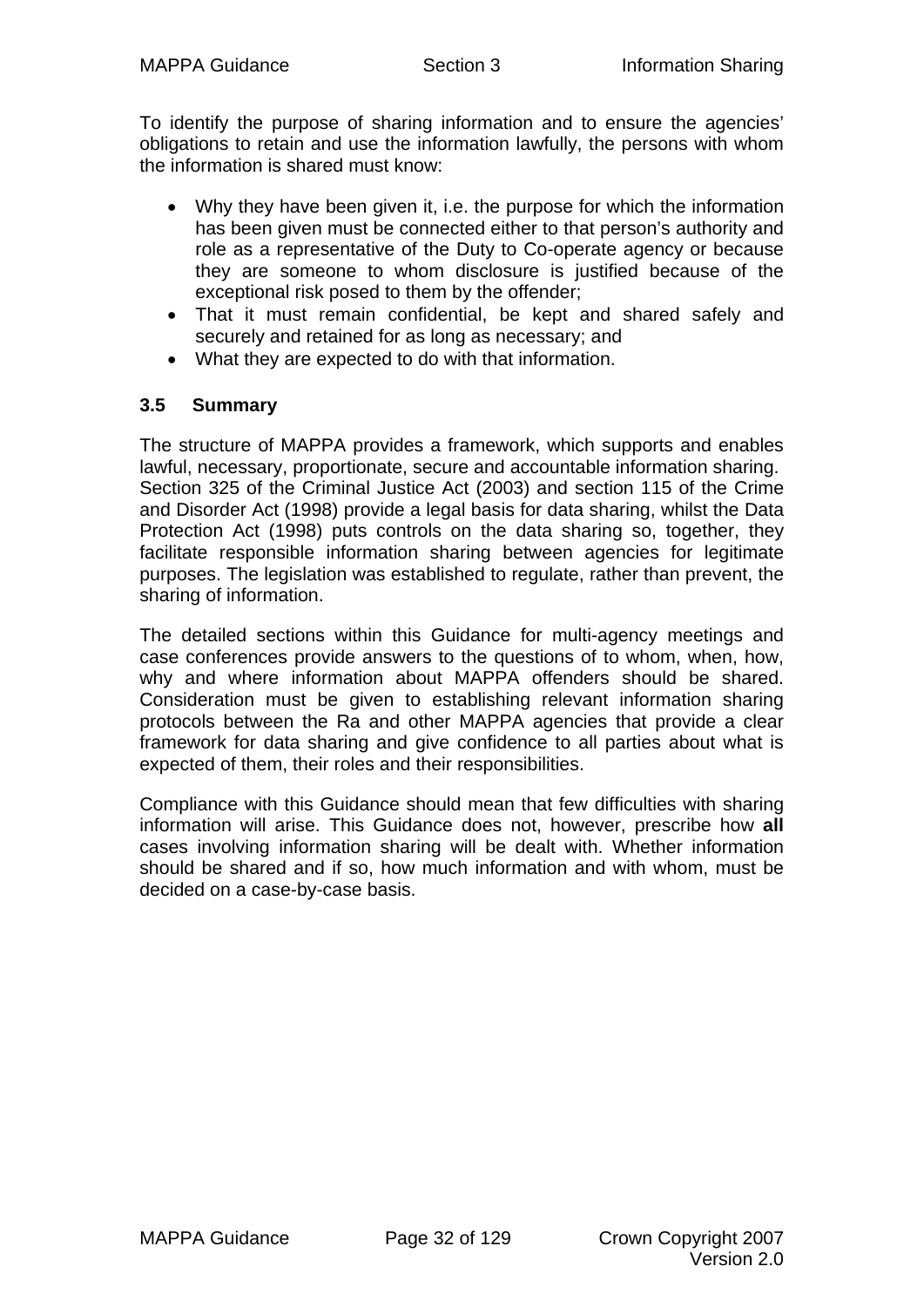# <span id="page-32-0"></span>**4. Disclosure**

#### **4.1 Introduction**

MAPPA requires that the risk assessment of all MAPPA offenders identifies those persons who may be at risk of serious harm from the offender. The risk management plan (RMP) must identify how those risks will be managed. As part of this process, consideration must be given in each case as to whether disclosure of information about an offender to others should take place to protect victims, potential victims, staff and other persons in the community. This applies to all Categories and levels of MAPPA cases. This will become a legal requirement following a recommendation contained in the Child Sex Offender Review published in June 2007.

The purpose of disclosure of information is: to facilitate the risk management plan, to facilitate public protection and to reduce the risk of serious harm. It is preferable that the offender is aware that disclosure is taking place and, on occasion, they may make the disclosure themselves in the presence of a Police Officer and/or their Offender Manager or the content of the disclosure would be confirmed/verified by the Offender Manager/supervising Police Officer subsequently. However, there will be cases where informing the offender that disclosure is taking place could increase the potential risks to the victim(s) and, in those cases, the offender will not be informed. This decision must be clearly recorded in the level 2 and 3 MAPP meeting minutes and on case management records. For all level 1 cases, the decision must be clearly recorded on the case management record.

The expectation of those voluntary and private sector services, who work with offenders on behalf of the RA or DTC agencies and who are involved in the risk management of MAPPA offenders, is that a Service Level Agreement (SLA) or formal contract will have been agreed with the statutory organisations for whom they are undertaking the sub-contracted work. This SLA/contract will address the issues of disclosure and confidentiality. If this is in place then the RA and DTC should treat such "intermediate" organisations in the same manner as they treat other statutory bodies. Where no such SLA/contract is in place, then consideration must be given as to their confidentiality status and what information should be disclosed. In such situations, the RA and DTC should treat them as they would a member of the public and have appropriate safety considerations in place.

There will be occasions where authorisation for disclosure from an ACPO rank officer is required; this will be in those cases where the decision is to disclose information about the offender to the media and/or where it includes the publication of the offender's photograph. The Police should refer to the ACPO (2007) – Guidance on Protecting the Public: Managing Sexual and Violent Offenders for further guidance on this.

Where cases are managed at MAPPA level 2 or 3, the collective decision of the MAPP meeting to disclose, with the reason(s) why and to whom, is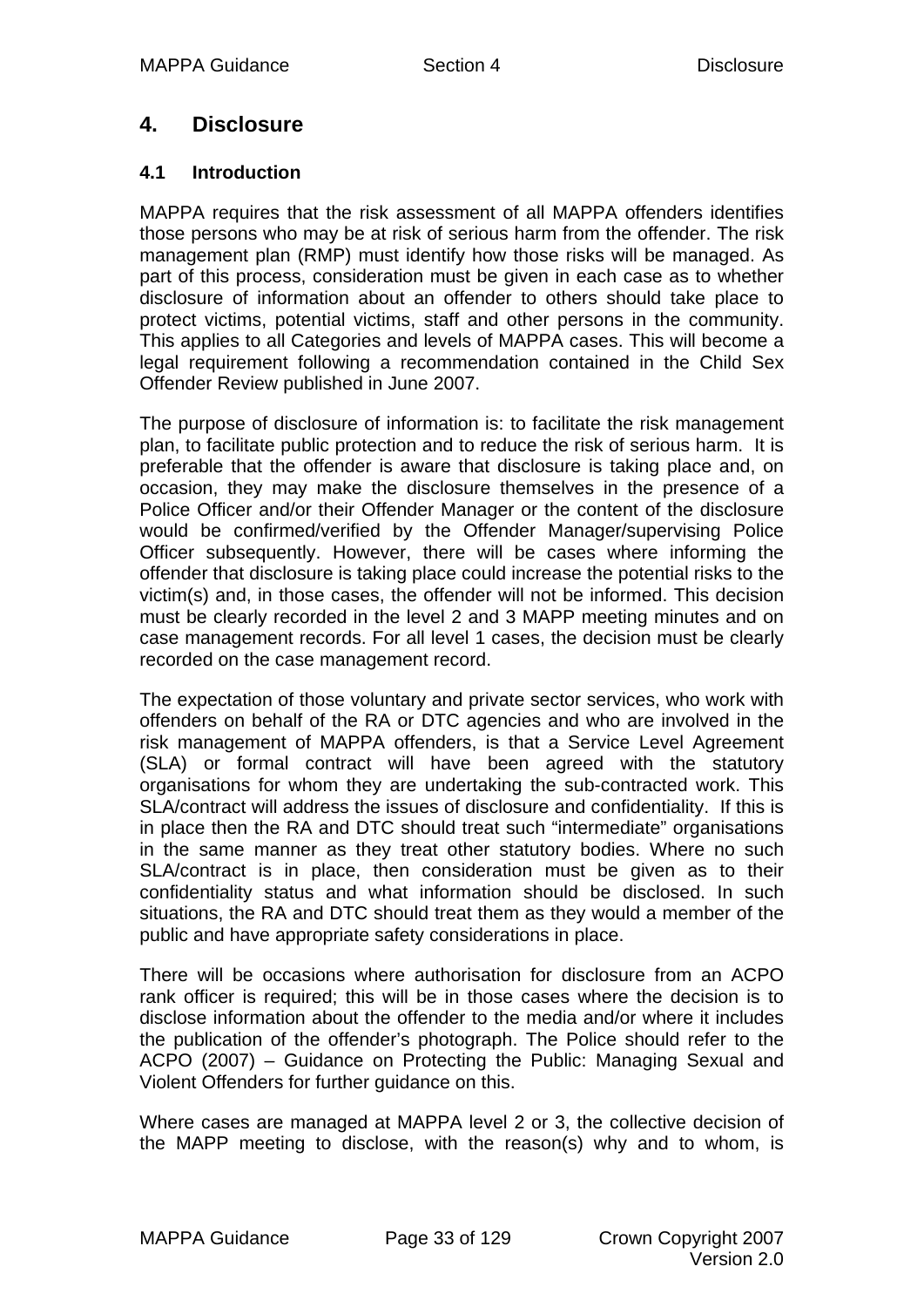<span id="page-33-0"></span>sufficient authority unless, as described above, the authority of an ACPO rank officer is required.

For those cases managed at level 1, ordinary agency management, it will be the responsibility of the lead agency to decide whether disclosure should take place and to ensure it is appropriately managed. Concerns about the offender, which lead to the need to disclose information, may be an indicator that the case should be referred to a level 2 MAPP meeting.

In all Category 1 and 2, level 1 cases, the initial risk management plan **must**  address disclosure with the decision being reviewed no less than every **four months**. This review will require a check of the case management system/ViSOR record to ascertain whether there has been any new information which affects the original risk assessment and risk management plan.

Once the MAPPA document set is available electronically through ViSOR, ViSOR will be able to collect information relating to disclosure in all MAPPA level 2 and 3 cases. (This facility should be available from May 2008.) The Strategic Management Board must ensure that it has in place a means to capture information relating to disclosure for Category 1 and 2 offenders managed at level 1.

#### **Collation of disclosure data is a MAPPA Co-ordinator/Management function.**

#### **4.2 Disclosure by Responsible Authority to other Third Parties**

Disclosure to third parties involves:

- Disclosure by the RA to a third party in pursuit of managing the risk posed by an individual offender; or
- Responding to requests, such as copies of MAPP minutes from third parties.

The principles underpinning disclosure to third parties are the same as for information sharing between agencies. It inevitably involves greater sensitivities given that disclosure may be to individual members of the public as opposed to government or law enforcement bodies.

The decision whether to disclose to third parties must be considered in all MAPPA managed cases. All level 2 and 3 MAPP meetings must consider disclosure with the presumption being that it will take place if an offender presents a risk of serious harm to any identified person(s), particularly children, unless there are defensible reasons not to do so. This is essential at the initial MAPP meeting and must form part of each review. Where disclosure is not to take place, the reasons why must be fully recorded in the MAPP meeting minutes.

Where disclosure is to take place, the reason for the decision must be recorded as above: stating what information is to be disclosed; to whom; by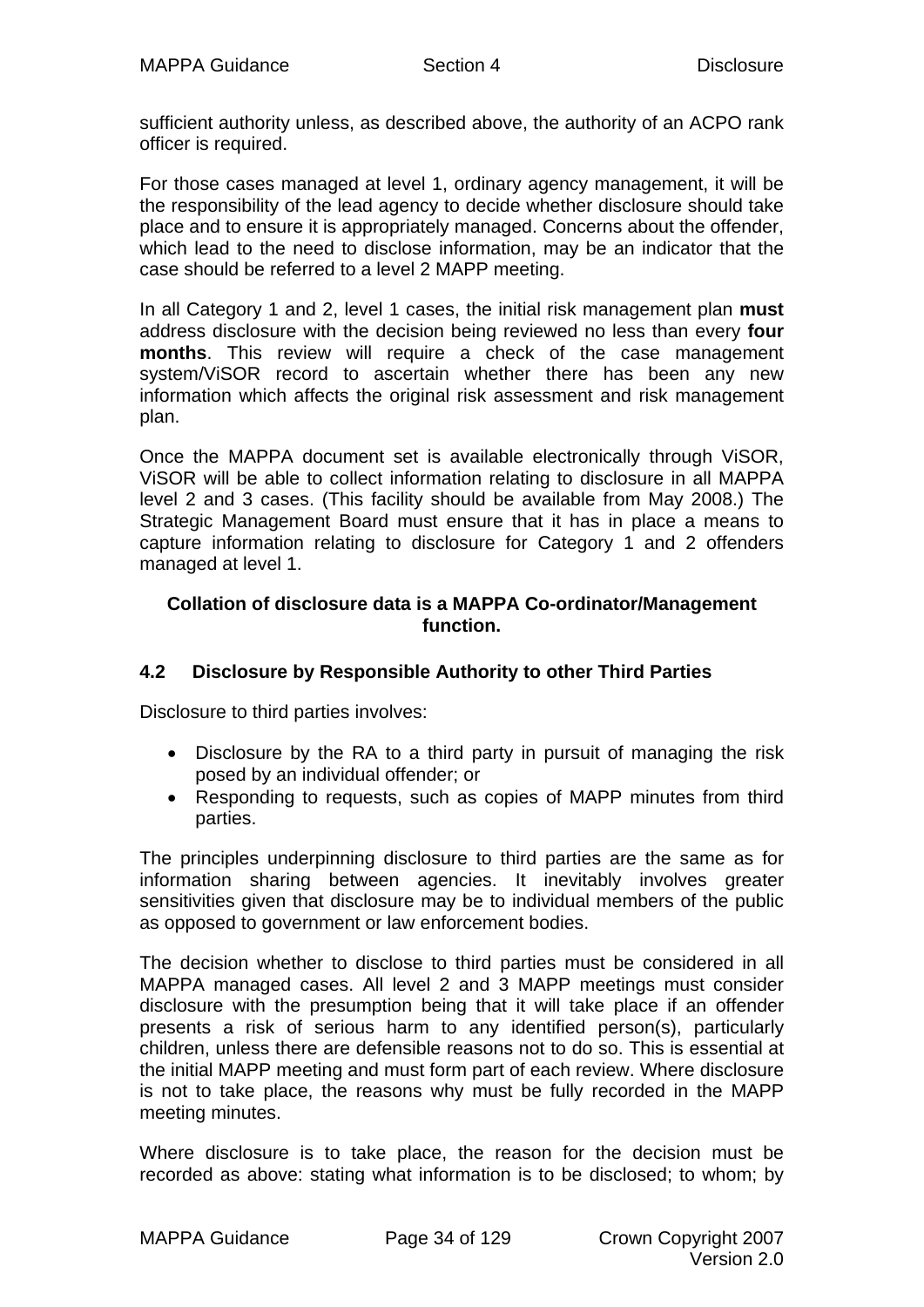whom and within what timescale. All cases where disclosure takes place must be reported to the MAPPA Co-ordinator. The lead agencies for ensuring disclosure takes place are the Police and Probation Services. They may undertake this task with other agencies, for example, Children's Services.

#### **Disclosure at all levels should be considered:**

- When there is evidence that grooming behaviours may take place, for example, through leisure clubs, churches, employment;
- If there is a condition in a SOPO/licence excluding offenders from a specific location and/or having contact with named persons;
- Where others (including other service users) may be at risk, for example, in supportive accommodation. This may include other service users, but usually it will be staff and managers who are told in order to enable more appropriate placements and for greater vigilance to be exercised;
- Where there is a need to protect past or potential victims, in particular where offenders strike up new relationships with partners who have children or grandchildren. In some cases, this may include friends or neighbours who have children;
- To schools and colleges if grooming behaviours need to be prevented. In the case of young offenders, limited and controlled disclosure may be made to school or college staff;
- Where a person may be in a position to actively assist in the risk management of an offender by being familiarised with risk factors and scenarios.

The lawful authority and necessity requirements described in Section 3 (Information Sharing) will be met in cases where the RA is making disclosure for the purposes of managing the risk of offenders subject to MAPPA provisions. The critical factor in determining if a disclosure is lawful is therefore likely to be the proportionality requirement. The following criteria should be met before disclosing information about an offender to a third party.

#### **Disclosure needs to be handled with sensitivity requiring:**

- Consideration of the potential risk to the offender, although this should not outweigh the potential risks to others were disclosure not to be made;
- Correct identification of the individual(s) to be disclosed to;
- The involvement of the offender (where risk factors allow) both in the decision regarding the need to disclose and in the actual disclosure itself. In some cases, the ideal situation is for the offender to give their consent and to undertake the disclosure themselves. This could be either in the presence of their Offender Manager/supervising Police Officer or for the content of the disclosure to be confirmed/verified by the Offender Manager/supervising Police Officer subsequently;
- Preparation and discussion with those third parties receiving the information. This includes: checking what they already know; that they understand the confidential and sensitive nature of the information they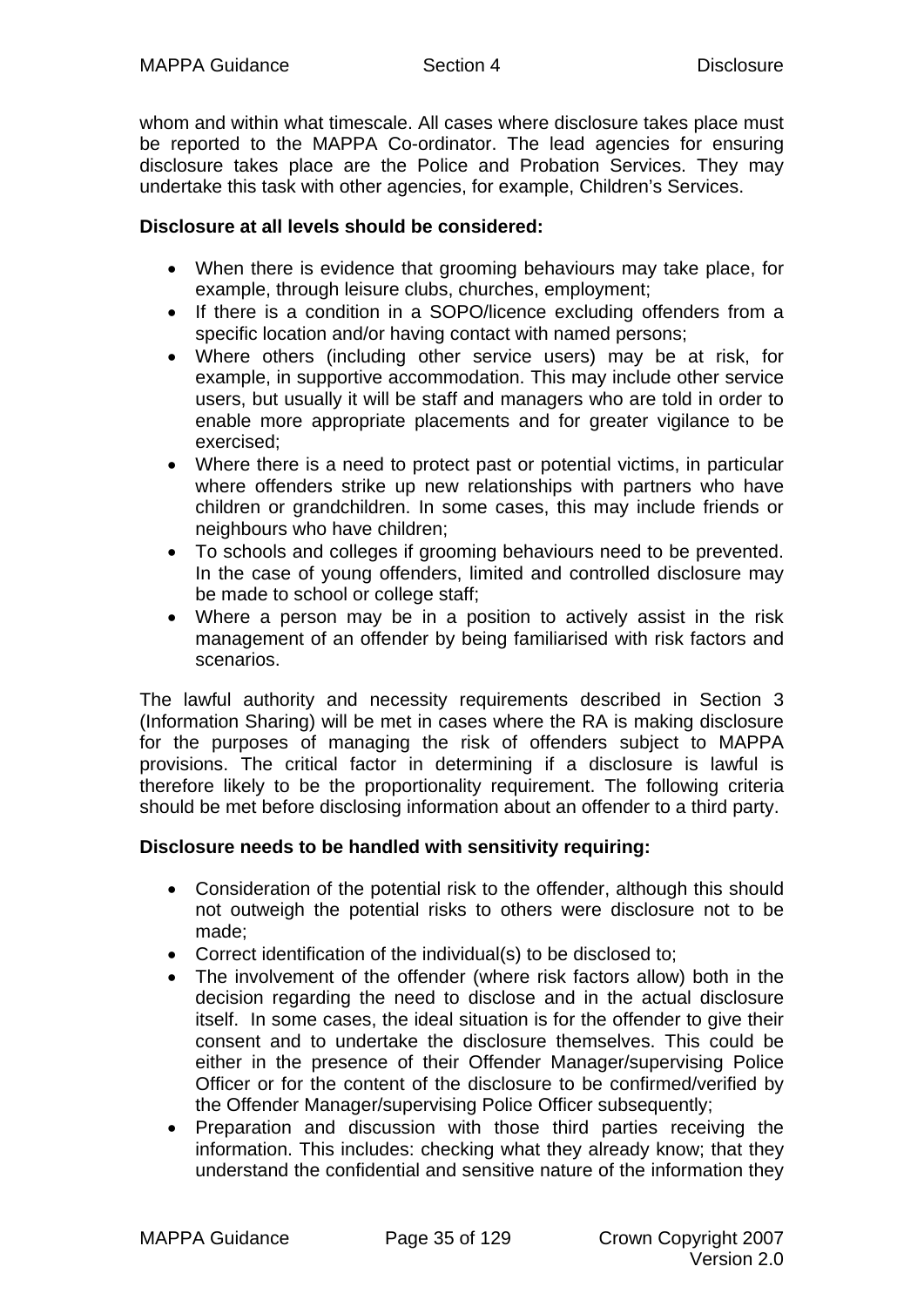<span id="page-35-0"></span>have received; that they know how to make use of the information, and what to do in the event of anything occurring which they need to report, and that they know whom to contact;

- An informed decision (via the level 2 and 3 MAPP meeting) as to what level of disclosure is required, for example, this might include risk factors but not necessarily an offence history;
- Details of the key triggers for offending behaviour and the requirements for successful risk management, for example, 'This is what you need to look out for...' or 'if you see X, you need to do Y'; and
- Mechanisms and procedures for support for both victims and offenders in case there is a breakdown in the processes.

#### **4.3 Disclosure of level 2 and 3 MAPP Meeting Minutes**

In working with offenders, victims and other members of the public, all agencies have agreed boundaries of confidentiality. The information contained in the MAPP meeting minutes respects those boundaries of confidentiality and is distributed under a shared understanding that the meeting is called in circumstances where it is felt that the risk presented by the offender is so great that issues of public or individual safety outweigh those rights of confidentiality.

These minutes are likely to include personal, confidential third party (including victim) and operationally sensitive information and are, therefore, not suitable for disclosure under one or more of these exemptions of the Freedom of Information Act (2000):

- Investigations and proceedings by Public Authorities (section 30(1)(B));
- Health and safety (section 38);
- Personal information (section 40); and
- Information provided in confidence (section 41).

There may also be restrictions on disclosing this information to others under the Data protection Act (1988) and the Human Rights Act (1998) and related European case law.

There are increased requests for copies of MAPP meeting minutes from courts, the Parole Board, from offenders and other third parties. A full copy of the MAPP meeting minutes should not be provided. Instead, a Minutes Executive Summary should be completed by the Chair. [The MAPPA document set, which will be stored on ViSOR and be used by all areas from May 2008, will contain a Minutes Executive Summary template. There will be a paper based version available from December 2007.]

The Minutes Executive Summary will include:

- The offender's name and personal details;
- The reason the case was referred to a MAPP level 2 or 3 meeting by the referring agency;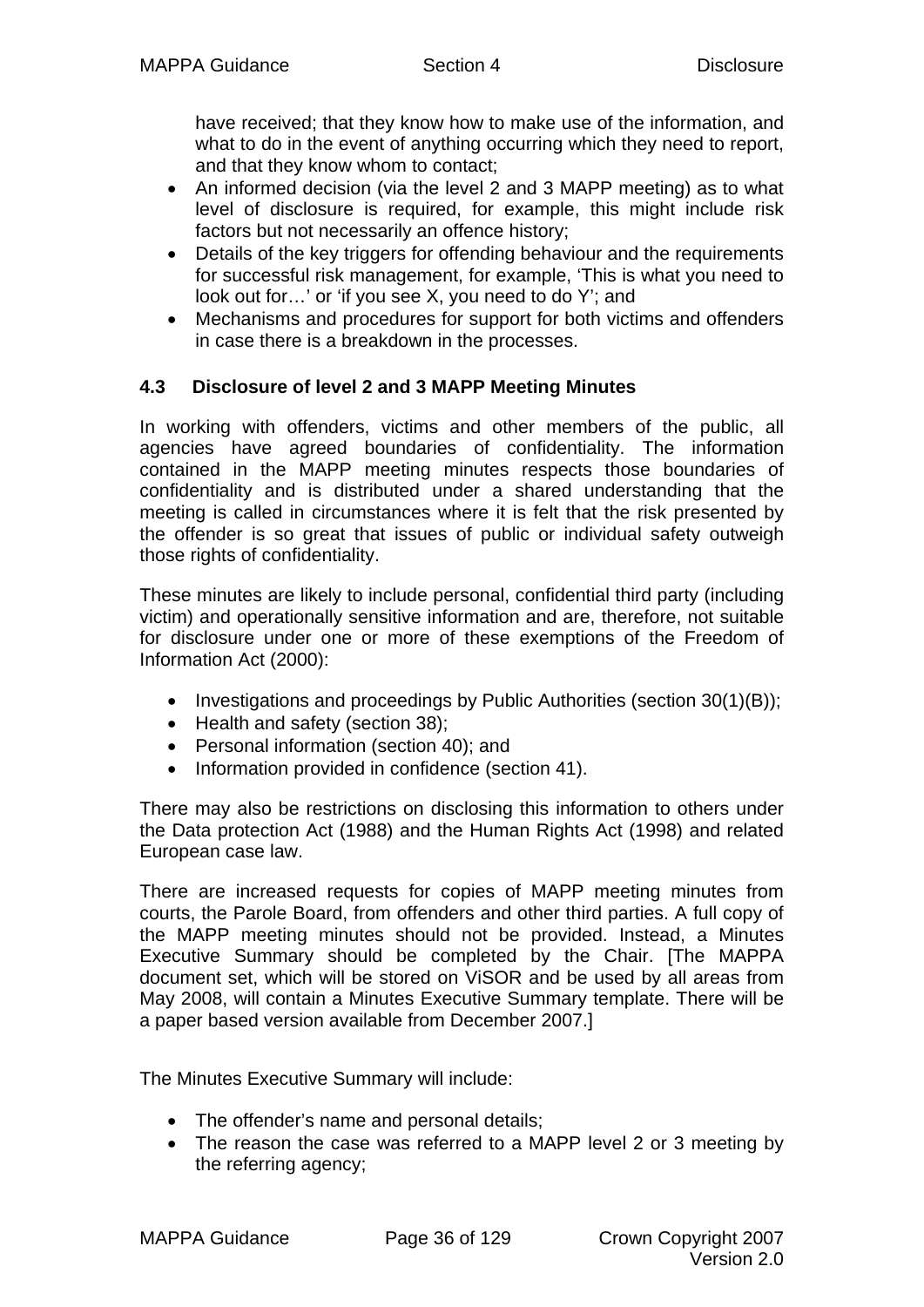- The MAPPA Category and index offence;
- A précis of the MAPP meeting which will include:

1) What level of management the offender will be managed at;

 2) How the meeting reached its decision at which level to manage the offender;

3) What information this was based on;

 4) Where it does not jeopardise an individual's safety, identification of specific risks to others and what those risks are; and

5) Whether the case requires active multi-agency management; and

• The single point of contact in the lead agency.

Each request for disclosure must be referred to the Chair of the most recent MAPP meeting held on that offender. All requests from the courts, Parole Board and offenders for MAPP meeting minutes must be responded to. All requests and decisions relating to disclosure of the MAPP meeting minutes must be recorded on case management records and ViSOR (see Section 8.11).

Where the court or Parole Board is asking for agency-specific information, for example, risk assessments then the request should generally be sent to that agency that completed the risk assessment. Most, if not all, of the information provided to MAPP meetings is derived from information stored on the individual agency's database(s) and the provision of that information to third parties is the responsibility of that agency and **not** the Chair of the MAPP meeting.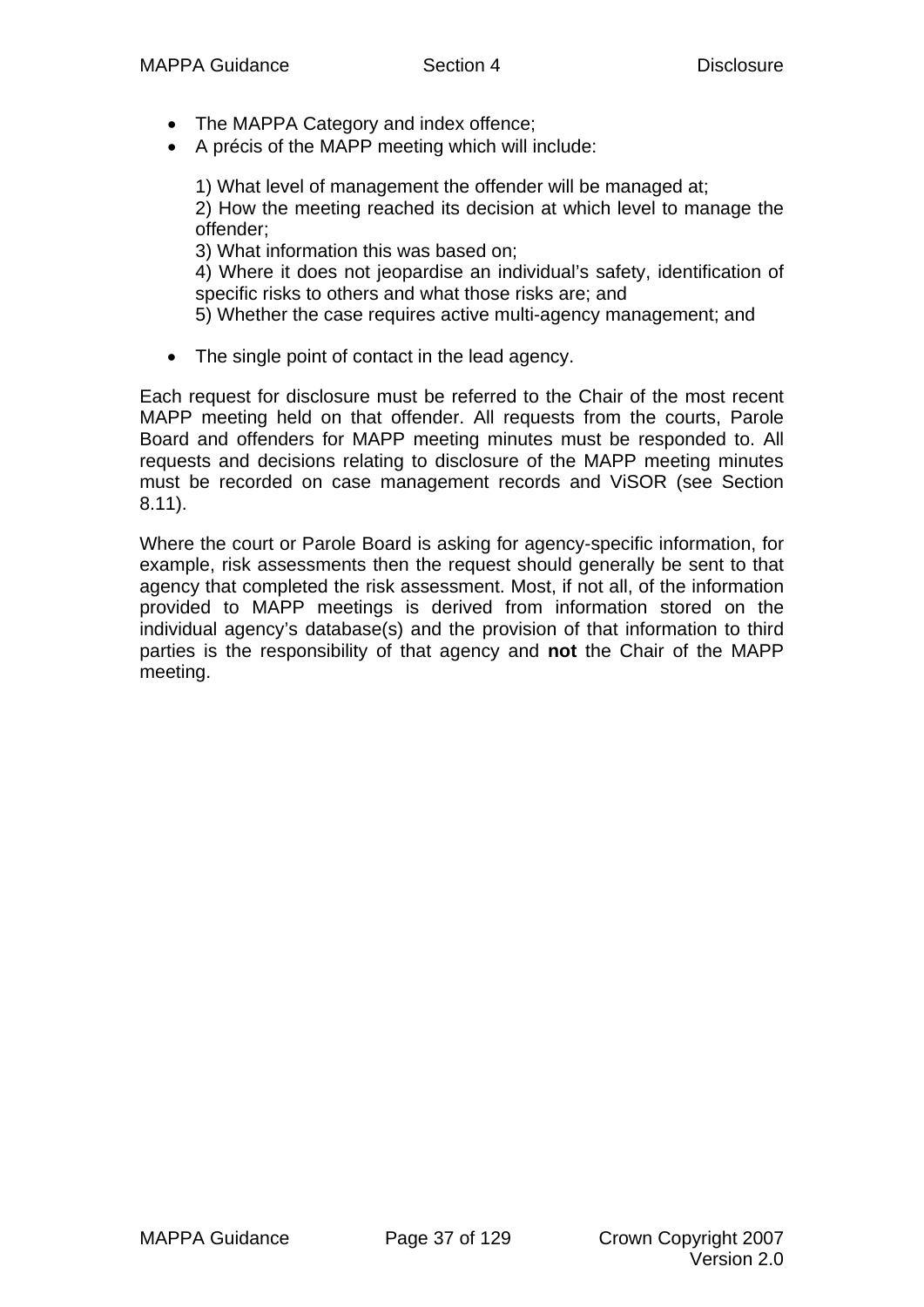# **5. Risk Assessment**

### **5.1 Introduction**

The assessment of risk and the identification of the factors that have contributed to offending, are the starting points for all work with offenders. For sexual and violent offenders, the approved assessment tools throughout England and Wales are OASys (Offender Assessment System), Risk Matrix 2000 (RM2000) and ASSET in respect of young offenders.

OASys is the agreed tool used by the Prison and Probation Services. It is a comprehensive assessment tool that applies to all offenders, incorporating a static likelihood of reconviction tool (Offender Group Reconviction Score – OGRS) and an assessment of dynamic factors linked to the likelihood of reconviction and the risk of serious harm posed by offenders. OASys has some limitations and there are additional risk assessment tools which should be used in conjunction with it. RM2000 is an assessment tool for adult male sexual offenders, which provides a high degree of accuracy with regard to reconviction rates within a two year period. SARA (Spousal Assault Risk Assessment) is the assessment tool for domestic abuse offences.

There will be occasions where the level of risks identified in OASys and RM2000 differ. This is because OASys provides both a dynamic and actuarial risk assessment, whereas RM2000 is an actuarial assessment based only on static factors. There must be a professional discussion and agreement regarding the level of risk that will be recorded in ViSOR and at which MAPPA level the offender will be managed.

# **5.2 Offender Assessment System (OASys)**

OASys helps practitioners to make defensible decisions. It plays a pivotal role in assessment, case management, targeting of treatment programmes, referrals to partnerships, resource allocation and risk management for offenders aged 18 and over. OASys is designed to:

- Assess how likely an offender is to be re-convicted;
- Identify and classify offending related needs, including basic personality characteristics and cognitive behavioural problems;
- Assess risk of serious harm, risks to the individual and other risks;
- Assist with the management of the risk of harm;
- Link the assessment to the supervision or sentence plan;
- Indicate the need for further specialist assessments; and
- Measure change during the period of supervision/sentence.

OASys is the tool which allows practitioners to assess an offender's likelihood of re-offending by systematically examining up to 13 offending-related factors which include: offending history; accommodation; education, training and employment; relationships; drug and alcohol misuse; emotional well-being, and thinking and behaviour. The offender's self-assessment, which is also part of OASys, is useful for two reasons. Firstly, it reflects the accuracy of the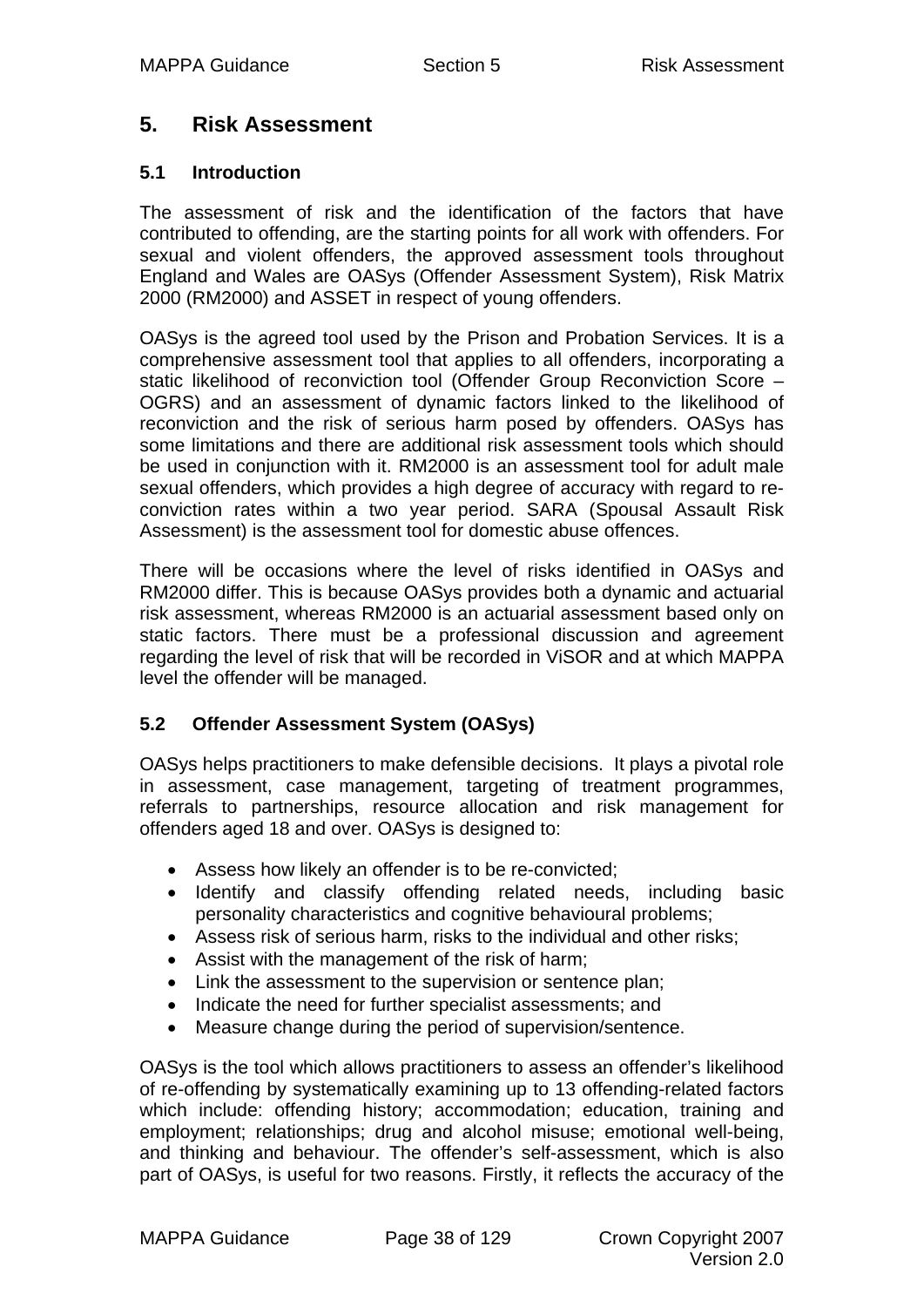offender's self-perception and secondly, the relationship between their ability to recognise their own problems is linked to the likelihood of their re-offending. It is the OASys analysis of serious harm, however, which brings a significant benefit to MAPPA. By quantifying the risk of serious harm, identifying to whom it applies and in what circumstances, OASys will help to prioritise public protection concerns and establish the basis for risk management plans.

# **5.3 Risk of Serious Harm - Definitions**

Serious harm can be defined as an event, which is life-threatening and/or traumatic, from which recovery, whether physical or psychological, can be expected to be difficult or impossible. Risk of serious harm is the likelihood of this event happening. It should be recognised that the risk of serious harm is a dynamic concept and should be kept under regular review.

The levels of "Risk of Serious Harm" used by OASys are:

- **Low:** current evidence does not indicate likelihood of causing serious harm.;
- **Medium:** there are identifiable indicators of serious harm". The offender has the potential to cause such harm, but is unlikely to do so unless there is a change in circumstances, for example failure to take medication, loss of accommodation, relationship breakdown, drug or alcohol misuse;
- **High:** there are identifiable indicators of risk of serious harm. The potential event could happen at any time and the impact would be serious;
- **Very High:** there is an imminent risk of serious harm. The potential event is more likely than not to happen imminently and the impact would be serious.

This provides a standardised categorisation of risk levels for all MAPPA offenders and is also used in ViSOR.

The categorisation of risk is refined by reference to who may be the subject of that harm. This includes:

- **The public:** either generally or a specific group such as the elderly, women or a minority ethnic group;
- **Prisoners:** within a custodial setting;
- **A known adult:** such as a previous victim or partner;
- **Children:** who may be vulnerable to harm of various kinds, including violent or sexual behaviour, emotional harm or neglect;
- **Staff:** anyone working with the offender whether from Probation, Prison, Police or other agency. This relates to all forms of abuse, threats and assaults that arise out of their employment; and
- **Self:** the possibility that the offender will commit suicide or self-harm.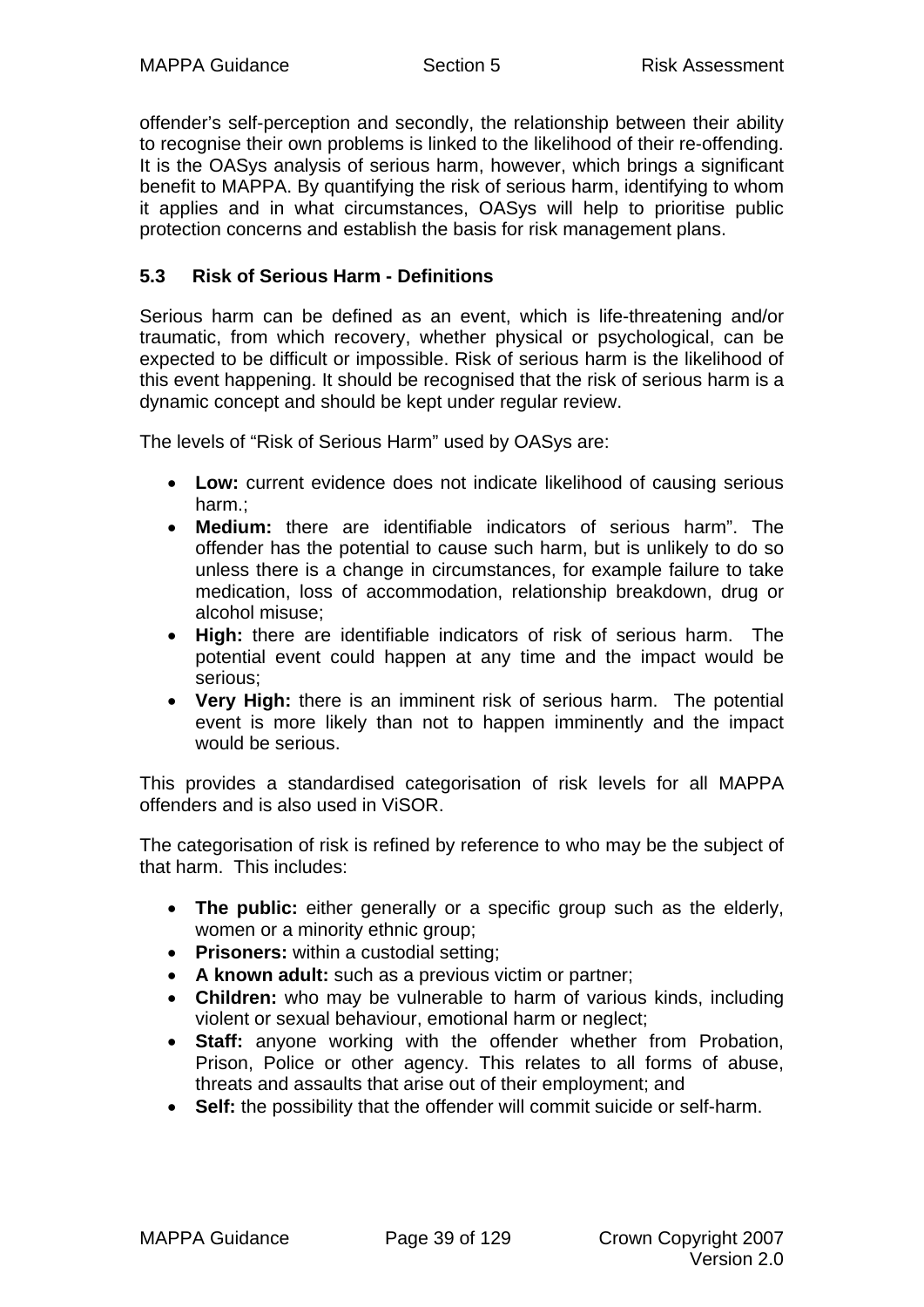# **5.4 Risk Matrix 2000 (RM2000)**

Risk Matrix 2000 (RM2000/s) is a specialist assessment to be used only with male sexual offenders aged 18 and over. It can be triggered by OASys and it is used by the Police Service in England and Wales. Where there is any disparity between the two assessment tools (OASys and RM2000), in respect of the likelihood of re-conviction, the **RM2000 likelihood of re-conviction level** must take precedence. However, the overall assessment may be complemented or augmented once the dynamic factors identified in OASys are taken into account. Probation Circular 17/2007 requires the report writer to complete the RM2000 assessment prior to preparation of every pre-sentence report and every parole assessment report on sexual offenders.

# **5.5 SARN**

SARN assessments should be undertaken on all sexual offenders programme completers.

# **5.6 Spousal Assault Risk Assessment (SARA)**

Spousal Assault Risk Assessment (SARA), will be triggered by an OASys assessment and should be carried out where offending is linked to domestic abuse and prior to an offender being referred to a domestic abuse accredited programme.

# **5.7 ASSET**

Youth Offending teams use ASSET and there are common elements between ASSET and OASys, which allows information to be drawn from ASSET to OASys when a case is transferred from YOT to Probation. ASSET, like OASys, provides of risk of harm assessment, which will assist MAPPA in identifying the risk factors to be addressed.

# **5.8 Other Forms of Risk Assessment**

To ensure greater consistency in MAPPA, the definitions of risk used in this Guidance are based upon OASys and RM 2000. These tools underpin risk assessments throughout the National Probation Service and the Prison Service. The Police Service use RM2000. These definitions are reflected in ViSOR, which is the confidential computer based tool that supports MAPPA by recording details of all Categories of MAPPA offenders.

OASys, RM2000 and ViSOR provide a common framework through a common language and system. Professional judgement must inform risk assessment and other systems of risk assessment may also be used in addition to OASys and RM2000. This is not to suggest that any risk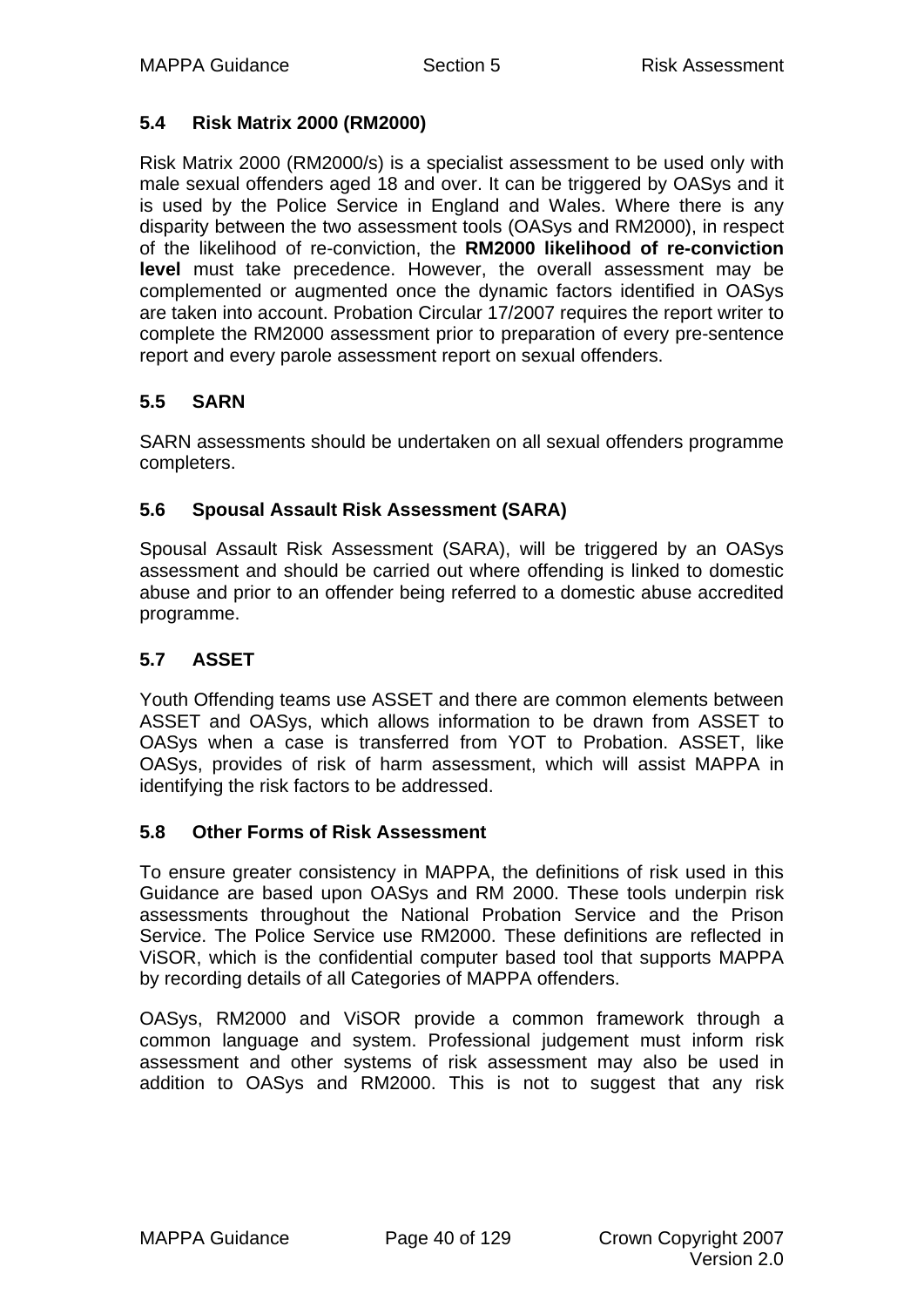assessment tool can be used. Kemshall<sup>[1](#page-40-0)</sup> identified the following criteria as essential in choosing a risk assessment tool. It should:

- Be validated against a relevant offender group;
- Be empirically grounded in the risk factors with a proved track record in the research literature;
- Differentiate risk categories;
- Have inter-rater reliability; and
- Have been validated using a UK population.

The RA may therefore use other assessment tools in addition to OASys and RM2000. One of the benefits of closer working relationships with the other agencies in the MAPPA, is that access to other forms of needs assessment are made available which can complement formal risk assessment. These assessments will be of particular importance in assessing offenders with, for example, mental health problems or learning difficulties. Needs assessments made by colleagues in other agencies, including those in Health, Education, Housing and Social Services, can critically inform the assessment of the risk of harm.

Ultimately, formal risk assessments inform professional judgements and underpin defensible decision making. The key principle for MAPPA is that risk assessments, undertaken by individuals within agencies, should be based on the use of tools and procedures currently approved for use within that agency. Agency protocols and procedures must be carefully adhered to and current guidance on the use of the respective tools must be followed.

1

<span id="page-40-0"></span><sup>&</sup>lt;sup>1</sup> Kensal H. The Community Management of High-Risk Offenders: a consideration of best practice MAPPA. Prison Service Journal, March 2003.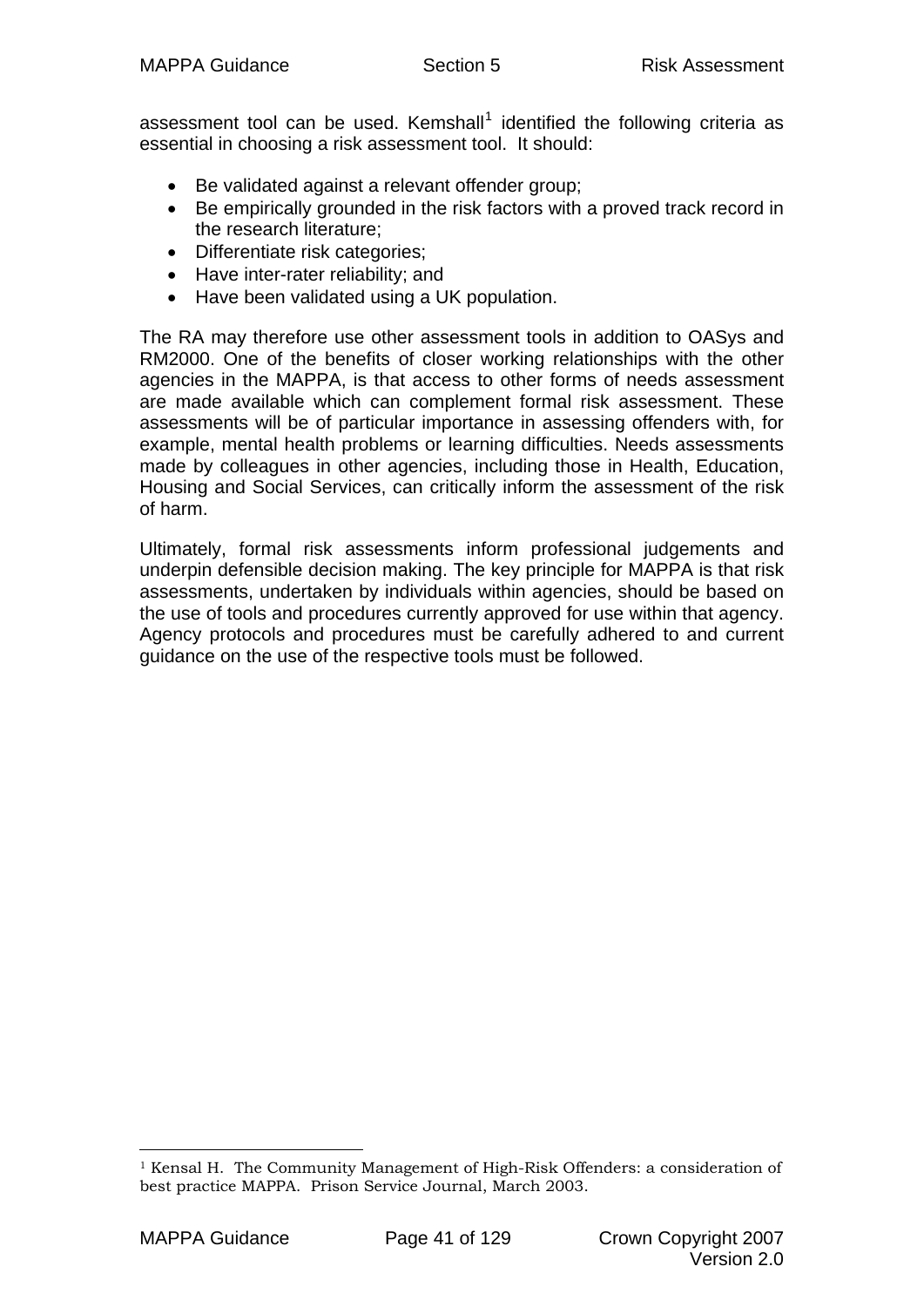# **6. Risk Management**

### **6.1 Introduction**

The management of offenders posing a high risk of serious harm to the public is one of the most complex and difficult tasks currently facing the agencies within MAPPA. When an offender is identified as coming within the remit of MAPPA, the Responsible Authority (RA) has a duty to ensure that any identified risks are managed robustly at the necessary level of MAPPA management. The Police, Probation or Prison Services do not become the managing agency for all MAPPA offenders but, as the RA, they must seek to ensure that strategies to address identified risks are effectively managed.

Risk management is the process of ensuring that there is an effective risk management plan (RMP), which addresses the identified risk of serious harm factors by putting appropriate plans into place. It is not an exact science as it is not possible to eliminate risk entirely. It is therefore critical that: the decisions made are defensible; that the risk management plan is implemented and monitored through regular reviews and that adjustments to the plan are made, as necessary.

The RMP must include action to monitor the behaviour and attitudes of the offender and to intervene in their life in order to control and minimise the risk of serious harm. Plans should relate to the current and expected future risk and should draw upon information from all the agencies within MAPPA.

Effective risk management is a core function of MAPPA and requires all agencies sharing relevant information to ensure that it can be achieved.

# **6.2 Effective Strategies**

Strategies proven to be effective in reducing the risk of re-offending behaviour or minimising the risk of serious harm were identified by Hazel Kemshall (2001). They can be summarised as:

- Cognitive-behavioural programmes, which address the causes of offending behaviour;
- Interventions that emphasise self-risk management and which promote the use of internal controls over the longer term;
- Appropriate external controls (as contained within licence conditions, Sexual Offences Prevention Orders, etc.);
- Interventions which combine intensive supervision (including surveillance and electronic monitoring) with the appropriate use of sanctions and enforcement of non-compliance;
- Contingency plans in case of risk management failure and rapid response arrangements to changing situations or deterioration in the circumstances/behaviours; and
- Supportive and integrative approaches where risk assessments indicate their usefulness (For example, "Circles of Support and Accountability").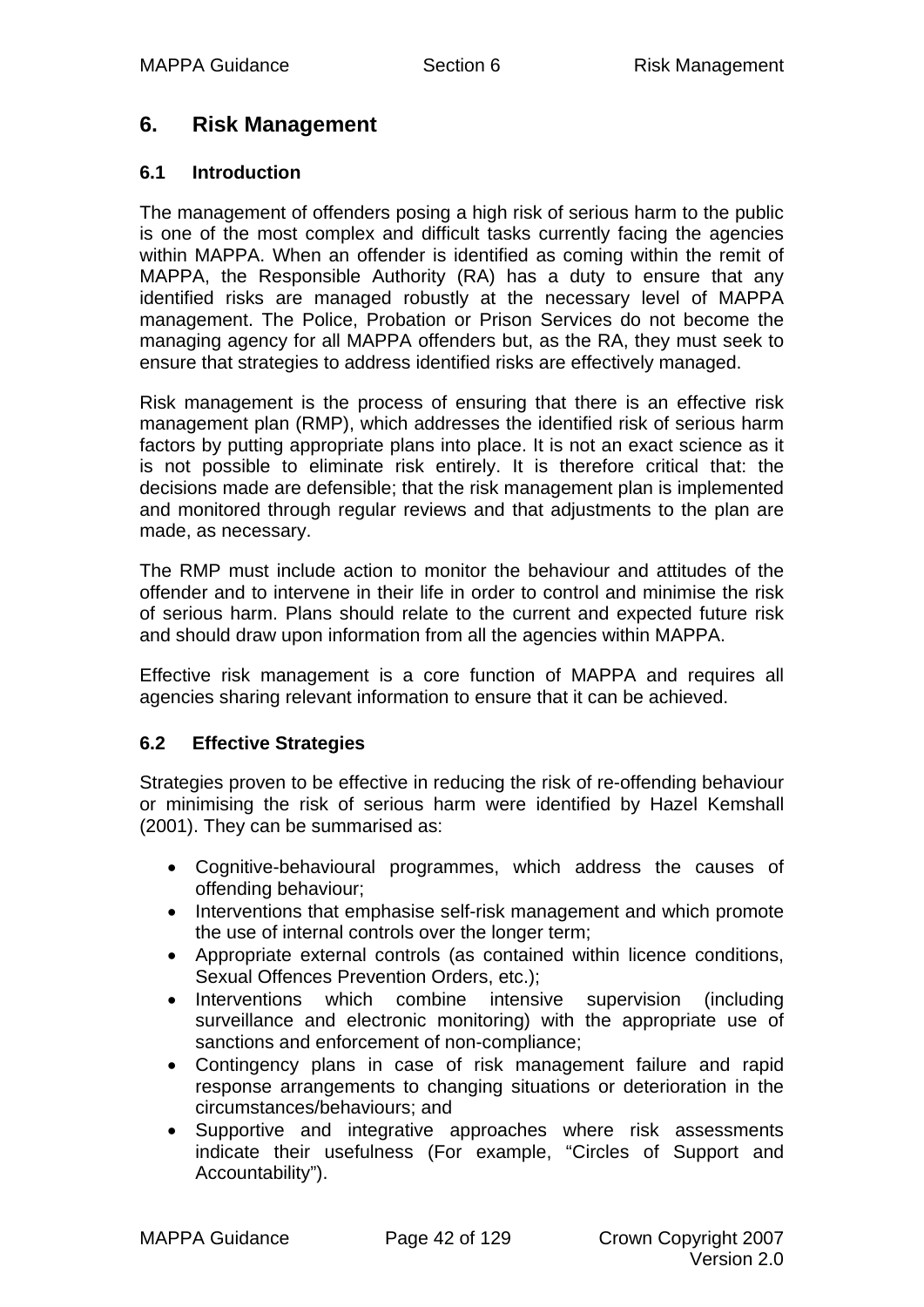# **7. Levels of Management**

#### **7.1 Introduction**

The MAPPA framework identifies three levels at which cases are managed:

- Level 1: Ordinary Agency Management;
- Level 2: Multi-Agency Public Protection (MAPP) Meeting; and
- Level 3: Multi-Agency Public Protection (MAPP) Meeting.

#### **7.2 Determining the MAPPA Management Level**

The three different levels enable resources to be deployed to manage identified risk in the most efficient and effective manner. Whilst there is a *correlation* between level of risk and level of MAPPA management (the higher the risk, the higher the level), the levels of **risk do not equate directly to the levels of MAPPA management.** The central question in determining the correct MAPPA level is:

#### **"What is the lowest level that a case can be managed at which provides a defensible risk management plan?"**

This means that not all high-risk cases will need to be managed at level 2 or 3. Similarly, the complexities of managing a low/medium risk case might, in exceptional circumstances, justify it being managed at level 2 or 3, especially where notoriety is an issue.

#### **7.3 Gate-keeping**

It is a function of MAPPA Co-ordinator/Management to exercise professional judgement, on behalf of the RA, as to the appropriateness of the referral, in terms of the offender falling within the remit of MAPPA, and whether the level of risk of serious harm is sufficient to require multi-agency risk management. In disputed cases, a Senior Manager from the referring agency will be the final arbiter of whether the case should be referred to a level 2 or 3 MAPP meeting. The meeting will then verify whether the case does require management at either level 2 or 3. Where the decision is that this is not necessary, the referring agency will receive an explanation of the decision from the MAPPA Chair.

#### **This is a MAPPA Co-ordinator/Management function.**

#### **7.4 Level 1: Ordinary Agency Management**

Level 1 management is the level used in cases where the risks posed by the offender can be managed by the agency responsible for supervision/case management of the offender. This does not mean that other agencies will not be involved; only that it is not considered necessary to refer the case to a level 2 or 3 MAPP meeting. It is essential that good information sharing takes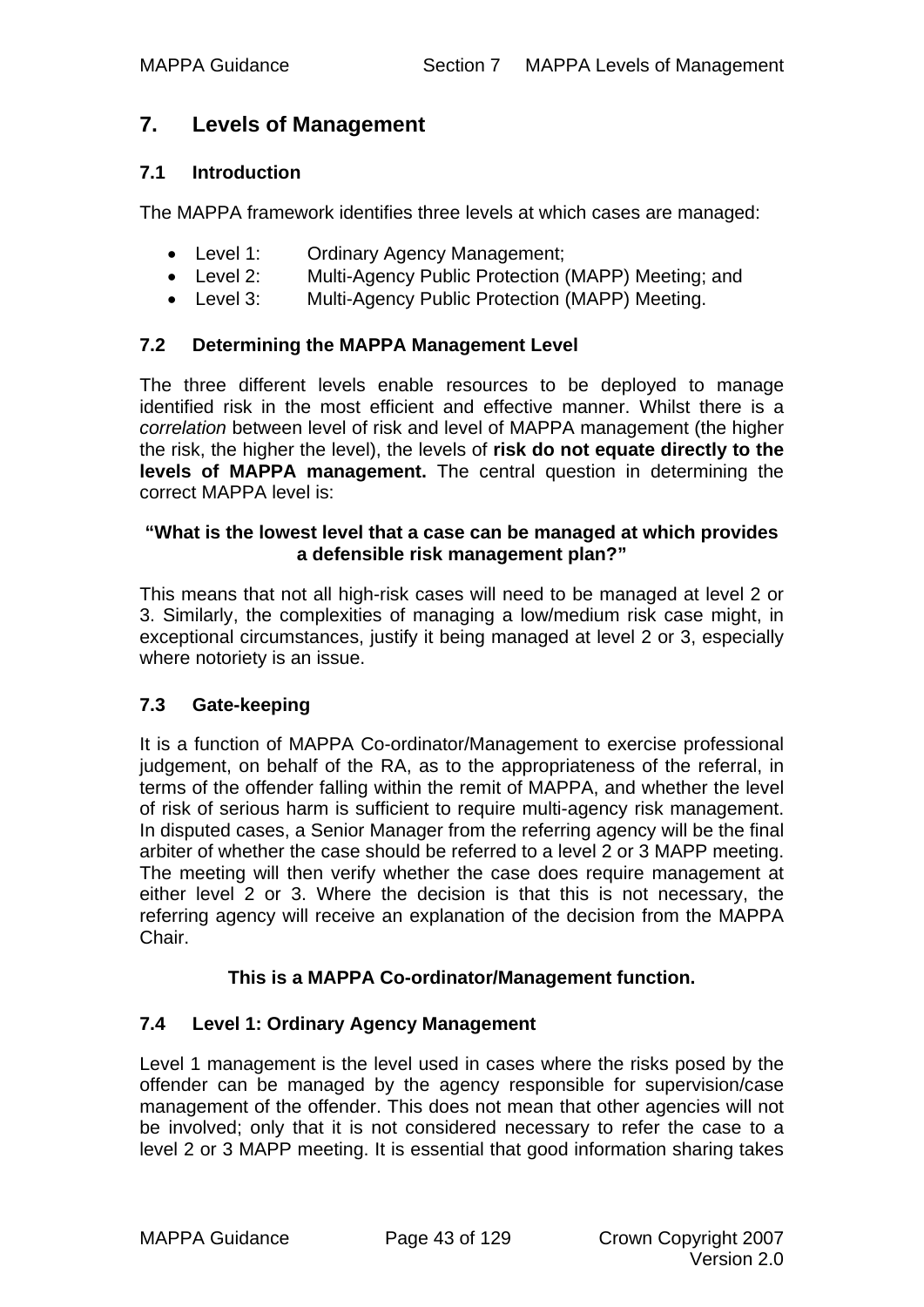place and there are multi-agency case management meetings where necessary.

Level 1 can only be used for Category 1 or Category 2 offenders because, by definition, Category 3 offenders (other dangerous offenders) present management issues which require active multi-agency management. Therefore, level 1 management will primarily involve Probation, Police or Youth Offending Teams as the lead agency. Offenders managed at level 1 will often be assessed as presenting a low or medium risk of serious harm but high risk offenders, who have a comprehensive and robust risk management plan, can also be managed at level 1. The highest proportion of MAPPA offenders are managed at this level.

The RA must have arrangements in place to ensure that the management of all level 1 cases in Categories 1 and 2 in the community are reviewed at least **once every four months** and that performance against this standard is monitored and reported to the SMB.

The level 1 review must:

- Identify any new information relating to the case which has an effect upon the risk assessment and risk management plan;
- Review the risk management plan and revise it as necessary; and
- Set the date for the next review.

The Police will check ViSOR to ensure that there is no significant new information which could affect the risk assessment and, therefore, the level of management of the case and record this has taken place. The outcome of the Probation Service OASys case review should also be recorded on ViSOR.

#### **It is a MAPPA Co-ordination/Management function to verify this.**

#### **7.5 Level 2: Multi-Agency Public Protection Meeting**

Cases should be managed at level 2 where the offender:

- Is assessed under OASys (or ASSET) as being high risk of causing serious harm;
- Requires active involvement and co-ordination of interventions from other agencies to manage the presenting risks of harm; and
- Has been previously managed at level 3 and the seriousness of risk has diminished, and/or the complexity of the multi-agency management of the risks have been brokered, and a RMP for level 2 has been firmly established.

Risk can, and will, change, so the means of managing risk can, and will, change. MAPPA provides the framework within which changes can be effectively and consistently managed. The overriding principle is that cases should be managed at the lowest appropriate level, determined by defensible decision making.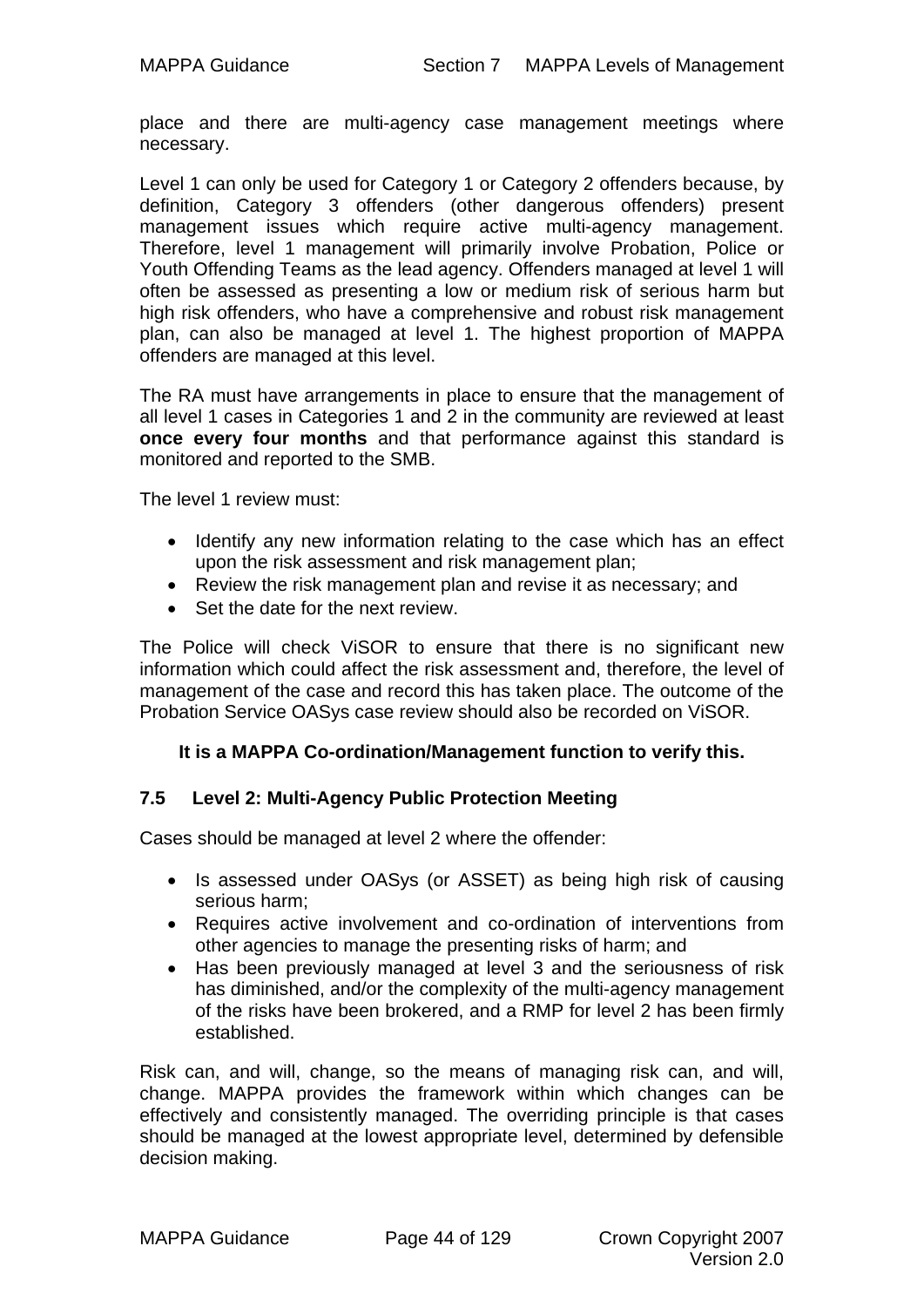Level 2 cases in the community should be reviewed **every 8 to 12 weeks** to ensure that the risk management plan is effective and that the identified actions have been progressed.

The initial level 2 MAPP meeting will set a date for review and it will decide whether that review will be at a level 2 MAPP meeting or whether it will be undertaken by a small core group. If it is to be a core group, the meeting will identify who will be part of the group and which agency will take responsibility for co-ordinating the core group. All review meetings must:

- Meet within 12 weeks of the previous meeting;
- Request new information from the agencies involved in the case;
- Receive information from each agency involved in the action plan regarding the progress they have made against their actions;
- Request any new information relating to the victim(s) and potential victim(s) to ensure that all necessary steps are taken to protect victim(s);
- Consider whether disclosure needs to take place;
- Review the existing risk management plan;
- Revise the risk management plan;
- Record the review on the MAPPA document set (once in place from December 2007) and send to the MAPPA Co-ordinator; and
- Set a date for the next meeting.

There must be a full level 2 MAPP meeting **no less** than every **six** months. It is not envisaged that cases will be managed at level 2 indefinitely and, once an effective risk management plan is robustly established, the management could be reduced to level 1. Should the risk(s) increase or the management plan require revision, the management level can always be increased.

# **7.6 Level 3: Multi-Agency Public Protection Meeting**

Level 3 management should be used where it is determined that the management issues require active conferencing **and** senior representation from the RA and DTC agencies. This will be when there is a perceived need to commit significant resources at short notice and/or where there are significant media issues.

The criteria for referring a case to a level 3 MAPP meeting are where the offender:

- Is assessed under OASys (or ASSET) as being a high or very high risk of causing serious harm; AND
- Presents risks that can only be managed by a plan which required close co-operation at a senior level due to the complexity of the case and/or because of the unusual resource commitments it requires; OR
- Although not assessed as a high or very high risk, there is a high likelihood of media scrutiny and/or public interest in the management of the case and there is a need to ensure that public confidence in the criminal justice system is maintained.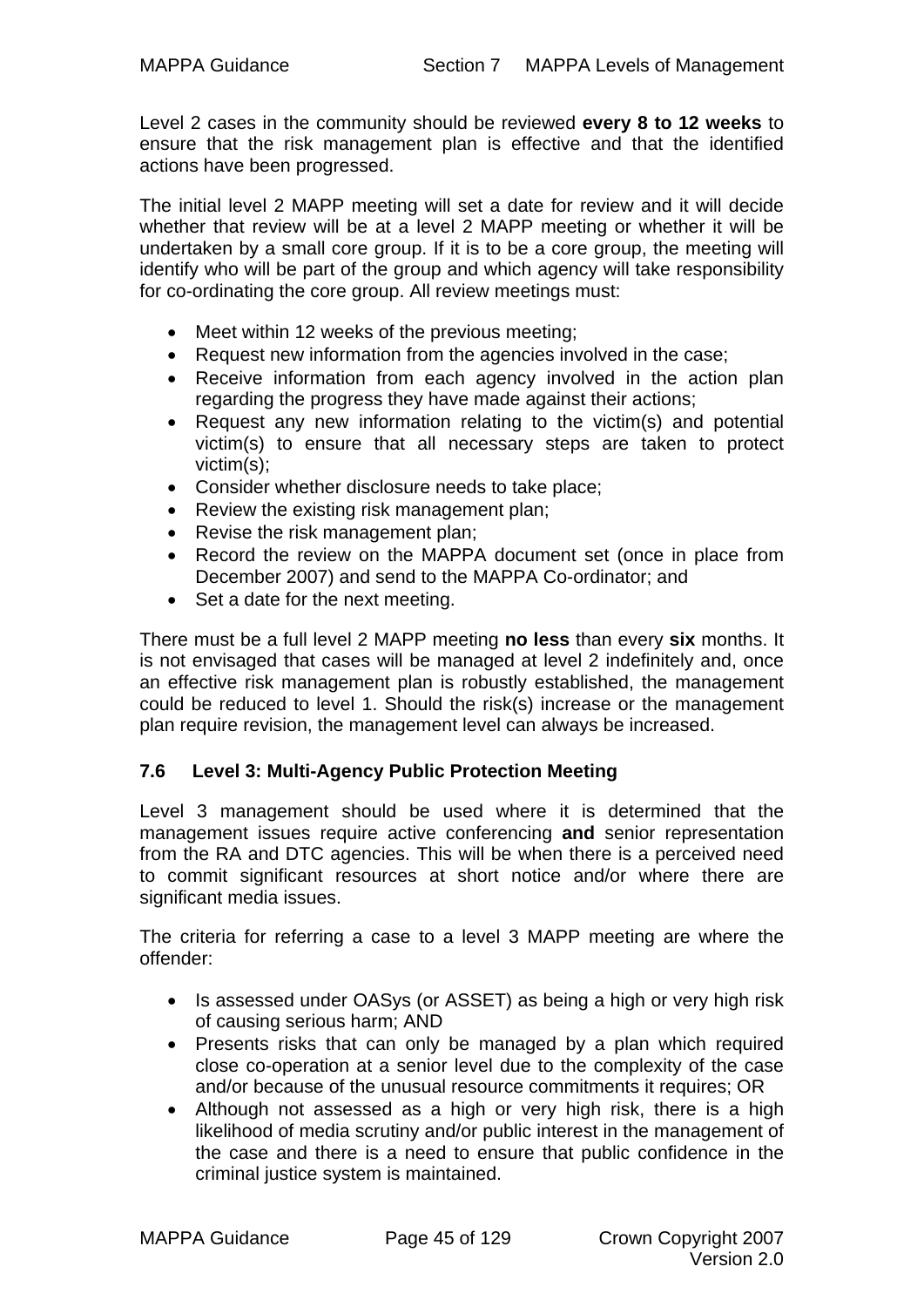Therefore, although level 3 cases are not exclusively those assessed as presenting a high or very high risk of serious harm, in almost all cases they will be. Many will be offenders who have received a custodial sentence. However, they may also include:

- An offender on discharge from detention under a hospital order;
- An offender returning from overseas (whether immediately following their release from custody or not); and
- An offender who has been managed as a medium or low risk in the community who becomes a high or very high risk as the result of a significant change of circumstances.

Level 3 cases must be reviewed **every four to six weeks** to ensure that the risk management plan is effective and that the identified actions have been progressed. The most effective means of reviewing the case is through a multi-agency meeting.

The initial level 3 MAPP meeting will set a date for review and it will decide whether that review will be at a level 3 MAPP meeting or whether it will be undertaken by a small core group. If it is to be a core group, the meeting will identify who will be part of the group and which agency will take responsibility for co-ordinating the core group.

All review meetings must:

- Meet within six weeks of the previous meeting;
- Request new information from the agencies involved in the case;
- Receive information from each agency involved in the action plan regarding the progress they have made against their actions;
- Request any new information relating to victim(s) and potential victim(s) to ensure that all necessary steps are taken to protect victim(s);
- Consider whether disclosure needs to take place;
- Review the existing risk management plan;
- Revise the risk management plan:
- Record the review on the MAPPA document set (once in place from December 2007) and send to the MAPPA Co-ordinator; and
- Set a date for the next meeting.

There must be a full level 3 MAPP meeting **no less** than every 12 weeks. It is not envisaged that cases will be managed at level 3 indefinitely and, once an effective risk management plan is robustly established, the management could be reduced to level 2 or, where appropriate, level 1. Should risks increase or the management plan require revision, the management level can always be increased.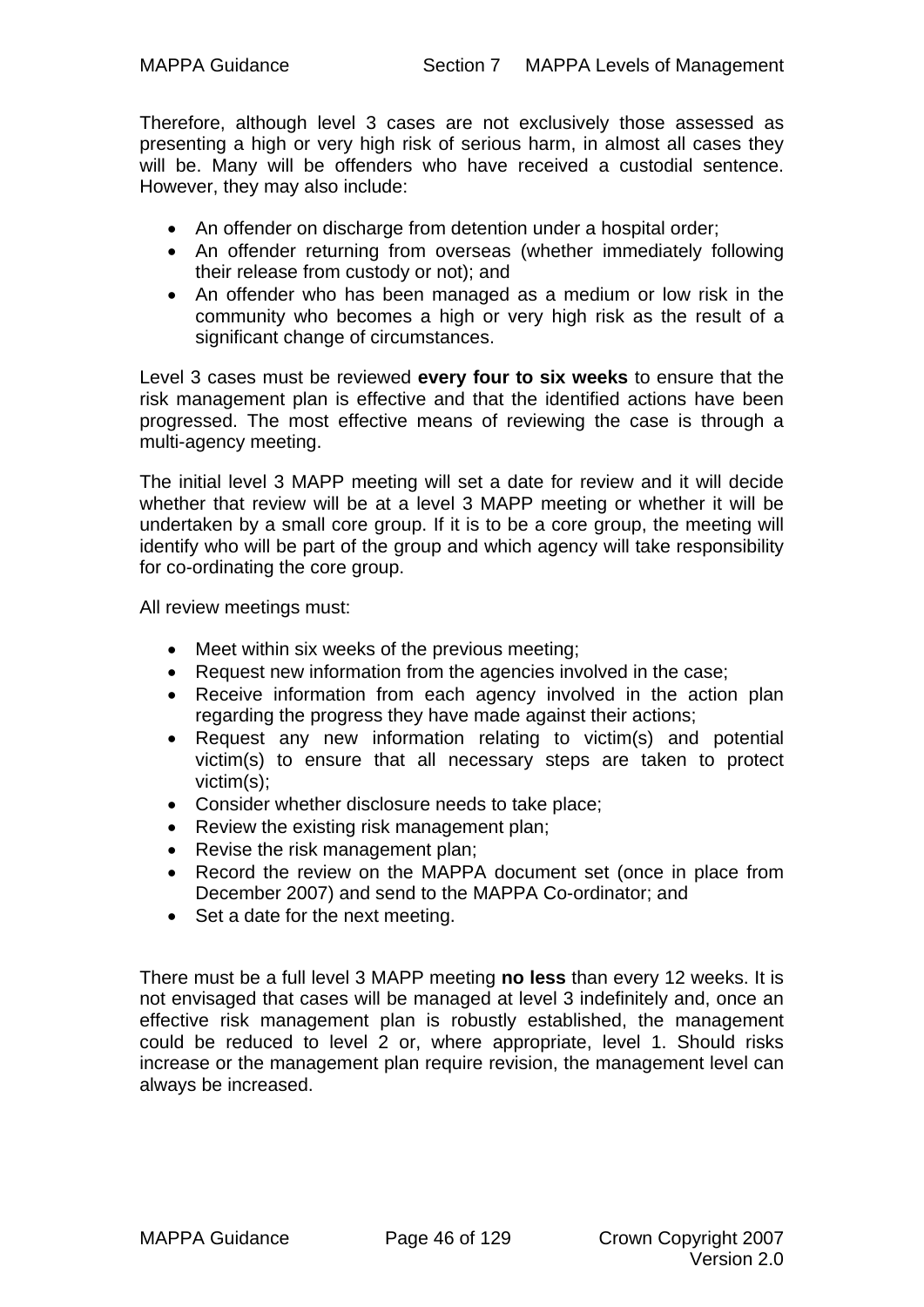#### **7.7 Cases which fall outside the MAPPA Criteria**

There will be occasions when offenders (not Potentially Dangerous Persons – as described in Section 2.20) fall outside the criteria for inclusion under MAPPA but still pose a risk of harm. This could be, for example, a domestic abuse offender who has received a community sentence and, therefore, does not fit Category 2 or they have no previous relevant conviction/caution to meet the criteria for Category 3, but is still deemed to present a risk of serious harm.

The management of these offenders could still benefit from a multi-agency risk management approach. However, these offenders would not be managed within MAPPA.

The legislation which is applicable to information sharing and the overall management of such cases is:

- The common law duty of the Police (to prevent and detect crime);
- Crime and Disorder Act (1998);
- Data Protection Act (1998);
- Human Rights Act (1998);
- Race Relations (Amendment) Act (2000).

Each case should be considered individually to establish whether a meeting is required to facilitate multi-agency involvement.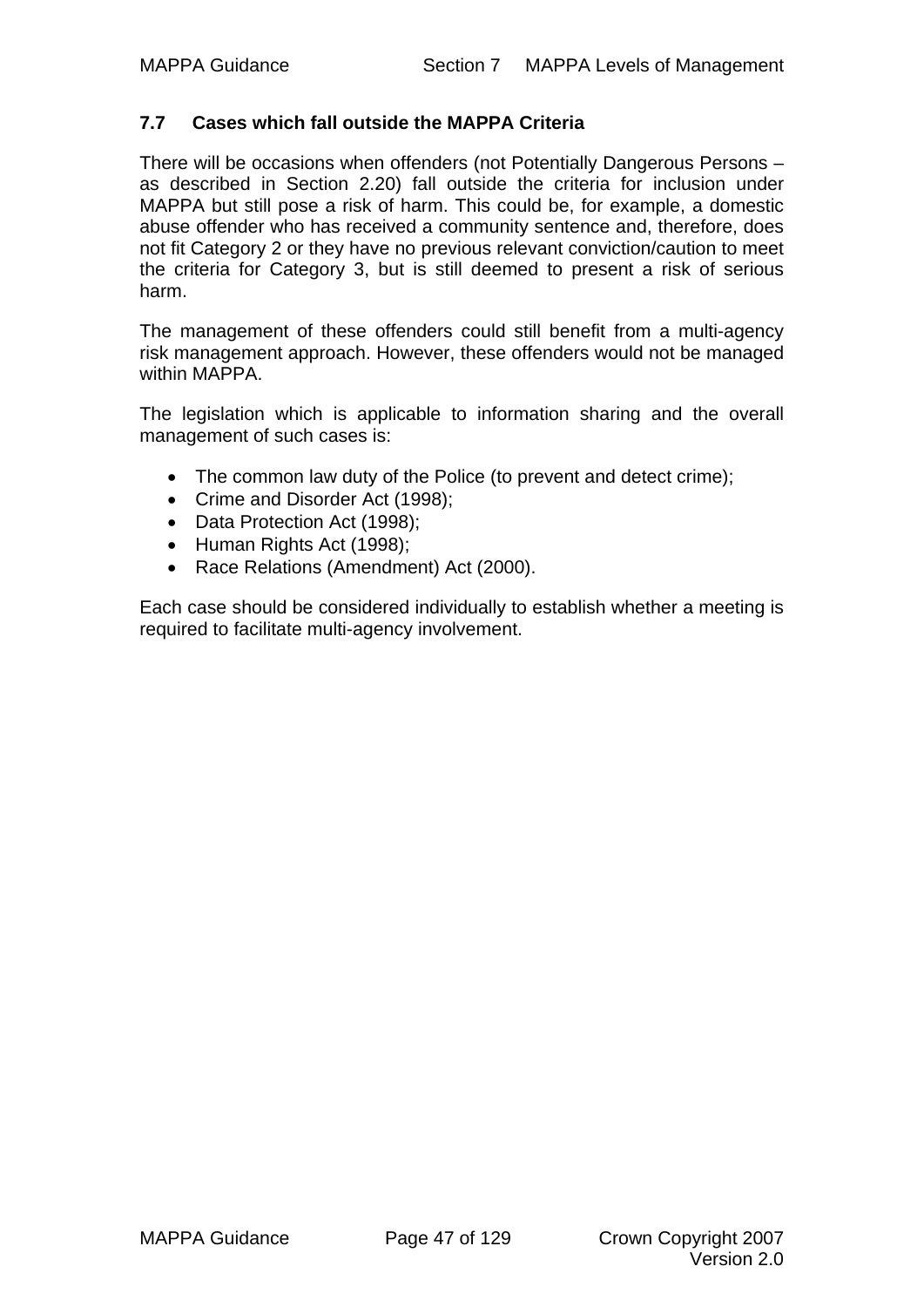# **8. Multi-Agency Public Protection Meetings**

#### **8.1 Introduction**

The importance of holding effective Multi-Agency Public Protection (MAPP) meetings, to share information on MAPPA offenders to support risk assessment and formulate risk management plans, in order to protect victims and communities, cannot be over emphasised.

An effective meeting requires:

- Good identification of those agencies which need to be present and them being represented;
- The right people in attendance who have the capability and authority to make the necessary decisions;
- All of the pertinent information being available;
- Good organisation and management of the meeting; and
- Proper record keeping using the MAPPA document set a chairing responsibility.

# **8.2 Purpose of Meetings**

The purpose of the meeting is for agencies to share information which:

- Is pertinent to undertaking a multi-agency risk management assessment;
- Identifies the likelihood of re-offending;
- Identifies serious risk of harm issues and their imminence; and
- Is critical to delivering an effective risk management plan.

# **8.3 Level 1 Meeting**

Level 1 ordinary agency managed cases may require a multi-agency meeting to share information to ensure that all the risk factors are identified and the risk is being effectively managed. The agency managing the case, generally Police, Probation or Youth Offending Team, will identify when a meeting is necessary and will co-ordinate it, recording the decisions made on the relevant case management record.

# **8.4 Referral to a Level 2 or 3 MAPP Meeting**

Agencies will screen their MAPPA cases and they will reach a decision as to whether it requires management at level 2 or 3. Where they believe the case reaches the threshold for management at level 2 or 3, they will complete a referral to the MAPPA Co-ordinator, using the MAPPA document set. Areas will have devised processes for screening referrals and the Strategic Management Board (SMB) should be confident that the process is thorough.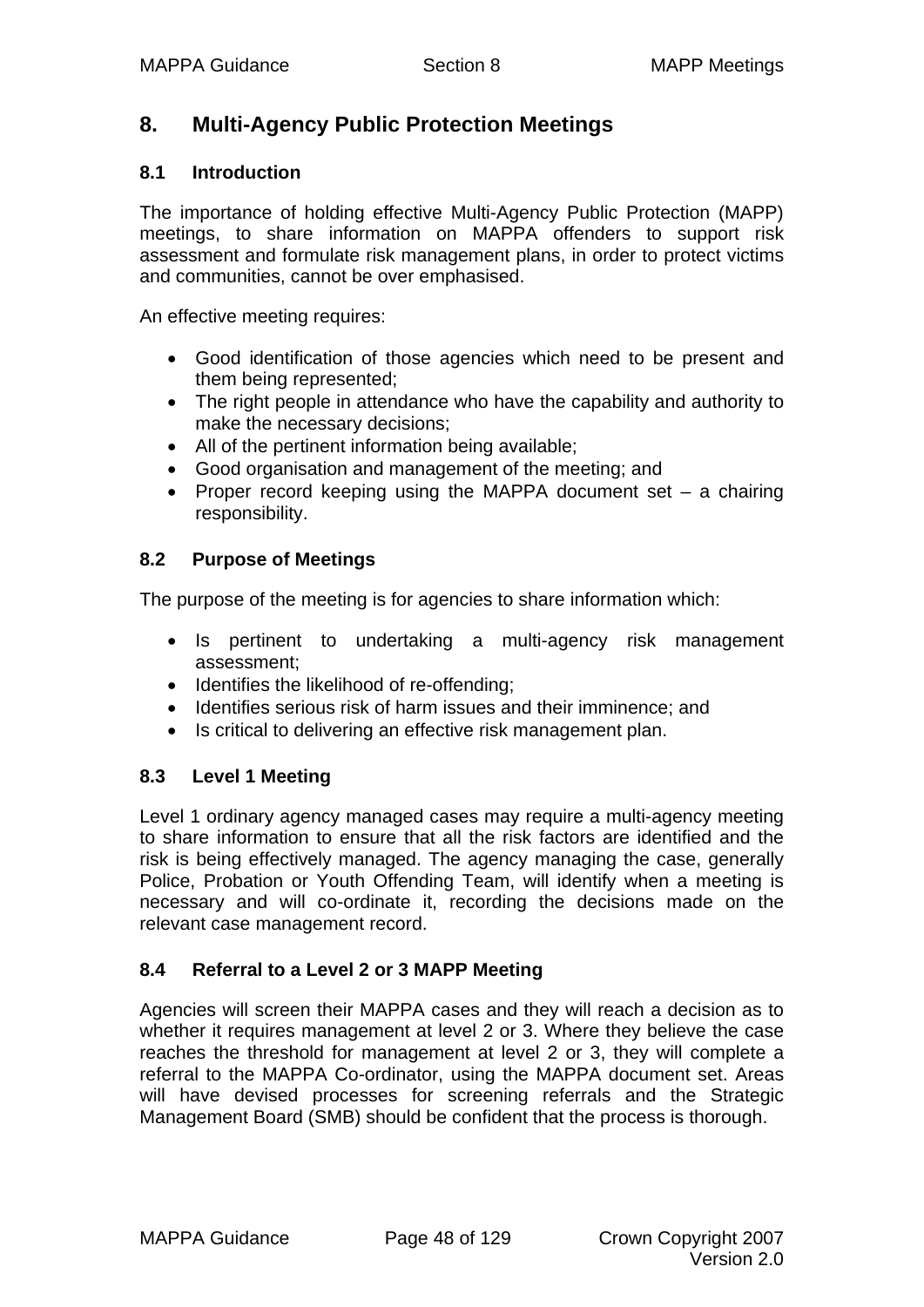All referrals will require:

- A completed referral form (MAPPA document set referral form to be used from December 2007) which requires the referring agency to identify: the likelihood of re-offending; the risk of serious harm (when and to whom); any indication of imminence and who needs to be invited to the meeting;
- An updated risk assessment and an outline risk management plan; and
- An indication if an emergency meeting is required or whether the case can wait until the next scheduled meeting.

For those cases in custody, which meet the level 2 or 3 criteria, a MAPP meeting should be held **six months** prior to release. Where there is a need for MAPPA to inform the Parole assessment, the meeting must be held six months prior to the Parole Eligibility date. If the offender is not released, then the next MAPP meeting should be held six months prior to the new release date.

# **8.5 Gate-keeping**

It is a function of MAPPA Co-ordination to exercise professional judgement (on behalf of the RA), as to the appropriateness of the referral into MAPPA level 2 or 3. This requires a degree of professional judgement to quality assure the referral does fall within the remit of MAPPA and the level of the risk of serious harm or needs of the case are sufficient to require multi-agency risk management. In disputed cases, which cannot be resolved at a local level, a senior manager from the referring agency will be the final arbiter.

# **This is a MAPPA Co-ordinator/Management function.**

# **8.6 Pre-meeting Preparation**

Meeting time should be regarded as a scarce and expensive resource. It is therefore essential that pre-meeting preparation is as thorough as possible, given the time and resources available. This includes:

• **Information sharing** – the RA must have in place robust arrangements for the sharing of information. Information will be sought using the appropriate forms in the MAPPA document set. The referral will identify which are the relevant agencies to attend the MAPP meeting and they will be asked to search agency records for any relevant information on the offender or potential victims. Where an area has established core agency representation at MAPP meetings, they will all be provided with advance notification of the case and asked to check their records as described above. The search response should be completed within seven days and forwarded to the MAPPA Coordinator/Administrator.

# **It is a MAPPA Administration task to co-ordinate this.**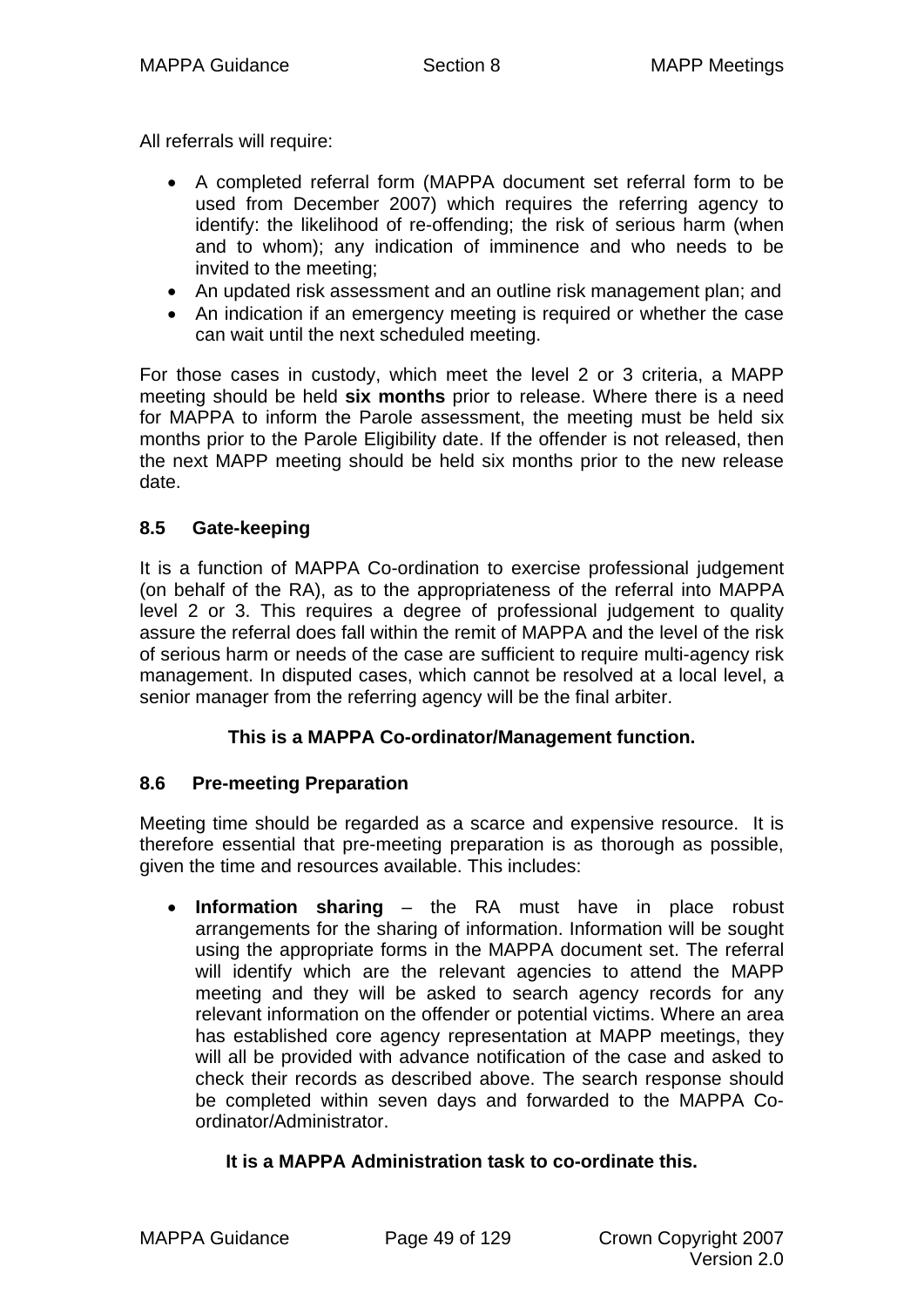- **Risk assessment** the Case/Offender Manager will ensure that they have updated their risk assessment using the appropriate tool, for example, Police: RM2000, Probation/Prison: OASys and other tools in appropriate cases such as SARA and ASSET.
- **Risk management plan** the referral document must contain within it an outline risk management plan, which is based upon the information that is known to the referrer at the point of referral. This will be used as a reference point at the meeting and will be further developed into a multi-agency risk management plan.

This approach allows individual agencies to ensure that the necessary checks have been made prior to the MAPP meeting and that information is shared whether or not an agency sends a representative to the meeting.

It will allow the Chair of the MAPP meeting and the MAPPA Co-ordinator to be aware of the issues relating to the case, which will assist in the effective management of the meeting.

# **8.7 Single Point of Contact (SPOC)**

The information included by the managing agency in the level 2 or 3 referral will be passed to all members of the RA and Duty to Co-operate (DTC) agencies by the MAPPA Co-ordinator/Administrator. Where possible, this should be done via a Single Point of Contact (SPOC) in the receiving agencies to whom this information can be securely passed. However, it is recognised that for some more locally organised agencies, such as housing, communication through a SPOC may not be feasible.

The RA should agree with the DTC agencies, through the SMB and the memorandum of understanding, the agreed method of communication between the MAPPA Co-ordinator and the SPOC. It is the responsibility of the receiving agency to ensure that all MAPPA documentation received is:

- Stored securely;
- Treated as "restricted" or "confidential", if necessary under the Government Protective Marking Scheme;
- Is only accessible to those staff who require access in order to manage the case;
- **Not shared with others without the prior consent of the Chair of the MAPP Meeting.**

# **8.8 Agency Representation**

Key to the effectiveness of all level 2 and level 3 MAPP meetings is multiagency involvement and representation. In determining the level of the representation, and the nature of their involvement, three factors must be considered: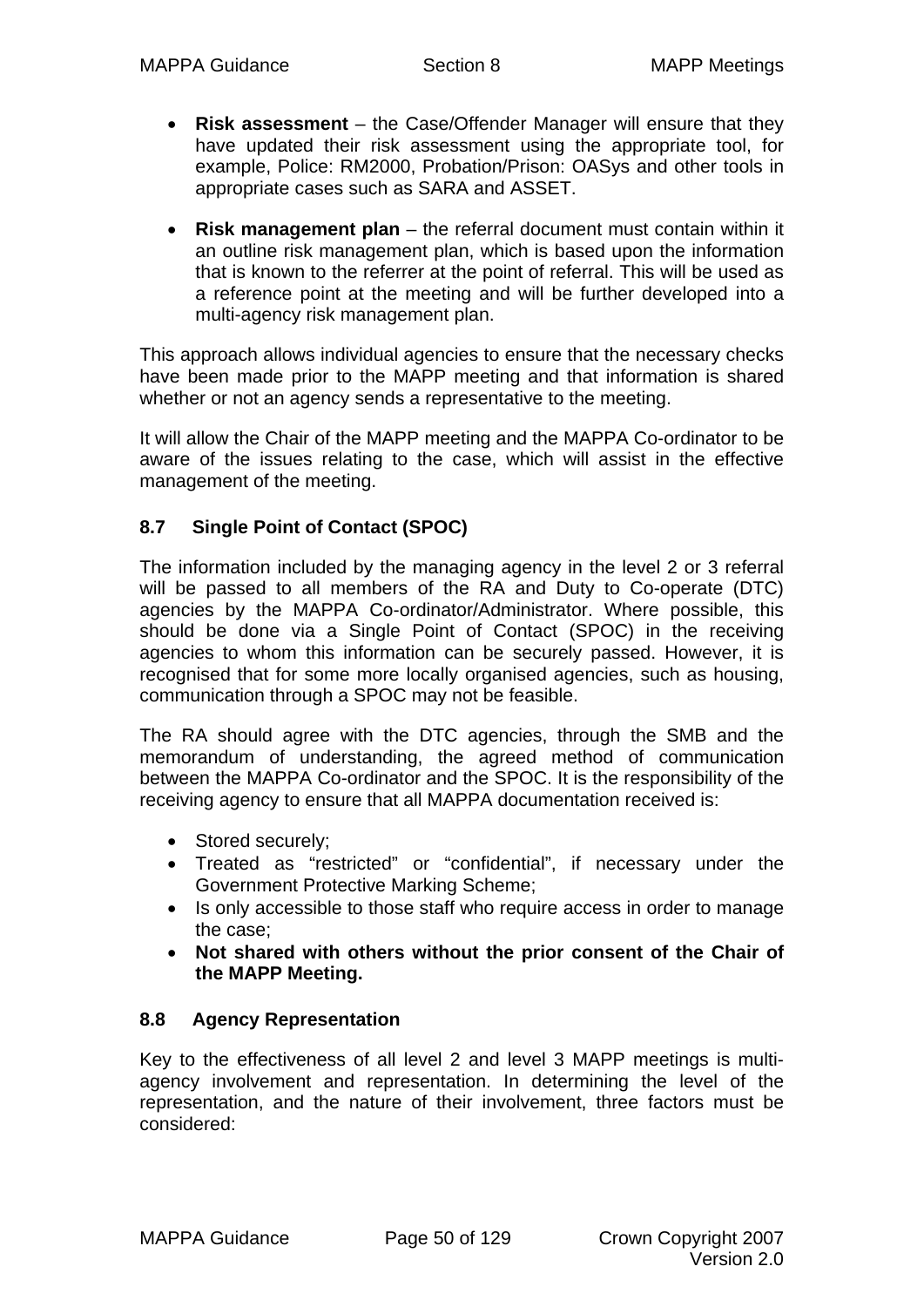- 1. The representatives must have the authority to make decisions committing their agency's involvement. If decisions have to be deferred, then the effectiveness of the multi-agency operation is weakened and may compromise the risk management plan.
- 2. The representative must have relevant experience of risk/needs assessment and management and analytical and team-working skills to inform discussions. Such experience and skills can usefully contribute both to the management of specific cases and on case management generally.
- 3. Continuity of personnel. The effectiveness of level 2 and level 3 MAPP meetings is dependent upon establishing good working relationships across agencies. Multi-agency work is often complex and benefits greatly from the continuity of personnel and their professional engagement.

Distinguishing agency representation between level 2 and level 3 MAPP meetings will be determined by the nature and the complexity of cases, which may require senior representatives of the agencies to be involved. Management of the more complex cases may require the use of specific or additional resources, so representatives at the level 3 meeting **must** be able to make decisions about committing those resources. Therefore, at level 3 meetings all agencies **must** either be represented by senior personnel or have delegated authority to their representative who:

- Understands the strategies for minimising or reducing the risk of serious harm; and
- Has the authority to implement appropriate strategies agreed by the meeting on behalf of their agency.

In cases where the offender is in custody, it will be important for a representative of the Prison Service to attend the MAPP meeting, especially where there are specific actions that the Prison may take to assist in the delivery of the risk management plan. Alternatively, they may be able to contribute via telephone or video links. If neither personal attendance is possible, nor a telephone or video link is available, then the Prison Service must provide a comprehensive written report and an indication of how they can assist in the risk management plan.

Given the imminence of serious harm associated with many offenders managed at level 3, the resource implications of the risk management strategies may be significant and may occur at short notice. In addition, there is likely to be a higher media interest in many of the offenders considered. The RA may wish to address media handling issues as a regular part of the risk management/contingency plans.

Multi-agency risk management is an expensive resource and should only be used where it is necessary to manage the risk of serious harm in a collaborative and co-ordinated manner. Involvement of agencies, when they have no information or advice to offer and no services for the offender, wastes agency time and may undermine involvement in other relevant cases. As referrals to meetings increase, it is essential that a flexible and focussed approach is taken to ensure that the right agencies attend to develop the right risk management plans for the right offenders. Where agencies fail to attend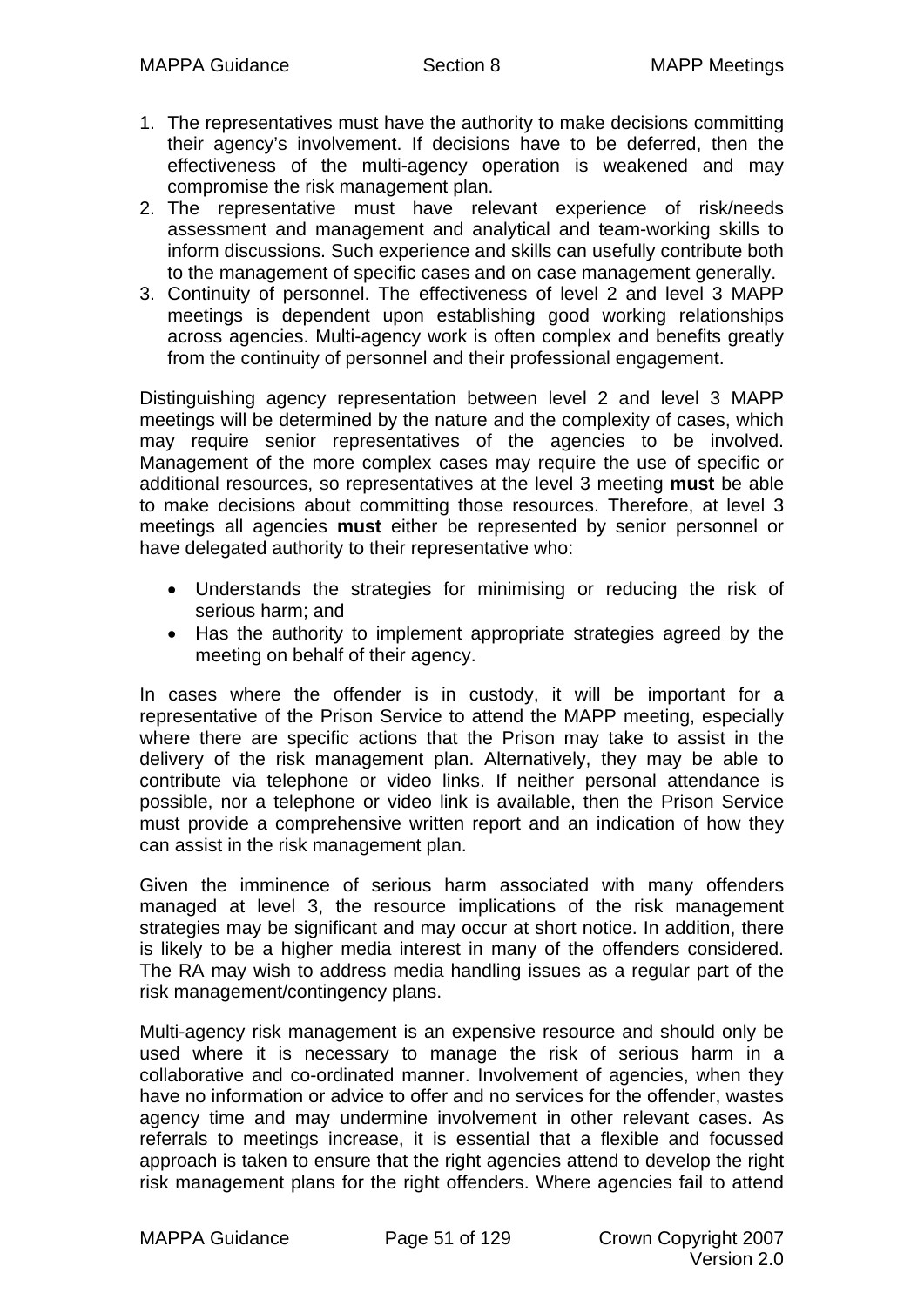or to provide information, and this affects the ability of the meeting to construct an effective risk management plan, the Chair of the MAPP meeting will initially follow this up locally with the agency. If this is not successful, then the Chair of the SMB should address this with the DTC agency representative on the SMB.

#### **Ensuring suitable representation at meetings is a MAPPA Co-ordination/ Management responsibility.**

# **8.9 Conducting MAPP Meetings**

It is important that MAPP meetings are well organised and allow sufficient time to discuss the case properly. Accurate records must be made using the MAPPA document set. These records must be written in a way which allows those not present at the meeting to understand the nature of the discussion. The records must also demonstrate defensible decision making.

# **8.10 Chairing**

The RA is charged with the statutory duty for ensuring the efficient and effective operation of MAPPA. For this reason, it is important that the MAPP meetings are chaired by a representative of the Police, Prison or Probation Services. The Chair should be someone who has the necessary skills and ability required to fulfil the role. All new Chairs should receive an induction, which provides a "buddy system", where they are linked to an experienced Chair in their area/region and they should receive appropriate MAPPA Chair training.

The expectation is that level 2 MAPP meetings will be chaired either by a **Senior Probation Officer and/or Police Inspector**. Level 3 meetings should be chaired by either an **Assistant Chief Officer/District Manager (or equivalent) and/or Police Basic Command Unit (BCU) Commander (or equivalent).**

Chairing MAPP meetings is essentially one of combining the roles of facilitator and leader. The task is to ensure that the business of the meeting i.e. the identification of the risks, with the production and appropriate review of the risk management plan, is conducted in an effective and efficient manner. It is expected that the Chair will ensure that:

- The agenda is followed and all items are fully discussed;
- Meetings are properly recorded and minutes are circulated within the specified timescales;
- Meetings are run to the time allocated to them but the time allowed should be sufficient to address the issues. For example, an initial level 3 meeting may require 45 to 60 minutes and an initial level 2 meeting 30 to 45 minutes;
- Regulations and rules are adhered to; and
- Where agencies fail to attend meetings, and this affects the ability of the meeting to fully assess the potential risks of harm and establish an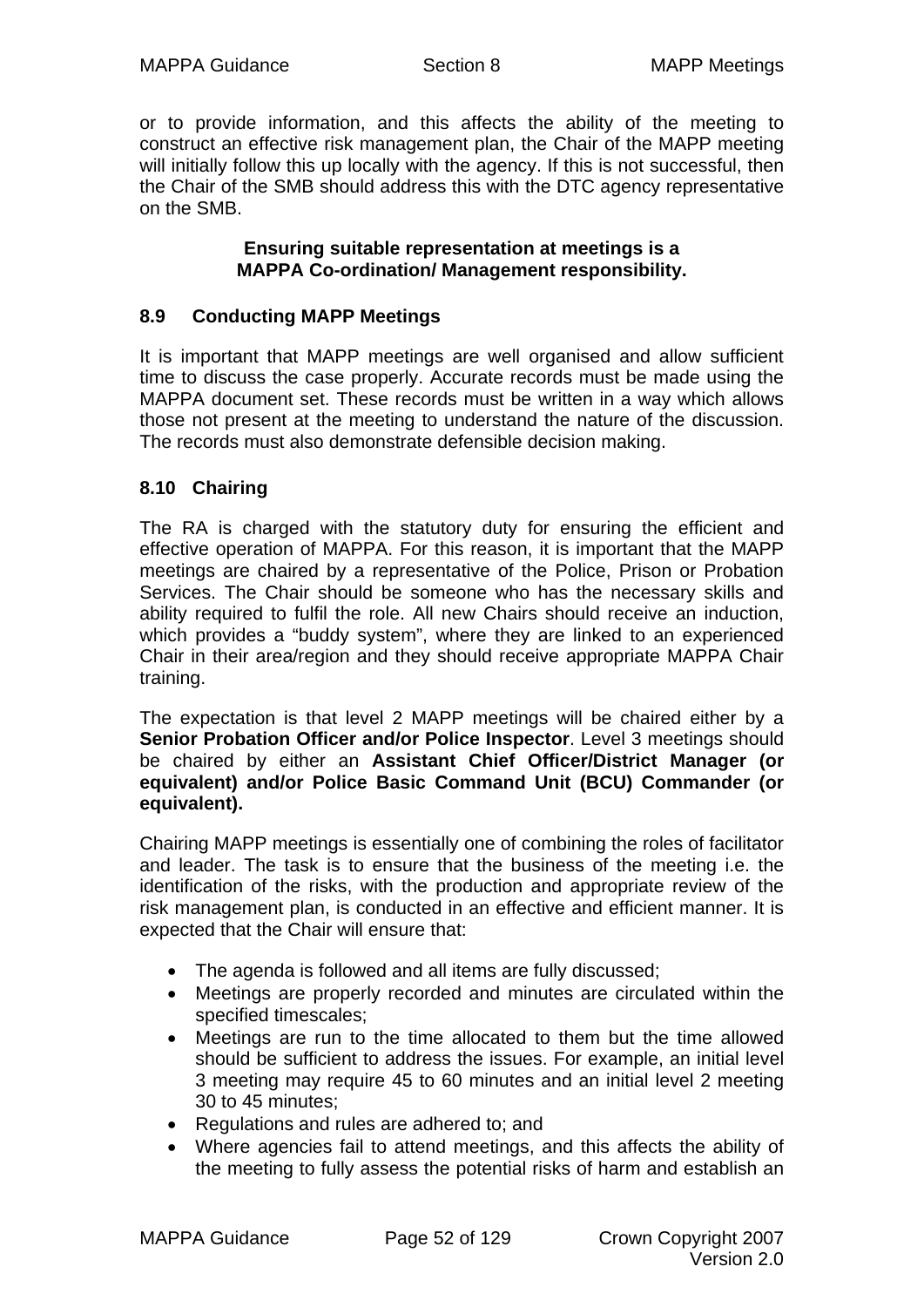effective risk management plan, or where agencies have not undertaken agreed tasks, that this is followed up with the respective agency locally and that they are reminded of their "duty to co-operate".

This will involve:

- Enabling appropriate contributions from all participants;
- Summarising key points;
- Testing for consensus; and
- Suggesting options for moving forward.

# **8.11 MAPP Meeting Minutes**

The minutes of the level 2 MAPP meeting should be produced within 14 days (10 working days) and the level 3 MAPP meeting within seven days (five working days). They should be sent to the members of the core agencies through the SPOC. Agencies must determine how they will store the minutes securely (they are always a "restricted" and, occasionally, a "confidential" document under the Government Protective Marking Scheme) and how they can be accessed in the event of an emergency by other agency personnel. The full document set will be stored on ViSOR, which is a Confidential database.

#### **The MAPP meeting minutes must not be shared without the prior approval of the Chair of the MAPP Meeting.**

Where there is a request for a copy of the MAPP meeting minutes from a third party, for example, from the offender, the Parole Board, or a court, this must be referred to the MAPPA Chair. All formal requests for disclosure from the courts and the Parole Board must be responded to (see Section 4.3).

All request and decisions relating to disclosure of the MAPP meeting minutes must be recorded on case management records and on ViSOR.

# **8.12 MAPPA Risk Management Plans**

- The risk management plan must be specific, measurable, achievable, realistic and time limited. It should clearly identify ownership of each action point;
- It should be linked to the supervision or sentence plan;
- It must be formally reviewed at a specified future date;
- Where an element of the risk management plan cannot be delivered by local agencies through the level 2 meeting, consideration must be given to referring this element to the level 3 meeting; and
- The risk management plan will be informed by other plans such as the OASys risk management plan. This should be a two way process and where new information is brought to the MAPP meeting, the OASys, or other relevant risk management plan, must be reviewed.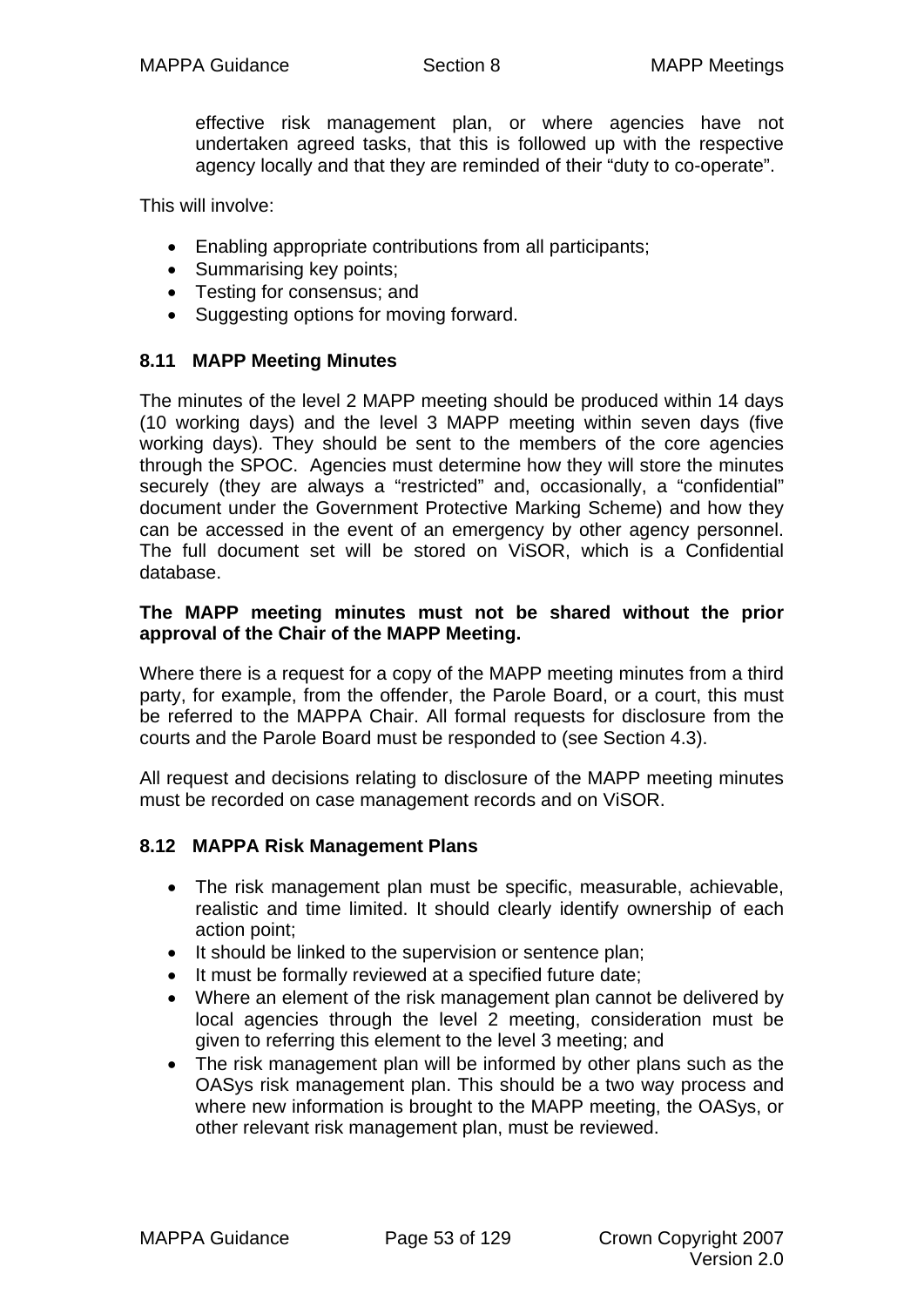# **8.13 Frequency of MAPP Meetings**

Once an offender is identified as falling within one of the MAPPA Categories, the principle is that all activity from that point onwards is driven by best practice in terms of reducing and managing risk of harm. The frequency of MAPP meetings should be in keeping with this principle.

Where the offender is in custody and has been identified as meeting the criteria for referral to level 2 or 3, a MAPP meeting should be held six months prior to the release date or the Parole eligibility date. If parole is not granted, the next meeting will be held either six months prior to release or the next parole eligibility date. Once an initial meeting has taken place and the MAPPA level has been determined, a review date will be set. The review date should be set for a time, which will allow for the actions agreed at the initial meeting to be put in place and any necessary revisions to be made. There should be a meeting within the first month of the offender's release into the community to review the risk management plan and ensure it is effective.

For offenders in the community, the RA in their area must have in place arrangements to ensure that:

- All level 3 cases are reviewed every four to six weeks;
- All level 2 cases are reviewed every eight to 12 weeks;
- All level 1 cases should be reviewed every 16 weeks.

Reviews of level 2 and 3 MAPPA cases should take place at a review meeting. If the MAPP meeting decides that the date of the next meeting will not allow this to take place, it must state the reason for this decision and, in its risk management plan, identify how the review will be undertaken and who will be responsible for ensuring that it occurs. The review must be recorded on the case management record and ViSOR and, where necessary, the risk management plan must be updated.

The Probation Service will review its level 1 cases through normal OASys four-monthly reviews and will record this fact on their case management record. The Police will review its level 1 cases through a review of ViSOR to ascertain whether there has been any significant information since the last review which affects the risk management plan. The outcome of the review should be recorded on ViSOR.

The frequency of the reviews, and compliance with the above arrangements, must be monitored and reported to the SMB on a quarterly basis.

# **This is a MAPPA Co-ordination/Management responsibility.**

# **8.14 Reviewing the Management Level**

There is an assumption that cases will always be managed at the lowest possible level that is consistent with providing a defensible risk management plan. Reduction to a lower level should be considered at the end of every meeting. The decision should be based on what is the most appropriate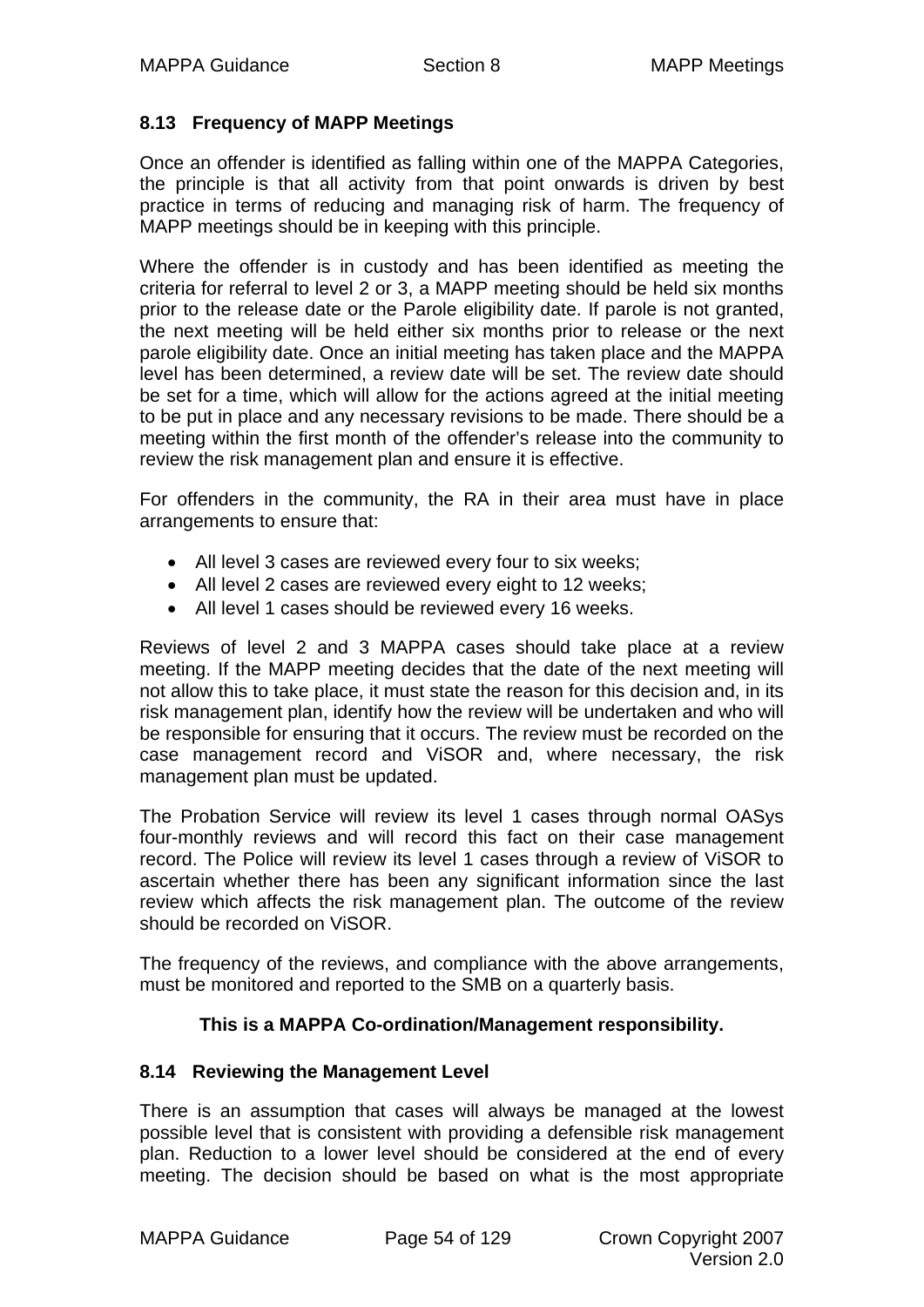management level for the case rather than the level of assessed risk. Many level 3 cases will not warrant management at that level after the first MAPP meeting, when decisions concerning the use of resources and media management have been made. Similarly, many level 2 cases will not require ongoing management at this level where it is felt that satisfactory arrangements are in place to manage the case. In both cases, there is an option to re-refer a case should circumstances change.

# **8.15 Review Meetings**

The purpose of review meetings is to ensure that the risk management plan that was put in place remains effective and those agencies have undertaken the actions agreed. The review will consider whether any new information is available which changes the risk assessment and whether the case still needs to be managed at the current level.

Reviews can be undertaken through a full MAPP meeting or, the initial meeting may decide that in this case, the review will be completed by a small core group. The initial meeting will identify the members of the core group (those who are involved in the day to day management of the case and any other agency who has significant involvement) and the lead agency who will take responsibility for co-ordinating the review meetings.

Where the review is undertaken by a core group, there must be a full MAPP meeting every six months for MAPPA level 2 cases or 12 weeks for level 3 cases. All review meetings must be recorded using the MAPPA document set (available from December 2007).

A review must:

- Meet within 12 weeks for a level 2 case or six weeks for a level 3 case from the previous meeting;
- Request new information from the agencies involved in the case;
- Receive information from each agency involved in the action plan regarding the progress they have made against their actions;
- Request any new information relating to the victim(s) and potential victim(s) to ensure that all necessary steps are taken to protect victim(s);
- Consider whether disclosure needs to take place;
- Review the existing risk management plan;
- Revise the risk management plan;
- Record the review on the MAPPA document set (once in place from December 2007) and send to the MAPPA Co-ordinator; and
- Set a date for the next meeting.

It is expected that all RA and DTC agencies will continue to have a responsibility to inform the MAPPA Co-ordinator of any information they receive that indicates an increase or decrease in the risk of serious harm posed by an offender.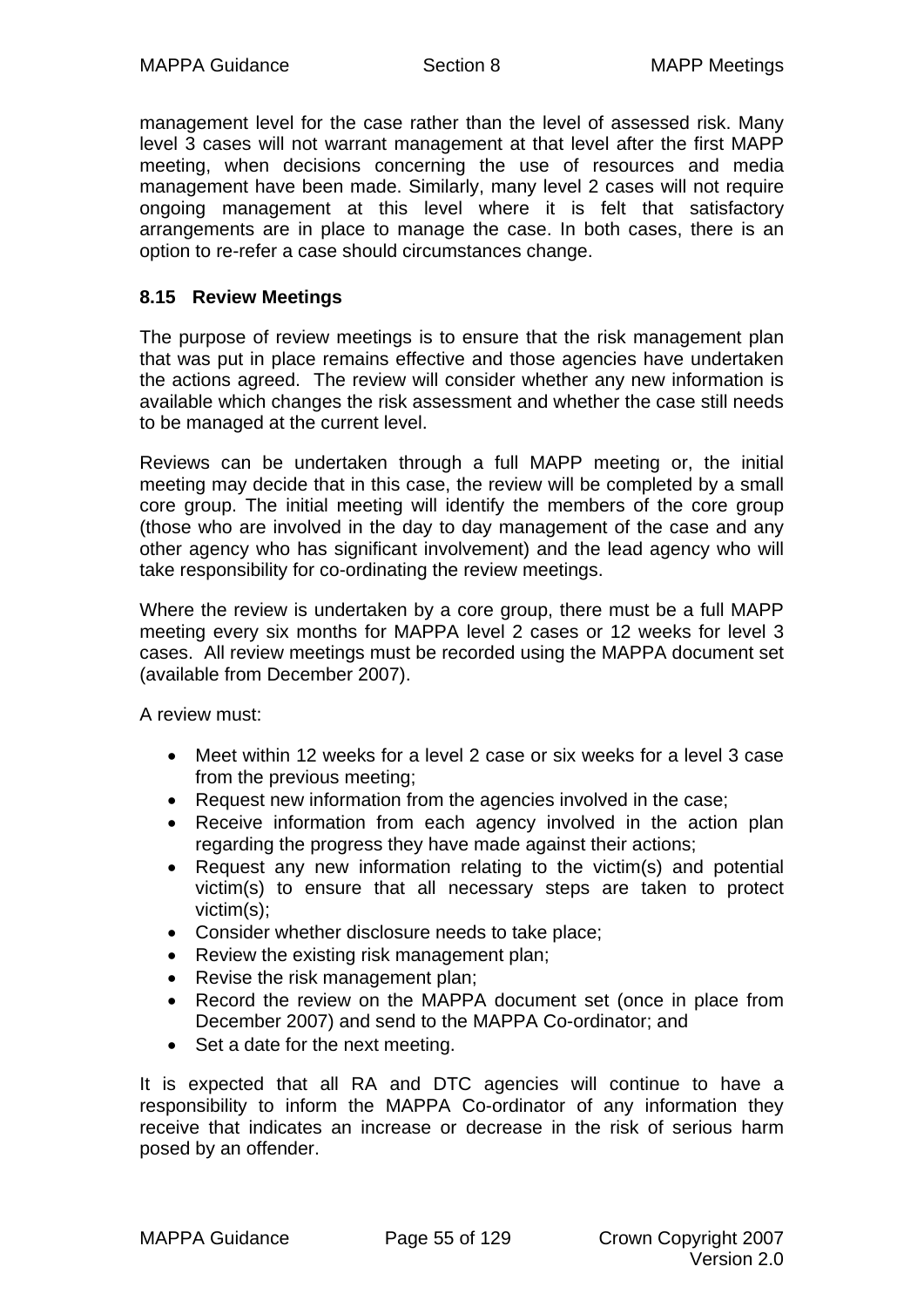In order that the risk management process can be seen to be proportionate and fair, issues of diversity must be included in personal data recorded for offenders and victims.

#### **8.16 Cases no longer eligible for MAPPA**

It is important to identify when an offender is no longer eligible for MAPPA. The criteria for leaving MAPPA are different for each of the three Categories of offenders:

- For Category 1 offenders, it is the point at which the offender completes their notification requirements as determined by the Sex Offenders Act (1997) and the Sexual Offences Act (2003);
- For Category 2 offenders, it is the point of licence expiry or the end of Hospital Order restrictions; and
- For Category 3 offenders, it will be at a point, determined by the RA, where the offender is considered to no longer to pose a risk of serious harm that requires management either at level 2 or 3.

In all cases, discharge from MAPPA should only occur when the RA considers that the offender no longer poses a serious risk of harm or that ongoing MAPPA involvement will not add significant value to protecting the public.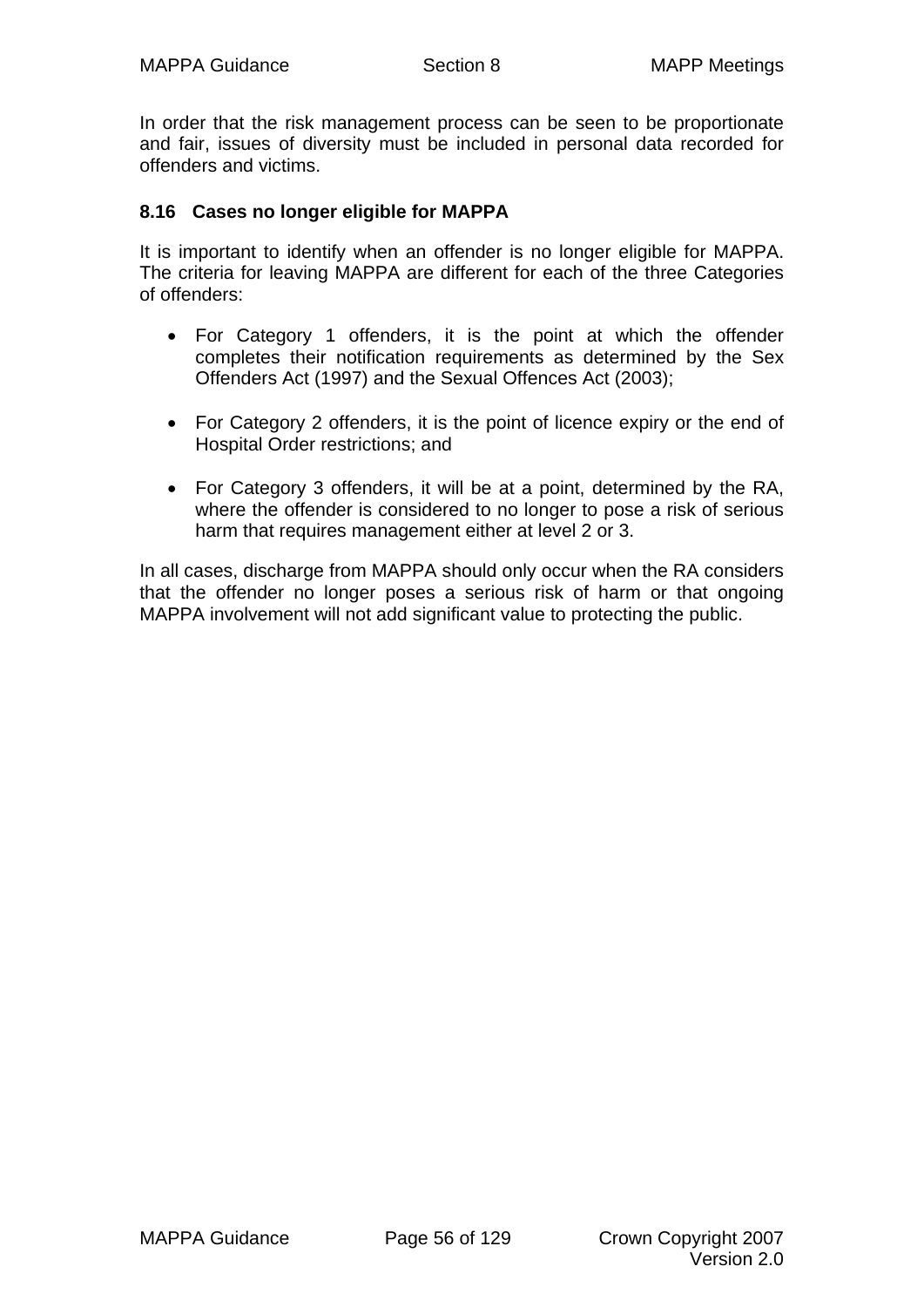# **9. Custody Issues**

### **9.1 Introduction**

The Prison Service has a critical role to play in the management of MAPPA offenders. Prison staff will have recorded a wealth of information relating to: the offender's behaviour in custody; his/her engagement in accredited programmes and other activities; preparation for release and any contacts made with others either in custody or the community.

The process of setting the MAPPA level should take place at least six months prior to release. For determinate sentences, this is six months before the release date, for those eligible for parole it will be six months before the parole eligibility date. There may be some cases where the process needs to commence earlier due to the complexity and seriousness of the case or the shortness of the custodial part of the sentence left to serve before early release is considered.

It will not always be possible to send a Prison Service representative to MAPP meetings as they may take place at some distance from the Prison. Their involvement is crucial and, therefore, different methods should be considered including video or telephone conferencing, written reports or holding MAPP meetings in the prison establishment.

The measures which can be used to strengthen the management of risk on an offender's release from custody include:

- The imposition of additional licence conditions;
- The use of electronic monitoring:
- Transferring the prisoner to an establishment from which release can be better managed;
- Arranging for the offender to be accompanied on release from the establishment to the designated accommodation and/or appointments;
- The use of Civil Orders (e.g. SOPO or RSHO);
- The use of a "contract" agreed with the offender particularly in cases where there is a very short period of supervision on licence or none at all; and
- In exceptional cases, the use of surveillance.

MAPP meetings are primarily to identify the potential risks an offender will present in the community, to plan and agree how these will be managed. Where they are held prior to parole considerations, they will assist the Prison and Probation Services in compiling their reports and ensuring that the victim issues are addressed. This will assist the Parole Board in reaching its decisions regarding release. The release of risk assessment and management information from MAPP meetings should follow the guidance contained in Probation Circular 26/2007 – "Disclosure and Information Sharing to Inform Parole Board Decisions on Release and Recall".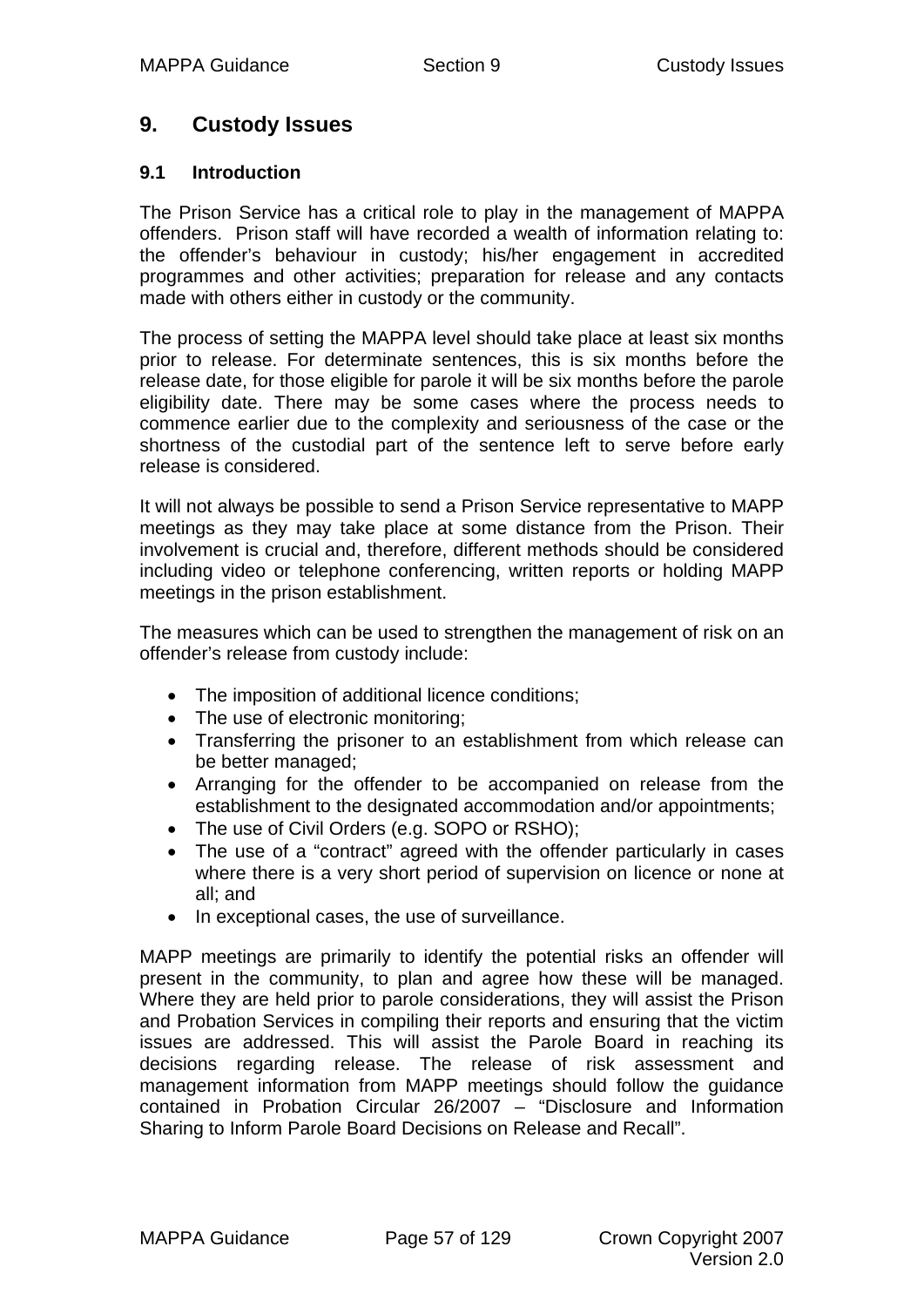The MAPP meeting minutes must not be released in full to the Parole Board, but a Minutes Executive Summary can be produced and released, if required (see Section 4.3).

# **9.2 Confirming Release Dates**

Prison administrative staff should ensure that they provide early information to Police and Probation about release dates. This will require staff involved in sentence calculation, decisions to restore "added days" (lost through disciplinary awards), the calculation of Notional LED for recalled offenders and discharge arrangements for high risk offenders, to anticipate as far as is practicable any last minute changes which could affect release plans. Information will be entered on to ViSOR (when available) by Prison staff and will be confirmed in writing to the Offender Manager as part of the sentence planning process.

The Prison Service will confirm the information for level 2 and 3 cases no later than **four months** before release as a minimum but, where possible, this should be **six months** prior to release. Where the Prison Service becomes aware that there are last minute changes to release dates, they will ensure that this is communicated as a matter of urgency to both Police and Probation. Where level 2 or 3 offenders are to be released under emergency measures or following a Judicial Review, the Prison Service will confirm the release information as a matter of urgency.

# **9.3 Interdepartmental Risk Management Teams (IRMTs)**

Interdepartmental Risk Management Teams have the responsibility within the Prison to monitor those offenders who present the highest level of risk of serious harm. While the team cannot assign MAPPA levels, its work will make a valuable contribution to risk assessment, risk management plans and sentence planning. It is important that the Prison ensures that the work of the IRMT is directly linked with the Prison Offender Management Units and, therefore, also linked to the Offender Manager and the MAPPA Co-ordinator in the "home" area. Communication on any changes to risk of serious harm or significant change, for example, termination of a significant relationship, is imperative. All Prisons should appoint a SPOC for all public protection/MAPPA cases. For further details on the IRMT, see Prison Service Order 4745.

#### **9.4 Transfer to Open Conditions and Release on Temporary Licence (ROTL)**

The risk of serious harm assessment in OASys is one of the determining factors in operational decisions to grant ROTL or re-categorise an offender as suitable for open conditions. Such decisions should not be dependant on whether a MAPPA level has been set but, where it has been set, the assigned level should be a factor in the decision making process. The final decision for granting ROTL or re-categorisation lies with the Prison Service.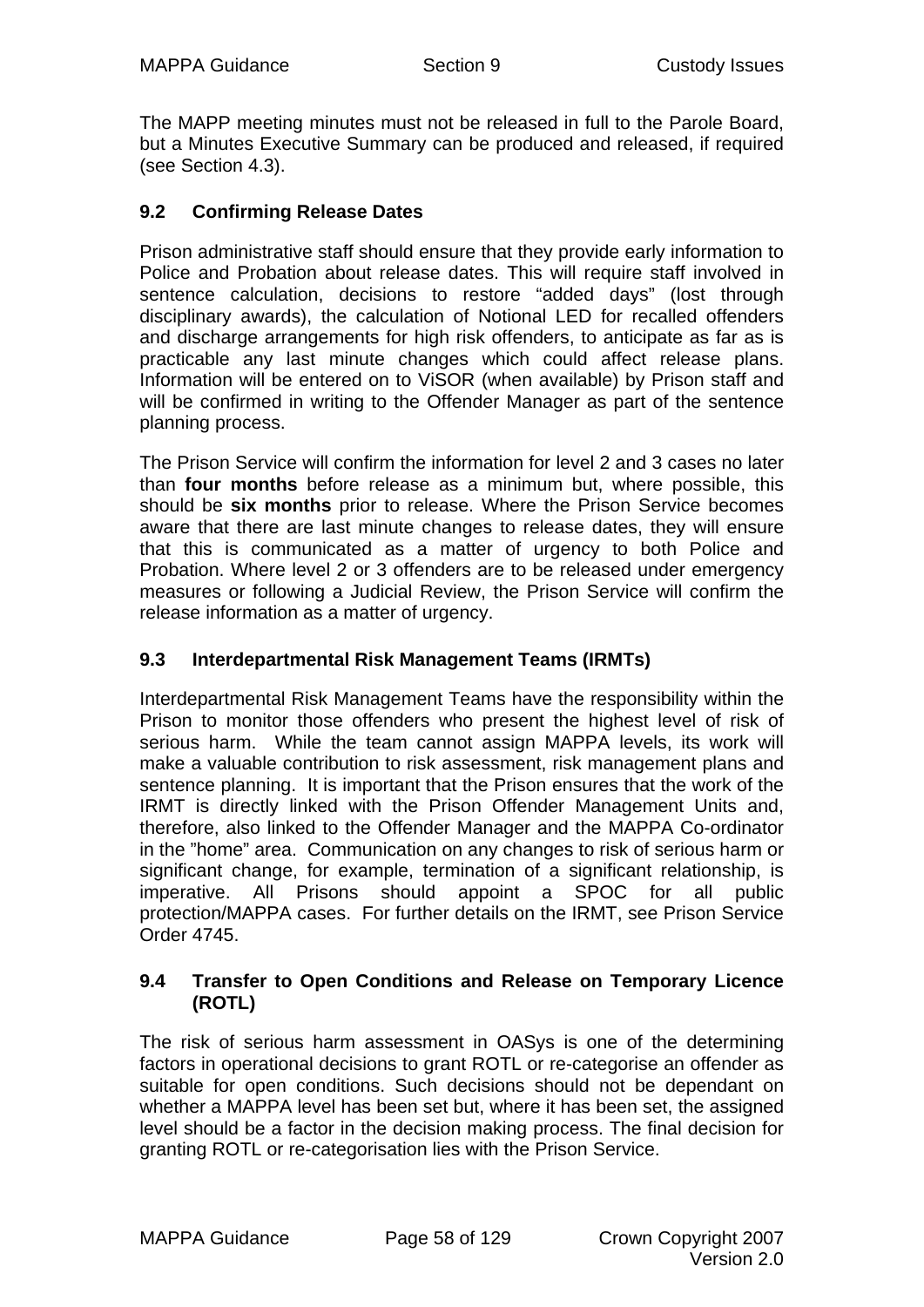Where the MAPPA level has been set (which means that the offender is within six months of release), the Offender Manager should be consulted whenever such offenders are being assessed for ROTL or are assessed as suitable for open conditions.

If an offender has been assessed as requiring management at level 2 or 3, it should be questioned whether it is appropriate to approve ROTL. Prison Service senior management and the MAPPA Co-ordinator for the area where the ROTL is planned, must be satisfied in advance that there is **not** a serious risk of harm to the public. The final decision, however, will rest with the Prison Governor. The relevant local Police must be informed by the Prison of all releases on temporary licence and they should be invited to contribute to the temporary licence conditions.

# **9.5 Licence Conditions for High Risk Offenders**

- 1. Probation Circular 29/2007 Post Release Enforcement Licence Conditions gives full guidance on all licence conditions. In addition to the standard conditions, Offender Managers may recommend inclusion, deletion or variation of existing additional licence conditions. This should be considered according to the individual circumstances of a case, so as to ensure the protection of the public, the prevention of re-offending and securing successful re-integration of the offender into the community. In cases where high risk offenders are to be released on licence, it lists the additional conditions which may be considered, where appropriate.
- 2. An additional licence condition may be inserted only if it is lawful. To be lawful, the condition has to be authorised by the Statutory Instrument. In addition, a condition must comply with Article 8 of the ECHR (the right to respect for private and family life). To be compatible with that right, a condition must be a necessary and proportionate measure for the purposes of ensuring public safety and/or prevention of crime. In this context, "necessary" means that the measure adopted must be the most appropriate way of managing a particular risk. "Proportionate" means that the restriction on the offender's liberty is the minimum required to manage the risk and that no other less intrusive means of addressing the risk is available or appropriate. It should be noted that the standard licence conditions already contain sufficient authority to manage most risks in the community. All additional licence conditions must be taken from the menu of specified licence conditions at Annex A in Probation Circular 29/2007.

Probation Circular 05/2007 re-launched the Joint National Protocol for the Supervision, Revocation and Recall of Offenders Released on Licence. It introduced:

- A whole system recall target (time taken from Probation decision to recall to arrest on warrant by the Police and return to custody);
- A Performance Team;
- Information on the new arrangements for the monitoring of unlawfully at large offenders; and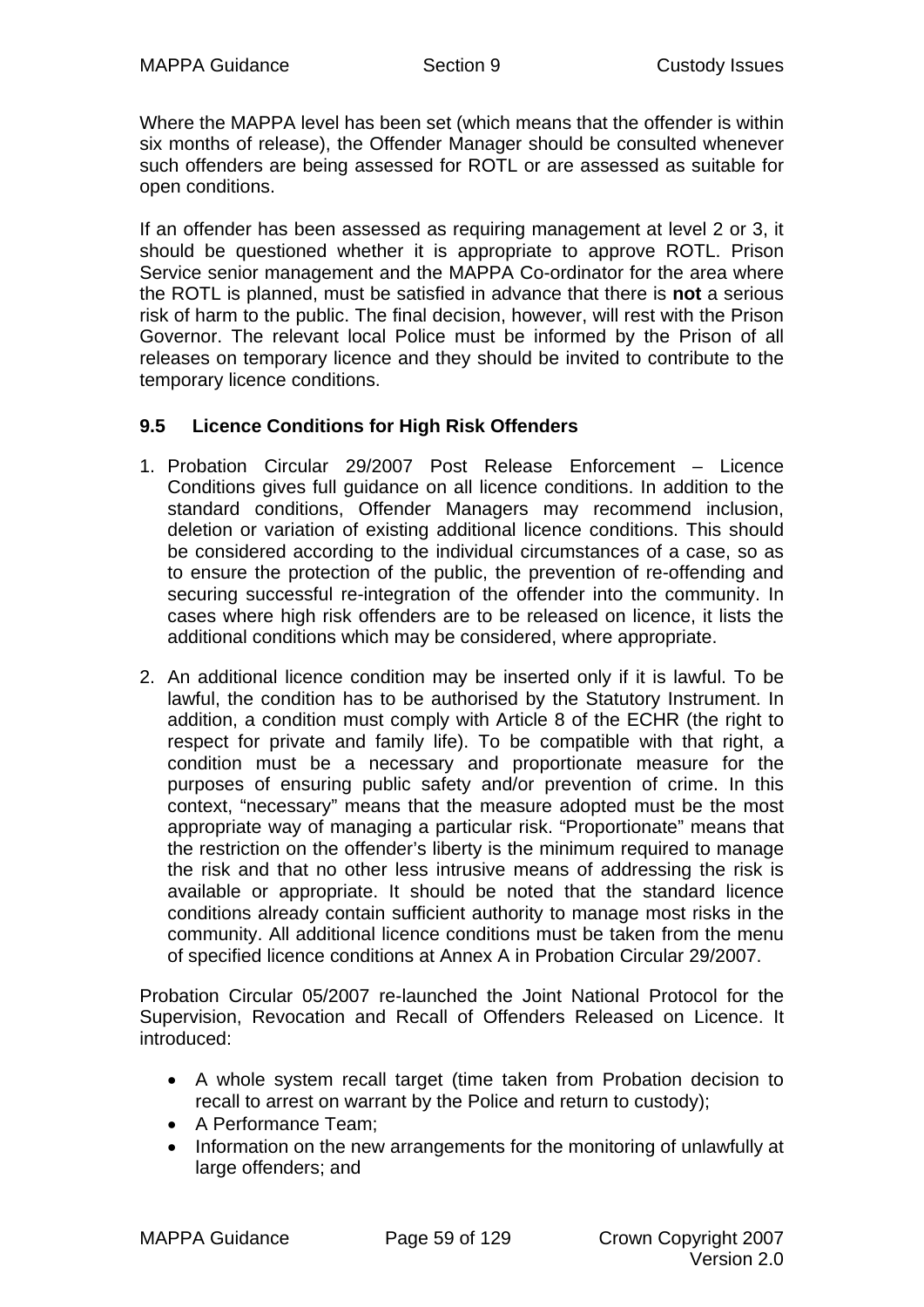• Procedures for the extradition of offenders who are unlawfully at large and who have gone abroad.

These need to be linked to ViSOR and the information must be entered on to the ViSOR record to ensure that all RA agencies are able to access the information.

# **9.6 Last minute Early Release due to Sentence Recalculation**

This concerns those offenders who are serving a determinate sentence. Although most sentence calculations are completed shortly after sentence and remain unaltered, changes in release dates can be caused by the following:

- The restoration of days added to a sentence by a Prison Governor as a disciplinary award;
- The deduction of days spent on remand by the offenders before they were sentenced; and
- The addition of the days an offender has spent unlawfully at large after recall to produce a notional LED.

Prison Governors have no discretion about deducting remand time but the change in release date by just one day can seriously undermine the release plans.

To minimise the likelihood of last minute changes in release dates, it is essential that the Custody or Discipline Office within Prison establishments identifies all eligible remand time deductions at the point when the sentence is first calculated and that this is checked and confirmed whenever a prisoner moves establishment. A notice to prisoners and a reminder, as part of the reception/induction procedures, would assist and be a matter of best practice.

Prison Governors have greater discretion in the restoration of "added days". Arrangements to anticipate requests for restoration by offenders who are high risk should be put in place in order to avoid late changes to release dates. End of Custody Licence (ECL) release applies to offenders serving less than four years who meet the Prison Service Guidance – PSI 27/2007. This means prisoners can be released under temporary licence for a period up to 18 days prior to their normal release date. Where an offender is a level 2 or 3 case, the Prison Service must confirm with the Offender Manager, not later than **seven days** prior to ECL release, that the risk management plan can be put in place.

Release dates for level 2 and 3 offenders should be confirmed **four months** before release as a minimum but, where possible, this should be **six months** prior to the release date. At the point of confirmation checks must be made to see whether there could be a late application for days to be restored and for this to be addressed with the prisoner to avoid last minute changes to release plans. The confirmation must be made to the Offender Manager **in writing** and to the Police and entered on to the ViSOR record.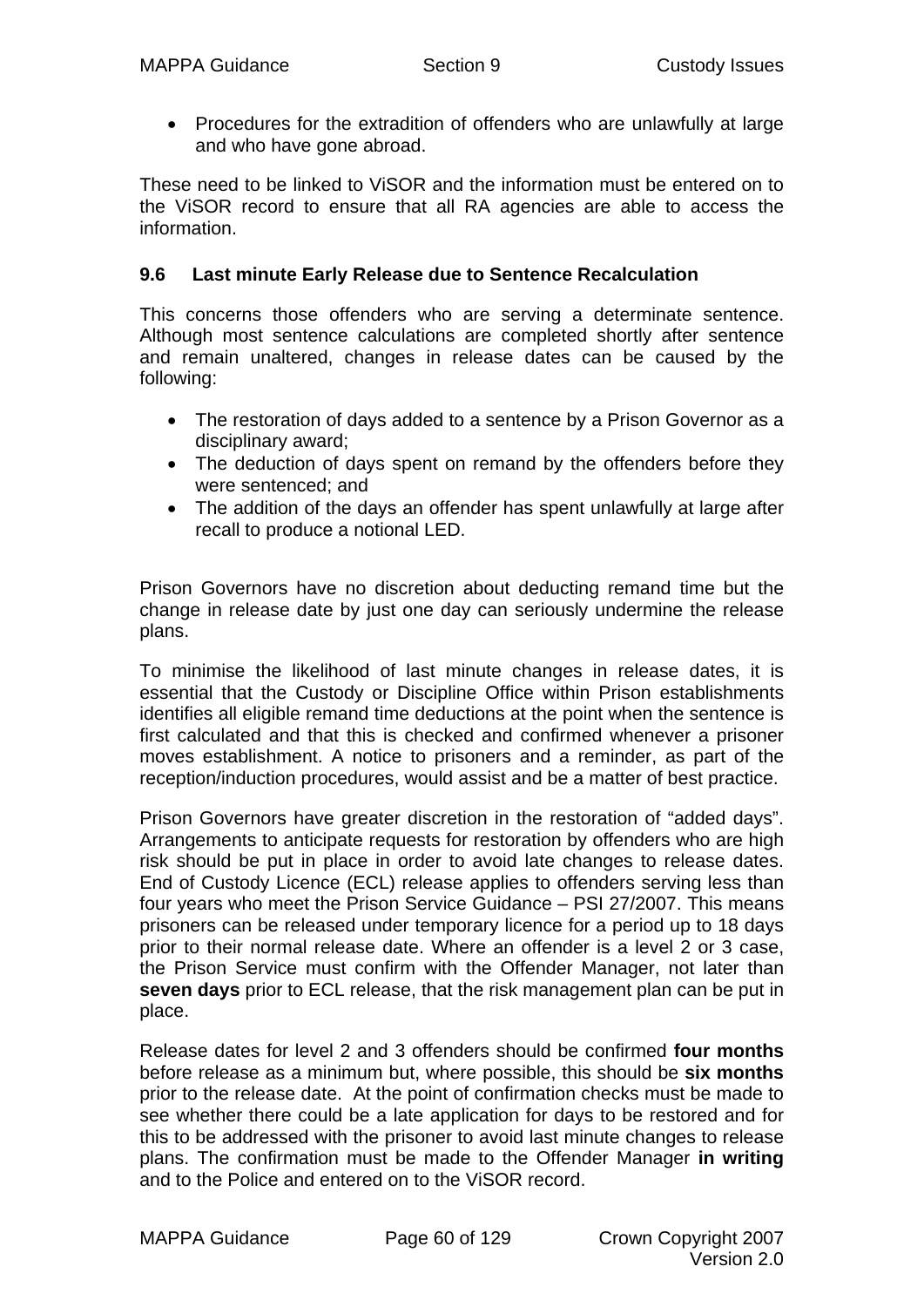There have been cases where high risk offenders have had their travel warrant changed as they are being released. In one case, this resulted in the offender returning to a town 100 miles from their approved release address. The Prison had undertaken the change in good faith but had not discussed the decision with the Offender Manager and the Police. It is essential that the reporting address on the licence is checked by the Prison and such decisions are not made by the Prison Service in isolation but must be fully discussed with partner agencies and the Offender Manager.

# **9.7 Appeal Court Releases**

It is not often that high risk offenders are unexpectedly released early as a consequence of a successful appeal against conviction or sentence length but it is possible.

Whilst it is not possible to predict the outcome of any appeal hearing, it is essential that the RA is made aware:

- That permission to appeal has been granted; and
- The date of the appeal hearing.

High risk serious harm offenders have been released as a consequence of Judicial Reviews. In such cases, the Prison, Probation and Police Services must respond as a matter of urgency to requests to review MAPPA cases and put arrangements in place to manage such offenders.

Under the Domestic Violence, Victims and Crime Act (2004), the Courts Service is required to notify the Witness Care Unit of all appeal applications. They in turn should notify the Victim Liaison Officer (VLO) in relevant cases. Local arrangements need to be put in place to ensure that this process is managed effectively and for the VLO to inform the Offender Manager. This will allow a MAPP meeting to be held and for protective arrangements to be planned and put into place should they be necessary.

#### **9.8 Release directly from Court**

There will be cases where high risk offenders are released from court following sentence due to the length of time spent on remand. In these cases, the Probation Court Liaison Officer should consult with the report writer to identify suitable licence conditions.

If appropriate, the case should be referred to a level 2 or 3 MAPP meeting on an emergency basis. The meeting should consider whether any additional licence requirements are necessary. The Offender Manager will be responsible for making the application where necessary as per Probation Circular 29/2007.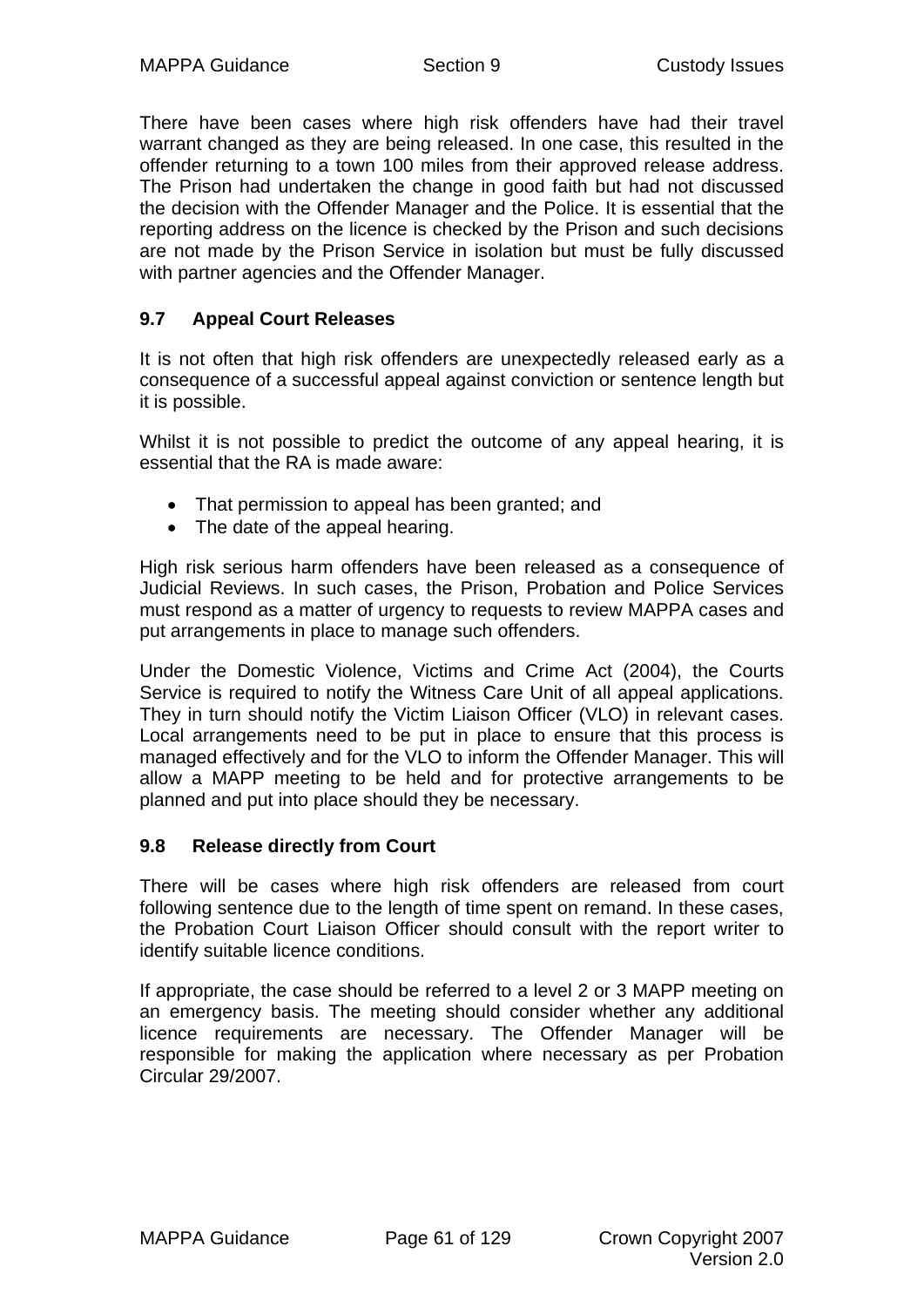# **10. Transfer of MAPPA Cases**

#### **10.1 Introduction**

Experience and various investigations into serious further offending show that weaknesses can arise in risk management when a case is being transferred between areas. It is therefore critical to ensure that all transfers are properly planned and managed.

It is important to remember that there is no such thing as an "informal" transfer. The following principles should be followed in all transfer cases:

- The over-riding consideration in relation to case transfers should be the protection of the public;
- The need to ensure that, where national standards for reporting and enforcement apply, these are maintained regardless of the transfer;
- To provide seamless supervision of offenders in the community;
- To ensure that all necessary information is transferred on a case file to manage the offender effectively;
- MAPPA does not have the authority to refuse a case transfer; this remains a Probation Service decision where the offender is under supervision. However, it can have an important role to play in ensuring that transfers are managed in a way that ensures that the risk(s) posed by an offender are managed as effectively as possible.

Other factors to consider:

- **Reasons for not approving a transfer:** These have to be based on public protection factors and demonstrate that the decision is based upon a thorough risk assessment and is proportionate to the identified risks. It is essential that the decision is well recorded and is communicated clearly to the offender;
- **Home visits:** Whenever an offender, who is under Probation Service supervision, changes their address a home visit must be undertaken: firstly, prior to transfer, to ensure that it is a suitable address; secondly, following transfer, a home visit should take place within 14 days of the move to ensure that the offender is actually resident at the address;
- **National Standards:** It is essential that Probation Service national standards are followed, with cases being allocated as required, appointments being kept as required and breach action being taken, if necessary;
- **Case transfer checklist:** All Probation cases must be transferred with the records as outlined in Probation Circular 25/2007 Case Transfers – Community Orders, Suspended Sentence Orders and Licences. ViSOR protocols and national standards must be followed with cases being transferred promptly between areas and all contacts and partners being updated as required.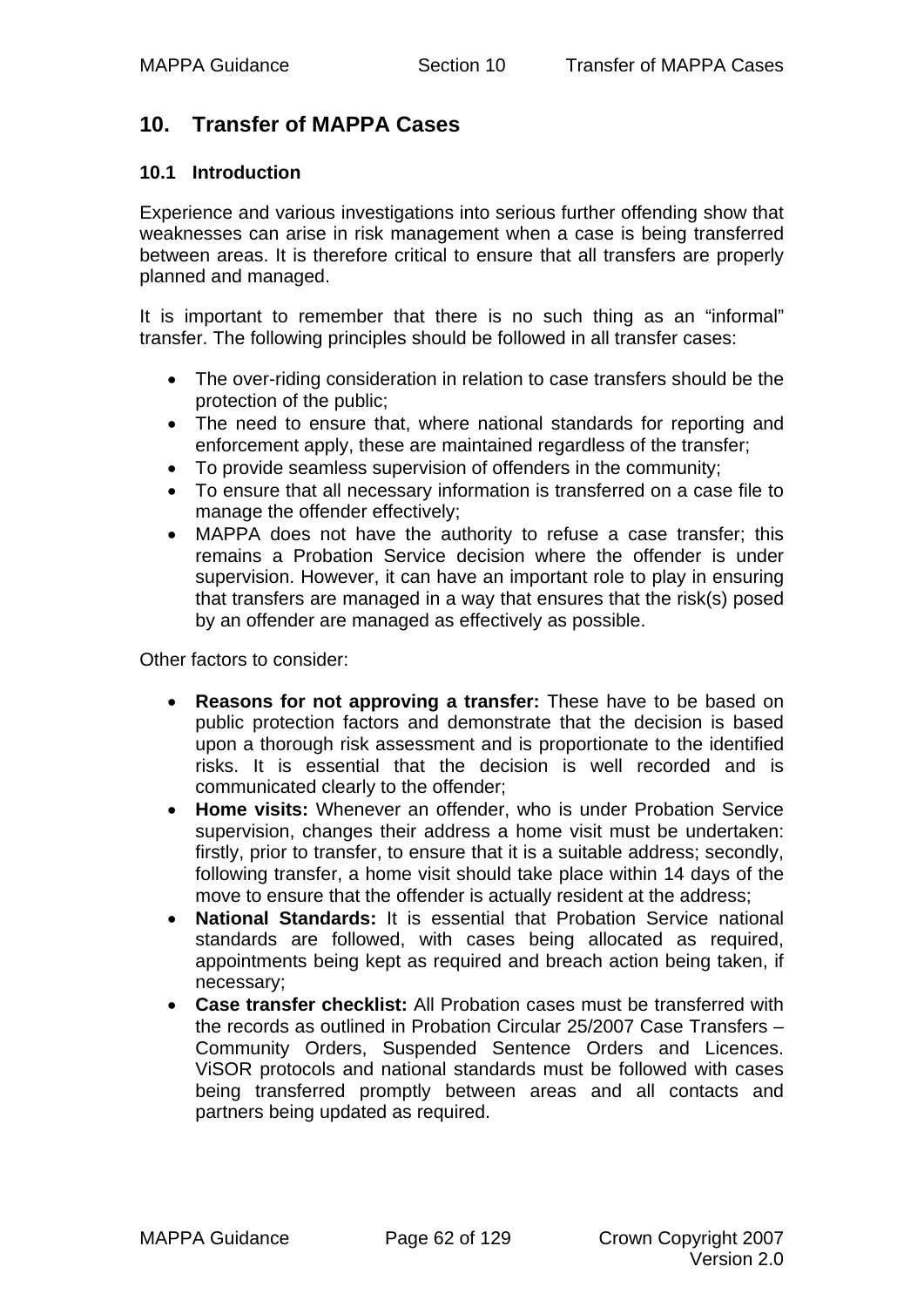All Category 1 and 2 offenders, under Probation Service, supervision are required to ensure that their address is known to their Case/Offender Manager.

Category 1 offenders must notify the Police of their home address within three days of date of conviction, caution or release from custody. "Home address" means the main/sole residence of the offender. If they have more than one address they must nominate one as the main address. If they are homeless, they have to provide details of a place where they can most frequently be found. Any change of address must be notified to their Offender Manager and the Police within three days and their address details must be updated at least once a year by the Police. Category 1 offenders are also required to notify the Police if they stay away from their home address for seven nights or more, either successively or cumulatively within any 12 months period, providing details of their alternative address. If this is outside the managing Police area, the managing Police area will notify the receiving Police area and make them a partner to the ViSOR record whilst the offender is staying in their area.

If a Category 1 offender moves to another Police area without informing their managing area, the receiving Police force will notify the managing Police force that the offender has moved into their area and notified a change of address. The managing Police force will:

- Make the receiving Police force a partner to the ViSOR record;
- Request a home visit is made to confirm that the offender is actually living at the address; and
- Where relevant, notify the Offender Manager of the change of address.

Once the address has been confirmed, the managing Police force will transfer the ViSOR record to the receiving Police force. The Offender Manager will, in consultation with the Police, undertake a review of the risks in the case. The Offender Manager will decide whether the offender should be recalled to custody and notify the Police of their decision.

All offenders who are subject to a licence or an order with a residence requirement must discuss any change of address with their Offender Manager prior to its taking place. For full details of the process that should be followed for a transfer of a case, where the offender is subject to Probation supervision, refer to Probation Circular 25/2007. It is important that where the Offender Manager shares management of the case with the Police, they must ensure that the Police are aware of the request to move address and are consulted as part of the decision making process.

In respect of transfer of a MAPPA case, where the offender is subject to statutory supervision by the Probation Service, the decision as to whether the case should be transferred will first be taken by the Probation Service. Where the case is managed at level 2 or 3, the Probation Service should consult with colleagues in other agencies and refer to ViSOR to assist in their decision making but the final decision rests with the Probation Service. The following provides guidance as to how the process should be managed.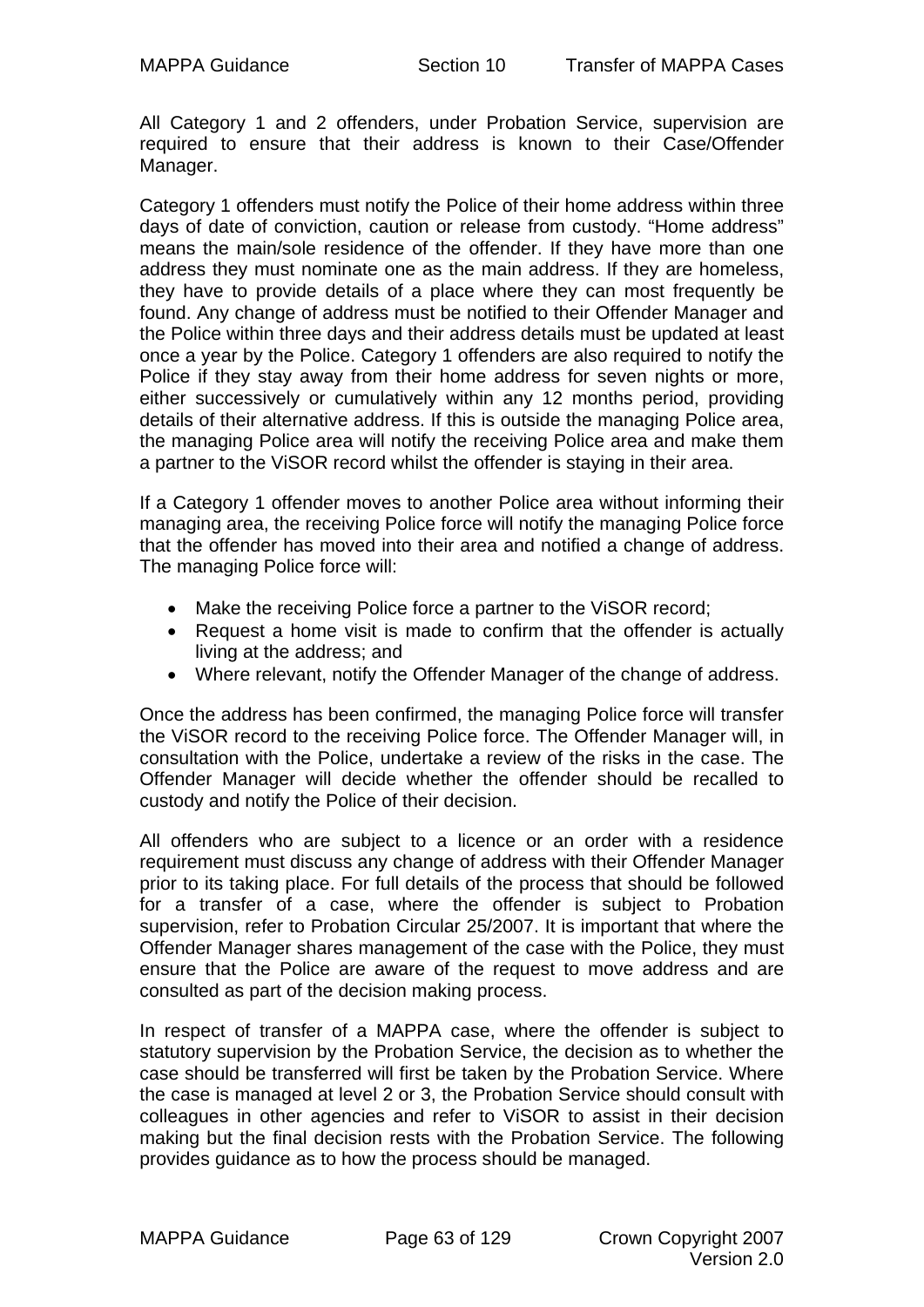Where an offender is being managed by Area A at MAPPA level 2 or 3 and a change of address to Area B is being considered, the Offender Manager in Area A, in consultation with their Manager, should assess the risks associated with the proposed move and decide whether to approve it. Once the decision has been taken, Area A will consider whether it is necessary to hold a MAPP meeting prior to transfer to identify the potential risks associated with the change of address and how these could be managed. The Senior Manager in Area A will contact the Senior Manager in Area B to discuss transfer and, where relevant, the issues discussed at the MAPP meeting. When the proposed arrangements are in place for transfer, Area B will hold a MAPP meeting. The Offender Manager in Area A will attend this meeting, either in person or by video/telephone conference.

# **10.2 Cross Border Transfers**

It is not uncommon for offenders to move between countries within the United Kingdom. Between England and Wales this is a relatively simple process and the procedures described in Probation Circular 25/2007 must be followed. However, when the transfer is between England/Wales and:

- Scotland;
- Northern Ireland:
- Isle of Man: and the
- Channel Islands.

the process is somewhat more complex as legislation is different between the countries involved. General principles relating to case transfer to other jurisdictions are described below. The Guidance then considers the issue of transfer of MAPPA cases between England/Wales and Scotland. MAPPA is not currently in place in Northern Ireland, Isle of Man or the Channel Islands.

# **10.3 General Principles**

Schedule 1 of the Crime (Sentences) Act (1997) contains the main provisions for transfer of case transfer for those offenders subject to release on licence. Case transfers of supervision are made on an "unrestricted" or "restricted" basis.

The distinction between restricted and unrestricted transfers is important because it determines the relevant law that is applicable following the transfer and may affect the duration of supervision and action in the event of breach of licence or order.

A request which meets the transfer criteria and where there is no effect on the sentence (either in terms of a reduction or increase in time to serve) or on any post release supervision requirements, will normally be granted on an unrestricted basis. In an **unrestricted transfer**, the law of the receiving jurisdiction should apply. The offender is treated as if their licence/order period had been the result of a sentence imposed in the jurisdiction to which they have been transferred. The offender will be managed for the remainder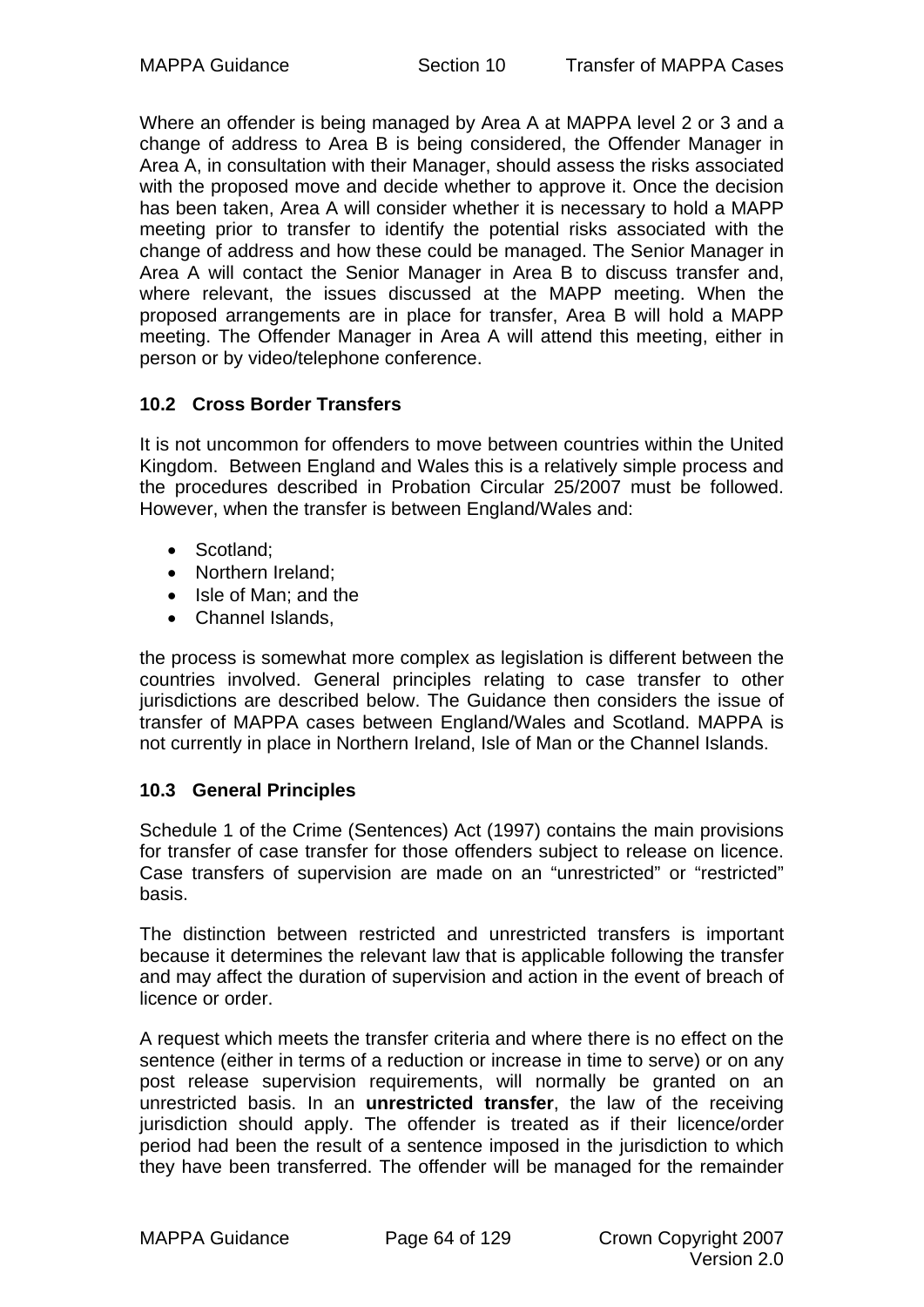of the licence/order in the receiving jurisdiction as if it had been for an equivalent licence/order in the receiving jurisdiction. The management of the case will be subject to the statutory and other provisions applicable in the receiving jurisdiction. This is the type of case transfer that occurs between areas in England/Wales and in Scotland, as it is possible to replicate the original licence/order requirements.

Where an unrestricted transfer is not appropriate, the Secretary of State or Scottish Ministers or other relevant authorities may transfer the management of the offender on a restricted basis. In a **restricted transfer**, the law of the sending jurisdiction will continue to apply and the offender will be subject to the same duration of contact and the same licence/order conditions as they would have been in the sending jurisdiction. The receiving jurisdiction will manage the case in that the offender will be reporting to an Offender Manager/Supervising Officer in the receiving jurisdiction. However, in the case of a restricted transfer, breach proceedings must take place under the sending jurisdiction, for example, in the case of a transfer from England to Scotland breach action would follow English law.

As legislation now differs quite considerably between England/Wales, Scotland, Northern Ireland, Isle of Man and Channel Islands, the vast majority of case transfers must be agreed and made on a restricted basis.

If an offender is undergoing or is about to undergo case transfer to any part of the UK, formal approval must be sought from the Secretary of State, or their equivalent, of the sending jurisdiction. Where the sending jurisdiction is Scotland, the Scottish Ministers may, on the offender's application, make an order for the management of that offender to be transferred to another part of the UK. Serving prisoners may also have to apply to be transferred.

All transfers must be fully discussed and agreed with the receiving area prior to transfer taking place and this must be at Assistant Chief Officer (or equivalent) and Criminal Justice Service Manager level.

Before an order for transfer is made, the sending and receiving Probation and Local Authority Criminal Justice Social Work jurisdictions are required to consider:

- Whether or not licence conditions can be enforced; and
- The ability of the receiving jurisdiction to manage the case using the fullest information available.

Scottish Executive Justice Department Circular 6/1999 and Probation Circular 25/2007 provide full guidance on the arrangements for transfer of supervision.

Key points to remember:

• Check the legislation regarding transfer and refer to the relevant guidance. Remember the transfer is likely to be restricted and the process can be time consuming;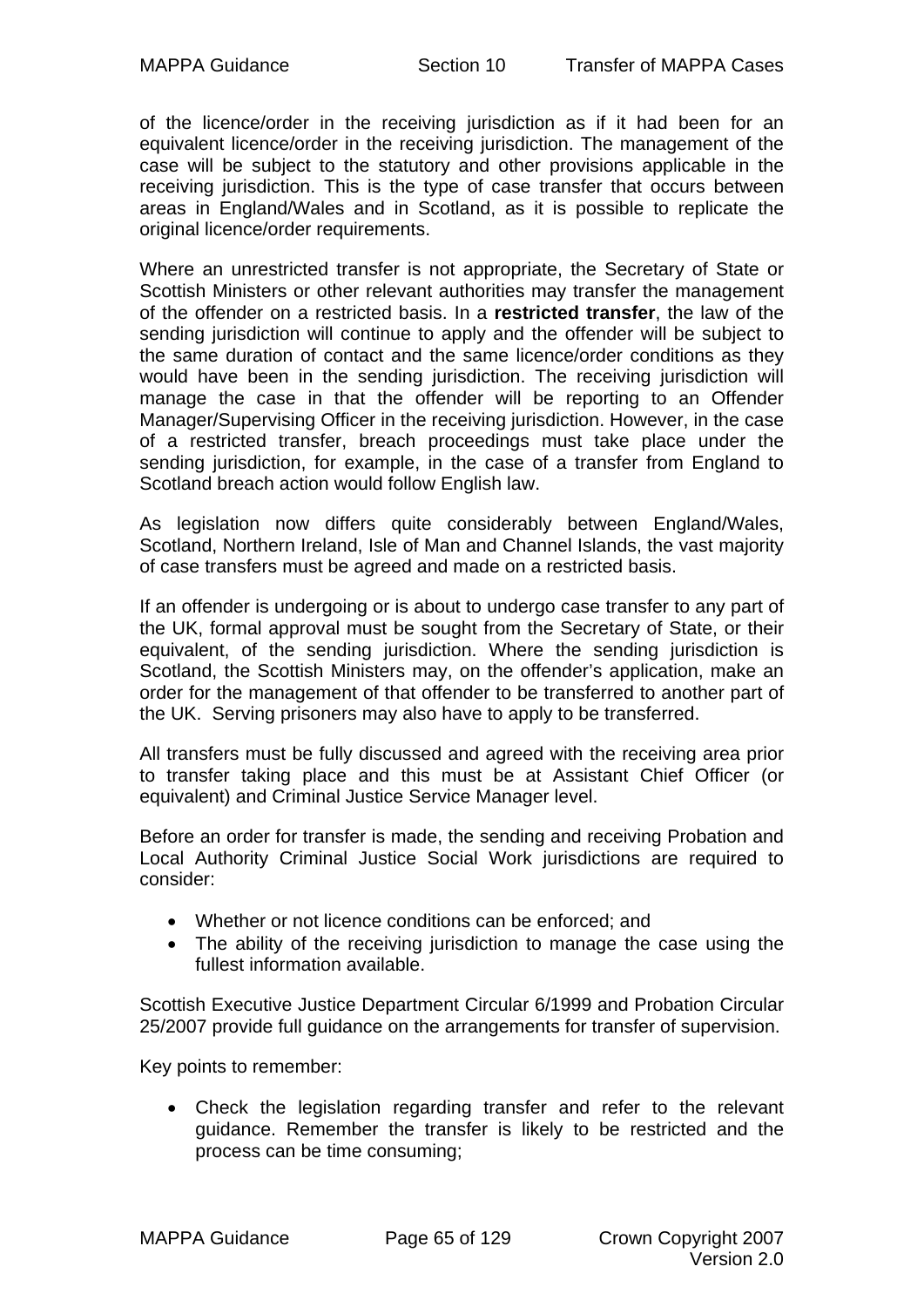- Contact the receiving area to discuss the case with them prior to transfer – this must be at **Senior Manager** level, i.e. Assistant Chief Officer and Criminal Justice Service Manager;
- The receiving area **must** confirm that they are able to manage the case to the requirements of the case prior to transfer being agreed;
- Ensure all appropriate records are sent to the receiving area within five working days of transfer being approved. These include: offender assessment, including OASys transfer review or equivalent case transfer review; risk assessment; risk management plan; sentence plan; pre-sentence report; parole report; victim(s) details and risks to potential victim(s); copy of original licence/order and requirements and then the amended licence/order;
- Transfer on licence, and where a residence requirement is attached to an order, has to be agreed with the Offender Manager/Supervising Officer prior to the transfer taking place. Approval to transfer can be refused;
- Moving without notifying the Offender Manager/Supervising Officer constitutes a breach of the licence or order with a resident requirement and the appropriate enforcement action must be taken.

### **10.4 MAPPA Co-operation and Information Sharing between England/Wales and Scotland**

This section is intended to set out the principles for the liaison and exchange of information between the Responsible Authorities and MAPPA in England/Wales and Scotland for offenders who fall within the offender Categories defined by sections 327 of the Criminal Justice Act (2003) and section 10 of the Management of Offenders etc. (Scotland) Act (2005).

MAPP arrangements in Scotland commenced in April 2007 and, for the initial implementation, relate only to registered sexual offenders. They will eventually include violent and other dangerous offenders. Whilst the processes described here can only be used for Category 1 offenders, it also includes the process that must be followed when supervision of all those who are regarded as MAPPA offenders in England and Wales is transferred between the two jurisdictions.

# **10.5 Responsible Authorities**

There are differences in who forms the Responsible Authorities, which are as follows:

**England and Wales** – The Police, Probation and Prison Services.

**Scotland** – The Scottish Prison Service, Local Authorities (Criminal Justice Social Work) and the Police, with the Health Service being included for Mentally Disordered Offenders who are restricted patients.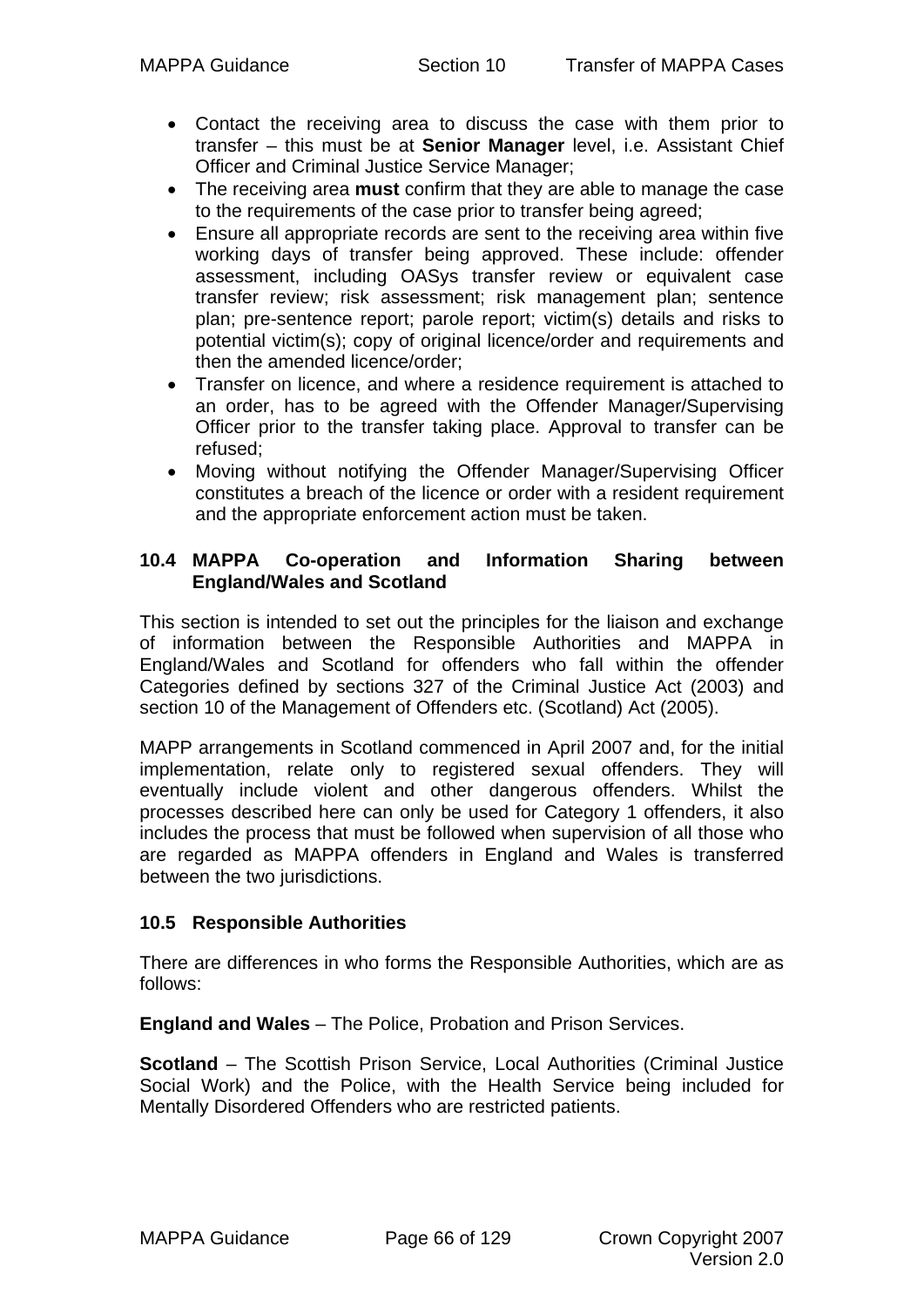MAPP arrangements apply to those offenders:

- Subject to supervision on or following release from Prison:
- Subject to a community disposal or alternative to custody;
- No longer or not subject to Probation or Criminal Justice Social Work supervision but subject to the notification requirements of the Sexual Offences Act (2003);
- Subject to the notification requirements of the Sexual Offences Act (2003) only, including those subject to a SOPO or RSHO; and
- Who by virtue of previous convictions are still considered to pose a threat.

#### **10.6 MAPPA Cross Border Transfers**

Offenders who are subject to MAPP arrangements in the community and are managed on licence/community order by the National Probation Service, Youth Offending Team or, in Scotland, Local Authority Criminal Justice Social Work, will be subject to the transfer provisions described above and can **only be transferred with the agreement of both the sending and receiving jurisdiction**. Given the serious level of risk MAPPA offenders present, particularly at level 2 and 3, it is essential that the process is followed properly, that full details and information are appropriately shared and that MAPP meetings involve the sending area, either in person or through video/telephone conferencing.

Where a MAPPA offender is not under the management of the Probation Service or the Criminal Justice Social Work department and therefore not subject to the cross border transfer legislation, it will be for the RA in one area to make contact with the equivalent RA in another area to provide the relevant information. Thereafter, it is for the receiving RA to make the arrangements for referral to MAPPA in their area.

MAPPA offenders have their details recorded on ViSOR and, once a transfer has been agreed, the necessary transfer must also take place on ViSOR. From May 2008, this will also include all MAPPA documentation relating to level 2 and 3 MAPP meetings which have been held in England and Wales.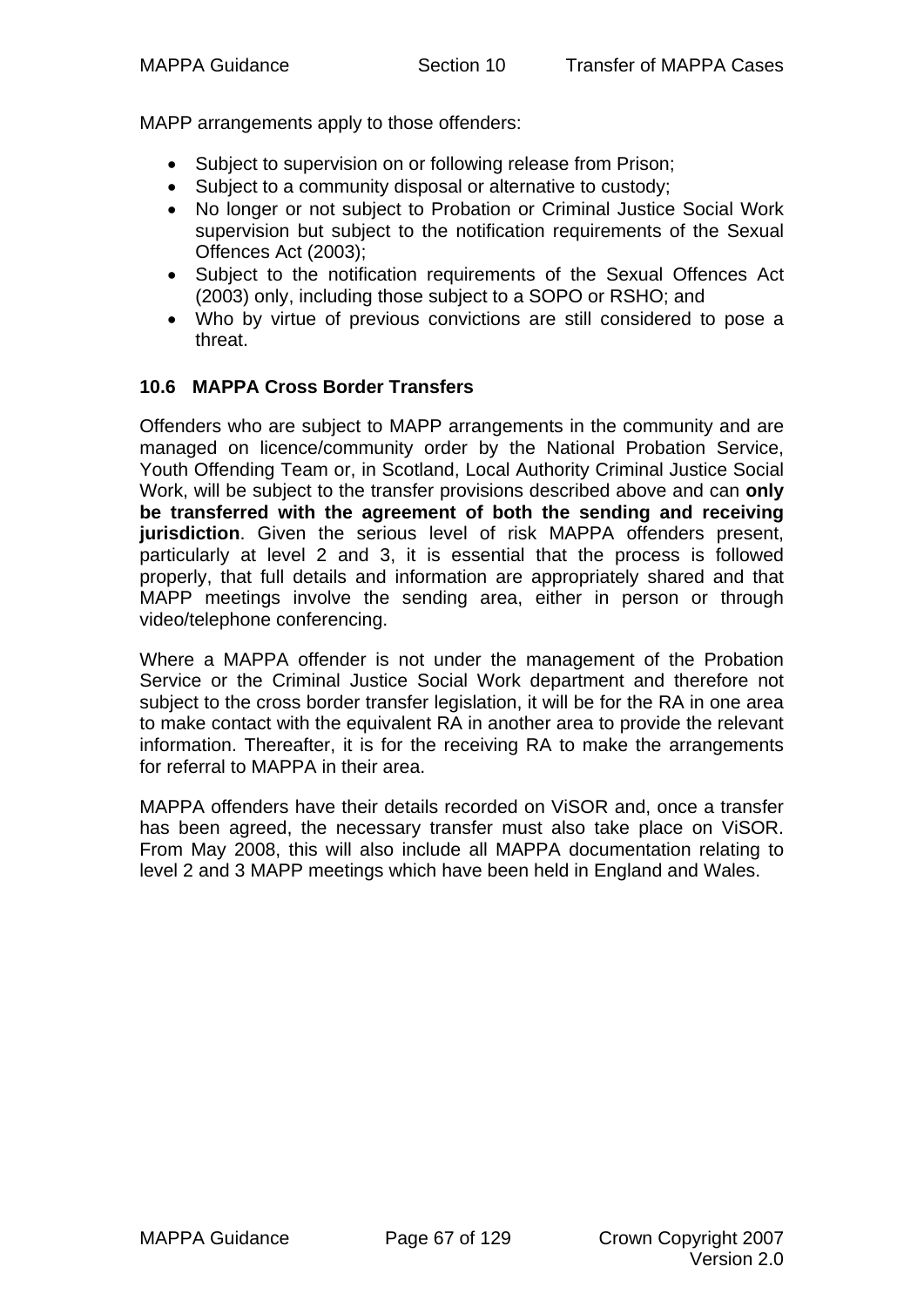# **11. Critical Public Protection Cases (CPPCs)**

#### **11.1 Introduction**

Probation Circular 06/2007 clarifies the purposes and criteria for registering CPPCs and sets out the process for referring a case to the NOMS Public Protection Unit (NOMS PPU) for registration. It defines the additional resources that may be available to assist with the management of the case, including funding for two placements in enhanced supervision beds at Langley House Trust for mentally disordered offenders and details of the application procedures. It describes the roles and responsibilities of the Responsible Authority (RA) and of the PPU following registration, including a new process to de-register CPPCs that no longer warrant registration.

The Circular confirms the purpose, criteria and process for national coordination in the management of a very small number of violent or sexual offenders (National CPPCs) who present extreme resettlement challenges.

#### **11.2 Purposes of Registration as a Critical Public Protection Case (CPPC)**

The purposes of registration as a CPPC are:

- To ensure that the NOMS PPU is able to inform Ministers, the Chief Executive of the National Offender Management Service and the relevant Regional Offender Managers about the management arrangements for those cases which present the highest risk of serious harm and/or have a significant national or particularly sensitive profile;
- To enable the RA to apply to the PPU for additional funding, in cases that are so difficult to manage that they may require extra resources in the form of:
	- 1. Temporary additional staff cover in Approved Premises;
	- 2. Escort Duties;
	- 3. Improvements to security hardware at Approved Premises;
	- 4. An Enhanced Supervision Bed (ESB) at Langley House Trust for an offender with a serious mental disorder; and
	- 5. Specific interventions that will contribute to public protection; and
- To facilitate the co-ordination of arrangements for National CPPCs.

#### **11.3 Criteria for a Critical Public Protection Case (CPPC)**

Cases should be referred to the PPU only when the following criteria are met:

- The case is being managed at MAPPA level 3; and
- In almost all cases, the offender is assessed as presenting a very high risk of serious harm, where there is an imminent risk of serious harm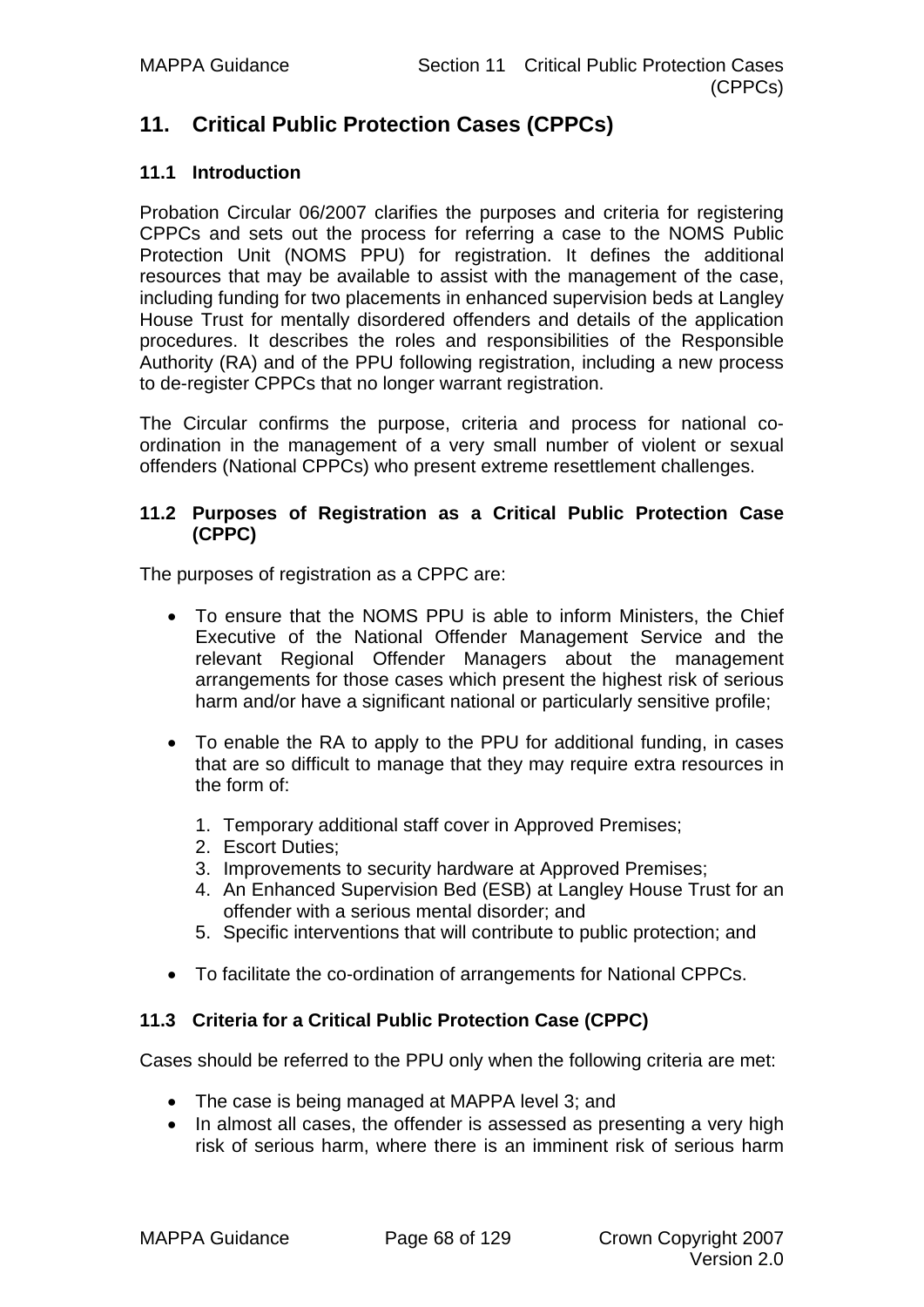(on release from Prison). The potential event is more likely than not to happen imminently and the impact would be serious; and/or

• The case attracts, or is likely to attract, significant national media interest.

The referral for registration to the PPU should be made no later than **three months** prior to an offender's release from custody. While most referrals will be offenders released from Prison, others may include:

- A known very high or high profile offender returning from overseas (whether immediately following their release from custody or not);
- An offender who has been managed as medium or even low risk in the community, but becomes high or very high risk as the result of a significant change of circumstances; and
- An offender on discharge from detention under a hospital order.

The PPU CPPC team is always willing to discuss cases if there is uncertainty about whether or not to refer a case for registration as a CPPC. As a guide, distinction should be made between:

- **MAPPA level 3 cases** These are the very small percentage of cases that satisfy MAPPA level 3 criteria as defined in the MAPPA Guidance and require multi-agency senior management co-ordination and/or additional resources to support the risk management plan. Strategic Management Boards must be organised to manage the majority of their MAPPA level 3 cases without the additional support of the PPU.
- **CPPCs** A small minority of MAPPA level 3 cases will need to be registered as CPPCs where there is demonstrable evidence that:
	- 1. The offender has caused serious harm through violent and/or sexual offending, which has resulted in death or is lifethreatening and/or traumatic, and from which recovery, whether physical or psychological, can be expected to be difficult or impossible; and
	- 2. Serious harm is likely to occur as soon as an opportunity and/or victim is present; the potential event is more likely than not to happen imminently and the impact would be serious; and/or
	- 3. The case is attracting, or is likely to attract, significant national media interest. There must be demonstrable evidence of sustained national media interest and the likelihood that this will continue.

# **11.4 National Critical Public Protection Cases (CPPCs)**

A very small subset of registered CPPCs will require some kind of national coordination, sponsored by the PPU. These are exceptional cases where the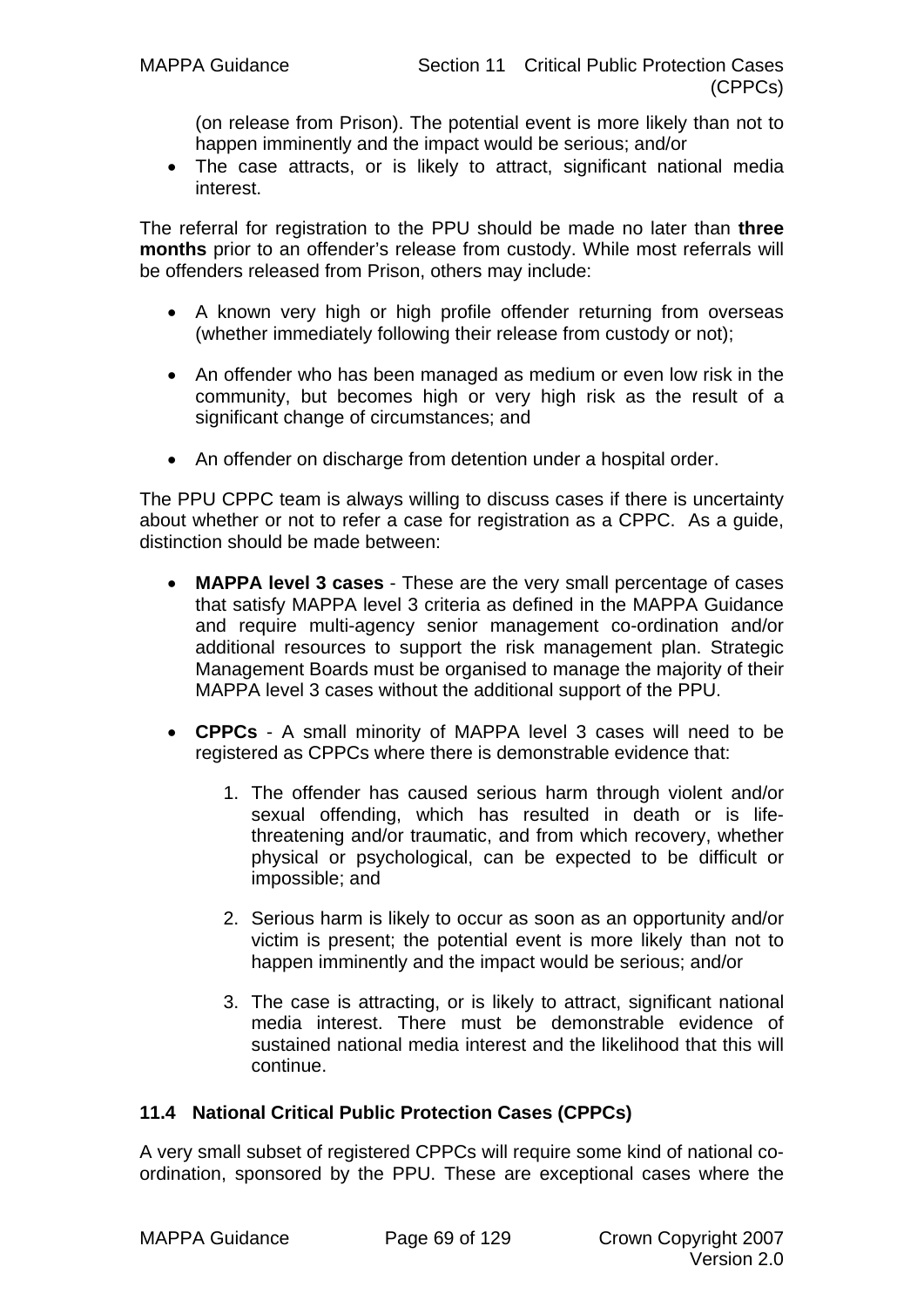resettlement represents a very high risk both to individual (public, victims, staff or offender) and there is organisational risk due to exceptional public interest and scrutiny. This subset also includes cases that are categorised as very high risk offenders being returned from abroad, who have no particular connections with any specific area within England and Wales, and there is a clear need for a robust risk management plan to enhance public safety.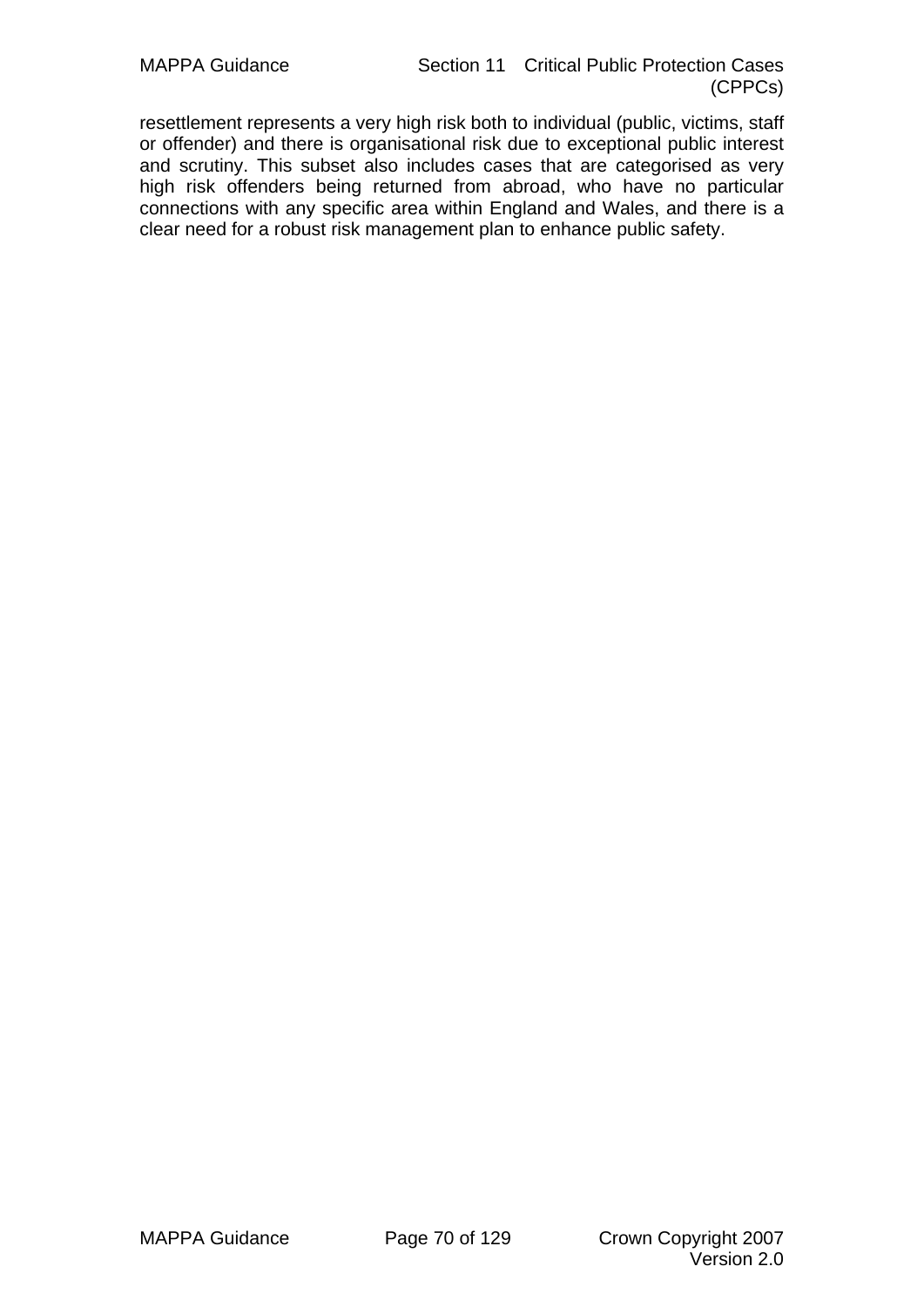# **12. Approved Premises**

# **12.1 Introduction**

Approved Premises provide supported and supervised accommodation for offenders on licence or community supervision who present a high or very high risk of serious harm to the public.

The following Probation Circulars provide further guidance on the regime and referral process and other relevant issues:

- 37/2005 Role and Purpose of Approved Premises
- 06/2007 Critical Public Protection Cases (CPPCs)
- 07/2007 Langley House Trust new Service Level Agreement
- 17/2007 Assessment and Management of Sex Offenders
- 19/2007 Approved Premises National Rules
- 20/2007 Approved Premises Performance Improvement Standards: Guidance on Second Round of Audits
- 24/2007 Prolific and other Priority Offenders (PPOs) Issues
- 25/2007 Case Transfers Community Orders, Suspended Sentence Orders and Licences

It is essential that level 2 and 3 MAPP meetings consider whether a period of residence in Approved Premises would enhance the risk management plan. The public is better protected by some high risk of harm offenders being supervised in Approved Premises rather than those offenders being dispersed into the community. It reduces the very real potential of offenders living in unsuitable accommodation close to vulnerable families. Referral to Approved Premises should take place no later than **three months** before the release date.

Approved Premises provide a structured environment to support offenders' rehabilitation as well as restrictions including a curfew, which place controls on their behaviour. Approved Premises staff play a significant role in both providing relevant risk information to the Offender Manager and in contributing to effective risk management.

It is essential that Approved Premises' staff understand a resident's risks, risk management plans and the contribution the Approved Premises can provide to manage the risks. In order to achieve this, it is important that Approved Premises are part of any MAPP meeting relating to a resident. It is an expectation, therefore, that an Approved Premises member of staff will attend MAPP meetings.

# **12.2 MAPP Meetings**

Probation Circular 25/2007 provides guidance on how to manage cases where an offender is resident in an Approved Premises for a short period out of their home area. It is best practice for the MAPP meeting to be held where the Approved Premises is located, in order that the local agencies are aware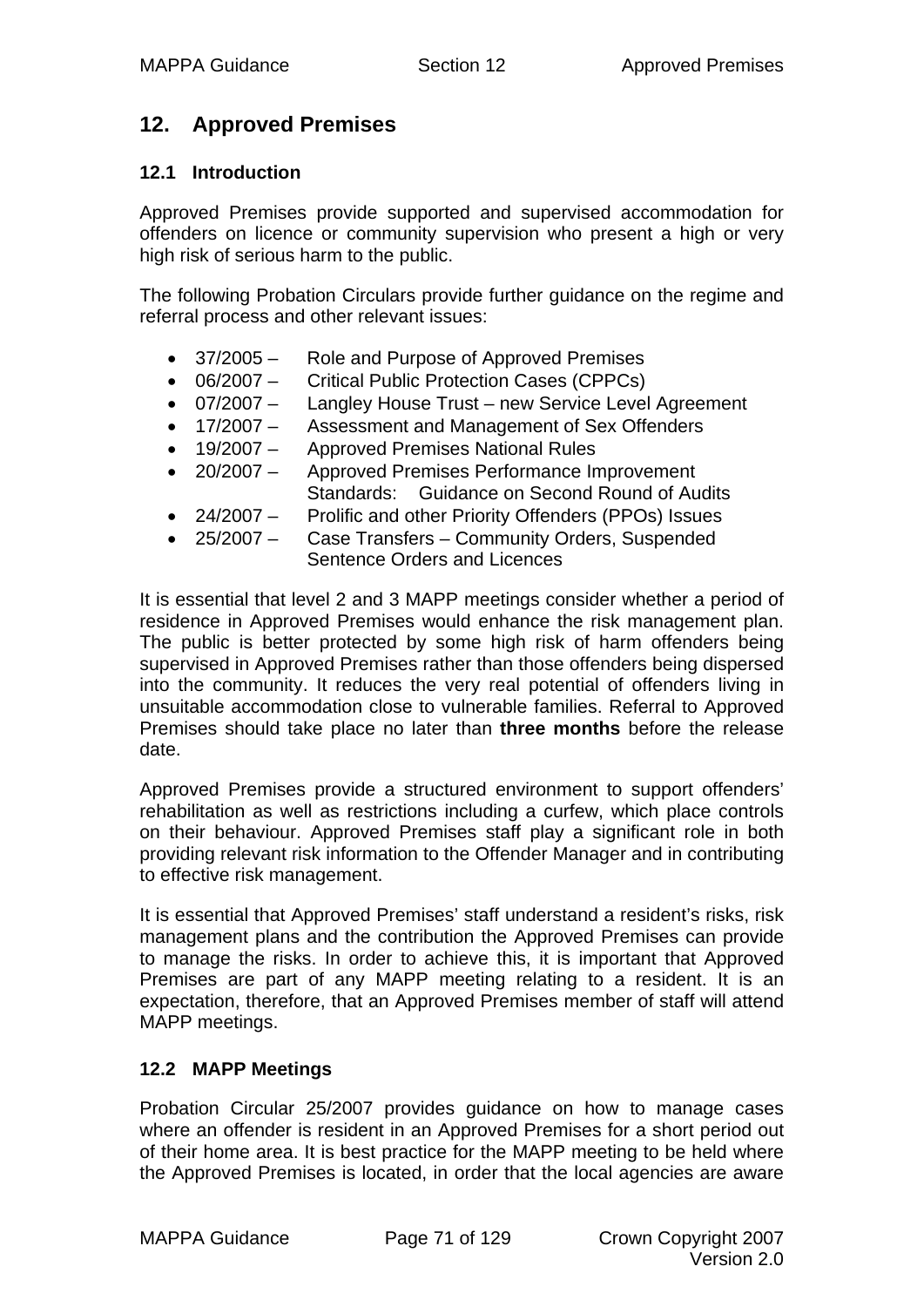of the risks in their area and can make the necessary arrangements. Where the "move on plan" is for an offender to go to a different area, a MAPP meeting should be held in that area in sufficient time to allow the necessary arrangements to be put into place; for example, suitable accommodation or health provision.

# **12.3 Absconders from Approved Premises**

Where victim(s) have asked for victim contact under the statutory scheme, they must be informed when an offender is subject to recall proceedings by Approved Premises staff. There must be an assessment of the offender's file which indicates whether the notification can be managed by the Victim Liaison Officer during normal office hours, or whether given the nature of the risk, the victim(s) must be notified as soon as possible. Where the victim(s) must be notified as a matter of emergency, how this is to be achieved, who is to be notified and by whom must be recorded in the "confidential" section of the offender's file.

In some instances, there may be a time delay between an offender absconding from an Approved Premises and them being located and returned to custody. This includes those residents who abscond whilst on home leave from an Approved Premises or any other form of authorised absence from the Premises. In these cases victim(s) **must** be kept informed; for further information see the "Guidance for Victim Contact Officers and the Approved Premises Handbook".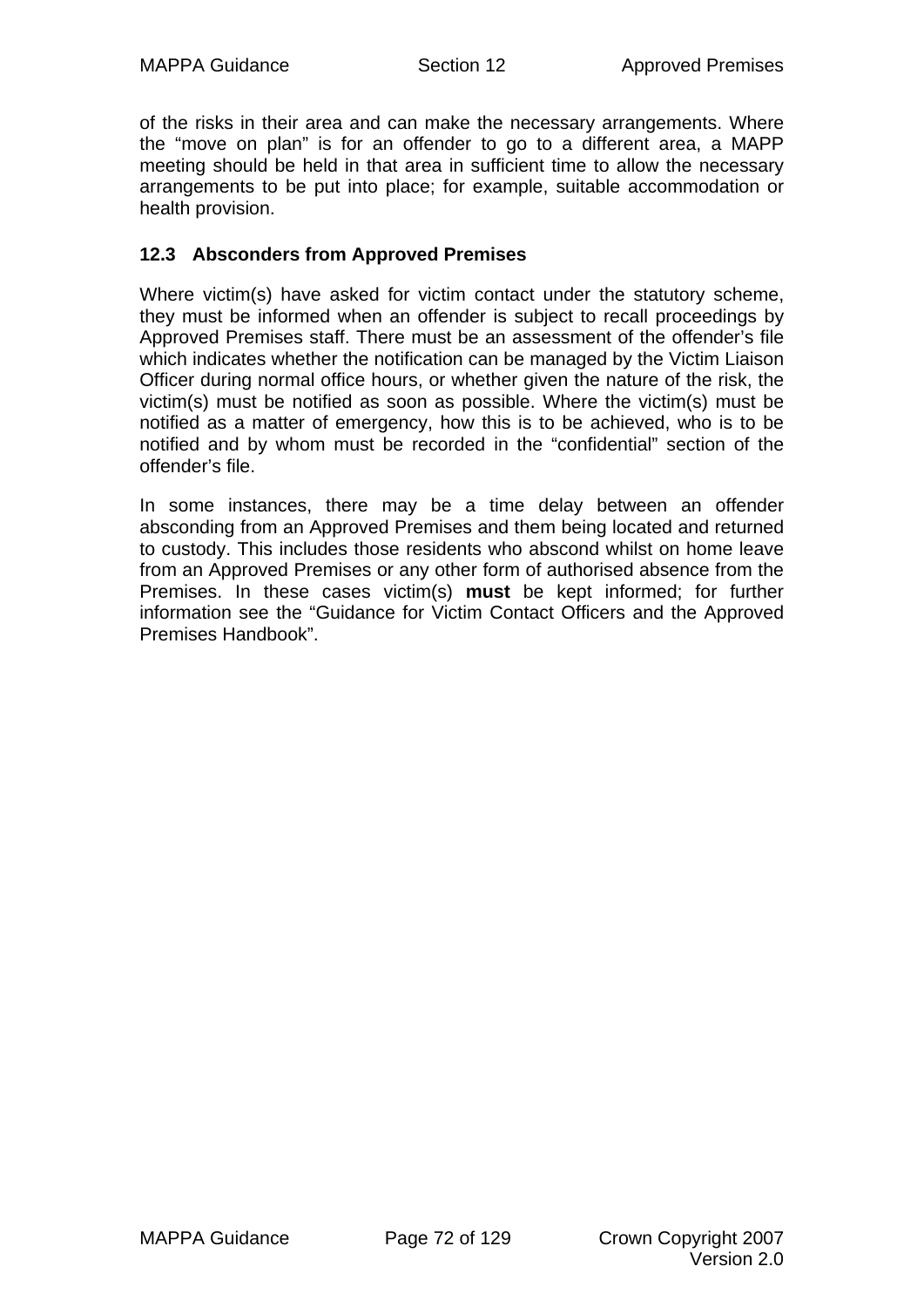# **13. Domestic Extremism and MAPPA**

## **13.1 Introduction**

The term "Domestic Extremism" applies to unlawful action that is part of a protest or campaign. It is often associated with "single issue" protests, such as Animal Rights, Far Right and Far Left political extremism, anti-war, antiglobalisation and anti-GM (genetically modified) crops.

The majority of people involved in single issue protests campaign lawfully. However, there is a small group of individuals who seek to further their cause by committing criminal offences.

Domestic Extremism has become a concern because it targets victims and their homes as well as business premises. Extremism moves beyond the bounds of legitimate protest to intimidate individuals engaged in lawful activity and to impose economic costs on legal businesses with highly personal attacks, aimed at repeat victimisation.

The cumulative harm posed by offenders who engage in Domestic Extremism identifies the need for close management through MAPPA. Such offending is insidious with these highly personal attacks aimed at repeat victimisation which is devastating people's lives. Enhanced Probation involvement in the management of these high profile individuals is essential to manage the potential risks. Such cases will undoubtedly require multi-agency management and should be referred to MAPPA. The harm that is being caused to the victims can often be psychological as well as physical.

#### **13.2 Identification**

The process for identifying Domestic Extremists by the National Co-ordinator is based on the model that has been developed by the Police and identifies five main themes:

- Animal Rights extremism;
- Environmentalism extremism;
- Far Right Political extremism;
- Far Left Political extremism; and
- Emerging Trends linked to threats to Community Cohesion.

Offenders who engage in criminal acts which are linked to Domestic Extremism are often part of very sophisticated organisations. There are low numbers of such offenders in the criminal justice system but the threats posed are of a significant and serious nature. The Serious Organised Crime and Police Act (2005) has been amended to reflect this and the Association of Chief Police Officers (ACPO) Terrorism and Allied Matter portfolio identifies Domestic Extremism as the prime focus of "Allied Matters". Due to this, Government attention will be given to the identification and management of individual cases.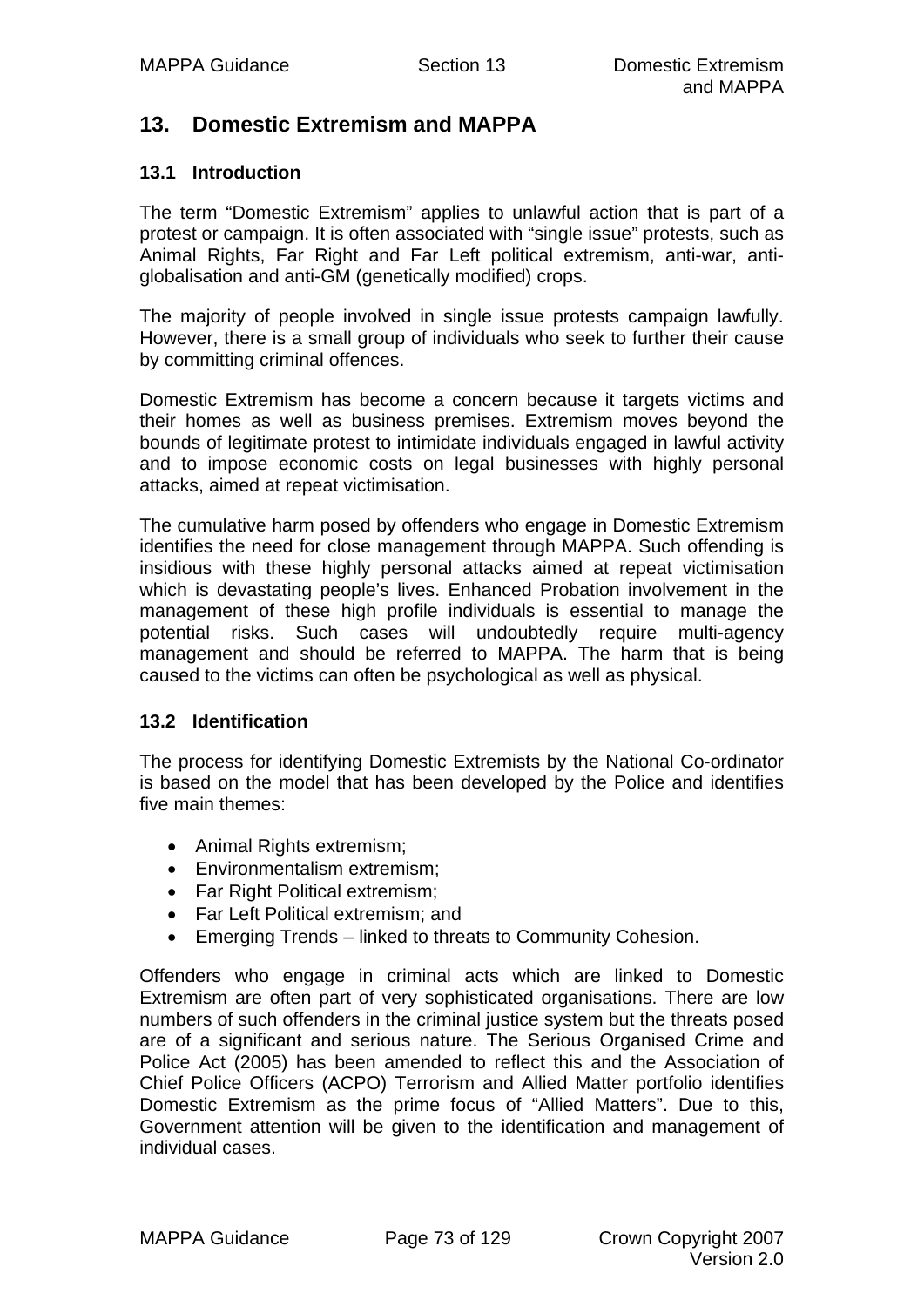For the Probation Service, consultation must take place with the Police in those cases where Domestic Extremism themes have been identified. Domestic Extremism does not include faith-based groups. Further guidance relating to these groups will shortly be included in this Guidance.

# **13.3 Inclusion in MAPPA**

Involvement in MAPPA needs to be considered seriously in each case where association with Domestic Extremism themes have been identified. It is rare, for example, that Animal Rights extremists' acts are one-off incidents. More usually they form part of organised and concentrated campaigns against identified targets. Whilst Domestic Extremists may be imprisoned for relatively low level offences, it is important that the wider picture and background to the situation is taken into account. This should include the impact on the victim, particularly the psychological effect, and the offender's attitude towards their offending behaviour. These cases will also often attract national media attention. The knowledge/skills required to assess and manage this type of case differ from the MAPPA mainstream and the management streams are likely to have a strong emphasis upon restrictive conditions. Information sharing and security issues will be significant issues. It is likely that the MAPP meeting will require a different composition of attendees than usual. Offender Managers should seek specialist advice from the Probation lead seconded to the National Co-ordinator Domestic Extremism (Direct Telephone Line 020 7084 8593).

Given that many offences are likely to be Public Order Act cases, criminal damage, threats and intimidation and fraud type offences, referral to MAPPA should be under Category 3 (other dangerous offenders). The risks of harm to be managed will often be the risks of psychological damage to the victim. This can be as serious and debilitating as physical harm because it can affect a person's ability to sustain a 'normal' life. The MAPPA Co-ordinator should consult with the national Probation lead about who should be invited to the meeting to ensure that all the potential risk of harm issues are identified and that an effective risk management plan is constructed.

# **This is a MAPPA Co-ordinator/Management function.**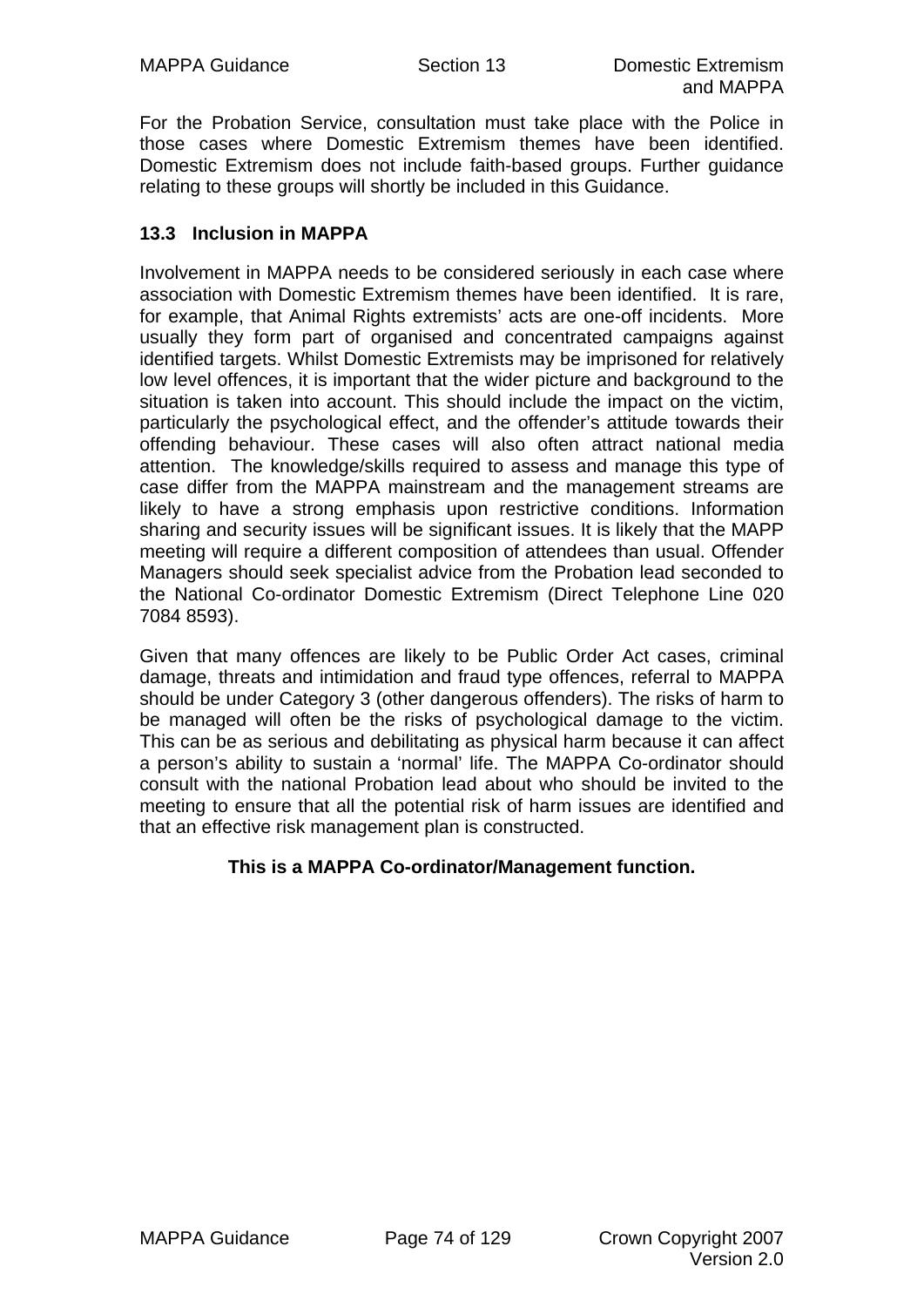# **14. ViSOR**

## **14.1 Introduction**

ViSOR was developed to support a fully integrated approach to the management of sexual, violent and other dangerous offenders. ViSOR will facilitate the end-to-end management of these offenders. It will provide a central store for up-to-date information that can be accessed and updated by Police, Prisons (both public and private), Probation Services and, in the future, Youth Offending Teams. Cases in ViSOR are known as "nominals". Each nominal can have up to 43 "attachments"; these contain information about the person, for example, name, address, convictions, modus operandi and pets.

ViSOR provides a secure database enabling the sharing of risk assessment and risk management information on individual dangerous offenders in a timely way. ViSOR improves capacity to share intelligence and improve the safe transfer of key information when these offenders move between areas; this enhances public protection measures. In addition, ViSOR provides the opportunity to access consistent management information to support the Strategic Management Board (SMB) in performance analysis and improved working practices. It will also provide information for the MAPPA annual reports. ViSOR will store all MAPPA documentation including the MAPP meeting minutes.

# **14.2 How ViSOR Operates**

The ViSOR application is classified as **CONFIDENTIAL**. This classification mandates that certain security measures are implemented and that all ViSOR users adhere to these requirements. As it is a confidential system, requests under the Data Protection Act (1998) for information contained within it will probably be denied but will be considered on a case by case basis. This is because ViSOR contains active Police intelligence and to disclose information could adversely affect Police activity.

In order for ViSOR to be an effective information sharing and risk management tool, all of the MAPPA population should be entered on to it, including those offenders currently serving custodial sentences. Each nominal record consists of a front-page summary screen of information and a number of "attachments" (currently 43) that contain detailed information relating to that offender. Each nominal has a ViSOR Manager who has responsibility for the collation and quality assurance of information stored on that record. There can also be a number of partners to a record who have the ability to input information into the nominal record. Whoever inputs information into ViSOR is responsible for ensuring that the information is accurate.

Currently, ViSOR is accessible by the three Responsible Authority (RA) agencies - Police, Prison and Probation Services.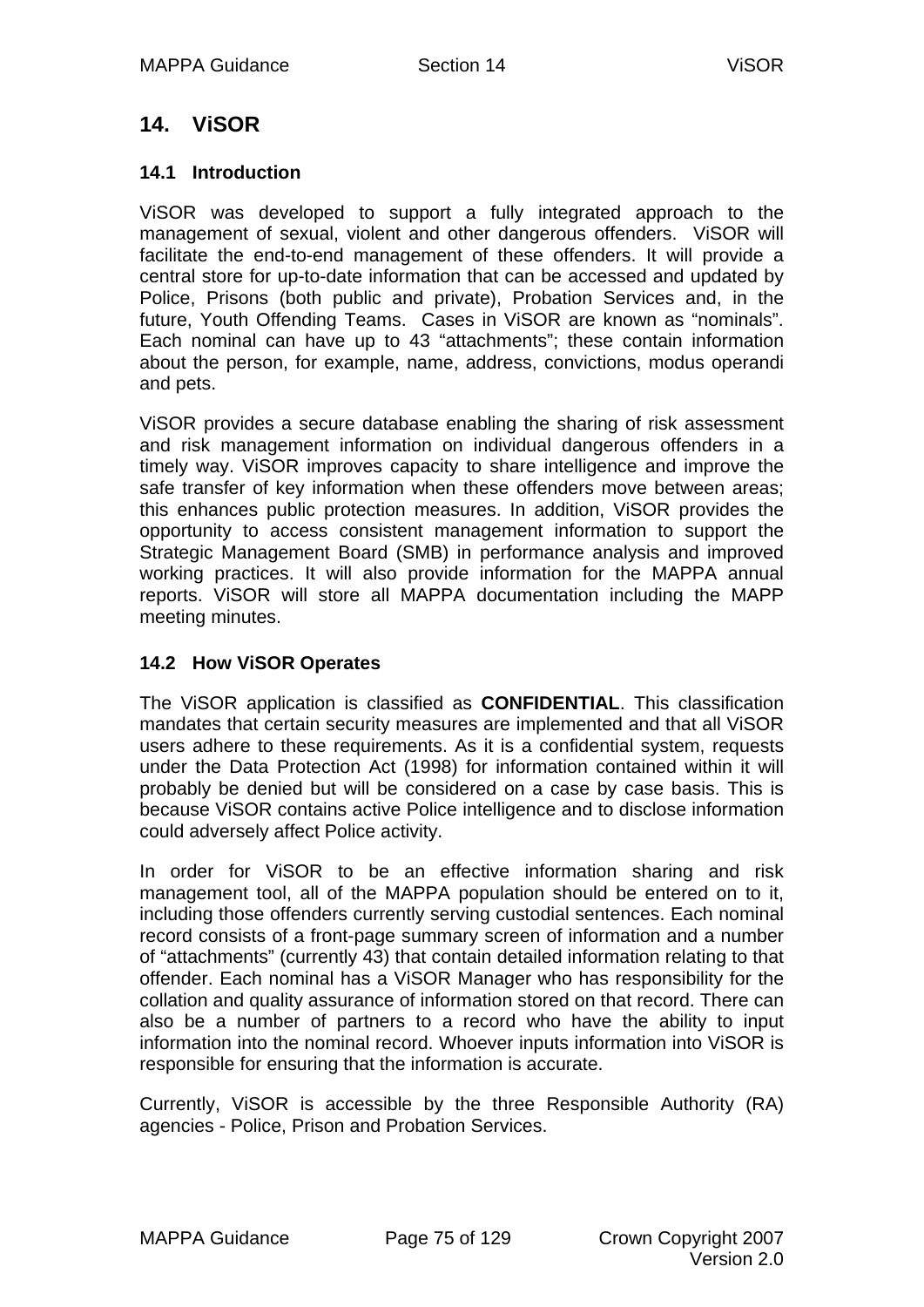# **14.3 Inclusion Period**

The period an offender remains subject to MAPPA varies significantly. Some will be subject to MAPPA for life, others to less than six months. The period will be dependant upon the offence committed and the sentence imposed. Discharge of offenders from MAPPA can only take place in the following circumstances:

- Category 1 offenders will be archived when their period of registration expires. In the most serious cases registration will be for life and the case will be archived when the offender dies;
- Category 2 offenders will be archived on licence expiry or discharge from hospital order restrictions;
- Category 3 offenders will be archived when a level 2 or 3 MAPP meeting decides that the risk has reduced sufficiently.

All "nominals" will remain in ViSOR until the person's 100th birthday. At this point the case will be reviewed with the expectation that the nominal record will be removed.

Responsibility for creating and managing ViSOR records is as follows:

- Category 1 offenders the Police Service;
- Category 2 offenders the Probation Service (and eventually the Youth Offending Service). Currently the Probation Service will only enter Category 2, level 2 and 3 cases on to ViSOR who are within six months of their actual or potential release date; and
- Category 3 offenders where the case was previously managed by Probation, they will be responsible for the management of the case. For all other cases, the Police will be responsible.

When a ViSOR nominal ceases to be an active MAPPA case, it will be archived. This means that the information will remain within ViSOR and, if necessary, can be re-activated. The nominal record will be retained until the 100th anniversary of the individual's birth. At this point, it will then be reviewed and, in most cases, will be removed from ViSOR.

Further guidance on the retention of information can be obtained from ACPO (2006) – Guidance on the Management of Police Information.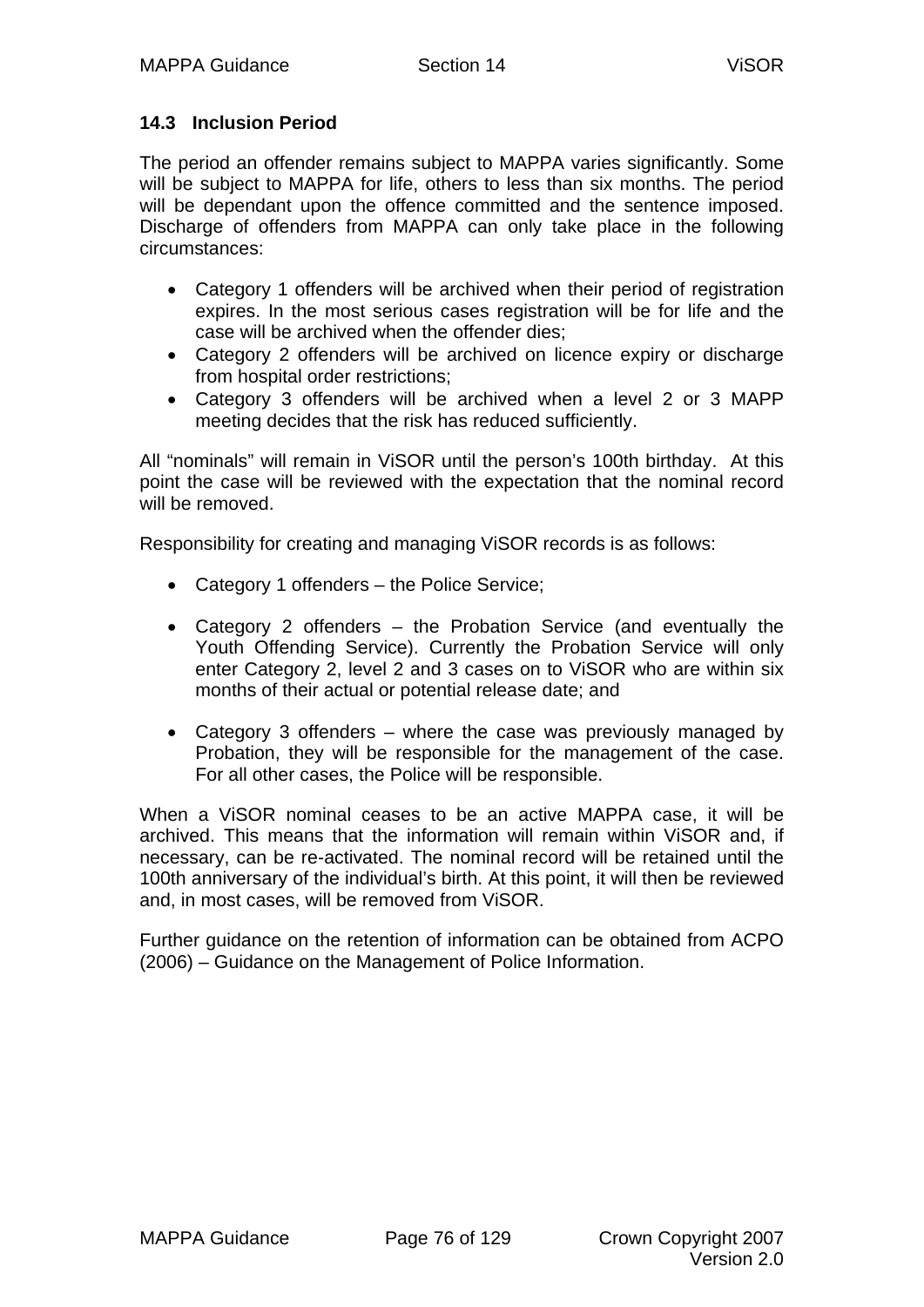# **15. Good Practice Standards**

## **15.1 Introduction**

Previous experience, research and the introduction of MAPPA have all improved our understanding of what works best in the effective management of high risk offenders. The challenge is not only to match current practice with what we already know but also to respond rapidly to new learning. The standards outlined below are based on an up-to-date analysis of what works best and includes information from recent HMIP inspection reports and the most recent research into MAPPA conducted as part of the Child Sex Offender Review, published in June 2007.

# **15.2 The Four Features of MAPPA Good Practice**

Professor Hazel Kemshall  $(2003)^2$  $(2003)^2$  $(2003)^2$  clarified that public protection depends upon:

- Defensible decisions;
- Rigorous risk assessments;
- The delivery of risk management plans which match the identified public protection need; and
- The evaluation of performance to improve delivery.

# **15.3 Defensible Decision Making**

Although the arrangements represent a significant strengthening of public protection, they cannot provide absolute protection. Research<sup>[3](#page-76-1)</sup> has shown that 32% of first-time murderers and 36% of serious sexual offenders have no previous convictions. Risk assessment is not an infallible science. As Hazel Kemshall has commented:

"The desirable outcome of MAPPA is effective risk management. However, this should not be understood as "zero risk" as this position can never be achieved. Risk management should be understood as harm reduction either through the reduction of the likelihood of a risk occurring or the reduction of its impact should it occur."[4](#page-76-2)

In many cases, the decision making involved in the assessment of risk and its management can, and indeed often does, prevent re-offending but it is not infallible. Even the most diligent efforts of practitioners cannot always prevent serious harm. In place of infallibility we must put defensibility; making the most reasonable decisions based on the information available at the time and carrying them out professionally.

<span id="page-76-0"></span><sup>1</sup> 2 Kemshall, H. (2003) The Community Management of High-Risk Offenders, Prison Service Journal, March 2003

<span id="page-76-1"></span><sup>3</sup> Soothill, K, Francis, B., Ackerley, E, and Fligelstone, R. (2002) Murder and Serious Sexual Assault: What criminal histories can reveal about future serious offending. Police Research Series Paper 144

<span id="page-76-2"></span><sup>4</sup> Kemshall, H. (2003) ibid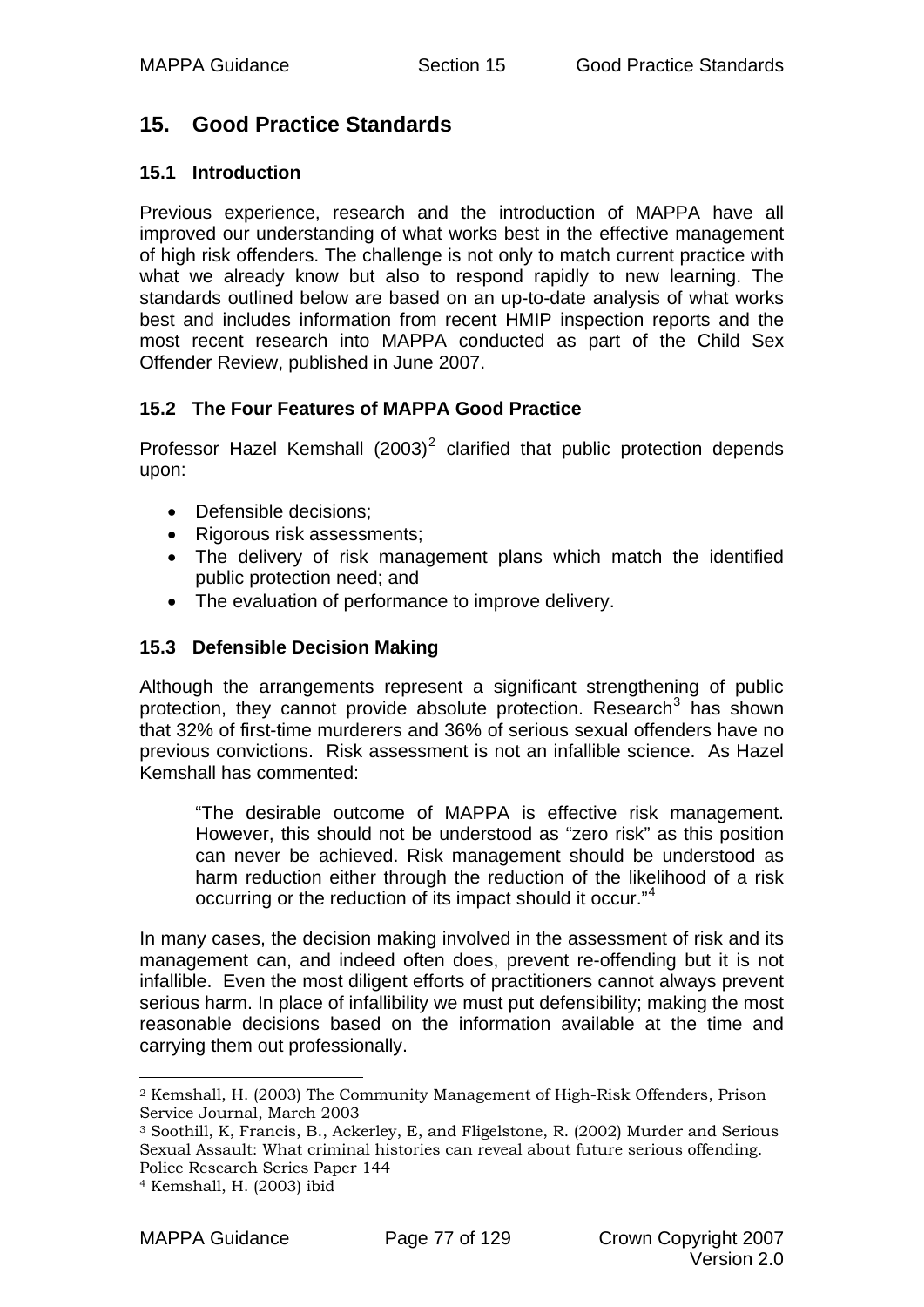The idea of defensible decisions is not about being defensive, rather it is making sure that decisions are transparent and can be easily understood. It is intended to embed risk assessment with rigour and risk management with robustness. Kemshall<sup>[5](#page-77-0)</sup> summarised its criteria as:

- All reasonable steps have been taken; reliable assessment methods have been used;
- Information has been collected and thoroughly evaluated:
- Decisions are recorded (and subsequently carried out);
- Policies and procedures have been followed; and
- Practitioners and their managers adopt an investigative approach and are proactive.

# **15.4 Rigorous Risk Assessment**

Great strides have been made in improving risk assessment. The use of OASys and Risk Matrix 2000 (RM2000) by the Prison, Probation and Police Services has provided a common and more timely approach to risk assessment. While this move towards a standardised form of risk assessment is important, it must be understood that "one size does not fit all". To this end, a number of more specialised assessment tools have been developed including those for domestic violence and sexual offenders. OASys, however, provides a platform upon which sound practice must be based and forms part of the foundation of the MAPPA framework.

No risk assessment tool can be 100% predicative. Good risk assessment practice is dependant upon those undertaking it having all the relevant information and time to consider it. For this reason, the Guidance places great emphasis upon the identification of risk and information sharing to assess risk. Once risk has been identified, and after information has been shared, it is the skills of practitioners, enhanced by the involvement of other professionals, which make the procedure meaningful. We know, for example, that while an offender's past convictions and other "static" factors are reliable indicators of risk, the risk assessment skill often lies in discerning the "dynamic" risk factors and, more importantly, in drawing up the risk management plan.

It is important to include the victim focus of MAPPA work. While section 69 of the Criminal Justice and Court Services Act (2000) amended by the Domestic Violence, Crime and Victims Act (2004), imposed a statutory duty on Probation Areas with regard to victim contact, good practice already shows the wider benefits of this work. The victim is central to the offence and the risks to the victim must be properly assessed and managed. In addition, with proper care and support, victims can provide vital information for the assessment and management processes. Indeed, the victim may be the person who best knows the true risk posed by the offender.

It is precisely because risk assessment can never become formulaic, and because there will always be a place for using discretion and professional

<span id="page-77-0"></span><sup>1</sup> 5 Kemshall, H (2003) ibid.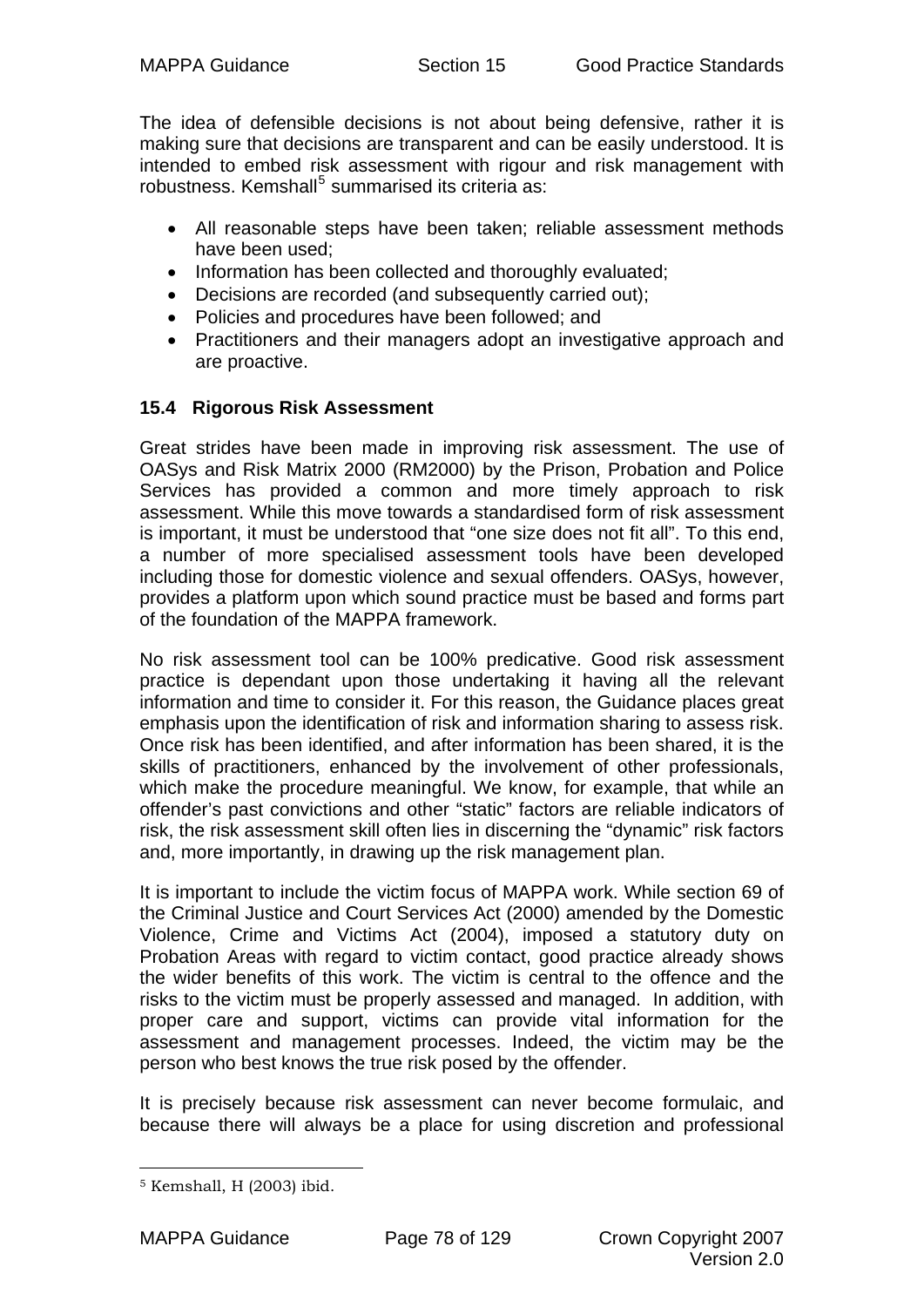judgement, that we must ensure that this is the case. Risk assessment is a dynamic and continuous process and is not a "one off event", especially with offenders who present the highest risk.

# **15.5 Robust Risk Management**

Robust risk management begins with planning how the assessed risks are to be managed by meeting criminogenic need and matching risk with lawful, necessary and proportionate responses to protect the public. The implementation of the risk management plan, like risk assessment, is dynamic. It must respond to changes in risk and in the circumstances likely to affect risk. This should be supported by drawing up the plan using clear objectives for the offender and for those managing the risk.<sup>[6](#page-78-0)</sup>

This Guidance does not detail various risk management strategies and specific means of achieving objectives but highlights the principles of good practice in managing the higher risks. These are as follows:

- 1. By co-ordinating how each agency fulfils its respective responsibilities, MAPPA ensures the co-ordinated outcome is greater than the sum of its individual parts. The extent to which this is already part of good practice is reflected in the involvement of Police in offenders' post-release arrangements, which is complemented by Probation Services' increasingly robust focus upon enforcement. This principle is of particular significance when MAPPA engages with agencies less familiar and confident about focussed public protection work.
- 2. Integration of the measures used to promote the offender's self management (sometimes referred to as the "internal controls") with those which are designed principally to constrain risk (sometimes referred to us as the "external controls"). Very few risk management plans are constructed with only one or other of these measures as internal and external controls are rarely mutually exclusive.
- 3. Each case is managed at the lowest appropriate level that is consistent with providing a defensible risk management plan. The principles of good defensible decision-making will ensure that this is achieved and that the "inflation" of low risk cases, with the consequent inappropriate use of resources, is avoided. Integral to this principle is the need for appropriate contingency plans in the event of a breakdown in risk management arrangements.

# **15.6 The Strategic Management of MAPPA**

While nothing can detract from the importance of high quality risk assessment and management, good and better practice is contingent upon the virtuous circle of planning, enacting, reviewing, evaluating and planning, which lead to better public protection.

<span id="page-78-0"></span><sup>1</sup>  $6$  Kemshall, H. (2001 and 2002) suggests these objectives are best defined using the SMART criteria: Specific, Measurable, Achievable, Realistic and Timely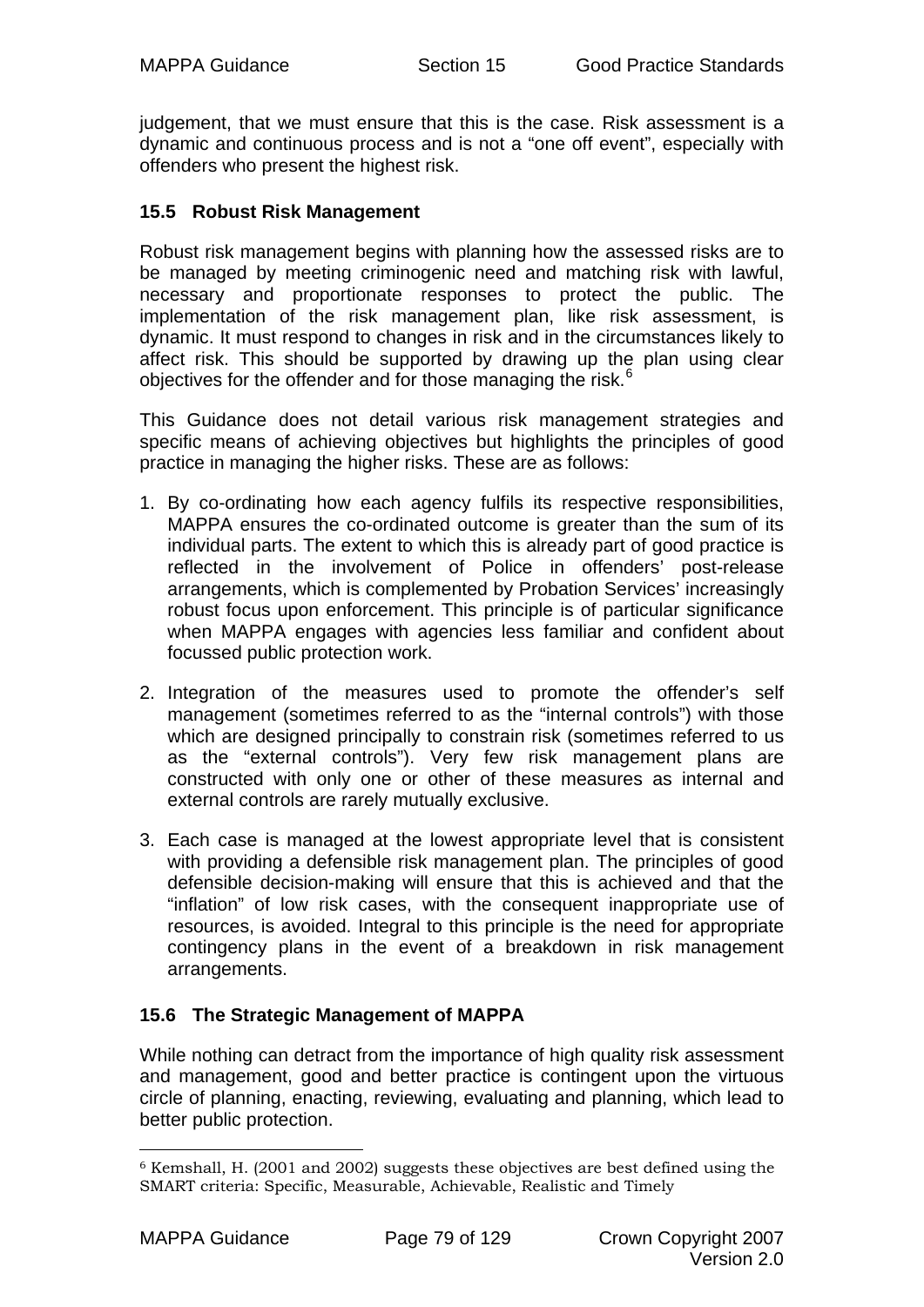The Strategic Management Boards (SMBs) of each Responsible Authority area have formal responsibilities for the statutory duty to review, monitor and to make necessary changes to the risk assessment and management arrangements. As Kemshall states<sup>[7](#page-79-0)</sup>:

"The absence of disaster is not enough as an evaluation strategy."

Evaluating performance is not only the preserve of the SMB; evaluation is part of good professional practice. Whether through formal supervision or in the continuous process of reconsidering risk and its management, evaluation is one of the core skills of MAPPA practitioners. Finally, evaluation is important because it helps identify more sharply where resources are best deployed and where additional resources are most needed.

# **15.7 MAPPA Best Practice**

Recent research into MAPPA undertaken as part of the Child Sex Offender Review identified the following best practice:<sup>[8](#page-79-1)</sup>

- **Providing a balance between rehabilitation and public protection**, enhancing community supervision of sexual offenders through the tight integration of case management and programme work and pro-social modelling techniques in individual supervision;
- **Timely and focussed pre-release work** facilitated through joint visits by Police and Probation to prisoners pre-release and by regular attendance of Prison personnel at level 2 and 3 MAPP meetings. Specific risk management plans are developed pre-release with appropriate conditions and restrictions and a swift recall policy;
- **Attendance by victim liaison workers at level 2 and 3 MAPP meetings** to present victim issues to enable a focus on victim protection strategies, for example, rapid response phone contact, alarms etc;
- **Early identification of need and referral to relevant treatment/group work programme** supported by relevant one-to-one work;
- **Offence focussed individual work**, for example, working with offenders to develop internal controls and recognise and avoid triggers to offending;
- Attention in **one-to-one supervision to relapse prevention**, especially following completion of treatment;

1

<sup>7</sup> Kemshall, H. (2003) ibid

<span id="page-79-1"></span><span id="page-79-0"></span><sup>8</sup> The operation and experience of MAPPA 2006, Finding 285 and Assessing the extent of discretionary disclosure under MAPPA 2006 Finding 286. http://www.homeoffice.gov.uk/rds/pubintro1.html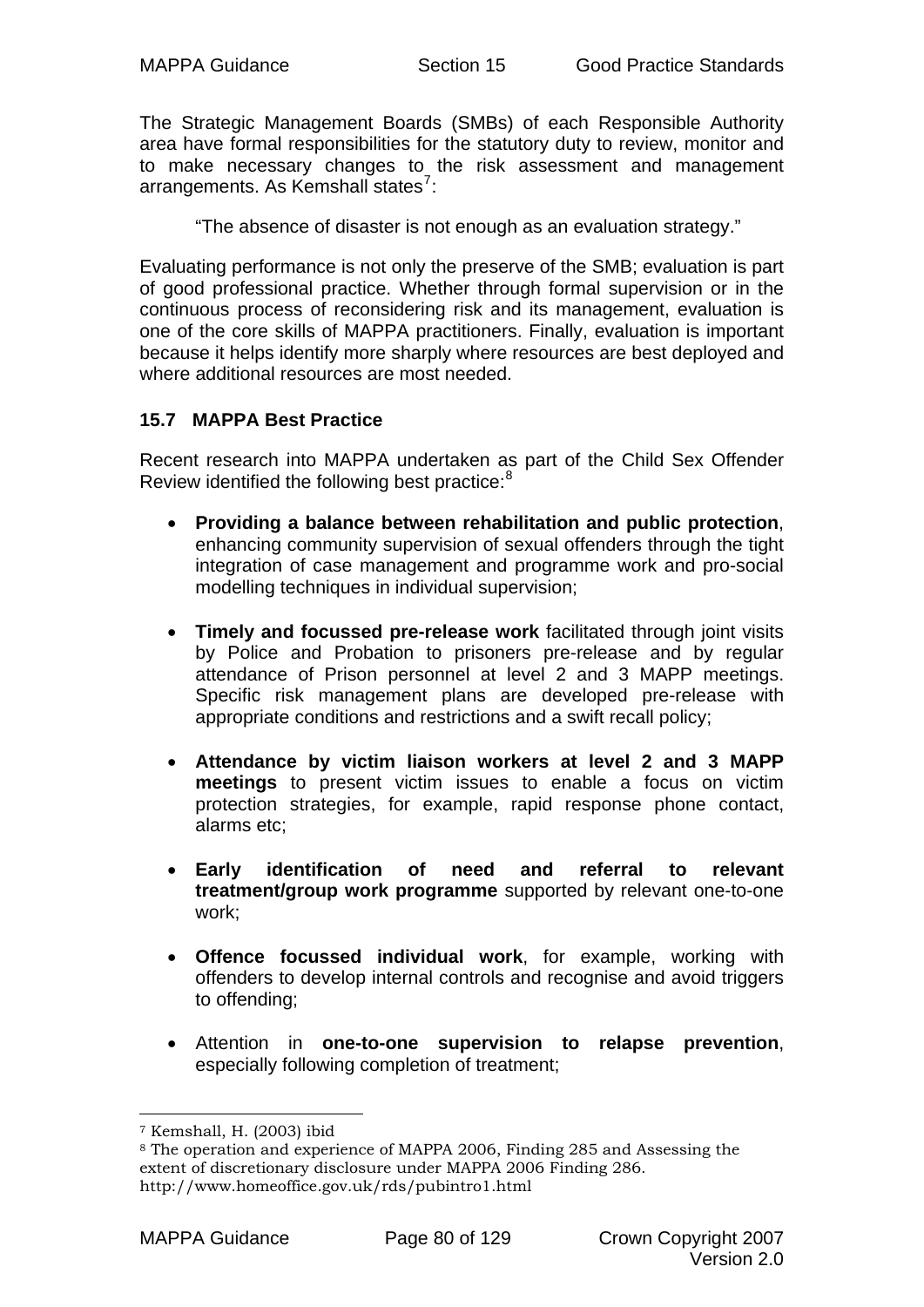- **Offender Managers working** *with* **offenders to jointly manage risk** with the goal of engaging offenders in their own regulation. This participatory approach is most effective in ensuring offenders can better self-risk manage post supervision;
- **Balancing internal and external controls** is a key success factor in risk management. The focus on each is made on a case-by-case basis so, for example, some cases require prioritisation of external controls, particularly where offenders are not ready to acknowledge the seriousness of their offence.

#### **Internal Controls**

Internal controls are used by the offender to limit their offending behaviours and focus on recognition and avoidance of key triggers and risky situations together with relapse prevention techniques. Sexual offender programmes, supported by focussed one-to-one work were perceived by staff to be the most effective method of promoting internal controls. Unannounced and announced home visits were also made to monitor "lifestyle" and the success or failure of internal controls, to assess any potential grooming behaviours (e.g. toys and material used to attract children into the home).

## **External Controls**

The most frequently used external controls are:

- Licence conditions (e.g. curfews, exclusions zones, accommodation restrictions);
- Behavioural restrictions (e.g. restriction of leisure activities to limit grooming behaviours);
- Police and Probation home visits; and
- Contact restrictions (limiting contact with past of potential victims)

A key fact to note was that offenders displayed a greater readiness to comply when they felt that the restrictions imposed upon them were clearly rationalised by supervision staff and were reasonable in relation to their offending behaviour. Those offenders who felt a strong reluctance to comply felt that they could not understand the reasons for the restrictions imposed.

• **Use of home visits (jointly by Police and Probation) to check and be "lifestyle vigilant"** – it is essential that home visits are more than a cursory check as they provide the opportunity to further assess the offender in their own environment. The Probation Service must make a home visit within 10 working days of the commencement of supervision. For high and very high risk of harm offenders, it is essential that this is carried out by the Offender Manager. For Category 1 offenders in particular, and other high and very high risk offenders released on licence, Police and Probation may choose to undertake the first visit jointly as this would have the benefit of demonstrating to the offender that they are working co-operatively together. ACPO (2007) – Guidance on Protecting the Public: Managing Sexual and Violent Offenders does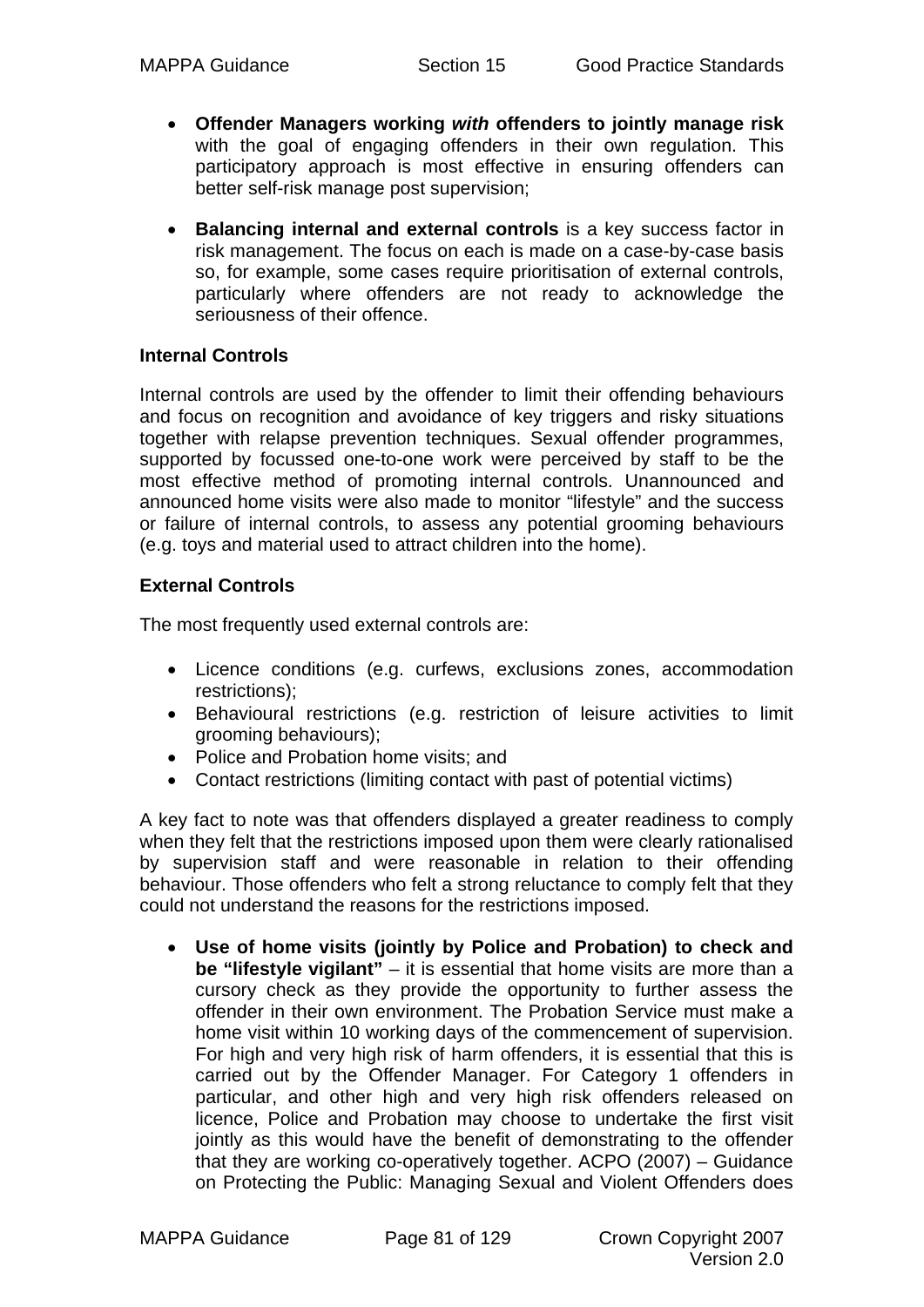not recommend a minimum number of home visits by police to registered sexual offenders per year. However, this Guidance suggests that high/very high risk of serious harm Category 1 offenders are visited by Police **monthly**, medium risk **quarterly** and low risk at least **annually**, but preferably every **six months**. For those high/very high risk of harm offenders under Probation supervision, best practice would indicate a home visit by Probation every **four months**;

- **Use of targeted Police surveillance** Police can deploy specialist resources, as a proactive response, should this be required by the risk management plan;
- **Swift and appropriate information exchange** between Police or Drugs Agency and Probation, for example, especially where offenders are breaching licence conditions; and
- Use of **specialist multi-agency teams of Police and Probation** the co-location of Police, Probation and staff from other agencies is encouraged wherever logistically feasible.

## **15.8 MAPPA Case Management Best Practice**

The Child Sex Offender Review research also identified the following as best case management practice: integration of individual supervision and sexual offender programme work including increased attention to relapse prevention work in individual supervision; attention to relapse prevention work in individual supervision and use of supervision and disclosure contracts for offenders. These documents clearly set out the licence conditions and expectations relating to appropriate behaviour, restriction and disclosure requirements:

#### **Specimen contract for controlled disclosure**

- I will attend church only at 8.30am and 6.30pm services.
- I will ensure that I sit apart from children and young people in church.
- I will ensure that I am never alone with children and young people at church or at church groups/activities.
- I will not involve myself in any way with children and young people.
- I accept that certain people within the church will need to be aware of this contract and this will be on a "need to know basis". I understand that I will be aware of the people who are given this information and the reason why they need to have this information.
- I understand that if these conditions are broken the church will have no alternative but to prohibit me from attending and will have a responsibility to report this to my Offender Manager.

| <b>Offender Signature</b>    | Date |
|------------------------------|------|
| Offender Manager's Signature |      |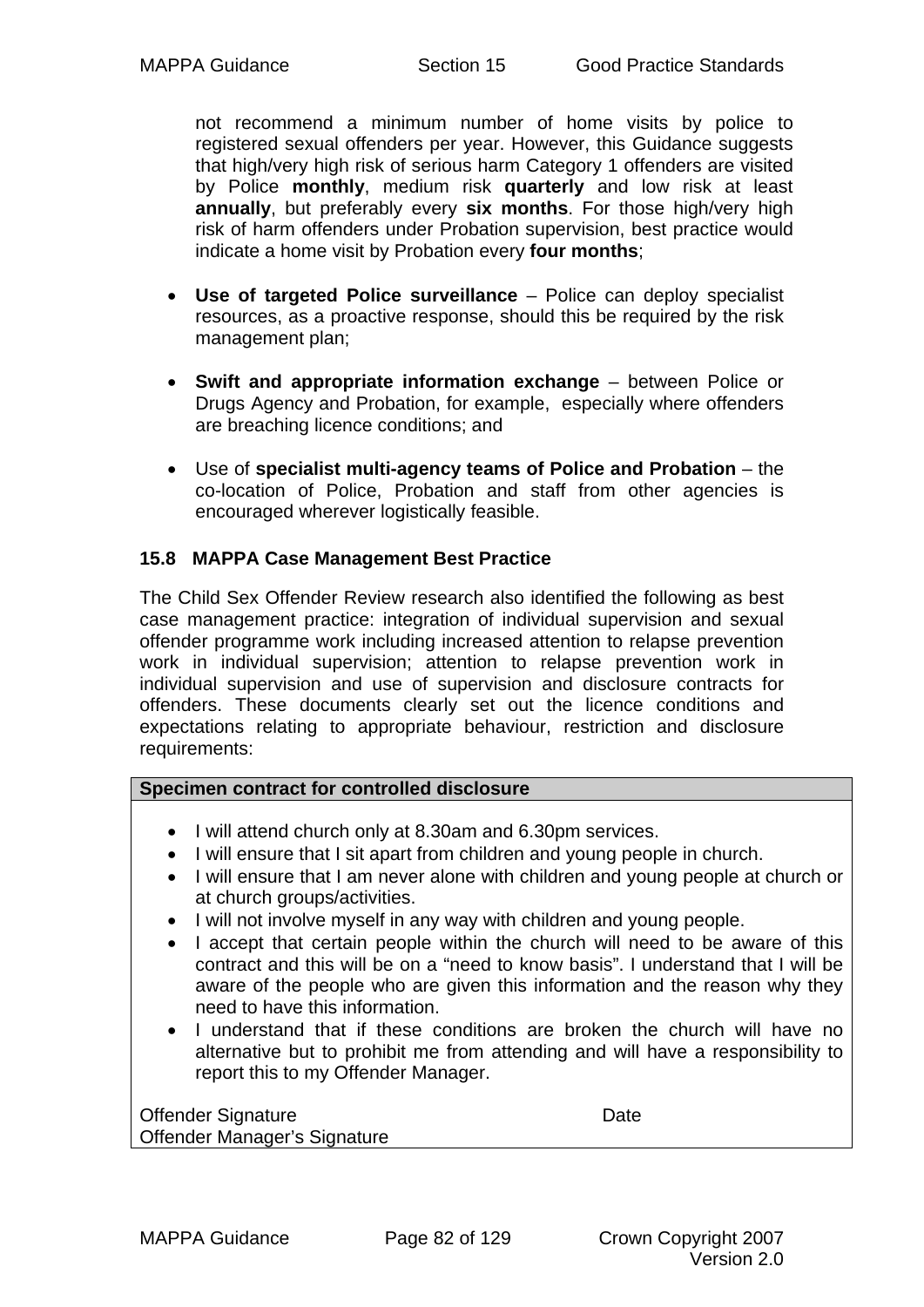- Use **voluntary contract mechanism** to enable the receiver of such information to understand confidentiality boundaries, for example, who they may or may not tell);
- Develop **strong supervisory relationships between Probation, Police and the offender** underpinned by an assumption that offenders, if given opportunities to engage effectively, may change behaviours in most cases. This can result in a "readiness to disclose" and talk through issues prior to any potential escalation in risk. This is a key measure of effective management practice:

Use of **pro-social modelling** comprising:

- Clarification about the supervisory role; to include the purpose and expectations of supervision, the appropriate use of authority and the role of enforcement;
- Pro-social modelling and reinforcement, involving clear expectations about required values and behaviours and their reinforcement through the use of rewards; through the challenging and confrontation of undesirable behaviours and the discouragement of pro-criminal attitudes and values;
- Negotiated problem-solving; with clear objective setting, monitoring and accountability of the offender's progress;
- Honest, empathic relationship with an emphasis upon persistence and belief in the offender's capacity to change.<sup>[9](#page-82-0)</sup>

The following factors play a significant role in the supervisory relationship and in subsequent desistance from offending:

- Negotiated engagement and partnership in problem solving (the use of contracts with offenders is a good example of this);
- Support and encouragement (particularly through home visiting);
- Efforts to improve offender reasoning and decision-making (via treatment programmes, intensive relapse preventions work and one-toone supervision);
- Personal and professional commitment of workers to the change process and to the recommended programme, including prompt Offender Manager responses to issues identified in treatment and relapse prevention;
- Attention to the personal and social problems of offenders;
- Feelings of loyalty, commitment and accountability that offenders have to the Offender Manager;
- Reinforcement of pro-social behaviour (Probation and Police staff communicate expectations clearly and hold offenders accountable); and
- All staff displaying a genuine interest in the well being of offenders.

<span id="page-82-0"></span><sup>1</sup> 9 Adapted from McNeil and Batchelor 2002:38; Trotter 1999, 2000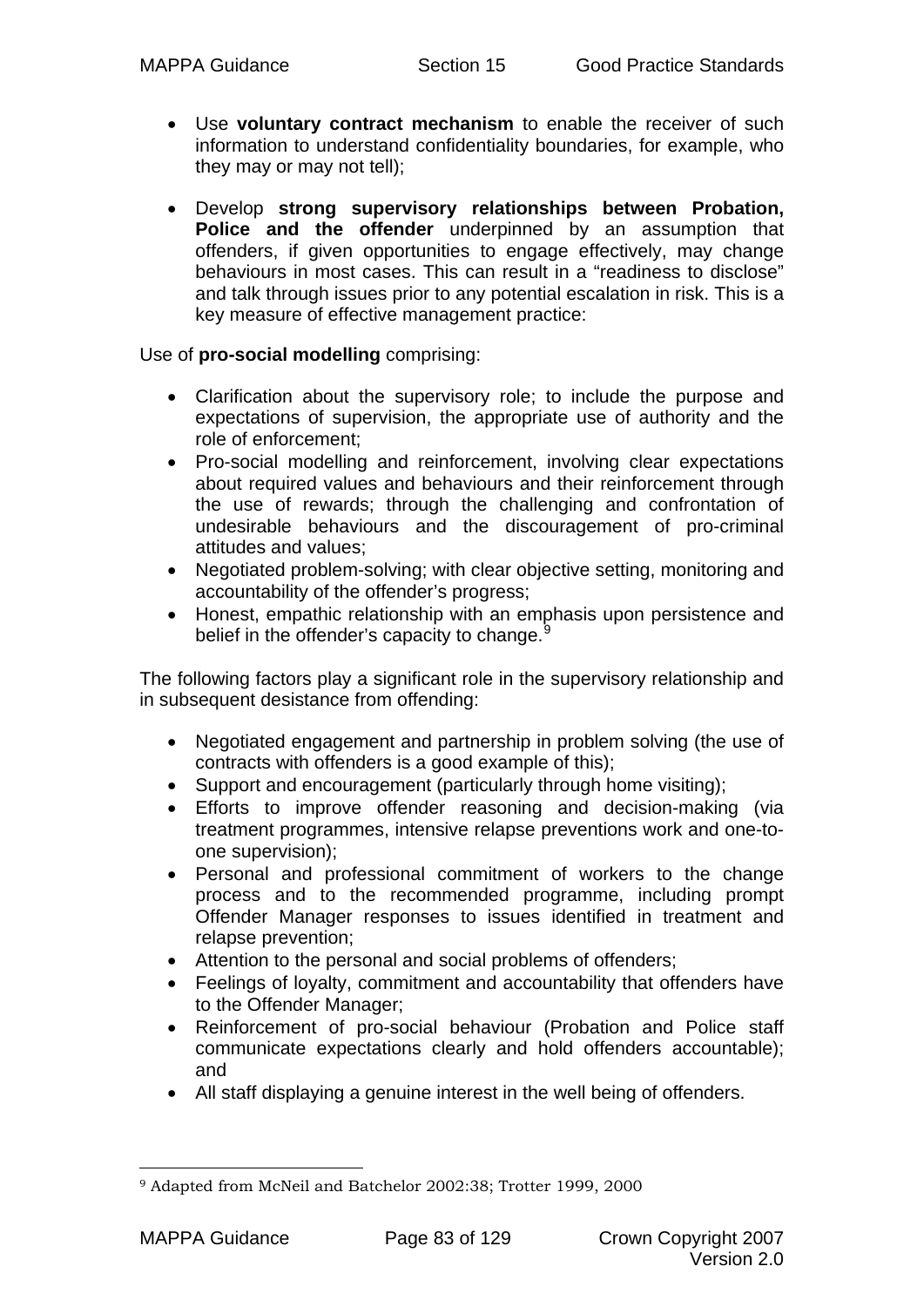#### **15.9 General MAPPA Standards**

What follows is an auditable checklist which the RA can use to assess the fitness for purpose of the MAPPA in their area:

- ViSOR standards implemented;
- Arrangements to cover MAPPA Co-ordination function implemented including a single point of contact;
- Dedicated MAPPA administration in place;
- SMB quarterly meeting chaired by a member of the RA of at least Assistant Chief Officer grade/District Manager or Assistant Chief Constable rank;
- Arrangements implemented to identify and allocate MAPPA offenders;
- Adherence to the MAPPA Guidance practice around level 2 and 3 MAPP meetings;
- Probation's Serious Further Offence standard implemented;
- Training plan implemented which includes induction for SMB members, MAPPA Co-ordinator, administration staff and Lay Advisers;
- Appropriate training programme for practitioners and managers working within MAPPA implemented (Risk of Harm training pack and MAPPA Induction);
- MAPPA communication plan implemented and reviewed annually;
- Media Strategy implemented;
- Diversity plan implemented:
- Annual Business plan implemented and reviewed and revised annually;
- Means to record any deviation from the statutory Guidance and the reasons for this decision.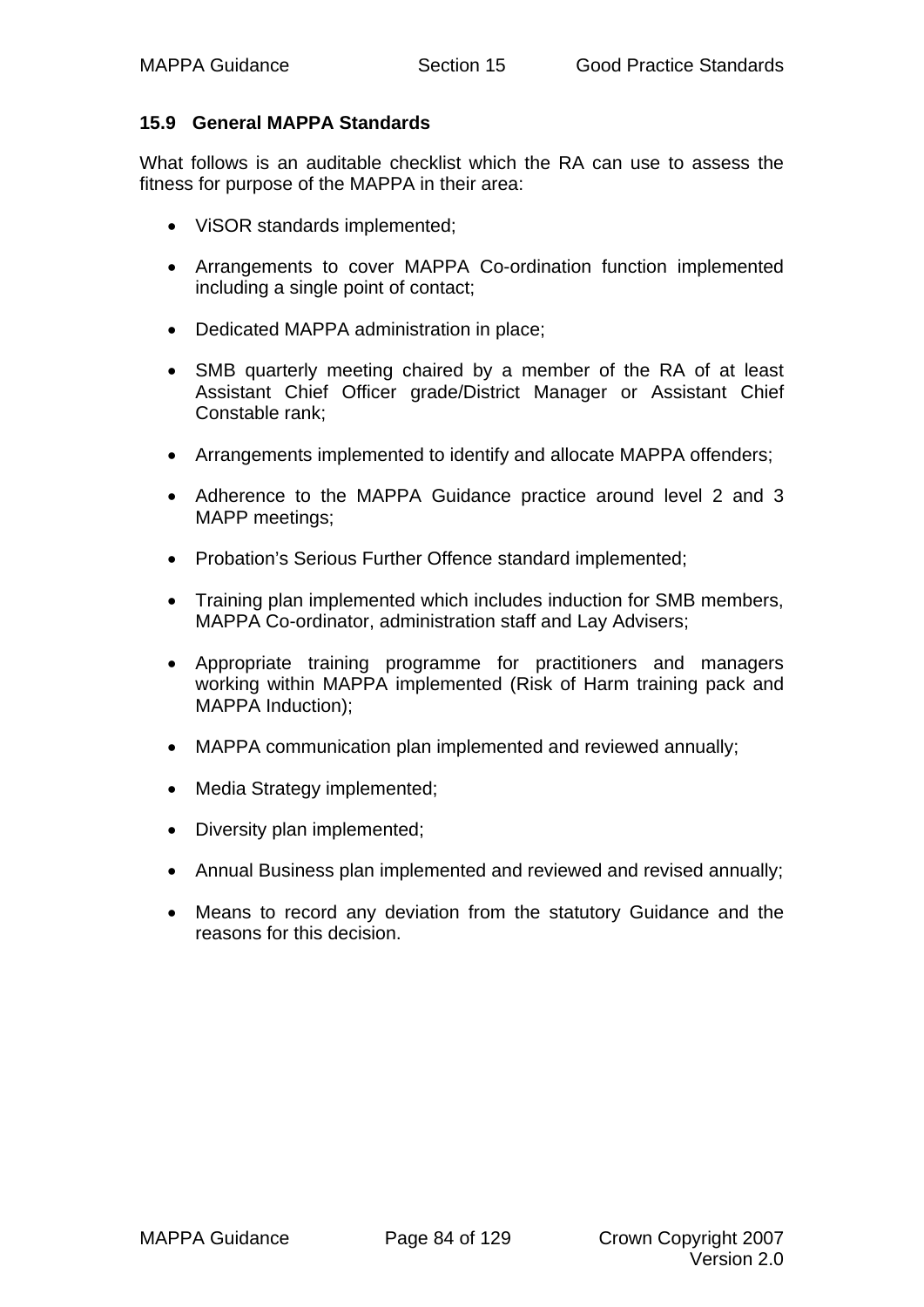# **16. The Responsible Authority (Police, Probation and Prison Services)**

## **16.1 Introduction**

The Criminal Justice Services Act (2003) places a duty on the Prison, Police and Probation Services in each of the 42 areas of England and Wales, acting as the Responsible Authority (RA), to establish arrangements for the assessment and management of the risks posed by sexual and violent offenders.

Section 325(1) of the Act included the Prison Service as part of the RA in MAPPA. This change was introduced in recognition of the valuable role of the Prison Service in keeping offenders in custody and the development and continuing implementation of effective offending behaviour interventions as well as undertaking other work to assist in the successful resettlement of offenders. Through the introduction of the Offender Management Model the Prison and Probation Services will work together to ensure that the discontinuity that can occur whilst an offender is in custody is significantly reduced. This will improve risk assessment and risk management, thus increasing public protection.

The RA has the duty to ensure that the performance of MAPPA in its area is fit for purpose through the monitoring of performance and investigating those cases where a MAPPA offender commits a specified serious further offence. The RA undertakes this duty through the Strategic Management Board as well as through ensuring that practice within their own agency meets the needs of the MAPPA.

#### **16.2 Police Service**

The Police Service has the lead responsibility for managing Category 1 offenders (registered sexual offenders). In most police forces, this has resulted in the establishment of specialist Police Public Protection Units, which incorporate the use of ViSOR to assist them with this responsibility. At present, there is no national guidance on the number of cases an officer should manage; rather the local area is tasked with ensuring that they have provided sufficient resources to undertake the task effectively. Guidance for the police is contained within "ACPO (2007) – Guidance on Protecting the Public: Managing Sexual and Violent Offenders" and should be referred to for further information.

The Police will often share the management of Category 1 offenders with the Probation Service for a specified period of time because many offenders will be subject to supervision on licence or a community order. To facilitate this, some areas have agreed arrangements where the Probation Service takes the lead during the period of statutory supervision, whilst ensuring that the Police Public Protection Unit are kept informed of issues. This can include undertaking a joint home visit at the commencement of the supervision period with the two agencies agreeing how supervision and further visits will be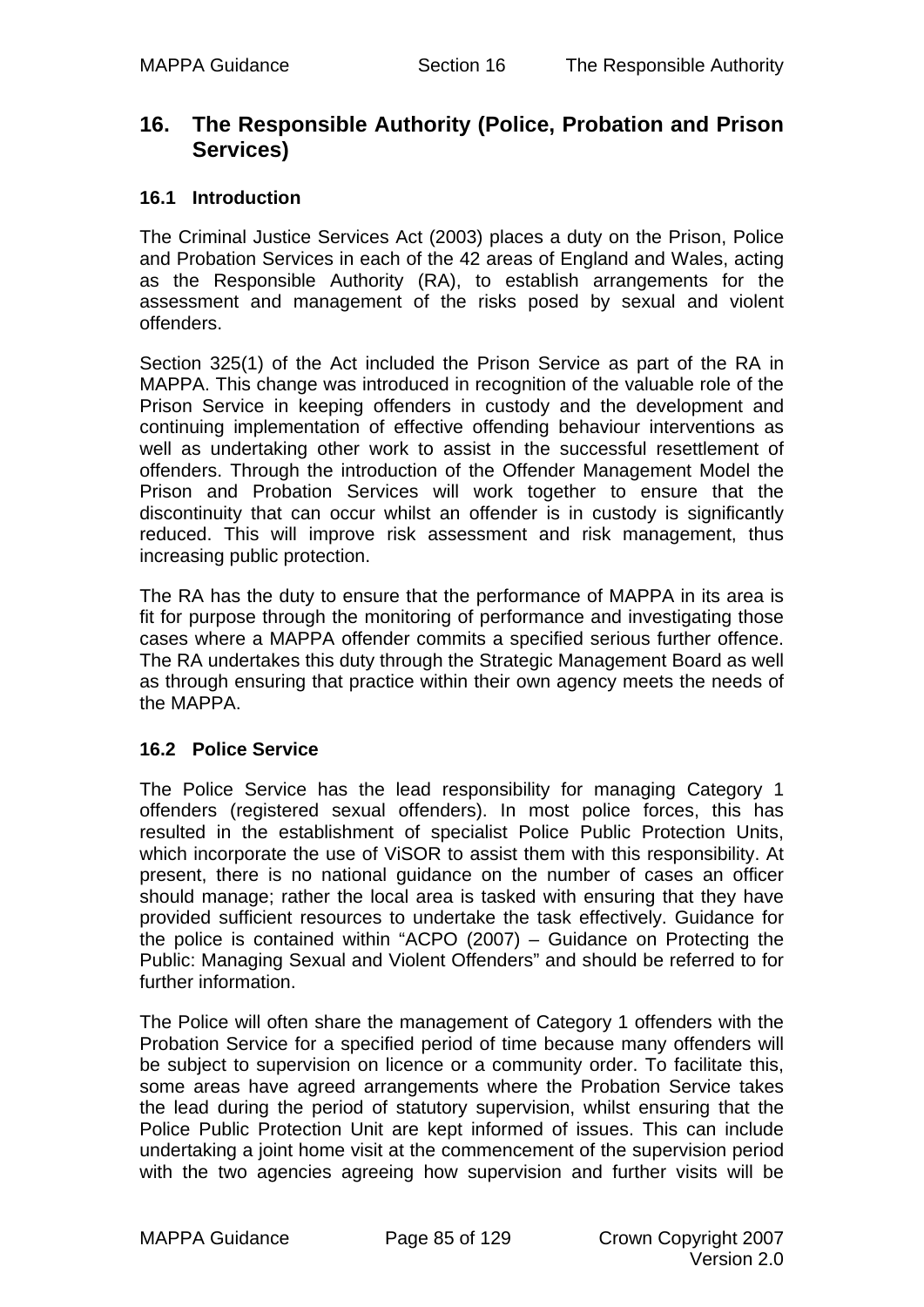completed. Other areas have established joint Police and Probation Units to manage the high risk cases. Whatever the local arrangements, it is essential that the two agencies establish good levels of communication, where each is aware of the other's activities in managing the offender.

The Police are responsible for ensuring all Category 1 offenders are entered on to ViSOR. They will ensure that all offenders subject to the notification requirements:

- Register, as required, and that all breaches of the notification requirements are promptly followed up and appropriate action taken;
- Are assessed using RM2000;
- Are visited at home this Guidance would suggest high and very high risk offenders are visited monthly, medium risk cases every three months and low risk cases at least annually but preferably every six months; and
- Are reviewed regularly and the ViSOR records are maintained in accordance with the national standards.

As well as the attendance of the dedicated Police Public Protection Officer at MAPP meetings, other Police staff should attend as required, for example, local intelligence officers and specialist staff from Domestic Abuse teams and Child Abuse Investigation teams, where they are actively involved in the case

The Police will be responsible for co-chairing level 2 and 3 MAPP meetings. This will be an officer of the rank of Inspector at level 2 meetings and Basic Command Unit Commander (or equivalent) at level 3 meetings.

Police will be represented at senior manager level, Assistant Chief Constable, at the Strategic Management Board (SMB) Meetings.

# **16.3 Probation Service**

The Probation Service is responsible for the management of Category 2 offenders aged 18 and over who are sentenced to 12 months custody or more when they are released on licence. Those under 18 will be managed by the Youth Offending Service. Cases that are subject to a hospital or guardianship order with restrictions will be managed by Mental Health and Social Services on discharge.

It will be the responsibility of the Probation Service to ensure that all Category 2, level 2 and 3 cases, are recorded on ViSOR and managed at the appropriate level under MAPPA. It is anticipated that eventually all Category 2 offenders will be entered on to ViSOR.

The Probation Service will ensure that all offenders subject to supervision:

- Are managed according to National Standards using the appropriate risk assessment and management tools, accredited programmes and residence at Approved Premises;
- Are subject to breach action, where this is required; and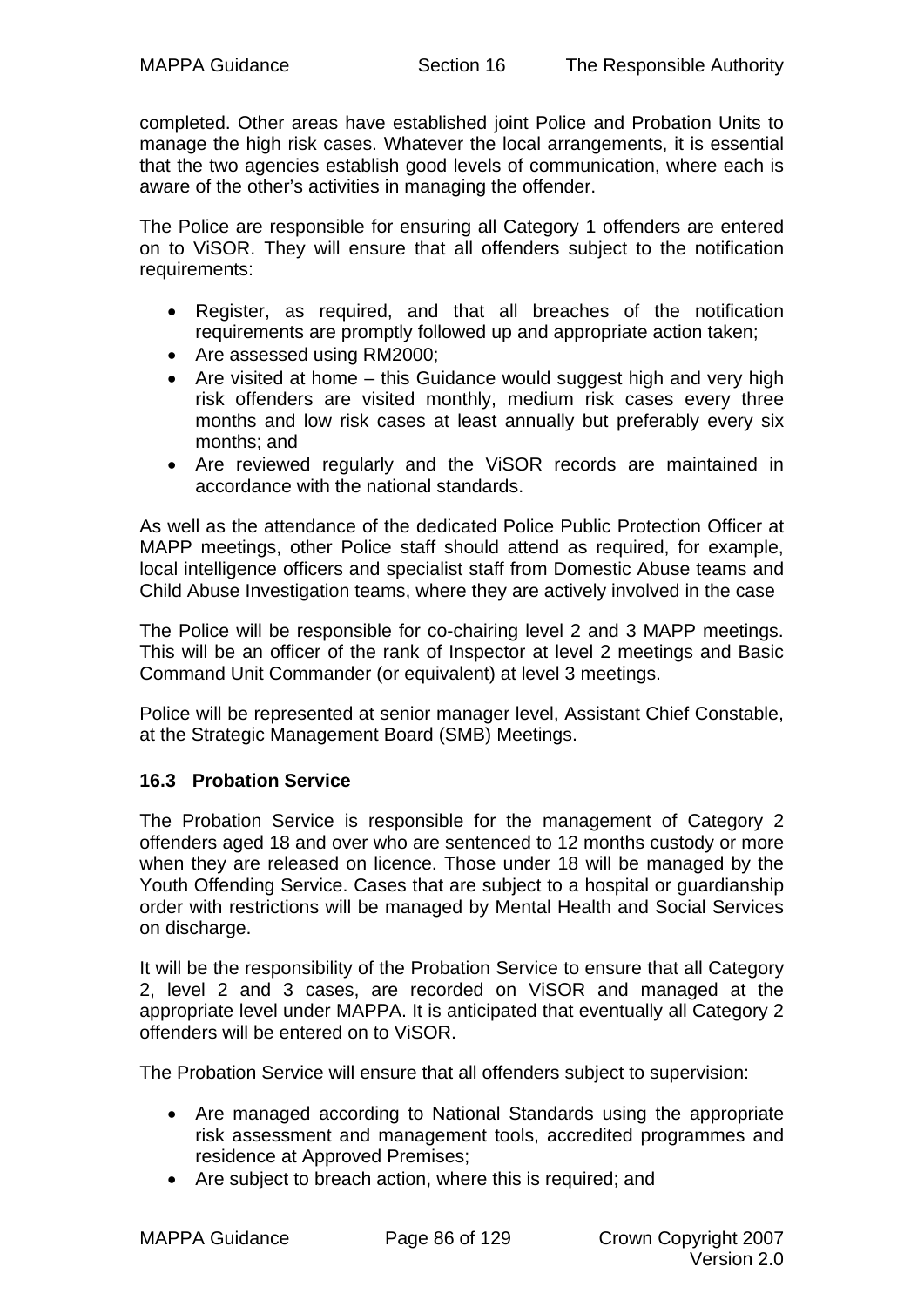• Have a ViSOR record, which is maintained and regularly reviewed, at a frequency of no less than every four months.

Probation will participate in all level 2 and 3 MAPP meetings through the attendance of:

- The Offender Manager responsible for the case;
- Other staff who are actively engaged in the case and who can assist in risk assessment and risk management. This will include staff from Approved Premises and Victim Liaison Officers.

The Probation Service will be represented at the SMB meetings by a Senior Manager of at least Assistant Chief Officer grade or District Manager.

# **16.4 Prison**

The Prison Service will ensure that all MAPPA offenders sentenced to custody are identified following reception and that the Prison case management system is marked accordingly. They will ensure that they are made a partner to the ViSOR record and that they can enter relevant information on to ViSOR.

Cases will be monitored whilst in custody through the Local Risk Management Meeting (LRMM), which is an internal Prison multi-agency meeting. The offender supervisor should be a part of the LRMM. The Prison Service must ensure that information from the LRMM is shared with the Offender Manager and is incorporated into the sentence planning process as part of offender management. For further information, refer to Prison Service Order 4745.

The Prison Service is responsible for providing release date information to the Police and the Offender Manager. This should be calculated at the earliest opportunity following the commencement of sentence. It should be sent to the Offender Manager on the relevant form and should also be entered on to ViSOR. This information should be provided four months before release as a minimum but, where possible, this should be six months before release. It is essential that release dates are as accurate as possible as late changes can have an adverse effect upon risk management and public protection.

The Prison Service will:

- Wherever legally possible, share information to enable released offenders to be managed safely in the community;
- Identify MAPPA nominals, exchange information, assess the level of risk and manage the risk;
- When the offender is still in custody, participate in MAPPA level 2 and 3 cases, preferably through attendance at MAPP meetings or, if this is not possible, through video/telephone conferencing. As a minimum they should participate by providing a comprehensive written report;
- Advise MAPPA colleagues about Prison systems and procedures such as transfer between establishments and regime programmes; and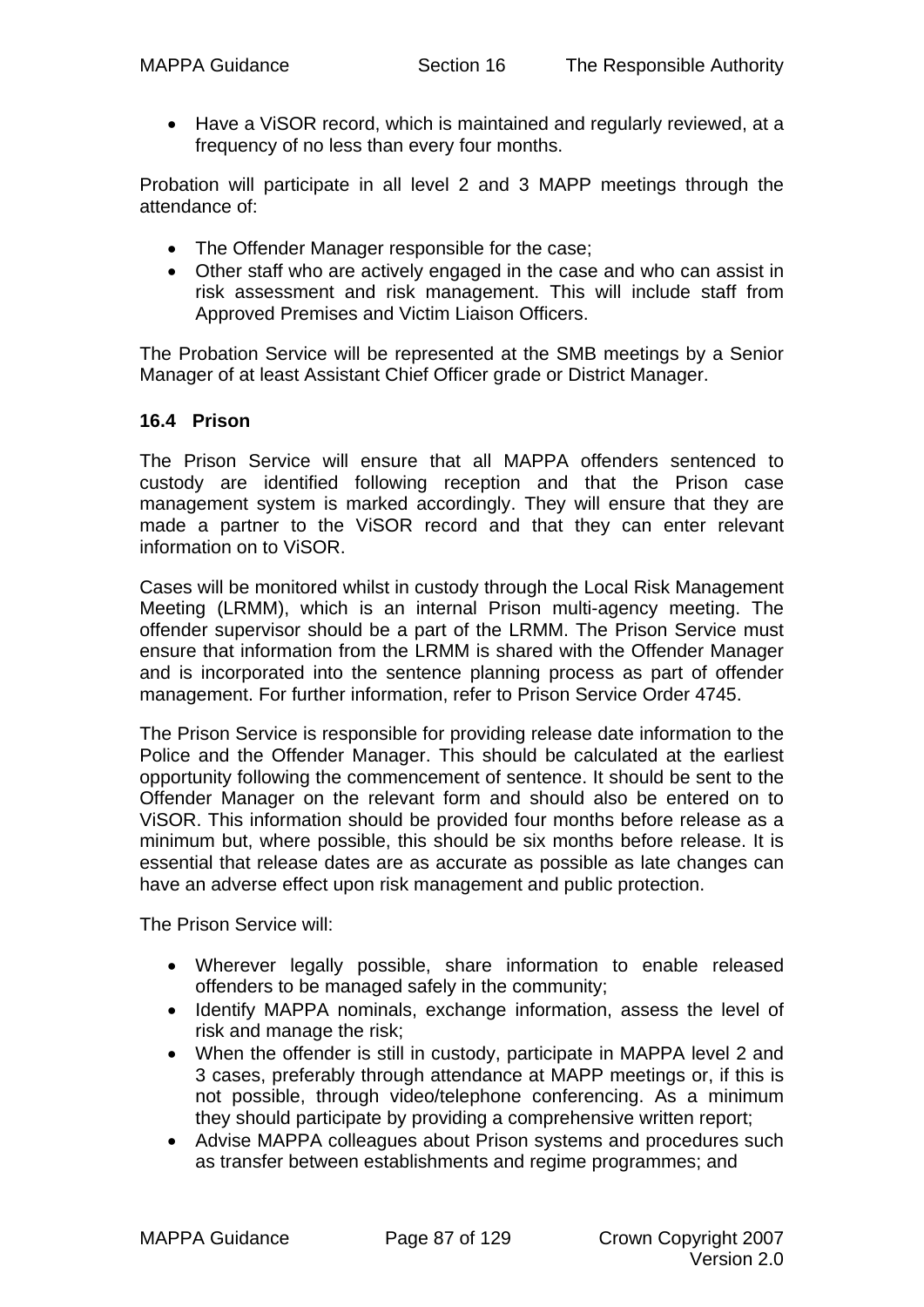• Engage in the MAPPA process to inform parole reports and risk management plans through information sharing.

The Prison Service will not assign MAPPA levels to offenders. Through offender management and sentence planning, they will participate in assessing risk and identifying activities required to endeavour to reduce risk whilst the offender is in custody.

The Prison Service will participate in the Strategic Management Board meetings. Representation will be agreed with the Area Manager but must be of a sufficiently Senior Governor grade to have the necessary authority to participate effectively. The expectation is that the Prison Service will be represented at each SMB in its region and that it commits itself to attend at least three out of four meetings each year.

The High Security Estate and the private Contracted Out Prisons (COPs) are managed separately. In those areas that have a High Security Prison, the Director of the High Security Prisons may decide they should be represented at the SMB. In these circumstances the Prison Service must decide if both representatives (area and High Security Estate) will attend and, if only one attends, how information will be disseminated. Arrangements must be agreed separately with the COPs about their involvement in MAPPA and the SMB but these should be in line with those for the public sector.

Further information regarding the role of the Prison Service and MAPPA is available in the Prison Service Public Protection Manual.

# **16.5 Responsible Authority National Steering Group (RANSG)**

As a national co-ordinating body for the RA, the RANSG is tasked with exercising oversight of MAPPA and ensuring its continued development. It will review the commissioning and implementation of MAPPA. To help meet these aims the RANSG publishes a rolling three-year MAPPA business plan. The RA in each area is required to produce and implement an annual business plan in accordance with the RANSG business plan.

The RANSG terms of reference are:

- To ensure that appropriate MAPPA processes are developed, defined and issued to all components of the RA, Duty to Co-operate (DTC) agencies and all other relevant partners and stakeholders;
- To promote the consistent implementation of MAPPA best practice throughout England and Wales to achieve the highest standards in risk assessment and management;
- To advise the Secretaries of State on arrangements to monitor the efficiency and effectiveness of MAPPA and ensure the application of agreed monitoring and evaluation procedures and the collation of performance data;
- To advise the Secretaries of State and the Police, Prison and Probation Services and Commissioners on the resource requirements of MAPPA; and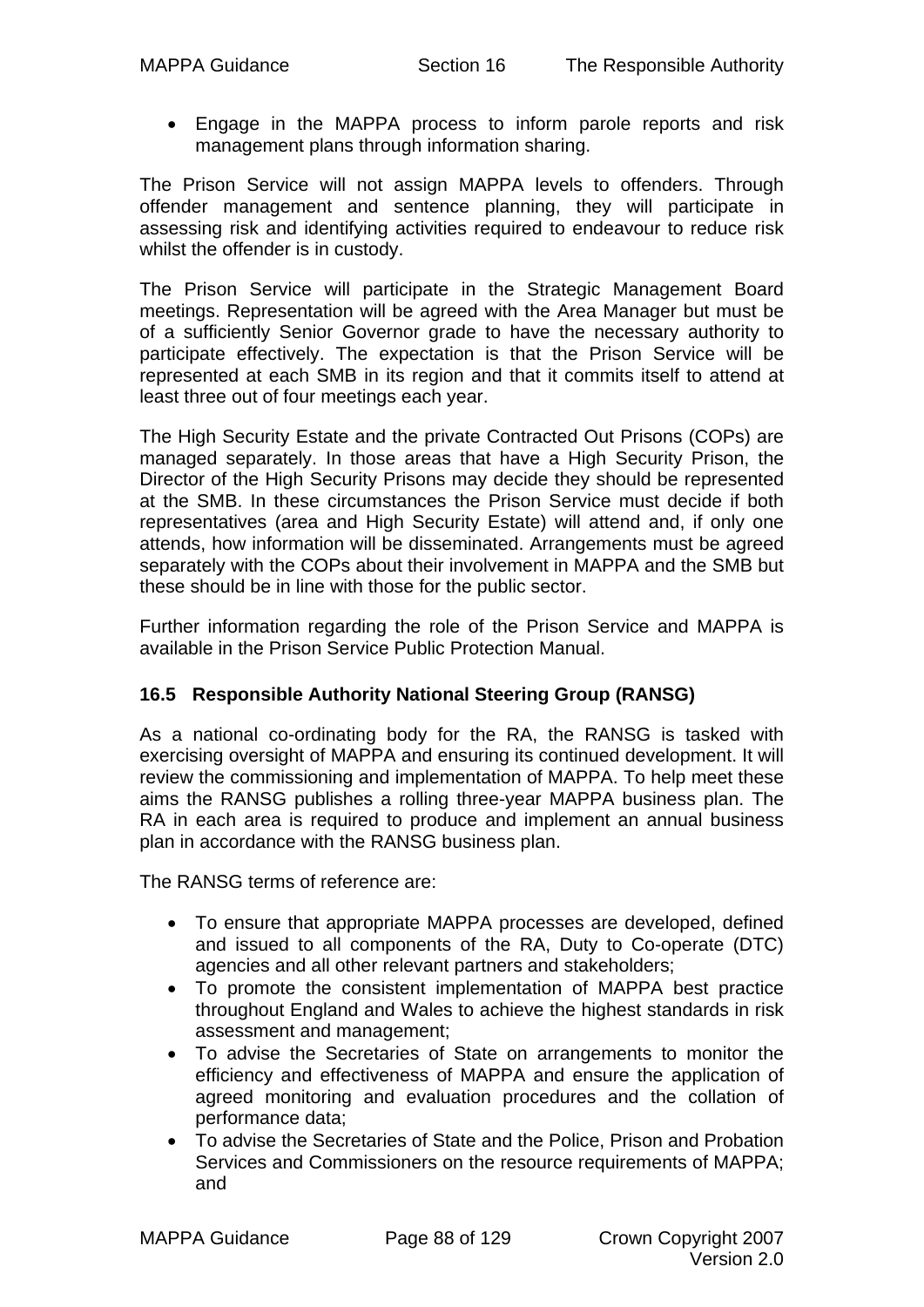• To promote the effective implementation, use, development and strategic direction of ViSOR.

The membership of RANSG is:

- Head of the Public Protection Unit, Ministry of Justice (to act as Chair);
- The senior nominated representative of the Police Service;
- The senior nominated representative of the National Probation Service;
- The senior nominated representative of the Prison Service;
- Specialist representatives of the MAPPA team within the Public Protection Unit;
- A senior representative from Her Majesty's Inspectorate of Probation;
- A senior representative from Her Majesty's Inspectorate of Constabulary;
- A senior representative from Her Majesty's Inspectorate of Prisons;
- A representative from the National Policing Improvement Agency;
- A representative from the Crime Reduction and Community Safety directorate; and
- A Regional Offender Manager.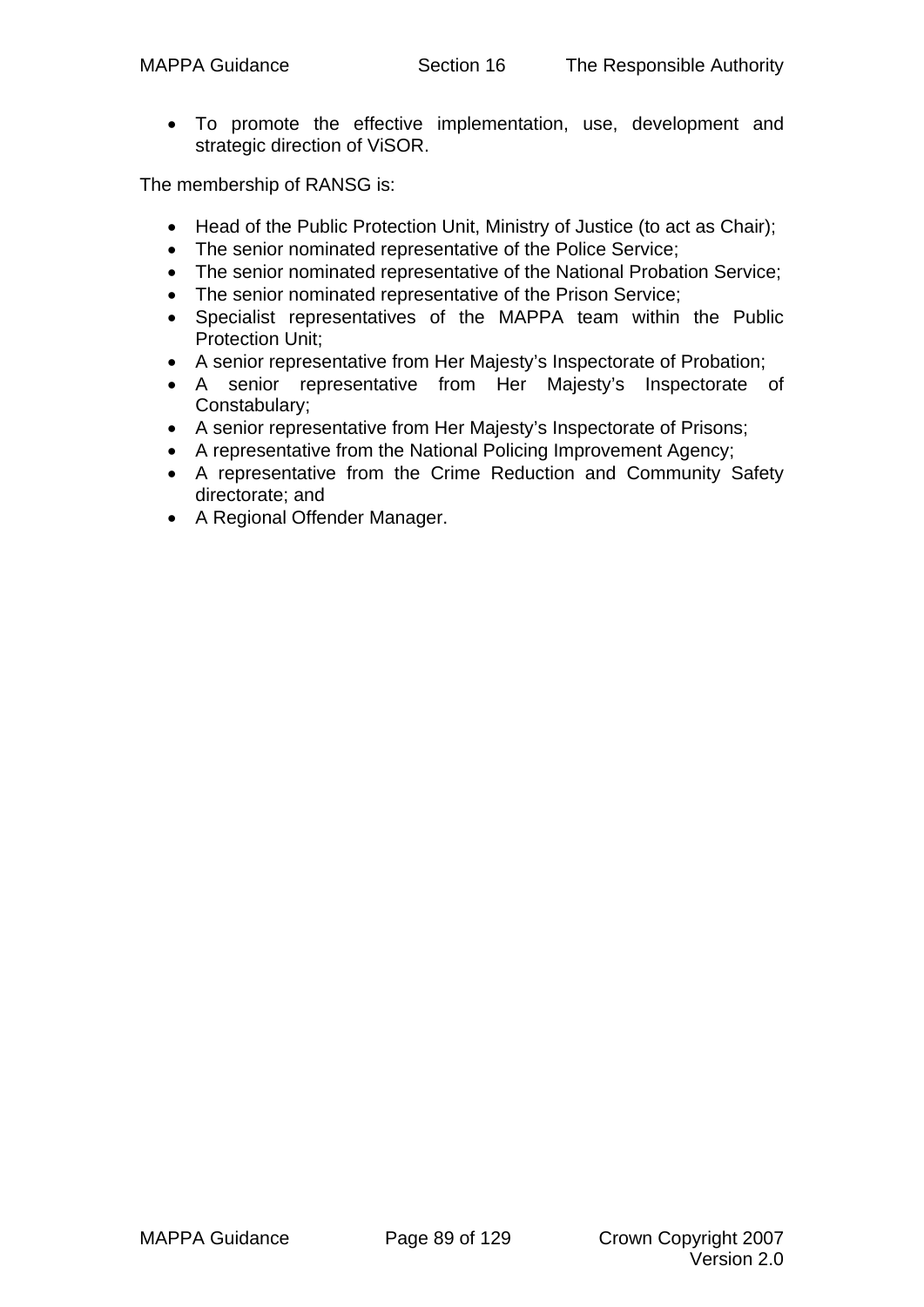# **17. Duty to Co-operate Agencies**

## **17.1 Introduction**

Section 325(3) of the Criminal Justice Act (2003) imposes a "Duty to Cooperate" with the MAPPA Responsible Authority (RA) on various organisations providing public services. This section of the Guidance:

- Defines the nature of the Duty and explains what it can involve in practice;
- Briefly outlines the role of those organisations on which it is imposed and the type of involvement each may have; and
- Provides advice about the "memorandum", which Section 325(5) requires the RA in each area to draw up with the relevant organisations. The memorandum must specify how the organisations will co-operate with the RA.

## **17.2 The purpose of the Duty to Co-operate is:**

- To co-ordinate the involvement of different agencies in assessing and managing risk; and
- To enable every agency, which has a legitimate interest, to contribute as fully as its existing statutory role and functions requires in a way that complements the work of other agencies.

The principal responsibility for protecting the public from sexual and violent offenders generally rests with the criminal justice agencies. However, the effectiveness of public protection often depends on more than just a criminal justice response. Other agencies play an important role in helping offenders to resettle and avoid re-offending. For example, research has shown that offenders with jobs have one-third to one-half lower rates of re-offending than offenders without employment. Re-offending, by offenders who have stable accommodation on release from custody, is lower than for those who do not. The important contribution other agencies can make is also highlighted in cases where offenders have mental health problems or where they pose a risk of harm to children.

 While the professional "starting points" and "finishing points" of all the agencies involved in the MAPPA may be different, a formal means of cooperation is required when their responsibilities and expertise overlap. Without co-operation, there is a risk of collision – agencies unintentionally frustrating or compromising the work of one another, sometimes with dangerous consequences. Preventing collision and enabling joint working is fundamentally what the MAPPA Duty to Co-operate is about and experience has shown that it works best when the agencies also look for synergies to be gained from making services complementary.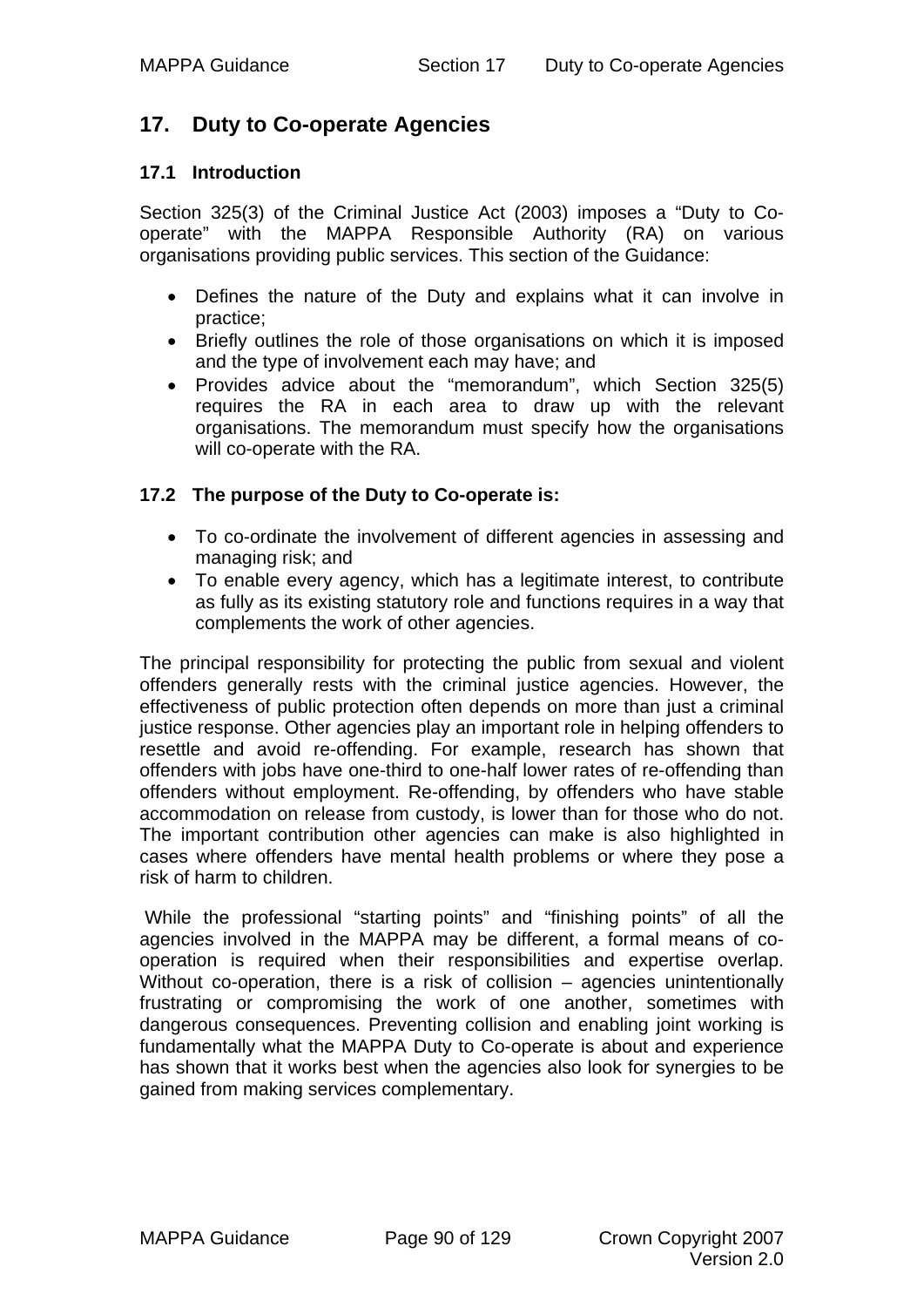#### **17.3 What the Duty to Co-operate means and involves**

The legislation does not define the activities that the Duty to Co-operate involves. It requires that the meaning of "co-operation" is determined in each area through a "memorandum" drawn up by the RA with the agencies upon which the Duty to Co-operate is imposed. Section 325 defines five characteristics of the Duty to Co-operate, which should be reflected in local memoranda:

- It is imposed in respect of the functions defined in Section 325, i.e. the operational, case-related work involved in assessing and managing the risks posed by MAPPA offenders. Although there is no mention of the "duty" in Section 326, which sets out the MAPPA review functions carried out by each area's Strategic Management Board (SMB), the unequivocal recommendation of this Guidance is that all Duty to Cooperate (DTC) agencies should have representation at SMB level. Agencies require strategic oversight and input to monitor their own work within MAPPA;
- The Duty is **reciprocal**. It also requires the RA to co-operate with the DTC agencies in assessing and managing the risks posed by MAPPA offenders;
- It requires the DTC agencies to co-operate only in so far as this is **compatible with their existing statutory responsibilities**. The Duty does not require agencies to do anything other than what they are already required to do. In practice though, how these functions are carried out will evolve through the MAPPA in relation to relevant offenders;
- The Duty is imposed only on those agencies identified in Section 325(6) and (9) and can only be varied by order of the Secretary of State. The Duty can only be extended to other agencies, and it can only be removed from one of the specified agencies, by order of the Secretary of State, laid and formally approved by Parliament. This does not prevent other agencies contributing to the MAPPA both at SMB and at case management meetings. The latter has implications for information sharing which are detailed in Section 3; and
- The RA and the DTC agencies must set out the ways in which they are to co-operate in a **memorandum** which they must draw up together. The purpose of the memorandum is to enable the practicalities of cooperation to be agreed locally, allowing due account to be taken of local variations in the structure and relationships between all the agencies concerned.

# **17.4 The Principles of Co-operation**

**Respect for role:** co-operation depends upon respecting the **different** role each agency performs and the boundaries which define it. Unless clarity about authority is maintained, responsibility and accountability will become clouded. The collaborative nature of a MAPP meeting does not undermine the discretion of the representative of each agency, nor does it detract from the responsibility each agency has for making its decisions and carrying them out.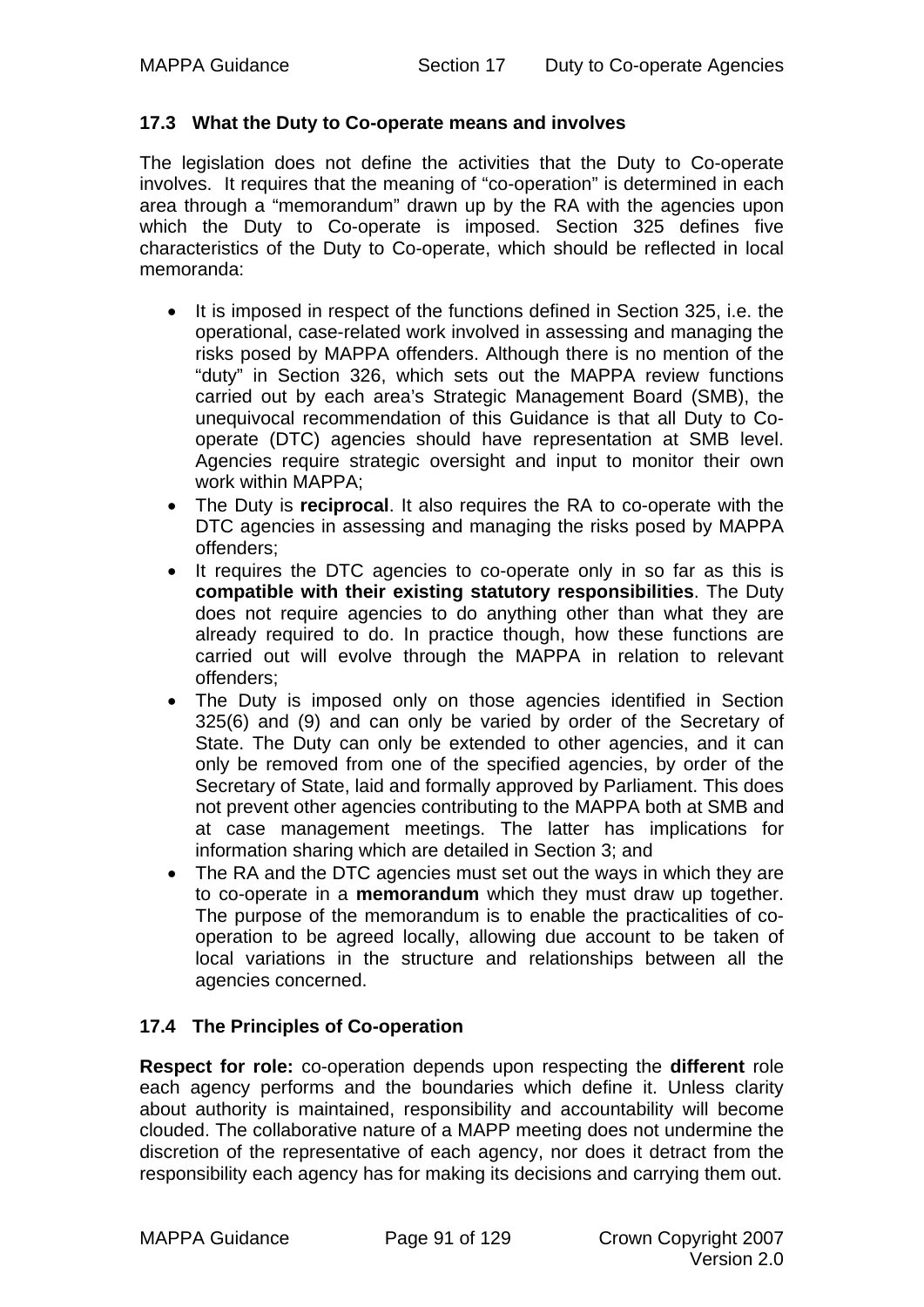Informing and influencing, not command and control: co-operation in MAPPA is based on the integrity of each agency's existing statutory role and responsibilities. It must be based upon informing and influencing partners. Cooperation cannot be based on the command and control of one agency by another.

**Co-ordination not conglomeration**: MAPPA and the Duty to Co-operate are a means of enabling different agencies to work together. MAPPA is not a legal entity in itself but is a set of administrative arrangements. Authority rests with each of the agencies involved. While consensus may be reached and joint action agreed, that consensus and action remain the responsibility of each agency. MAPPA does not aggregate the responsibility and authority of the agencies involved, it clarifies the roles each agency is to play.

## **17.5 Partnership Working and Primary Responsibility**

Effective partnership needs strong leadership. The RA, as its statutory role makes clear, has the primary responsibility for establishing and maintaining the MAPP arrangements. Its leadership of the co-operative, multi-agency assessment and management of risk will involve tasks related to the four basic functions of the MAPPA model (see Section 2 "The MAPPA Framework") and, through the SMB, it will take the lead in:

- Identifying that an agency has a legitimate interest or specific responsibility;
- Advising about how best it can become involved; and
- Helping it to co-ordinate its involvement with that of other agencies.

Optimising co-operation will invariably require that a lead agency is identified on a case-by-case basis also. This is important so that once the risks have been assessed and their management planned, implementation is clearly led by the agency which has the primary responsibility for a case. Usually, the identification of this agency will be obvious and the Police, Probation, YOTS and Health and Social Services all have specific statutory supervision/care responsibilities for certain offenders which means they should lead. Primary responsibility may not be so clear where an offender is not subject to statutory supervision/care. In these cases, the agency which is to play the largest part in managing the risk should take the lead and this should be kept under review as the appropriate lead may change depending upon the risk management plan.

# **17.6 The Practicalities of Co-operation**

While co-operation can be co-ordinated through MAPPA referral systems and by the identification of the agency with primary responsibility, it will not always be easy. Maintaining the partnerships required for effective co-operation within MAPPA can be problematic, particularly when they involve individual offenders who present considerable challenges to the professionals concerned.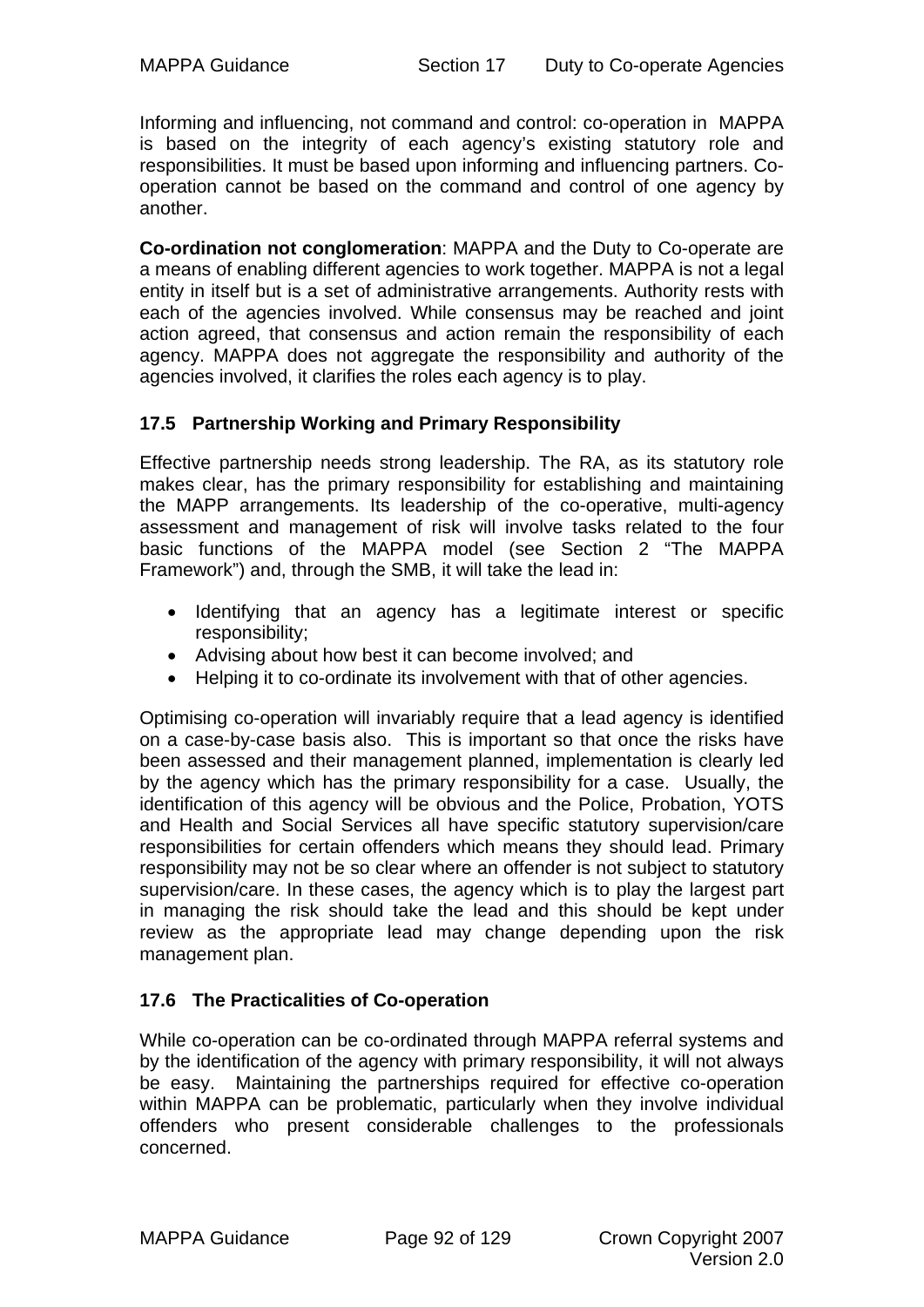The memorandum each RA must draw up with the agencies in its area, should clearly describe the ways in which they agree to co-operate. The specific activities involved in co-operation will be determined by the circumstances of each case. The type of activities that co-operation will involve can be broken down into four areas:

- **Providing single points of contact for other agencies:** channels of communication will be supported by each agency providing MAPPA single points of contact, who should be people who have a basic understanding of how MAPPA works locally, know how their agency fits in, have ready access to agency data on individuals known to the agency and/or can direct others to the appropriate person or department within their agency;
- **Providing general advice** about an agency's role and the type of services it provides. This includes advice about how services can be accessed;
- **Providing specific advice** about the assessment and/or the management of the risks a particular offender poses; and
- **Co-ordination:** this key partnership function requires each agency to carry out its responsibilities in a way which at best complements the work of other agencies, or at the least does not undermine their work.

Determining what these activities are and how best they can be organised can be established by adopting the three-step approach:

- 1. Clarify what it is you would like an agency to do;
- 2. Ask the agency whether that falls within the scope of its role i.e. whether it is legitimate for it to do it; and
- 3. If it is, then ask: how would you do it? This will help clarify what the practical information required actually is **and** who within the DTC agency will be responsible for co-operating with the RA.

For clarification and reassurance, it may be helpful to refer at each stage to the statutory definition of the "Duty to Co-operate" and the principles outlined above.

# **17.7 The Duty to Co-operate Agencies**

This part of the Guidance sets out which agencies will discharge the Duty to Co-operate and briefly outlines the type of role each can perform. The detail of the roles will be agreed locally in the Memorandum. It also contains a summary of the role of those Ministry of Justice Units which play an important part in decisions to release and to recall offenders: the Mental Health Unit and the Pre and Post Release sections of the Public Protection Unit.

Section 325(6) indicates which bodies have a Duty to Co-operate. The following sections identify which agency within each body will discharge that Duty and indicate where its responsibilities are likely to lie in practice.

The different organisation and structure of each of the Duty to Co-operate agencies means that co-operation cannot be neatly defined within each of the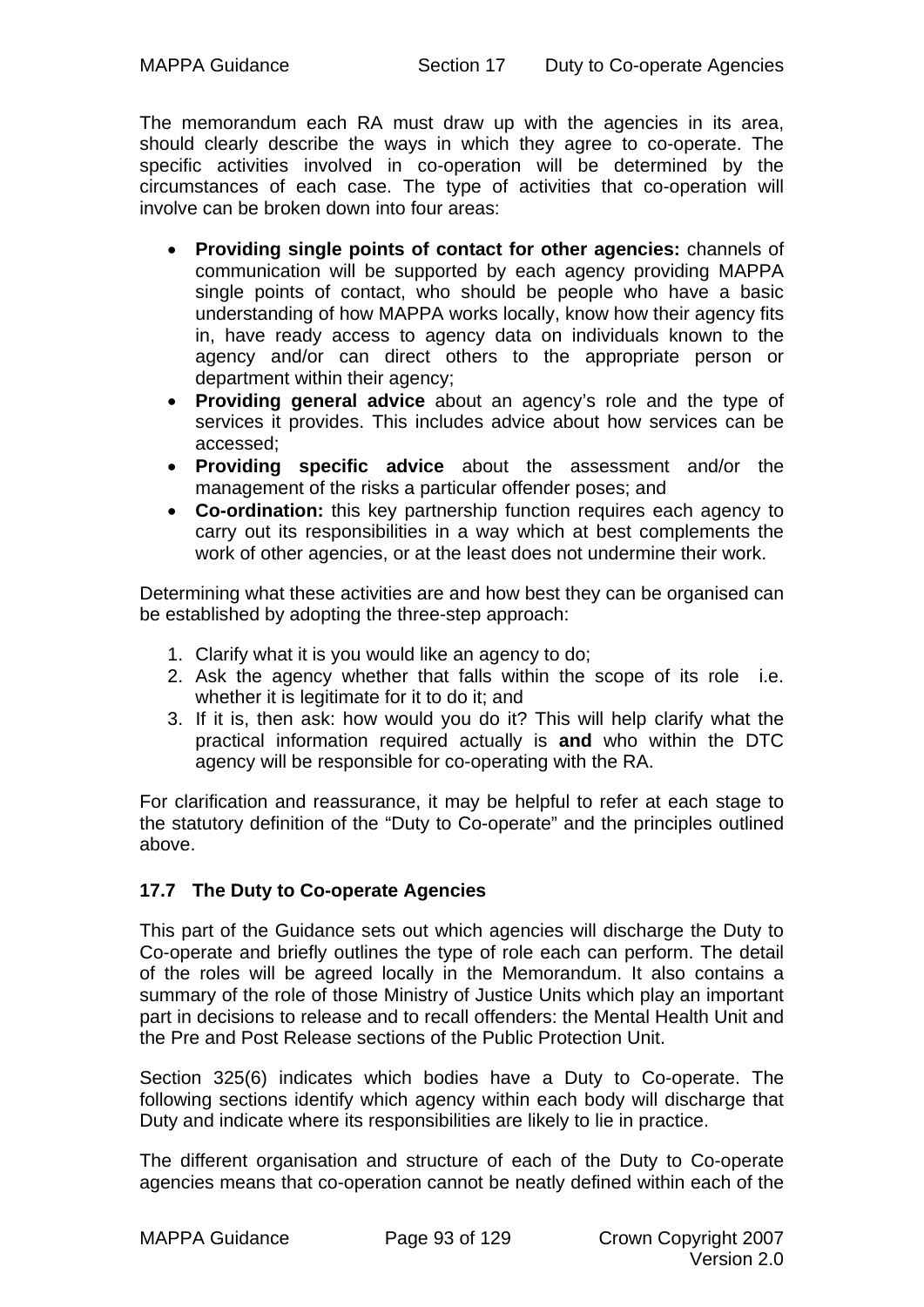42 Police/Probation areas of England and Wales. This enhances the importance of the Memorandum in which the lack of geographical congruity can be addressed and the relevant contacts within each agency identified.

It is also important to recognise that the powers devolved to the National Assembly for Wales cover several of the Duty to Co-operate functions. While the principles and general approach to co-operation will be the same, differences exist that will affect how the four RAs in Wales proceed.

## **17.7.1 Youth Offending Teams**

Local authorities across England and Wales have a statutory duty to establish Youth Offending Teams (YOTs), which are themselves multi-agency partnerships in which Police and Probation play an important role. YOTs differ from most other Duty to Co-operate agencies in that they have direct supervisory responsibility for offenders, i.e. YOTs are responsible for the supervision of all young people on community orders, during the community element of the DTO and during the licence period of Section 90/91 and Section 226/228 sentences.

The YJB recognises that an important part of the Duty to Co-operate upon YOTs requires them to agree the process, by which young people for whom the YOT has supervisory responsibility and who meet the relevant eligibility criteria, are referred to MAPPA. YOTs will undertake a comprehensive risk assessment on all cases referred to MAPPA.

The YJB strongly recommends that YOTs ensure adequate representation on the SMB in all areas.

#### **17.7.2 Jobcentre Plus**

Jobcentre Plus is an executive agency of the Department for Work and Pensions. The purpose of the agency is to help:

- More people into paid work:
- Employers fill their vacancies; and
- Give people of working age the help and support which they are entitled to if they cannot work.

In the case of Jobcentre Plus, the Duty to Co-operate in MAPPA is founded on the agreement established in Probation Circular 48/1999: Disclosure to the Employment Service of Restrictions that should be placed on the Employment of Potentially Dangerous Offenders. This requires the Probation Service to notify Jobcentre Plus of any restrictions that should be placed on employment of offenders under Probation supervision.

This Circular is currently being updated and this MAPPA Guidance will be revised in line with the Circular.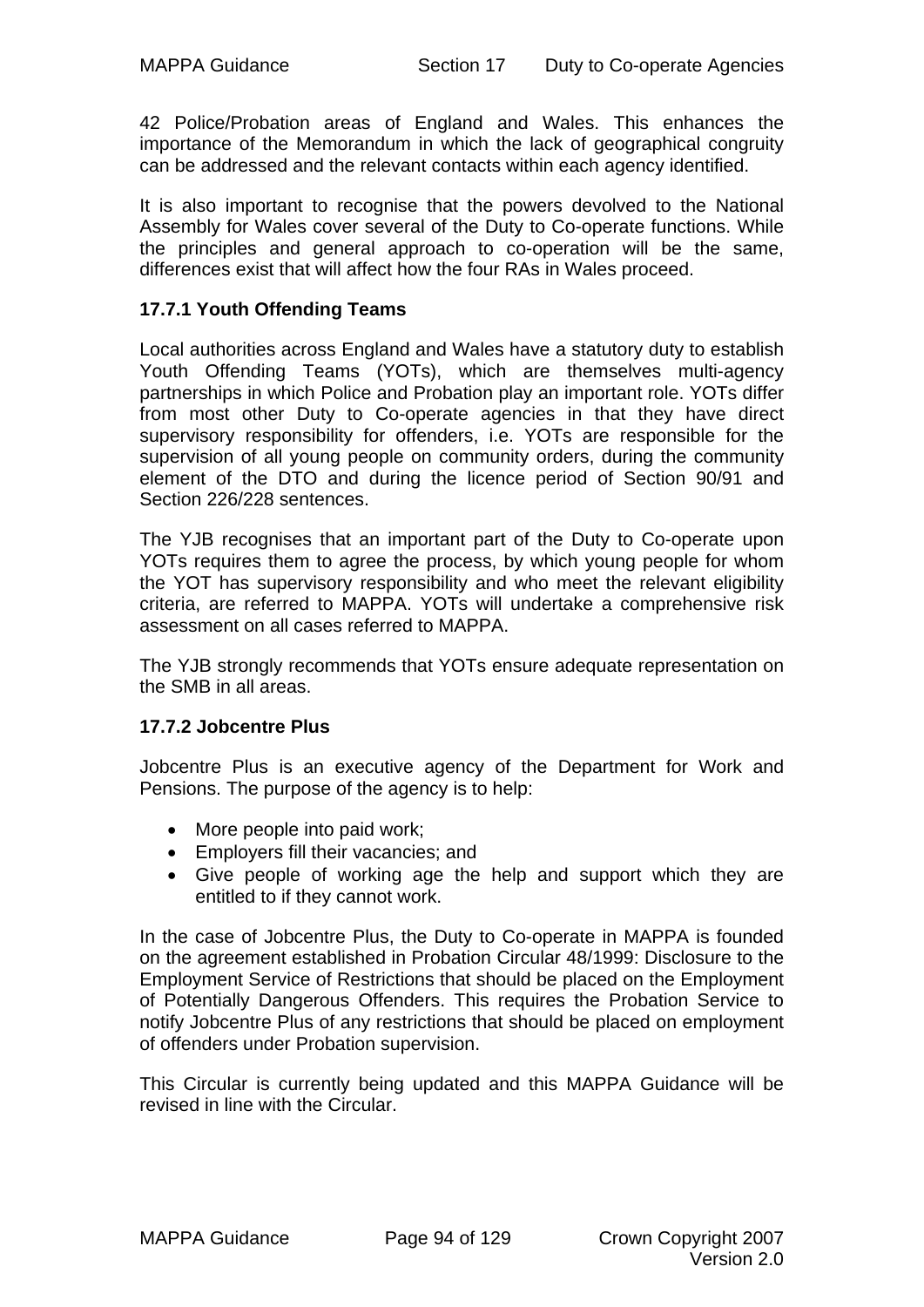## **17.7.3 Local Authority Children's Services Departments**

#### **(NB these Departments cover responsibilities falling to the following DTC bodies – Local Education Authorities and (in relation to children) Local Authority Social Services)**

Following the Children Act (2004), county and unitary level Local Authorities are bringing together all their responsibilities for children under a Director of Children's Services, including education work and children's social care work. Responsibility for adult social care rests with a new post of Director of Adult Social Services.

A key link between Children's Services Departments and MAPPA will be in the area of child protection and safeguarding children. MAPPA authorities will be members of the Local Safeguarding Children Board, and individual practitioners in Police, Probation and Children's Social Care will also be working together to manage the risk posed to children by particular dangerous offenders.

Local Authorities have a duty, under section 47 of the Children Act (1989), that, where they have reasonable cause to suspect that a child who lives, or is found in their area, is suffering or likely to suffer significant harm, they should make, or cause to be made such enquiries as they consider necessary to enable them to decide whether they should take any further action to safeguard or promote the child's welfare. A reasonable cause to suspect" may arise because of the known presence of a dangerous offender in the area, and local authority staff will need to work with staff from MAPPA authorities to manage the risk that person poses to children.

A summary of the child protection process can be found in the practice guidance "What to Do If You're Worried a Child Is Being Abused" (HM Government, 2006). This document also contains information on when information can be shared for the purposes of safeguarding children – see Appendix 3. For the full statutory guidance on child protection, including the roles and responsibilities of different agencies, see "Working Together to Safeguard Children" (HM Government 2006)<sup>[10](#page-94-0)</sup>

A specific role of the Local Authority is to set up a Local Safeguarding Children Board (LSCB). The objective of this Board is to co-ordinate and ensure the effectiveness of the work of their members in safeguarding and promoting the welfare of children. One step they must take to do this is to put in place policies and procedures for safeguarding children, for their members to follow. It will be important to ensure that these are considered alongside, and are consistent with, the MAPPA memorandum. "Working Together to Safeguard Children" Chapter 3 – the guidance for LSCBs – makes it clear that they need to link to the local MAPPA.

1

<sup>10</sup> To access these documents on-line see

<span id="page-94-0"></span>http://www.everychildmatters.gov.uk/socialcare/safeguarding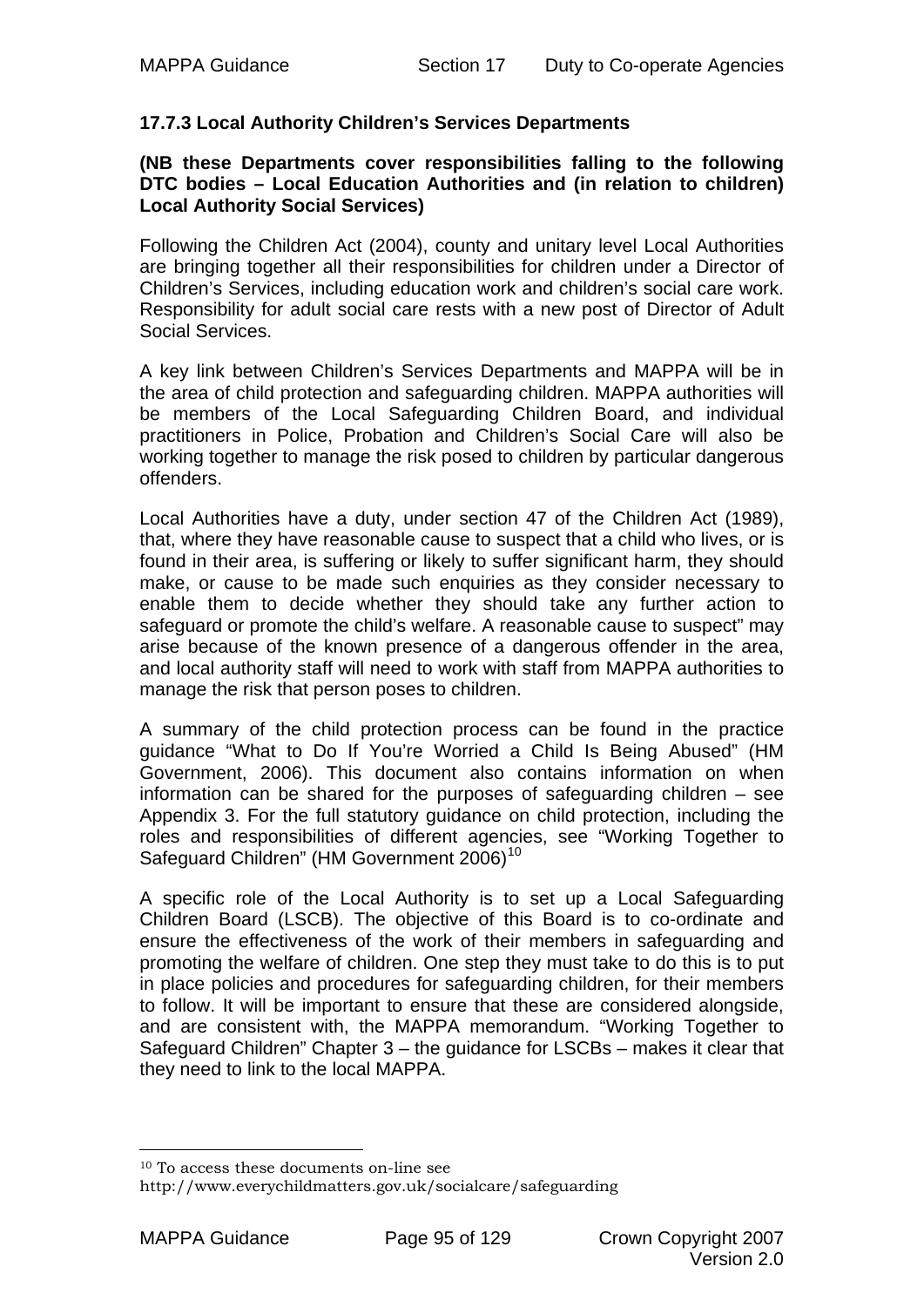Children's Services Departments also work to support and improve local education provision. This includes work on: school improvement; special educational provision; access to education; and, strategic management of schools and the local education service.

The Education Service, particularly schools, can make a helpful contribution to the work of MAPPA because:

- Schools are able to provide their pupils with programmes of child protection awareness training i.e. Stranger Danger etc. This training can be re-enforced at times when there is a particular local risk;
- School staff are well placed to be alert and aware regarding activities within the locality that could provide a threat to pupils;
- In particular situations, and with the authorisation of the Police, schools are in a position to warn individuals or groups of pupils, or staff, regarding possible danger;
- Schools are able to provide a safe environment during the daytime for children and young people;
- The local school is often the first port of call for parents who want to voice their concern regarding worrying activities in the area; and
- Schools are often able to provide helpful information to assist the work of MAPPA.

Schools play a key role in safeguarding children. They should have designated a senior member of the leadership team to take lead responsibility for dealing with safeguarding children issues.

# **17.7.4 Local Housing Authorities**

Local Housing Authorities have two functions that relate to the resettlement of offenders: the allocation of long-term accommodation and the provision of housing assistance for people who are homeless. It is important to make clear that the Duty to Co-operate on Local Housing Authorities does NOT create a new duty to accommodate offenders. In determining the nature of the duty of the Duty to Co-operate, it may be helpful to understand the nature of these two housing functions.

Under homelessness legislation, Local Housing Authorities must ensure that advice and information about homelessness, and preventing homelessness, is available to everyone in their district, free of charge. They must also ensure that: suitable accommodation is available for people who apply to them for housing assistance and the authority are satisfied that they are eligible for assistance; have become homeless through no fault of their own; and they fall within a priority need group. This is known as "the main homelessness duty".

The priority need groups are specified in legislation and include, among others, families with dependant children and households that include a pregnant woman or someone who is vulnerable for some reason. A person who is vulnerable as a result of time spent in custody has a priority need for accommodation under the homelessness legislation. Authorities must secure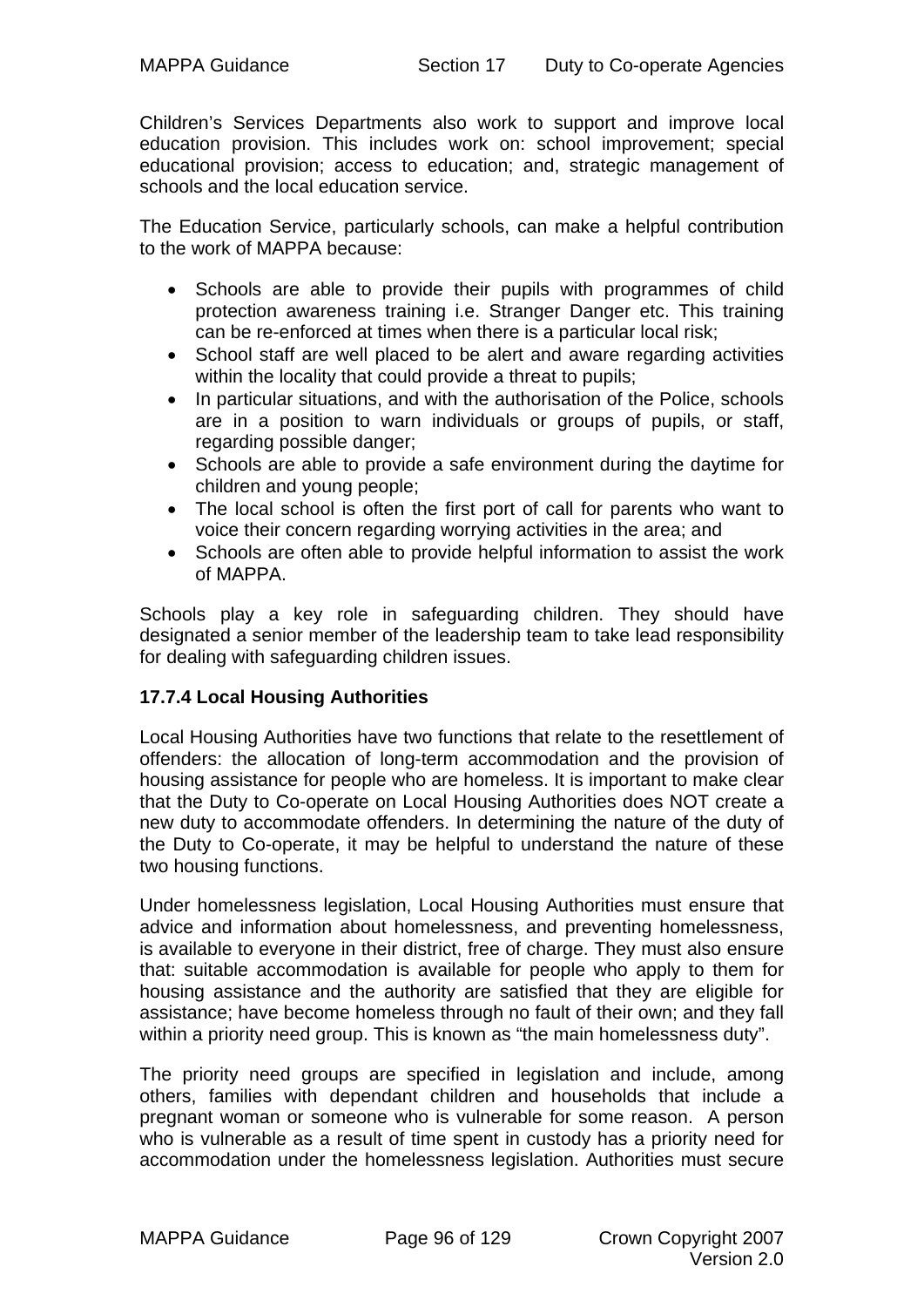accommodation until a settled home becomes available, or some other circumstance brings the duty to an end.

The allocation of settled social housing by a Local Housing Authority (either within its own stock or through a nomination to a housing association) is governed by Part 6 of the Housing Act (1996). Housing Authorities are required to have and to publish an allocation scheme for determining priorities and for defining the procedures to be followed in allocating housing accommodation, and must allocate in accordance with that scheme.

Anyone is eligible for an allocation of accommodation, except for certain persons from abroad specified in regulations and persons whom an authority decides to treat as ineligible, because they (or a member of their household) have been guilty of unacceptable behaviour serious enough to make them unsuitable to be a tenant of the authority. Unacceptable behaviour in this context means behaviour which would have entitled the Local Authority to an outright possession order had the person been a tenant of that Authority.

As regards priorities, an allocation scheme must be framed in such a way that overall "reasonable preference" for an allocation goes to certain categories of persons. These are:

- People who are homeless;
- People living in unsanitary, overcrowded or unsatisfactory housing;
- People who need to move on medical or welfare grounds, including grounds relating to a disability; and
- People who need to move to a particular locality in the district of the authority, where failure to meet that need would cause hardship to themselves or to others.

Given the importance of accommodation in the resettlement of offenders and hence in the assessment and management of risk, Local Authority Housing representatives can make an important contribution to MAPPA. As indicated above, this will not necessarily mean that they have a specific duty to accommodate an offender but their advice about accommodation and the procedures by which it is allocated and the suitability of particular housing stock will provide a valuable contribution.

# **17.7.5 Registered Social Landlords (RSLs)**

Registered Social Landlord (RSL) is the statutory name for social landlords that are registered with the Housing Corporation - most are housing associations, but there are also trusts, co-operatives and companies. Housing associations are run as businesses but they do not trade for profit. Any surplus is ploughed back into the organisation to maintain existing homes and to help finance new ones. Housing associations are the main providers of new social housing. There are over 1,950 housing associations in England, currently managing just over 2.2 million homes and housing at least twice that many people.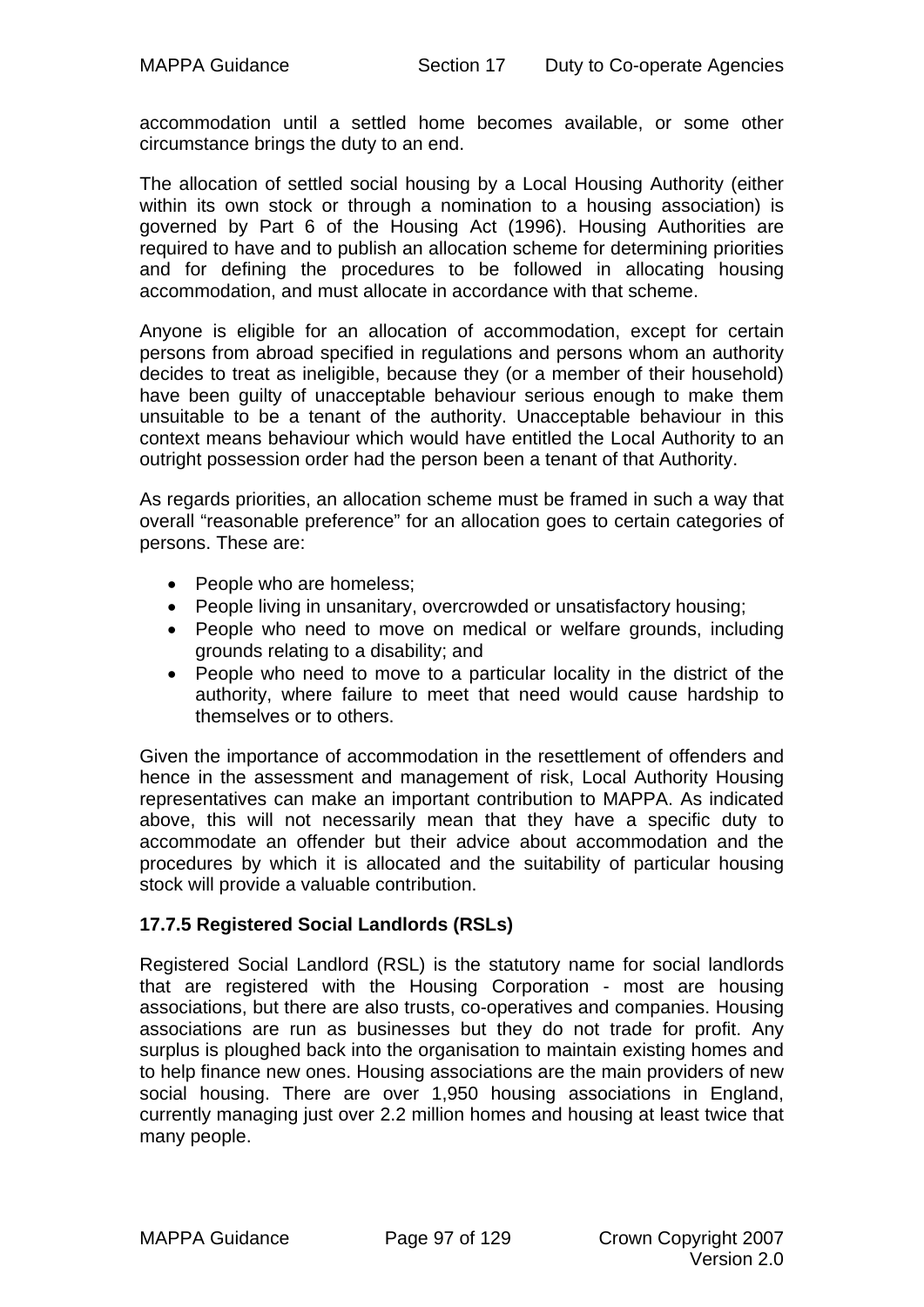The sector is diverse and there are substantial numbers of associations that manage less than 100 units of stock. However, mergers and group structures mean that at the other end of the spectrum there are a number of associations which own more than 25,000 units nationally. Many new associations have been formed to manage and develop homes transferred to them by local authorities. The Housing Corporation is the Non-Departmental Public Body (NDPB).

Not all RSLs provide accommodation for MAPPA offenders. It is likely that as providers of accommodation, the Duty to Co-operate will only engage RSLs when they are giving consideration to accommodating a MAPPA offender. However, the precise nature of the duty is determined by the RSLs with the RA in each area and may include the provision of general advice too.

## **17.7.6 Health Bodies and the Duty to Co-operate**

The Duty to Co-operate is imposed upon a range of Health Trusts and Authorities, and a variety of health practitioners and administrators may be involved in MAPPA. GPs and A&E departments, for example, are often amongst the first to witness the effects of the sort of behaviour which MAPPA are established to prevent, and it is important that the Chief Executives of all Trusts and Authorities are engaged in the drafting of the memoranda. Usually, it is the Mental Health Trusts with whom the RA is likely to deal most frequently because many MAPPA cases will involve offenders with a history of mental disorder.

Indeed, given the incidence of mental disorder amongst offenders, there are numerous mutual benefits of co-operation in MAPPA for both clinicians and RA (and other) agencies, including:

- The facility to securely exchange data to inform risk assessments of offenders/patients;
- An insight into available criminal and clinical interventions; and
- A framework for referral between agencies about high-risk cases.

Relevant sexual and violent offenders who receive hospital orders under section 37 of the Mental Health Act (1983) qualify automatically for MAPPA under Category 2. Others, who receive Prison sentences, are subsequently transferred to hospital for psychiatric treatment and who remain there beyond the custodial element of their sentence, are treated as if subject to hospital orders. These patients are commonly known as "notional 37s" and, during the currency of the Probation licence will be subject to statutory supervision/care by both the Probation Services and the Trust and Social Services Authority. It is also important to note that the Offender Manager's sentence planning responsibilities carry on throughout the custodial part of the sentence, even where the prisoner happens to be in hospital. The Offender Manager should ensure their involvement in the CPA process throughout.

Like the YOTS, and unlike other DTC agencies, Mental Health Trusts (together with Social Services) have a statutory supervisory/care role in relation to certain MAPPA offenders. Under section 117 of the Mental Health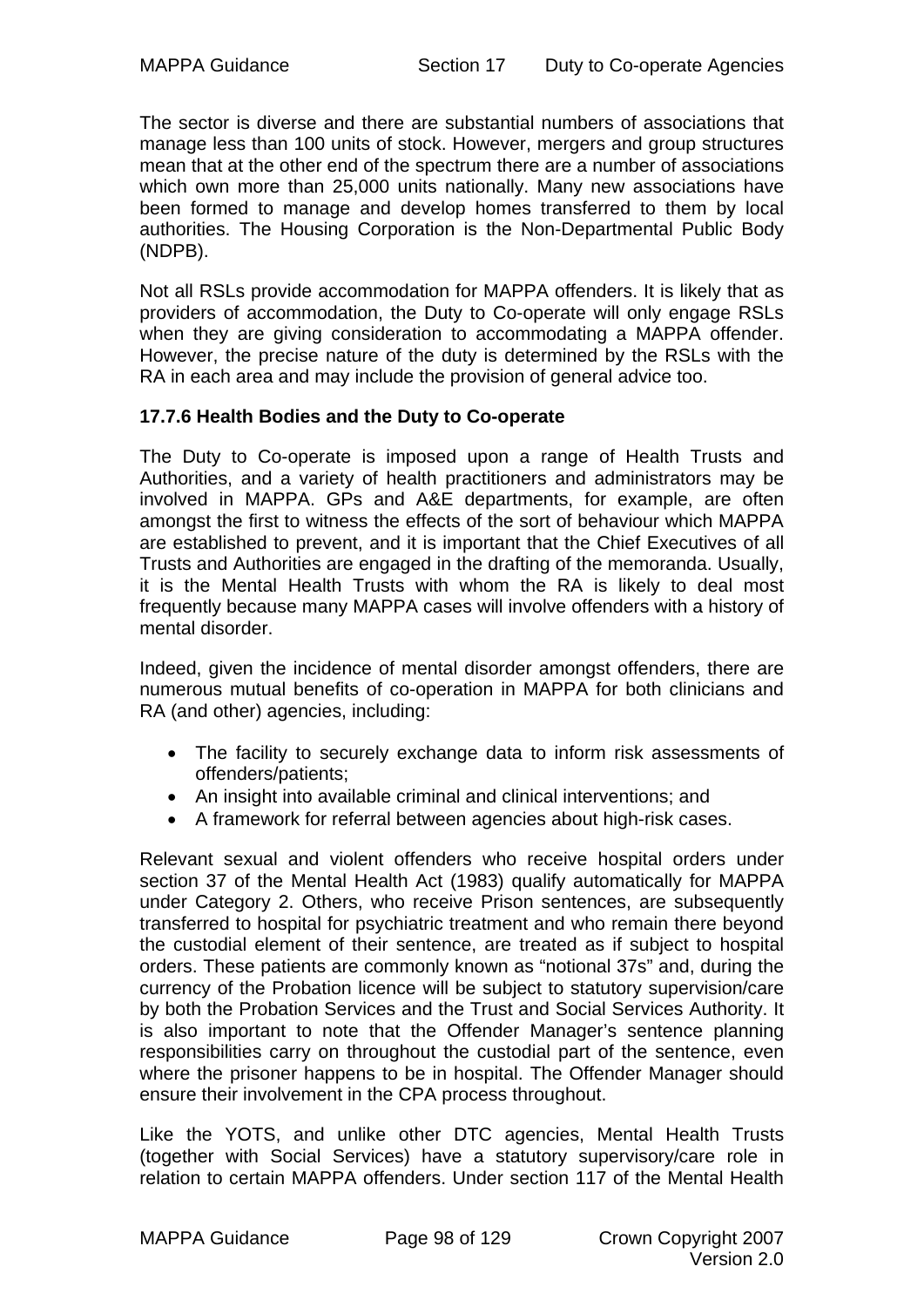Act (1983), there is a requirement on the relevant Health and Social Services authorities to provide after-care services to patients subject to section 37 hospital orders who are discharged from hospital, for so long as they require them. What the care consists of will naturally vary but in many cases it will be co-ordinated by community mental health teams.

After-care under section 117 will generally be established and managed via the care programme approach (CPA) which is intended to provide: a systematic assessment of health and social care need; an agreed care plan; allocation of a key worker (care co-ordinator); and regular review for mentally ill patients who are considered for discharge or accepted by specialist Mental Health Services. The after-care requirement applies in relation to both restricted and unrestricted patients. When the former are discharged, this will generally be subject to conditions and a Social and Psychiatric Supervisor reporting to the Secretary of State will be appointed to monitor the patient's progress in the community. (See below for more details on the Ministry of Justice Mental Health Unit, which carries out the Secretary of State's statutory responsibilities for the restricted patients.)

CPA was introduced in 1991, involves a multi-disciplinary approach to care and RA agencies may be involved. This co-operation at level 1 should continue with referral only once it is clear that the CPA is not equipped to deal with the risks identified. It is likely that most patients subject to hospital orders will be managed within CPA without recourse to MAPPA levels 2 and 3. The offender will have received a hospital order because the court decided that that was the appropriate method of dealing with them and, whilst the care teams may wish to consult RA agencies, it is likely that the interventions available under CPA, including re-admission (recall for restricted patients) to hospital, will be the most appropriate.

However, experience shows that this cannot be taken for granted and, without appropriate planning and communication, the RA might find itself suddenly dealing with a dangerous offender who has historically been dealt with by a health disposal but who, for a variety of reasons is now considered unsuitable for such an approach.

It is essential therefore, that memoranda include clear standing agreements about these offenders. In addition to other requirements, for example, including RA contacts to help Trusts with CPA managed cases, it is recommended that memoranda include a requirement on Trusts to:

- Identify all offenders who fall within the MAPP arrangements (both those in hospital and those in the community) so that a) the details can be notified to the MAPPA Co-ordinator for insertion on ViSOR; b) that they are well-placed to refer to MAPPA if need be; and c) that they can contribute to the area statistical returns and monitoring;
- Notify the relevant MAPPA Co-ordinator of any decision to discharge or to authorise leave to the offender (and consider MAPPA referral where appropriate). This should occur while the patient is still securely detained, giving as much notice as possible; and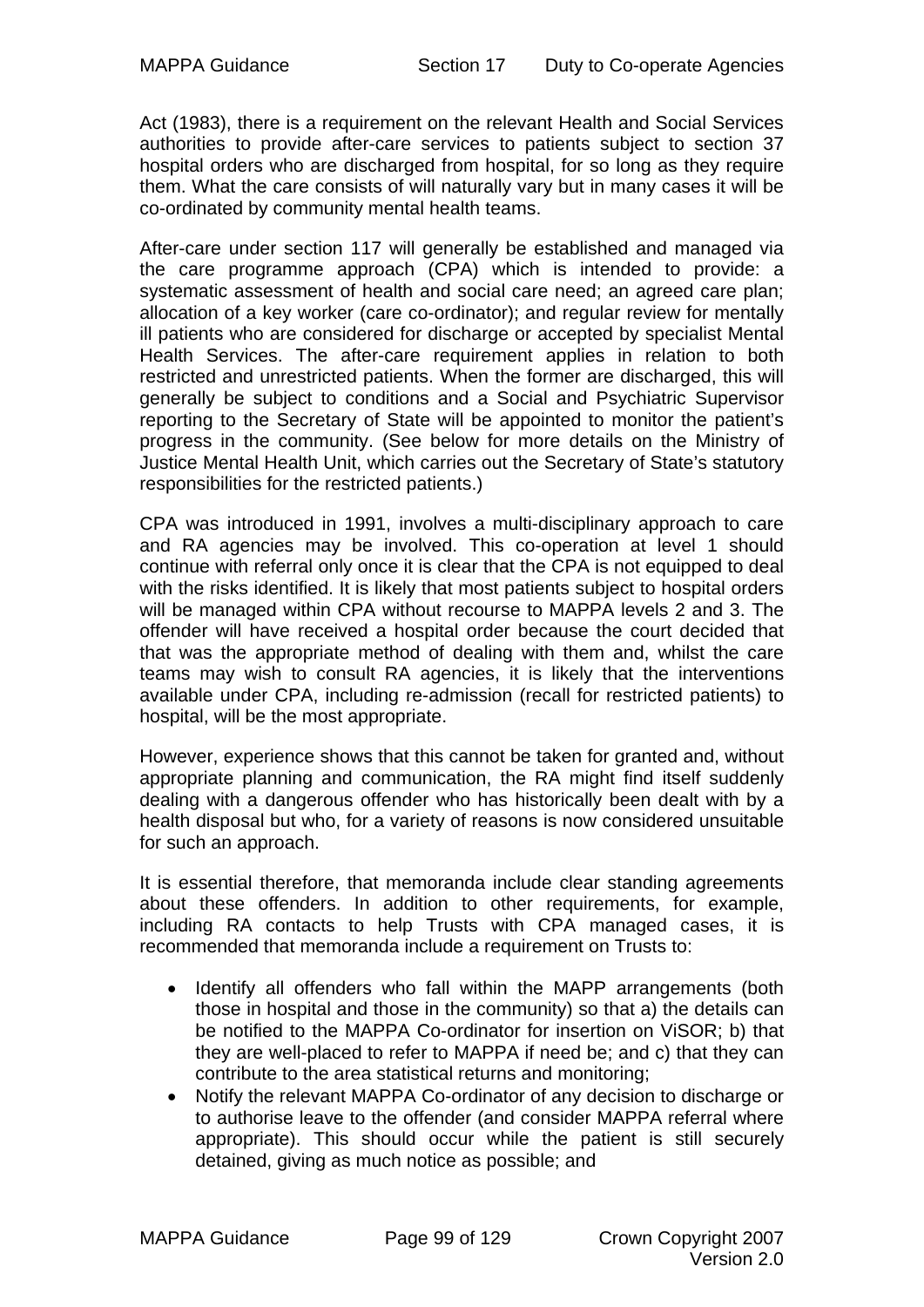• Flag up and notify the relevant MAPPA Co-ordinator (and consider referral to MAPPA) of any case where a patient is expected to be discharged in the face of objections by the hospital care team and or strong objections by the Secretary of State. Again, this should be notified as soon as it becomes a possibility

The relevant MAPPA Co-ordinator is from the area where the leave or the discharge is to take place.

## **17.7.7 Electronic Monitoring (EM) Providers**

EM providers have been included in the Duty to Co-operate in acknowledgement of the important service they can provide as part of a highrisk management plan. Their Duty to Co-operate is to be understood as being synonymous with their contractual responsibilities. In practical terms this may involve EM providers:

- Providing a point of contact for advice to the RA on the available technology, explaining what it can and cannot do; and exceptionally
- Attending MAPP meetings (generally only level 3 MAPP meetings) when the needs of a particular case demands; and
- Attending SMBs, as and when required, for advice on policy and practice relating to electronic monitoring.

The larger part of the work of the EM providers concerns "tagging" for the Home Detention Curfew scheme. Some MAPPA offenders are eligible and may be released early from custody under this scheme. However, it is unlikely that this work will lead to any involvement of the EM providers with MAPPA in addition to that which already requires EM providers to work in conjunction with Police and Probation. This is because the criteria for release under the HDC scheme is that the offender has stable, suitable accommodation and that he/she poses no risk of harm or of re-offending. However, where a MAPPA offender who has been released on HDC becomes a higher risk, the EM provider may helpfully contribute to the assessment and further management of that risk.

In three areas of the country (West Yorkshire, Nottinghamshire and Hampshire), electronic monitoring is available for those released on licence at the end of their sentences and Post Release and Recall Section need to approve these cases or exceptional cases from other areas before this is inserted into the offender's licence. This will be kept under review and it is our intention to extend this to all areas when funds allow.

Both G4S and Serco, who are current providers of services, should be informed of MAPPA status by Probation, Prison Service or Police to ensure this is recorded on the supplier's database. Once the case is flagged as MAPPA, the supplier is empowered by MOJ to release any information on the offender immediately upon request of the MAPPA agency.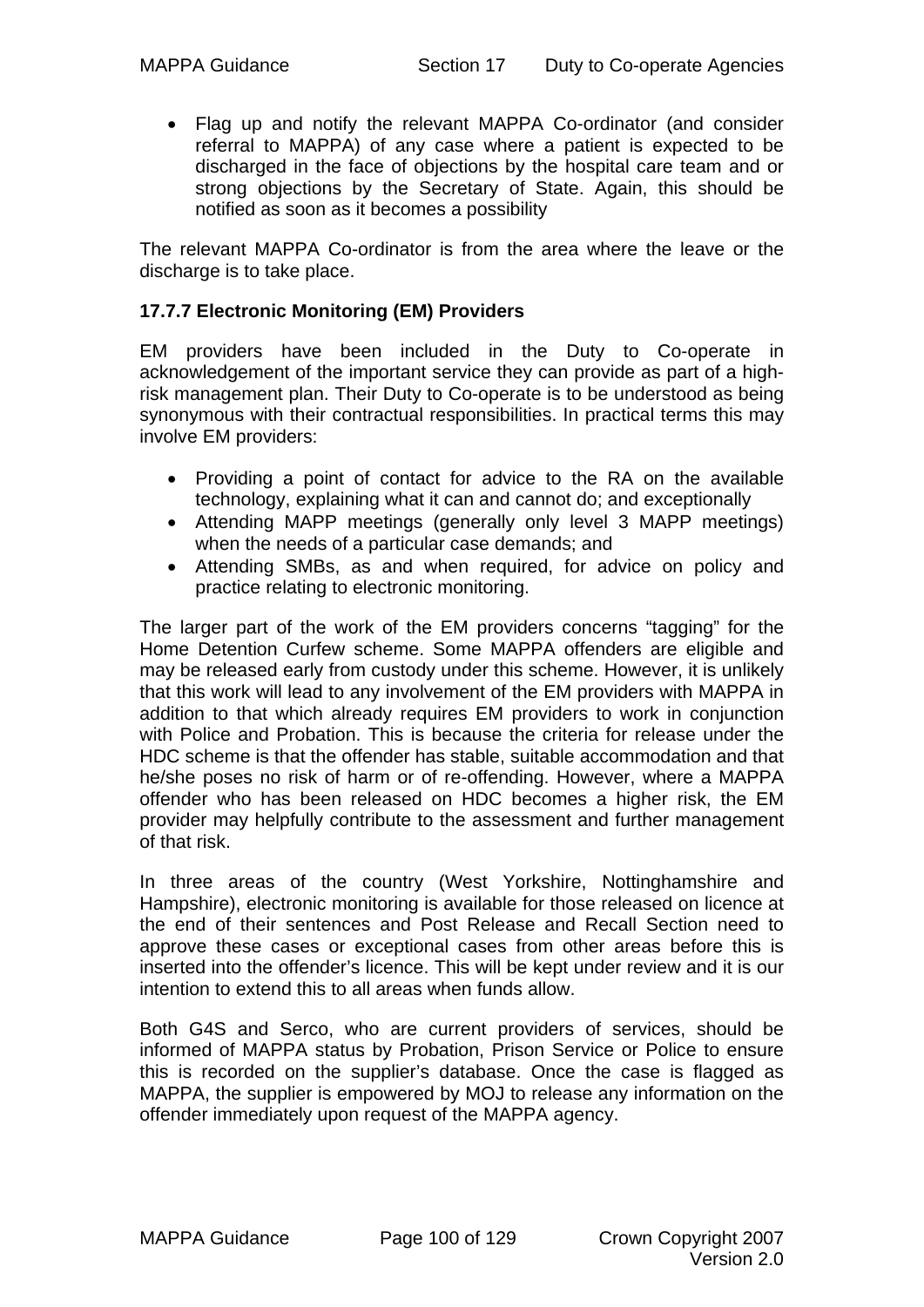#### **17.8 Ministry of Justice Units with Release and Recall Responsibilities**

#### **17.8.1 Pre Release Section (PRS)**

Pre Release Section (PRS) forms part of the Public Protection Unit (PPU) in the National Offender Management Service (NOMS) within the Ministry of Justice. PRS was formed in April 2007 as part of an internal restructure of release and recall procedures for life and determinate sentenced offenders. These procedures had previously been the responsibility of the Lifer Review and Recall Section and the Early Release and Recall Section.

PRS functions now include responsibility for the delivery of Parole casework in relation to the review and release of all life and indeterminate sentence prisoners in custody. A similar function applies to certain categories of long term determinate sentence prisoners.

Operational matters relating to the reception, sentence planning and transfer of individual Lifers during sentence, including participation in Multi-Agency Lifer Risk Assessment Panels (MALRAPS), are the responsibility of HM Prison Service.

Key agencies and organisations with whom PRS staff work closely include the independent Parole Board, HM Prison Service, the National Probation Service and individual Probation Areas, and the Mental Health Unit in the Home Office. Staff are available to attend MAPP meetings involving Lifer cases where necessary.

The core elements of PRS work include:

- The preparation of Parole Board dossiers for the review and release of indeterminate sentences;
- Making decisions on Parole Board recommendations for an indeterminate sentence prisoner's transfer to open conditions;
- The co-ordination of the release arrangements for all indeterminate sentence prisoners, in conjunction with partner agencies;
- Consideration of cancellation of the Probation supervision element in life licences; and
- Executive decisions on whether to recall life licensees.

In addition, PRS has responsibility for policy, planning and advice on all Lifer review issues.

In relation to non-Lifer work, the Section also considers on behalf of the Secretary of State:

- The early release of offenders serving 15 years or more;
- The early release of those offenders subject to deportation; orders, serving four years or more;
- The early release of offenders on compassionate grounds; and
- The approval of requests for non-standard additional licence conditions for short term offenders.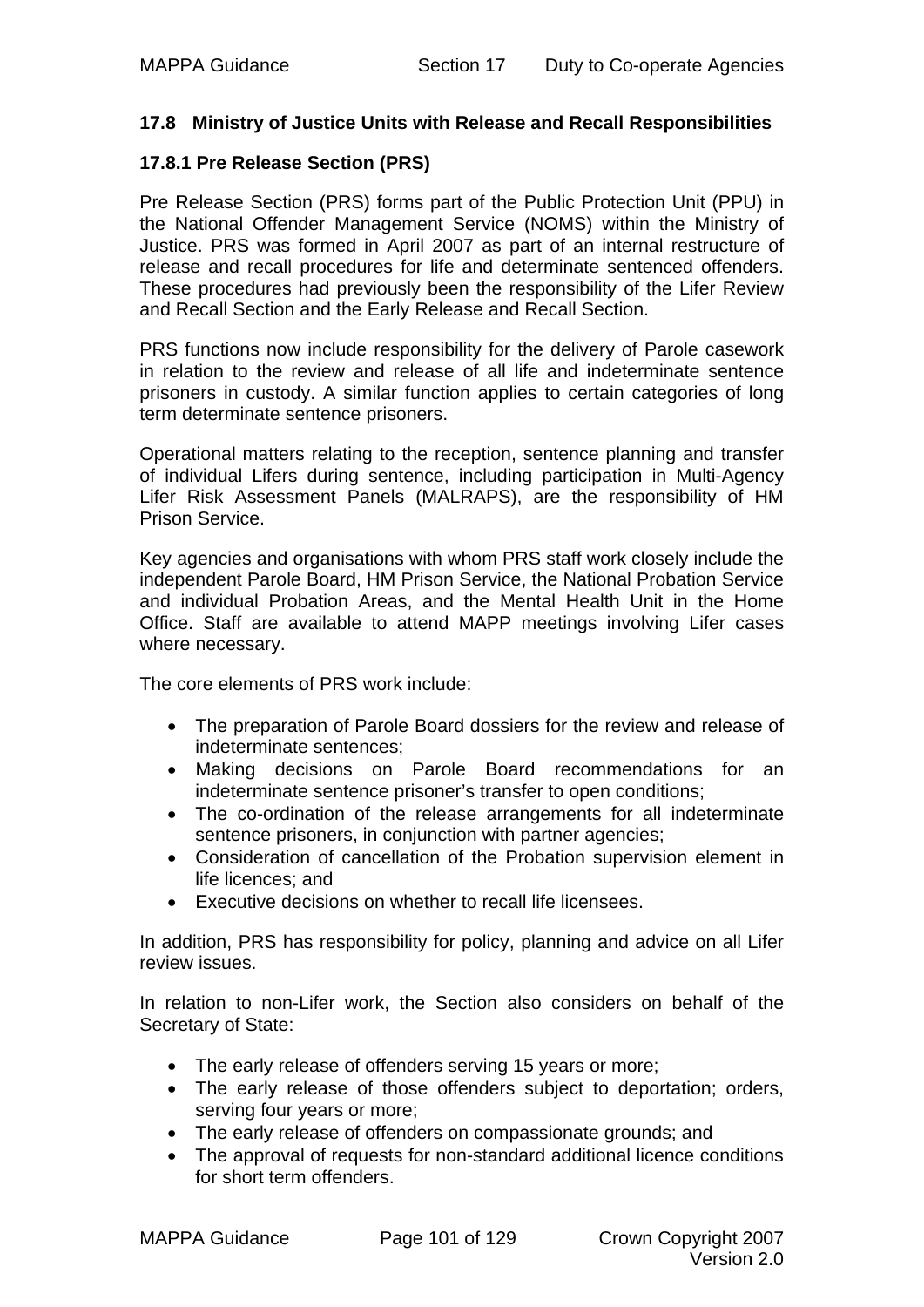## **17.8.2 Post Release Section**

The Post Release Section was also formed in April 2007, continuing much of the responsibilities of the Release and Recall Section. In addition the Section took responsibility for all post release casework including that of indeterminate licensees.

The main bulk of post release work is the recall of offenders subject to determinate, indeterminate, Home Detention Curfew (HDC) and End of Custody (ECL) licences. The section considers breach notification forms sent by supervising Probation Areas, and makes an executive decision to revoke an offender's licence on behalf of the Secretary of State.

The Section is also responsible for processing appeals against revocation to the Parole Board, and for presenting the case for the Secretary of State at an oral hearing. This is manifested through a dedicated Public Protection Advocacy Team responsible for the advocacy of victim and public protection concerns at both pre and post release Parole Board Oral Hearings. The section also considers and processes post release licence variation requests in the cases of long term pre Criminal Justice Act (2003) offenders, extended or indeterminate sentence prisoners, electronically monitored offenders and requests for bespoke licence conditions.

The Post Release Section monitors internal performance and that of the Police and Probation Services in order to drive up standards through the monitoring of the end-to-end target of the revocation of licences and the return of offenders to custody. The Operational Policy Team also develops policy, processes and practice development in relation to licensed supervision, recall and Parole Board Oral Hearings. It liaises with key partner agencies and bodies, notably the Parole Board, Probation Service, Police and Prison Service in order to better practices in respect of the supervision of offenders and thereby protect the public. Useful Probation Circulars (PCs) on recalls and licence conditions are PC 16/2005 and PC 29/2007.

The core elements of the work of the Post Release Section are:

- The recall of all offenders subject to licensed supervision;
- Post release casework including: response to requests for additional licence conditions; consideration of the cancellation of Probation supervision of life licensees; the co-ordination of release arrangements for life licensees following recall; progress reports; warning letters; judicial reviews; disclosure of information;
- Administration of the review process by the Parole Board or Secretary of State where an offender has been recalled and returned to custody;
- Representing the Secretary of State at Parole Board Oral Hearings;
- The monitoring of performance of internal and external agencies through the end-to-end target; and
- Issuing operational policy guidance for post release matters.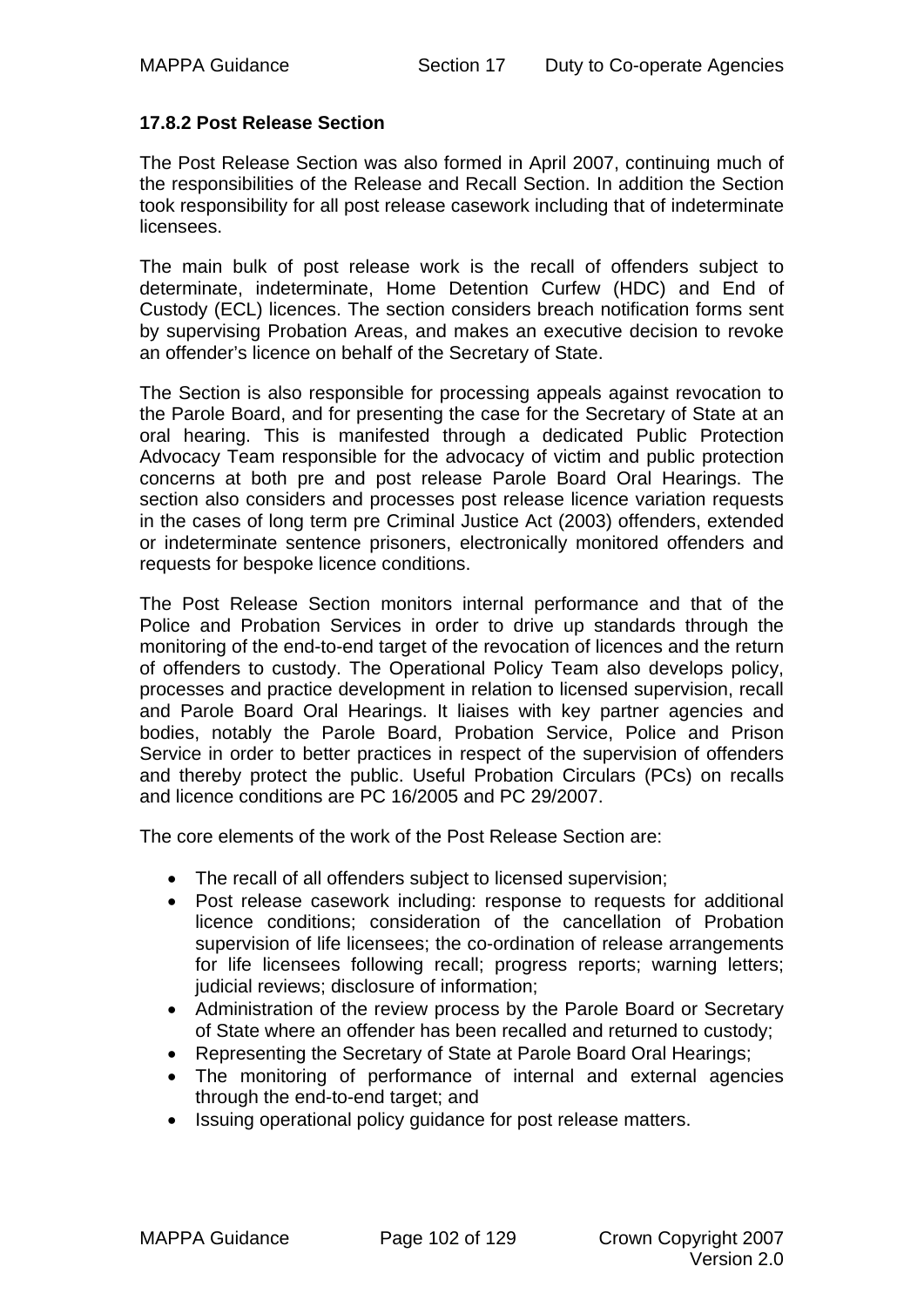## **17.9 Mental Health Unit (MHU)**

In addition to the co-operation the RA will establish with the local Mental Health Trusts and Social Services Authority (role of Social Supervisor), the Ministry of Justice Mental Health Unit (MHU) may also provide assistance. The role of the MHU is based on the provisions made in the Mental Health Act (1983) for the Secretary of State to take responsibility for certain types of mentally disordered offender. The Mental Health Act (2007) received Royal Assent in July 2007 but the principal relevant provisions will not come into effect until next year. This Guidance will be amended next year to reflect the relevant changes.

#### **17.9.1 The Home Secretary's Responsibilities under the Mental Health Act**

The Secretary of State is responsible only for mentally disordered offenders subject to restriction orders, restriction directions or hospital directions under the Mental Health Act (1983), or the Criminal Procedure (Insanity and Unfitness to Plead) Acts (1964 and 1991). Such offenders are generally collectively known as "restricted patients". An overview of the relevant provisions is given below.

MHU's role involves the provision of information and facilitation of contact between the RA and other key agencies. They will focus particularly on cases where prisoners transfer to hospital (or need to) and cases where there is a danger that a prisoner/patient about whom the Secretary of State has concerns is likely to be released into the community. The following examples indicate the type of case where MHU will look to ensure MAPPA procedures are engaged and followed:

- Determinate sentenced prisoners who are judged as dangerous, but who, for whatever reason, cannot be placed in a hospital and are approaching their release date;
- Absolute and conditional discharges where concerns exist over the risk posed to the public by the patient, particularly in respect of general criminality as opposed to risk linked to mental disorder; and
- Criminal Procedures (Insanity) Act (1964) as amended by the Domestic Violence, Crime and Victims Act (2004) (CPI) patients who are discharged by the court with a diagnosis of no mental illness or who have to be discharged in the rare event of their not having been identified properly by court documentation.

Queries about restricted patients or the transfer of prisoners to hospital should be addressed to the relevant caseworker and a list is regularly updated in the front of the NAPO directory.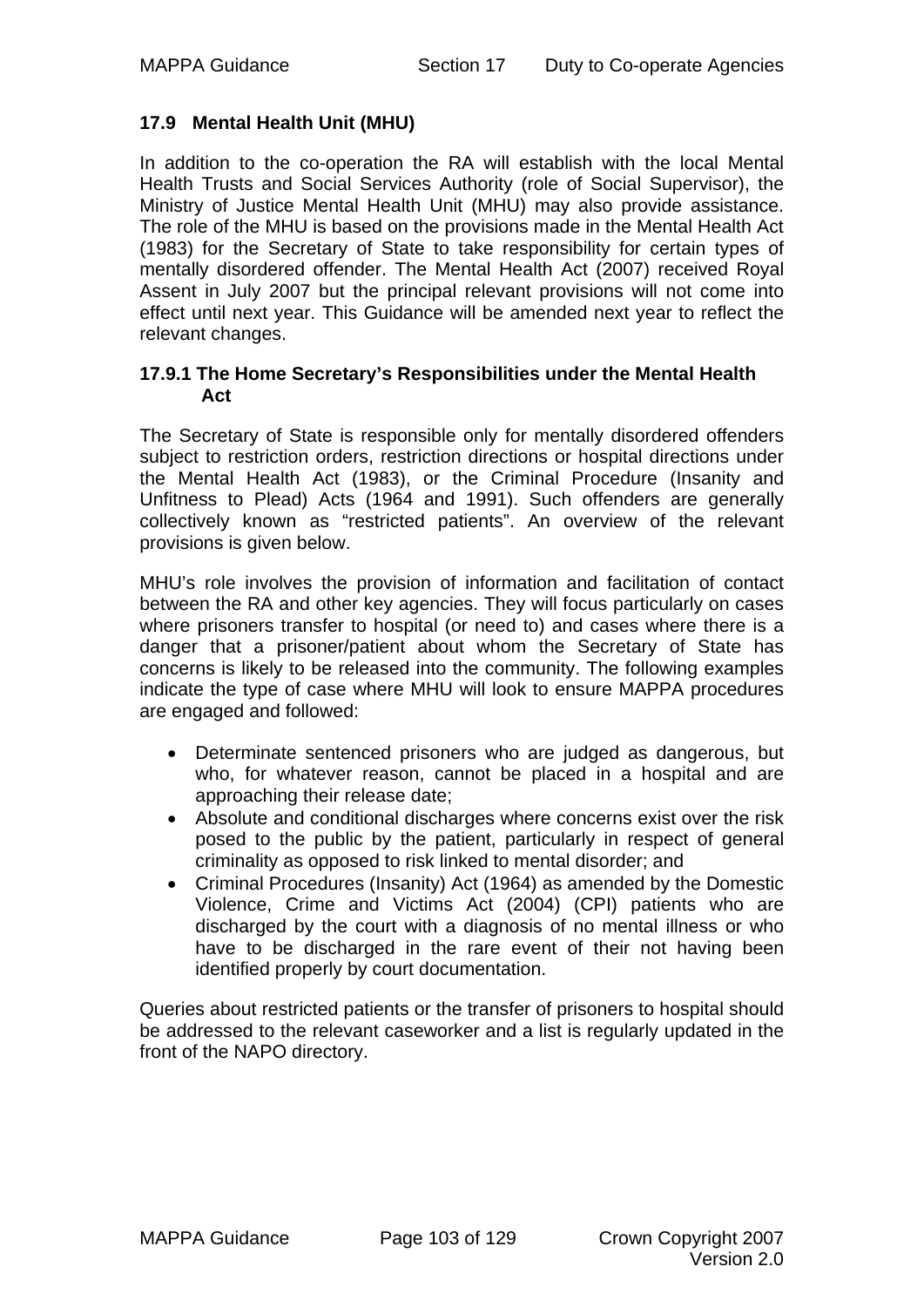## **Provisions Relevant to the Management of Restricted Patients**

#### **17.9.2 Hospital Orders (Section 37) and Restriction Orders (Section 41)**

A hospital order made under section 37 of the Act authorises the admission of the defendant to a specified psychiatric hospital and his compulsory detention there for treatment. The Secretary of State has no responsibility for a patient who is subject only to an order made under section 37 of the Act.

Section 41 of the Act enables a Crown Court to make a restriction order at the same time as it makes a hospital order. A court may impose a restriction order only when it appears necessary for the protection of the public from serious harm and it will generally be set without limit of time. Some restricted patients will always remain in secure institutions. In relation to all restricted patients the Secretary of State's consent is required for:

- Leave into the community;
- Transfer between hospitals;
- Discharge into the community (both conditionally and absolutely). NB This power is shared with the Tribunal (see below);
- Remission back to Prison of a transferred prisoner;
- Recall of a conditionally discharged patient; and
- Remission to stand trial of a patient who had previously been found unfit to plead, is subject to a restriction order and recovers sufficiently for the purpose, and within a time, which makes trial feasible.

#### **17.9.3 Conditional Discharge and Recall to Hospital**

Under section 42 of the Mental Health Act (1983), the Secretary of State may, by warrant, discharge a patient subject to conditions at any time while a restriction order is in force. This is known as a conditional discharge. The Secretary of State may, by warrant, recall a conditionally discharged patient and after recall a patient once again becomes subject to detention in hospital with restrictions. Under the same section, the Secretary of State has the power to bring a restriction order to an end at any time if he is satisfied that it is no longer needed for the protection of the public. This is known as an absolute discharge.

#### **17.9.4 Transfer Directions Made by the Secretary of State from Prison to Hospital (Sections 47, 48 and 49 of the Mental Health Act 1983)**

**Sentenced Prisoners:** Section 47 of the Act empowers the Secretary of State in certain circumstances to direct that a sentenced prisoner be transferred to hospital where appropriate. Under section 49, the Secretary of State may impose restrictions until the time when the Prison sentence would normally have ended. If at any time the prisoner no longer requires hospital treatment, the Secretary of State may remit him/her back to Prison to serve the remainder of any custodial sentence.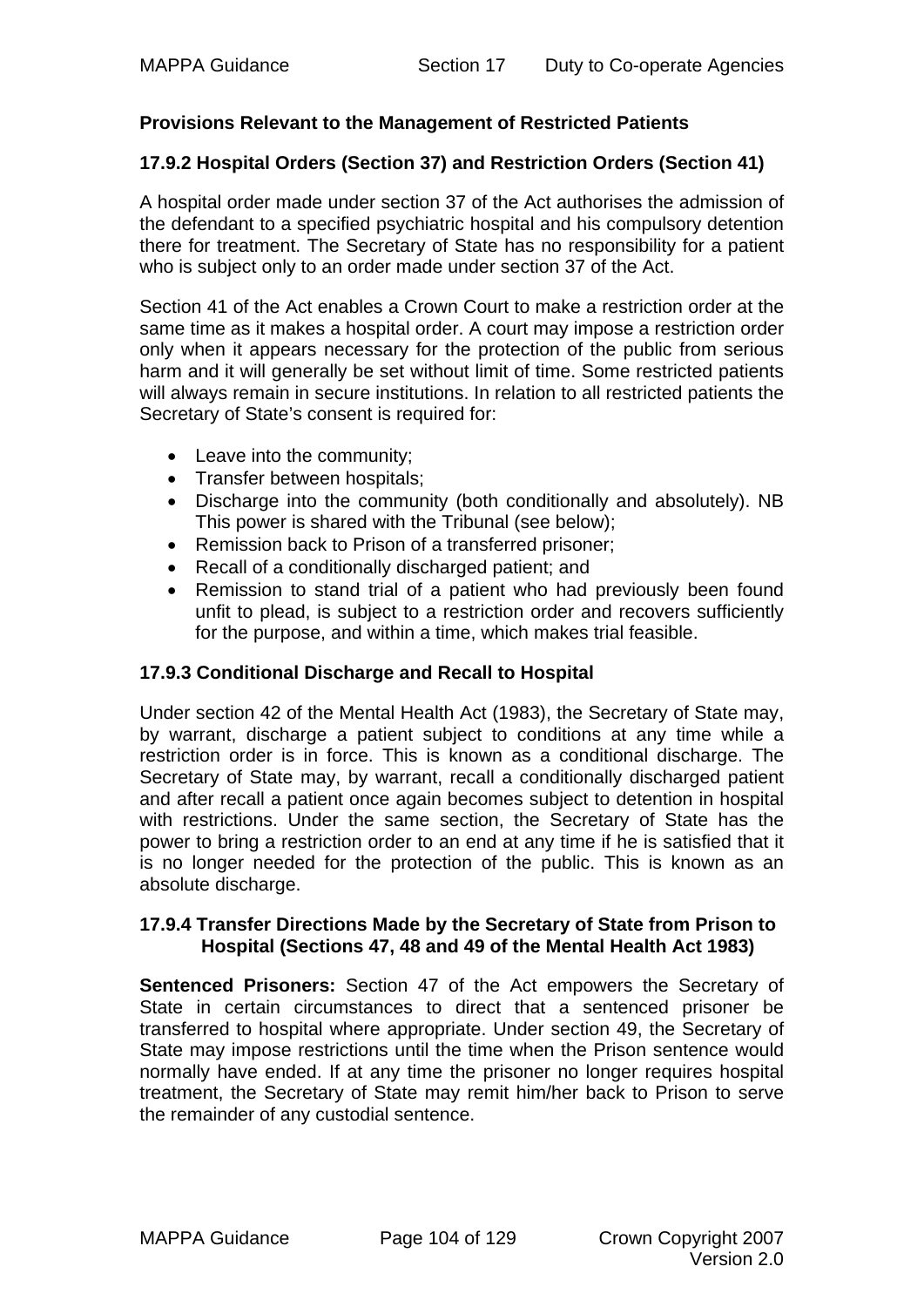**Remand (and other) Prisoners:** Section 48 of the Act provides similar powers (although limited to patients diagnosed as having a mental illness or severe mental impairment) in respect of prisoners awaiting trial or sentence (plus certain civil prisoners and immigration detainees).

## **17.9.5 Hospital and Limitation Direction (Sections 45A and 458)**

Applicable only in relation to offenders suffering psychopathic disorder, the Crown Court can pass a Prison sentence and simultaneously direct the offender's admission to hospital. When making a hospital direction, the Court must always add a limitation direction, which acts like a restriction order. The offender will go to hospital but if they no longer require treatment they are automatically remitted to Prison in case-working terms.

### **17.9.6 Criminal Procedure (Insanity) Act (1964) and Criminal Procedure (Insanity and Unfitness to Plead) Act (1991)**

These Acts deal with those mentally disordered persons who, when they appear before the Crown Court, are not convicted either because their mental disorder is too great to permit their trial ("under disability" or, commonly, "unfit to plead"), or because the offence was committed in such a state of mental disorder as to negate criminal responsibility ("not guilty by reason of insanity").

Following either of these findings the court is obliged under the 1964 Act to make an order for the person's admission to such hospital as may be specified by the Secretary of State. The patient is then regarded as though he/she were subject to a hospital order made under the Mental Health Act (1983), together with a restriction order without limit of time. If, at any time, the offender becomes fit to plead then they may be remitted for trial.

#### **17.9.7 Mental Health Review Tribunals**

Under the Mental Health Act (1983), a detained restricted patient may apply to have his case heard by a Mental Health Review Tribunal roughly once each year. If he does not apply, his case will be referred to a Tribunal by the Secretary of State every three years, under section 71(2). After a conditionally discharged patient has been recalled, the Secretary of State must, under section 75(1), refer the case to a Tribunal within one month of recall. Under section 75(2), conditionally discharged patients may apply to a Tribunal once during the second year of their discharge and once in every two-year period thereafter.

Under section 73 of the Mental Health Act (1983), Tribunals have the power to discharge a restricted patient absolutely or conditionally providing certain criteria are met. This power does not apply to prisoners who have been transferred to hospital under sections 47 and 48 of the Mental Health Act (1983) or equivalent earlier legislation. In these cases, under section 74, Tribunals may only advise the Secretary of State.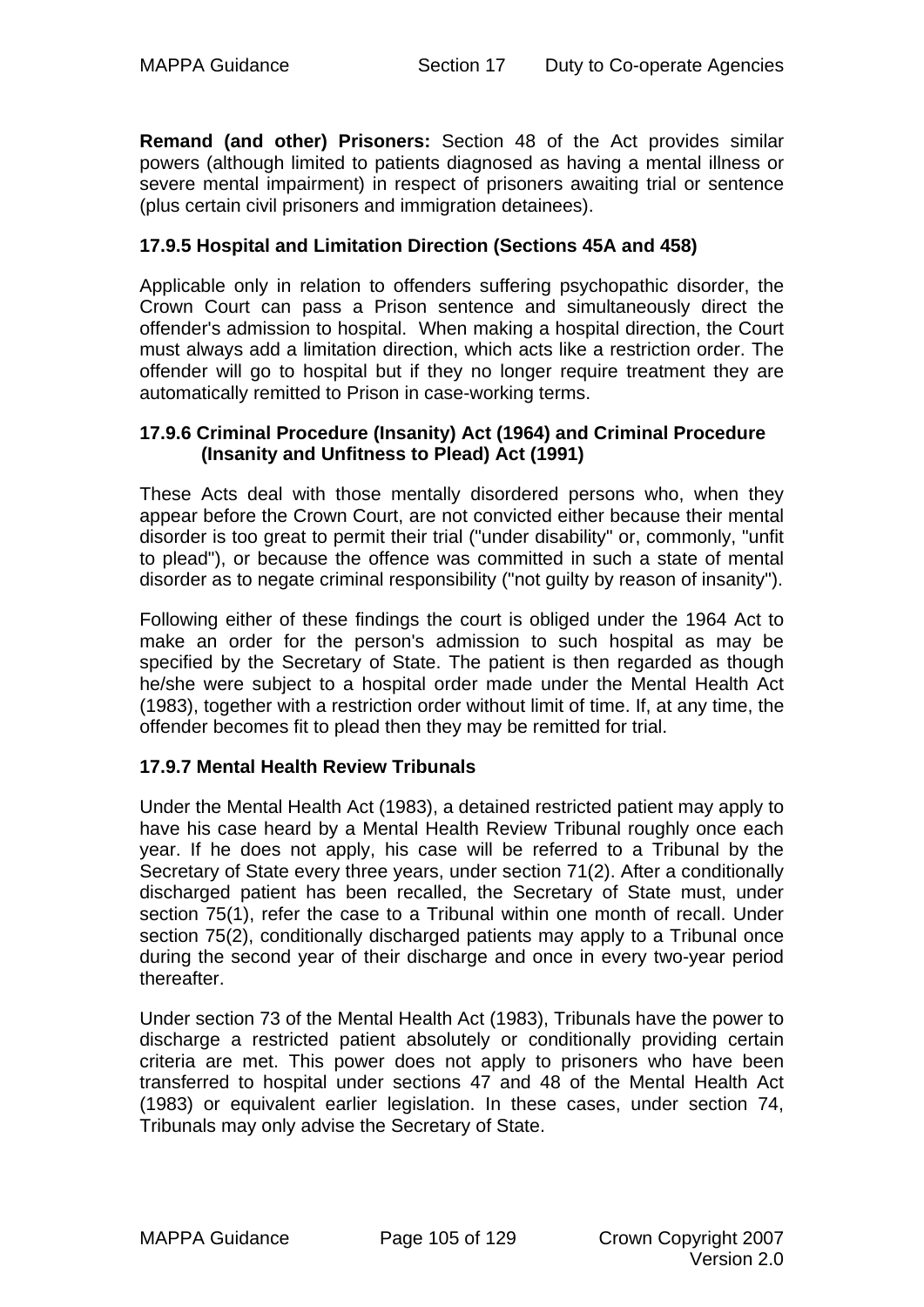Where a Tribunal decides to direct the conditional discharge of a patient it may, under section 73(7), defer that direction until it is satisfied that adequate arrangements have been made for the discharge to take place. It may impose any conditions on discharge. After a Tribunal has directed the conditional discharge of a patient, the Secretary of State may vary those conditions under section 73(4).

Under section 75(3), a Tribunal may, on application by a patient conditionally discharged by either a Tribunal or the Secretary of State, vary any condition on discharge, impose fresh conditions or direct an absolute discharge. A Tribunal has no power to direct the recall of a conditionally discharged patient, or to direct the leave from hospital or the transfer to another hospital of a detained restricted patient.

#### **17.10 Suggested Template for the Memorandum Defining the Duty to Cooperate**

Section 325(5) requires that the RA in each area and the Duty to Co-operate bodies draw up together a Memorandum setting out the ways in which they are to co-operate. The purpose of this requirement is to enable the practicalities of co-operation to be determined according to what suits local circumstances. However, as a minimum, memoranda should include:

- Clear statements from the parties on their responsibilities to public protection, the protection of victims and the reduction of serious harm;
- Endorsement of the statutory Duty to Co-operate with the RA in respect of the multi-agency public protection arrangements;
- Designation of points of contact for public protection referrals and internal and external enquiries from the MAPPA Co-ordinator/Manager, other agencies, members of the public and members of staff;
- A date at which it will be reviewed; and
- Signatures from each agency.

Memoranda should make clear the purpose of the duty: the principles upon which co-operation will take place; the activities involved in co-operating and the systems and procedures which support the partners to the agreement. They could be based on the following:

**1) Statutory basis:** Criminal Justice Act (2003) Section 325(1), (2), (3), (4) & (5); and possibly, reference to Sections 17 and 115 of the Crime and Disorder Act (1998) and, possibly, reference to other local protocols and agreement (for example, under CDRP, LCJB or LSCB auspices);

**2) Local statement** of the broad purpose or objectives outlining the value of multi-agency joint working, which may, for example, highlight the particular significance the Memorandum has in cementing the relationships and arrangements underpinning safeguarding children and domestic violence work. This should also identify the agencies party to the agreement of the Memorandum, the principal point of contact for operational/case-related matters as well as the Senior Manager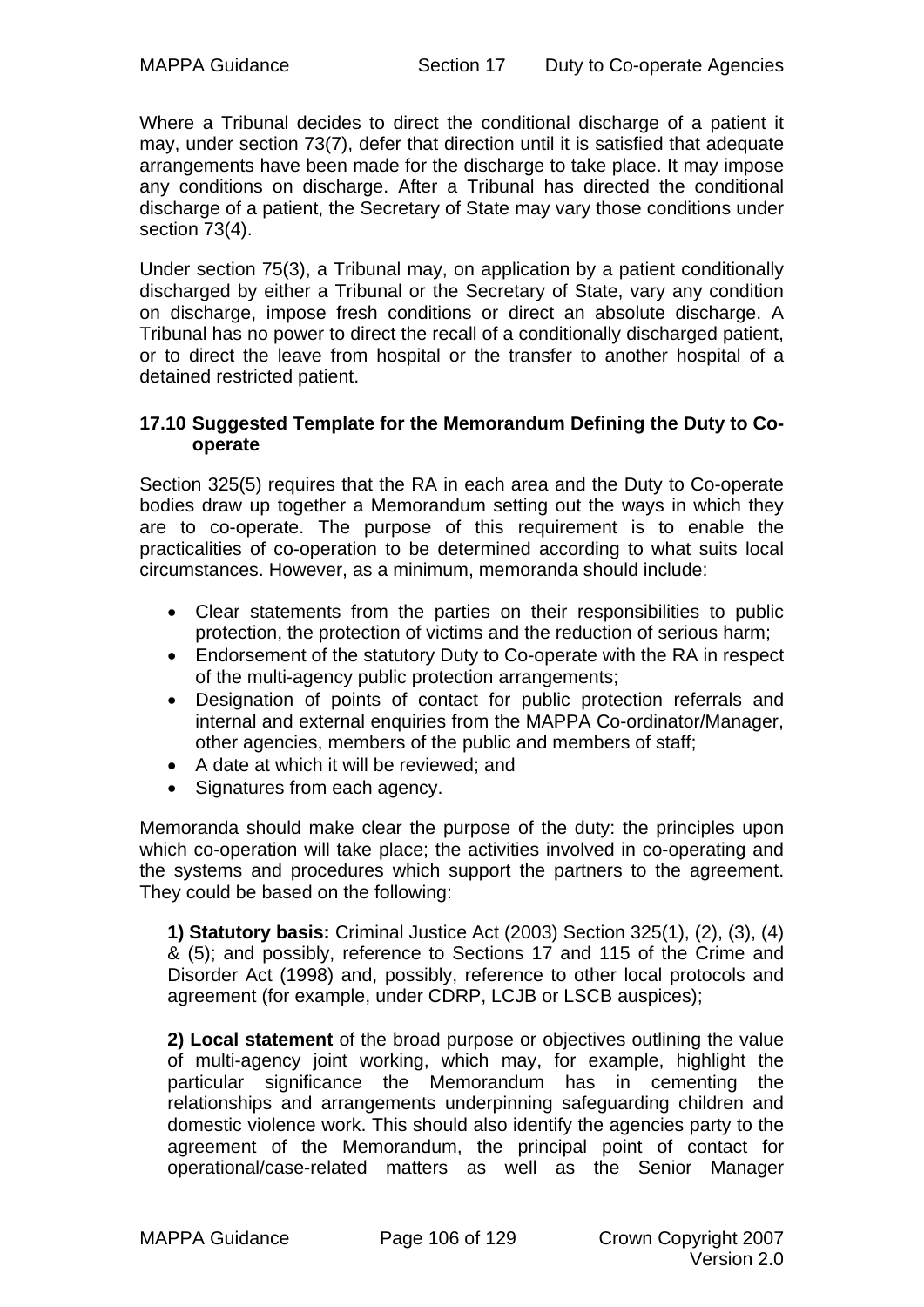underwriting the agreement on behalf of the agency and the role of each agency and the level of commitment that is practicable and appropriate;

**3) Principles:** as outlined in 17.4 above and the general principles underpinning MAPPA as covered throughout this Guidance. For example, defensible decision making and prioritising the use of resources to where they are most needed;

**4) Practical arrangements: how** MAPPA offenders are identified by Category; how referrals to level 2 and 3 operate and how meetings are arranged; how information sharing takes places; how the Annual Report is going to be prepared; how specific cases, for example, those involving Mentally Disordered Offenders are handled; how the media and public interest enquiries will be handled and how and when the memorandum will be reviewed.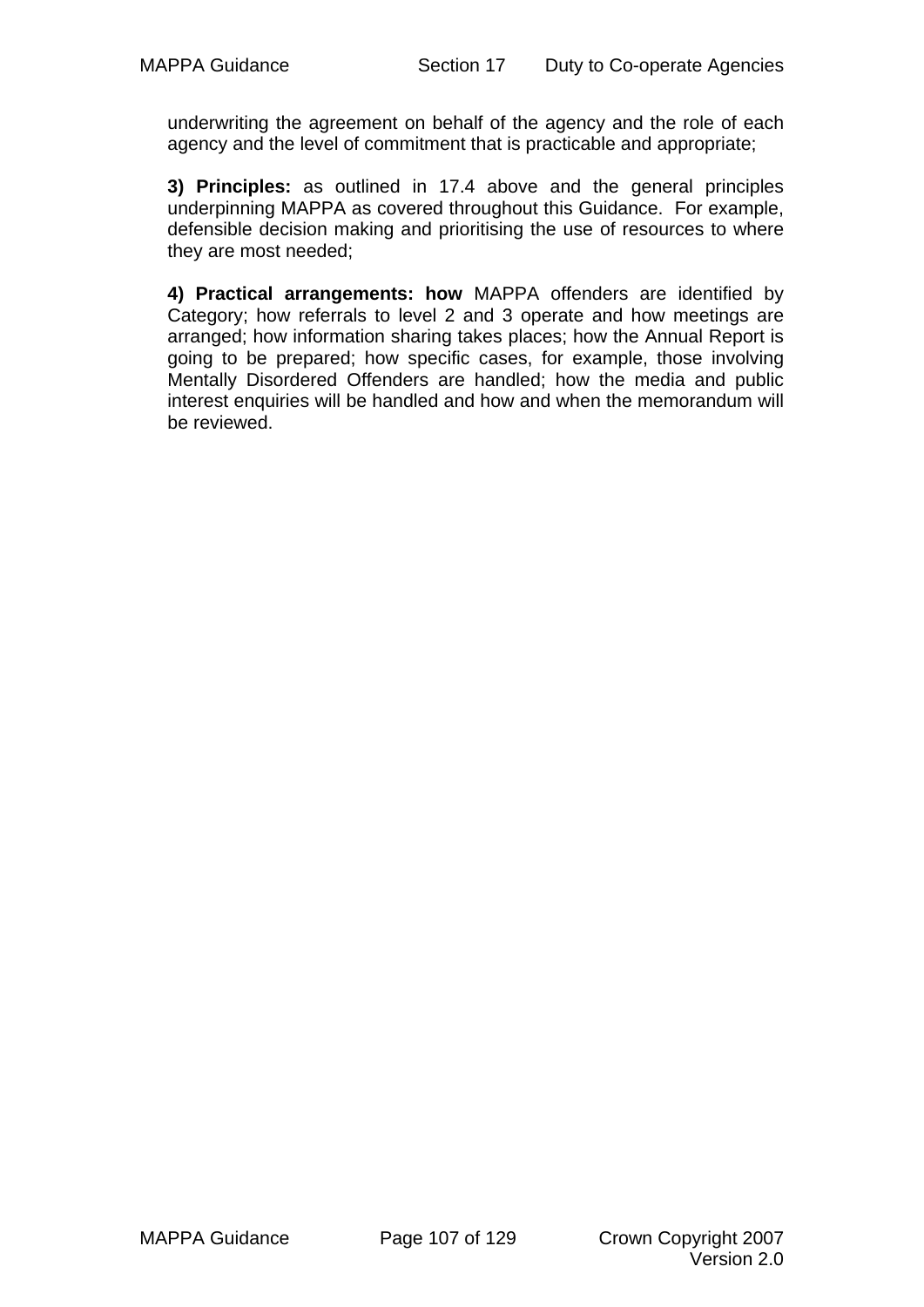# **18. The Strategic Management Board (SMB)**

## **18.1 Introduction**

The Strategic Management Board (SMB) is the means by which the Responsible Authority (RA) fulfils its duties under Section 67 (3) Criminal Justice and Court Services Act (2000), which requires the RA to:

#### **"Keep the arrangements (i.e. MAPPA) established by it under review with a view to monitoring their effectiveness and making any changes to them that appear necessary or expedient."**

The SMB has responsibility for shaping MAPPA activity in its area. This involves agreeing the role and representation of the different agencies within the SMB and brokering the protocols and memoranda of understanding which formalise these.

The core features common to all SMBs are:

- Monitoring (on at least a quarterly basis) and evaluating the operation of MAPPA, particularly level 3 MAPP meetings;
- Establishing local connections which support the effective liaison and operational work with other public protection bodies, for example, local Safeguarding Children Boards (LSCBs), Crime and Disorder Reduction Partnerships (CDRPs); Local Criminal Justice Boards (LCJBs) and Multi Agency Risk Assessment Conferences (MARACs);
- Preparing and publishing the MAPPA annual report and promoting the work of MAPPA in their area;
- Planning the longer term development of MAPPA in the light of regular (at least annual) reviews of the arrangements, legislative changes, national guidance and wider criminal justice changes;
- Identifying and planning how to meet common training and development needs of those working in MAPPA in conjunction with the National MAPPA Training Workgroup;
- Producing and implementing a media strategy and annual communication plan; and
- Producing and implementing an annual MAPPA business plan in accordance with the Responsible Authority National Steering Group (RANSG) business plan (Probation Circular 88/2005) and the formation of sub-groups to achieve those plans.

# **18.2 Membership of the SMB**

In order for the RA to carry out its duties and functions in reviewing MAPPA arrangements effectively, it should ensure that the SMB meetings include senior representatives of each of the RA and the Duty to Co-operate (DTC) agencies.

For those agencies that have co-terminus boundaries with the area (for example Police and Probation), the representation will be more easily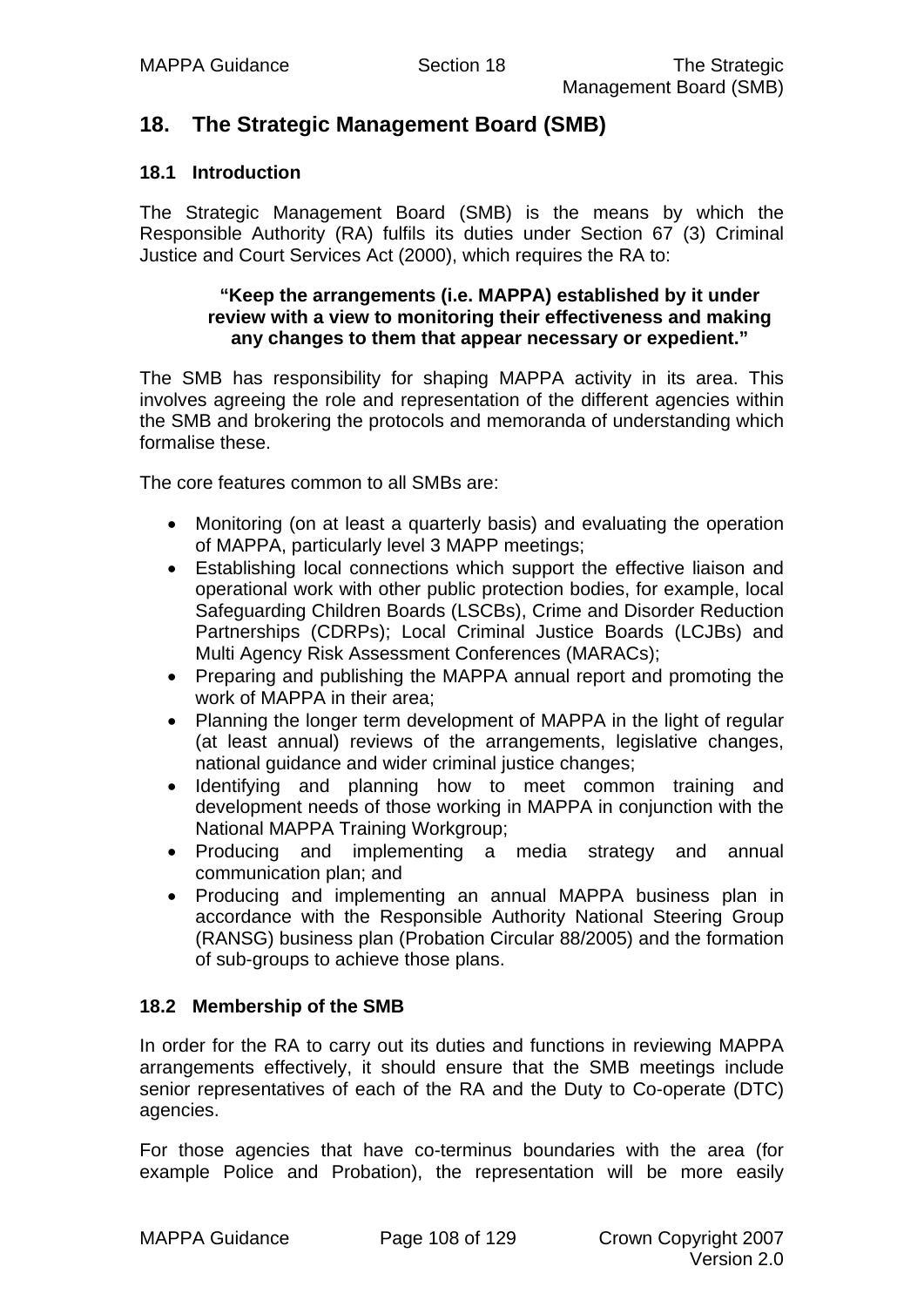identified. Where agency boundaries are not co-terminus, the RA should negotiate who will attend the SMB meetings and agree how information from the SMB will be disseminated to relevant colleagues; for example, an area with 10 districts has 10 LSCBs and 10 Social Care Services departments. The SMB Chair will approach them all and ask for a representative, and possibly a deputy, who will attend the SMB meetings on their behalf, represent their issues and ensure that information is effectively cascaded.

The general principle as to the level of seniority required is that the person has the necessary authority to enable them to: a) contribute to developing and maintaining effective inter-agency public protection procedures and protocols on behalf of their agency and b) to address the practical and resource implications of MAPPA.

The membership of the SMB should include as a minimum:

- **Probation Service** at Assistant Chief Officer grade/District Manager;
- **Police Service** at Assistant Chief Constable rank;
- (Police and Probation Services may also wish to include senior operational officers);
- **Prison Service** it is expected that this would be at Area Manager level. However, given that an Area Manager will have a number of SMBs in their area (a maximum of six and a minimum of three, with the majority having four or five), it is understood that it may not be possible for them to attend all meetings. They can choose to delegate this responsibility to a member of their staff. Where they do this, they will delegate full responsibility and powers to this person to act on their behalf. In those areas which have a Prison in the High Security Estate, the Governor of the establishment should be included as a member of the SMB. However, there can be an agreement between the Governor and the Area Manager as to who will attend on behalf of the Prison Service, so only one person attends. It is the Area Manager's responsibility to ensure that arrangements are in place to cascade information and ensure that the Prison representative is able to fully represent the issues of the establishments in the area. Where there is a Contracted Out Prison in the area, the Director of the establishment should be invited to be a member of the SMB;
- **MAPPA Co-ordinator** to provide operational context and management information to the meeting;
- **MAPPA Administrator** to provide secretariat to the meeting;
- **Lay Advisers** each area should have two Lay Advisers, who are appointed by the Secretary of State, as full members of the SMB;
- **Victim Liaison** it is important that the representative is able to bring a broad victim perspective that will help shape the strategic development of MAPPA;
- **Housing** representation from the Local Authority and housing suppliers. The SMB will need to agree with the Housing representative as to how they will ensure that information is disseminated within the various strands of local housing providers;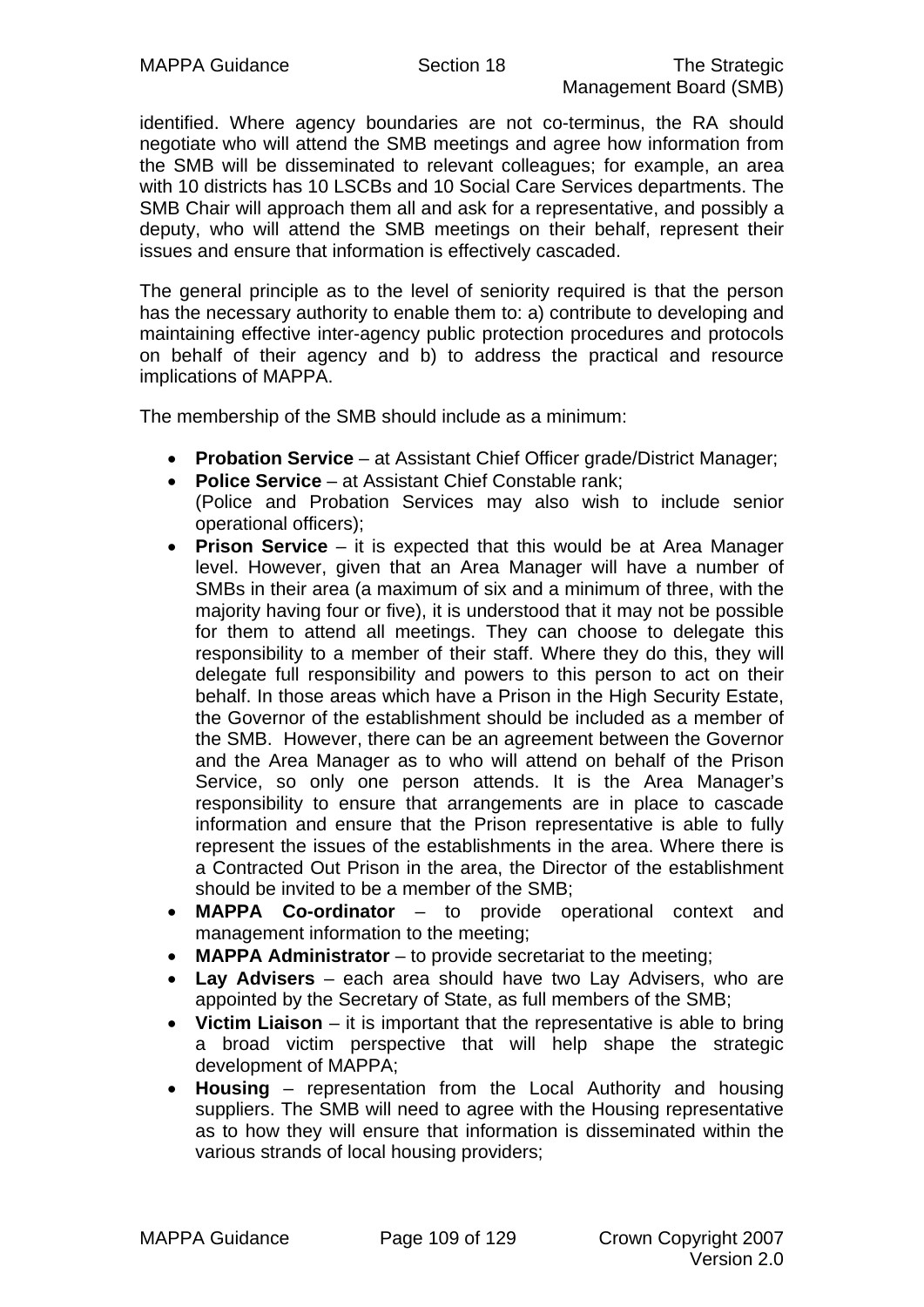- **Health Services** this should include both a senior managerial and clinical perspective and, particularly, a mental health perspective;
- **Social Services** whilst the primary focus of MAPPA engagement is frequently child protection and therefore Children's Services, its remit is much broader and encompasses the whole range of those to whom social care is provided, for example elderly, disabled, young offenders who are being looked after, vulnerable adults or those who have mental health problems. Representation on the SMB should therefore be from a Senior Manager who is able to communicate with all these spheres of work. It may be advantageous to have separate representation from a Mental Health Social Services Manager;
- **Youth Offending Service** where there is more than one Youth Offending Team (YOT) operating in an area, the SMB will agree the representation arrangements with the YOT managers to ensure that information is disseminated across the teams;
- **Employment Services**  representation from Jobcentre Plus;
- **Electronic Monitoring (EM) Providers** the SMB will need to agree with the local EM representative as to how they will participate.

The RA will make arrangements to involve others in the work of the SMB as needed. This may involve co-opting (or possible full membership) where there is a significant and sustained engagement with MAPPA. In most instances, however, it will be sufficient for the RA to ensure that there is effective dialogue and that the agency is aware of MAPPA and local public protection issues. Those with a relevant interest may include:

- Treatment Providers;
- Crown Prosecution Service;
- Housing Associations;
- The Court Service:
- Relevant voluntary organisations, for example, NSPCC.

#### **18.3 SMB Meetings**

The SMB will be chaired by the RA, the ACC or ACO/District Manager representing the Police or Probation Services, but the Prison Service representative can also chair the SMB. The role of Chair can be shared although it is important that this does not affect consistency or the development of good practice. It is expected that the Chair will be able to command the respect and support of the agencies on the SMB and that they have a firm grasp of operational and strategic issues for the area.

The frequency and structure of the meetings is a matter for the RA in consultation with its MAPPA partners and will reflect how the SMB chooses to organise itself with regard to active sub-groups. The expectation is that the full SMB will meet at least quarterly to enable it to effectively monitor the work of MAPPA locally.

The RA may also be involved in regional forums, which allow the dissemination of good practice, sharing of information and efficient use of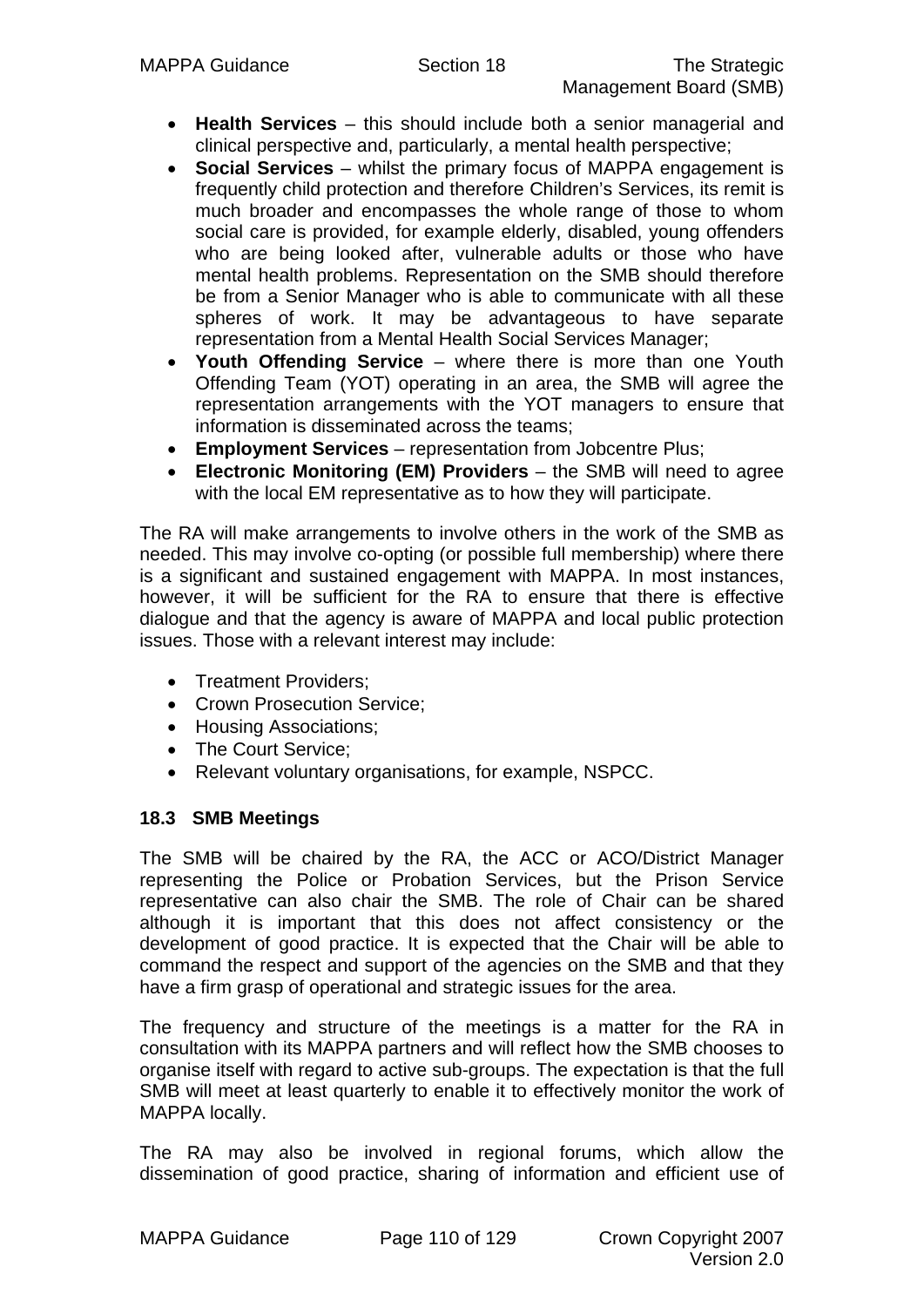resources. Where this occurs, it is incumbent upon the RA to ensure that it disseminates information to its SMB.

#### **18.4 MAPPA Performance**

The SMB need to be satisfied that the MAPP arrangements within their area are working well. It must also ensure that cases managed under the arrangements meet the defensibility test, meaning that everything which reasonably could have been done, was done, to prevent offenders from reoffending. The RA need to be in a position to demonstrate this empirically.

The monitoring and evaluation activities of the SMB contribute to their area's MAPPA annual report, drive the business planning process and provide the means of reviewing the effectiveness of MAPPA. It involves the collection and analysis of both quantitative and qualitative data. The SMB should analyse this data on at least a quarterly basis. Collation of this data must be effectively managed and once ViSOR is fully operational it will fulfil the function of producing management information reports.

#### **This is a MAPPA Co-ordination/Management function.**

#### **18.5 Links with Local Multi-Agency Forums**

The SMB has a duty to ensure that MAPPA has effective links with local multiagency forums in its area. Effective mechanisms for jointly addressing common public protection issues should be established.

It is recommended that Responsible Authorities develop written protocols with:

- Local Safeguarding Children Boards (LSCBs);
- Crime and Disorder Reduction Partnerships (CDRPs);
- Local Criminal Justice Boards:
- Safeguarding Vulnerable Adult Partnerships;
- Domestic Violence victim protection arrangements Multi-Agency Risk Assessment Conferences (MARACs);
- Risk Assessment Management Panels (RAMPs these are new arrangements being piloted in some police areas, for managing individuals assessed as posing a significant risk of harm, who do not meet the MAPPA statutory thresholds); and
- Serious Organised Crime Agency (SOCA).

#### **18.6 Communication**

Two challenges facing MAPPA are how to effectively manage public expectations and how to handle media interest. The national MAPPA Communication Strategy requires each RA to produce and implement a media strategy and an annual communication plan.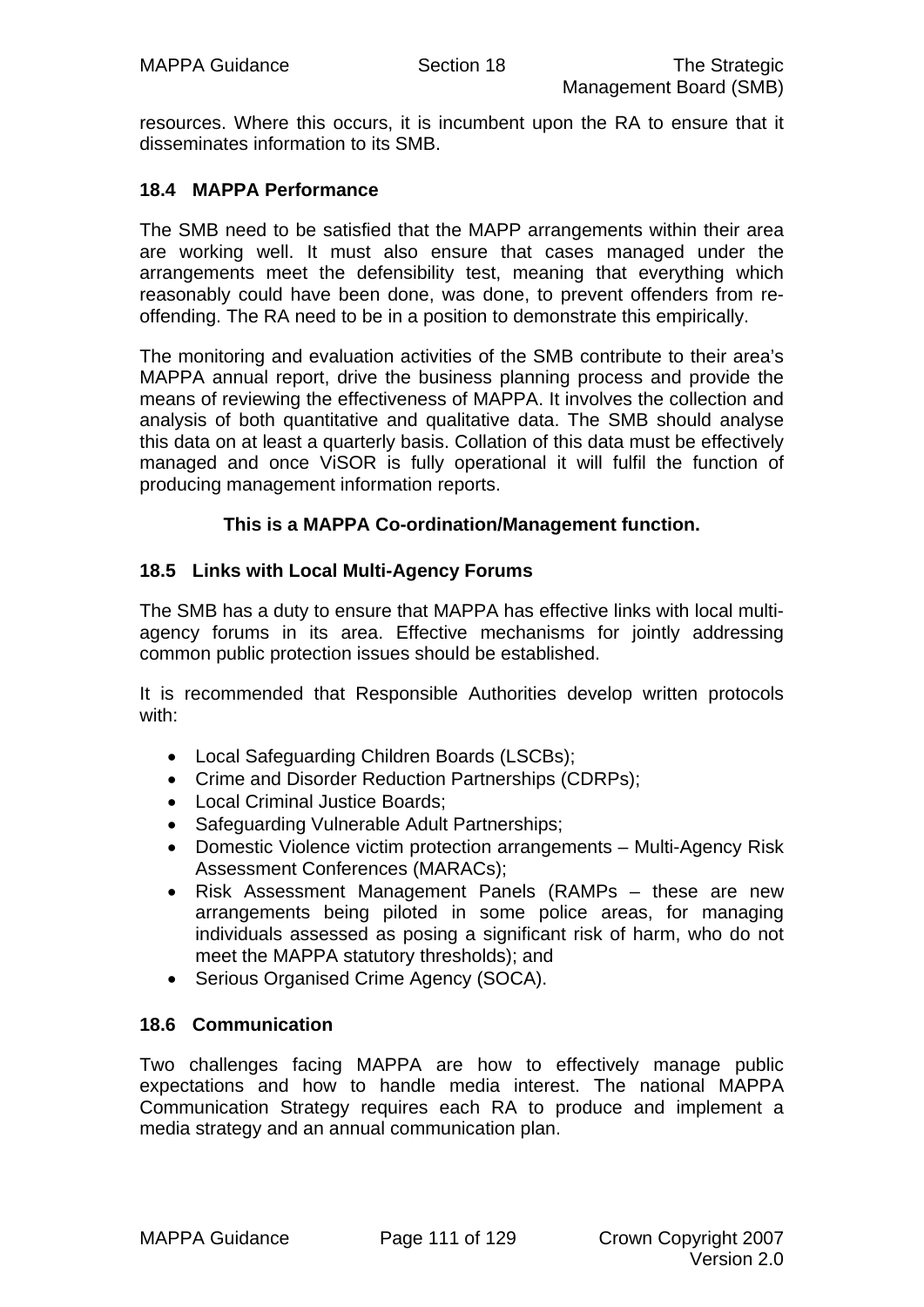## **MAPPA Annual Report**

The preparation and publication of the area's annual report is an important part of the function of the SMB and is a statutory requirement of each RA. The content and style of these reports is determined by guidance issued by the Secretary of State. A critical aspect of these reports is the presentation of detailed statistics for the number of MAPPA offenders in each area combined with an explanation of the data and examples of how cases are managed.

The annual report provides the SMB with an opportunity for raising public awareness; increasing understanding of public protection issues and explaining the multi-agency work that is undertaken through MAPPA to increase public safety. It can also be used as part of a wider strategy of communication and education of the public that should be developed by the SMB.

#### **Sub-Groups**

The SMB will establish a number of sub-groups to assist in it undertaking its work, for example, performance monitoring, communication and training.

#### **MAPPA Development**

The Secretary of State retains the power to issue guidance to the RA on the discharge of the functions under MAPPA. However, the longer-term development and improvement of MAPPA within the area is a matter for the SMB.

**The national MAPPA team in the Public Protection Unit** acts as a conduit for the dissemination of good practice and has an advisory role to individual RAs and SMBs. The team is committed to the continued sponsorship of the annual regional MAPPA conferences for areas to enhance regional networks and to facilitate the development of best public protection practice. Additionally, the team can provide advice and support directly to areas and regions through visits and planning as well as through advice on the management of complex cases.

**Responsible Authority National Steering Group (RANSG)** is the national co-ordinating body for the RA and is tasked with exercising oversight of MAPPA and ensuring its continued development. The RANSG will produce a national MAPPA business plan, which the RA will be required to mirror in their SMB's business plan.

## **18.7 Training**

Agencies within MAPPA have a responsibility for the training and supervision of their own staff. The SMB should establish a training sub-group to assist its constituent agency members in identifying training needs in respect of MAPPA for their staff. The sub-group should specify how the SMB can assist in meeting these needs. The RA has a duty to ensure that all SMB members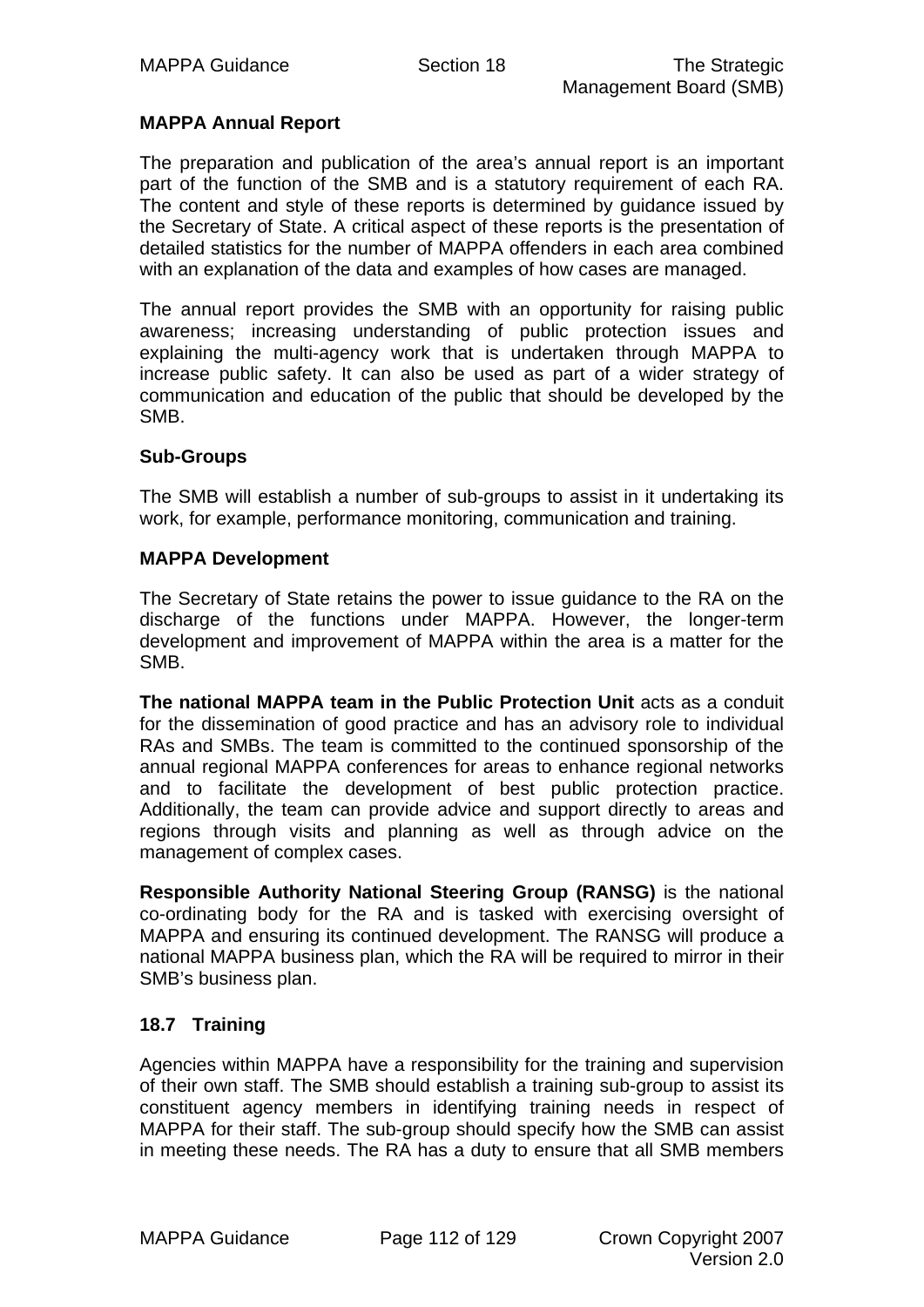and the MAPPA Co-ordinator and MAPPA administrators receive the training they need.

In order to assist in the above process, the national MAPPA team has established a National MAPPA Training Workgroup. This consists of two representatives from the RA from each region. Their tasks are to:

- Identify national training needs;
- Devise a means of meeting national training needs;
- Identify areas of best practice; and
- Disseminate training materials through the establishment of a MAPPA Training Website.

There is also a national training programme for Lay Advisers, which is organised and managed by the national MAPPA team.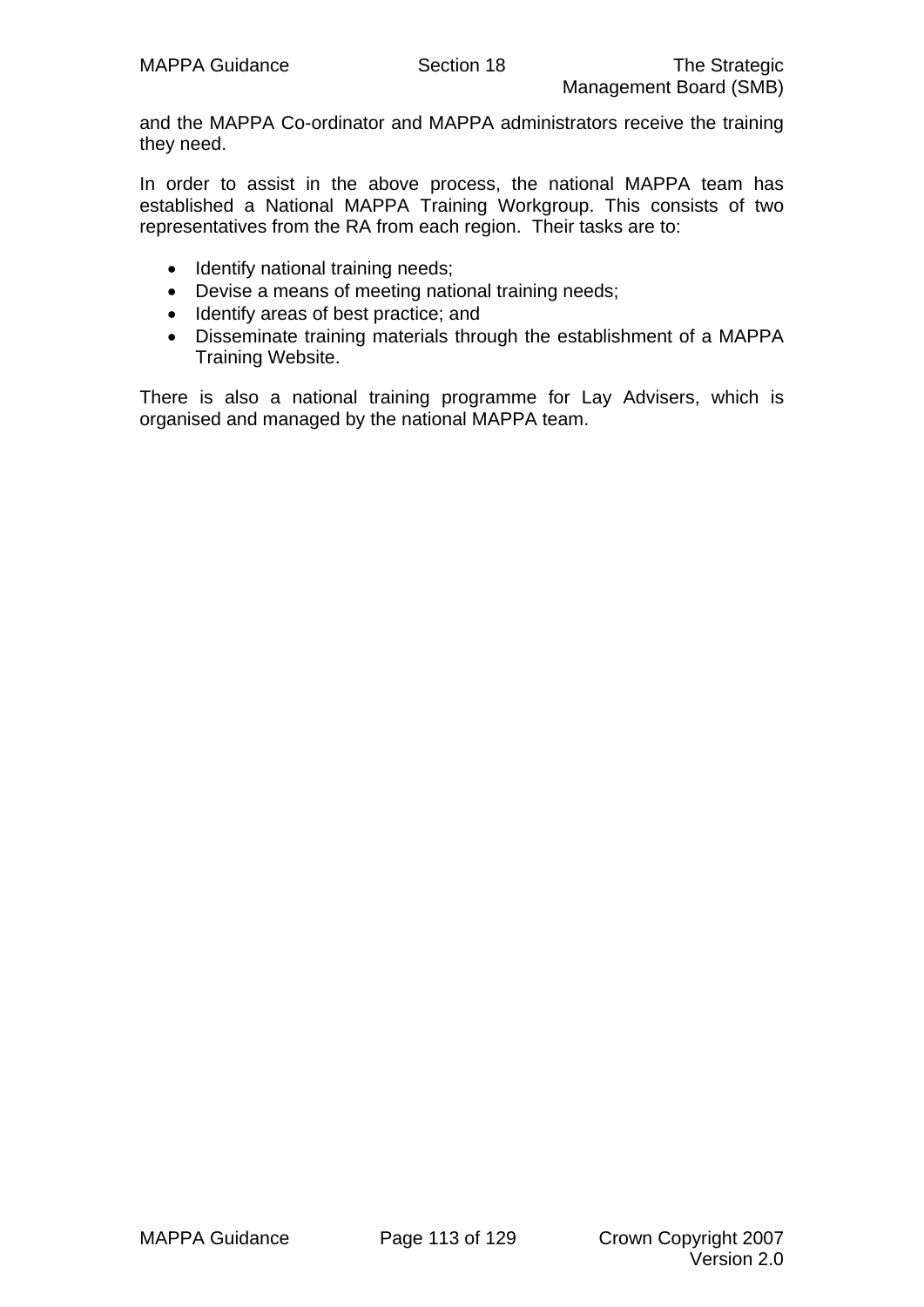## **19. Lay Advisers**

## **19.1 Introduction**

Section 326 of the Criminal Justice Act (2003) requires the Secretary of State to appoint two Lay Advisers to each Responsible Authority (RA) area. The Act makes clear that the Lay Advisers will be appointed to assist in the MAPPA review functions and not the organisational decisions making. Lay Advisers will operate as full members of the area's Strategic Management Board (SMB) participating in the SMB itself and relevant sub-groups, for example, the communication sub-group.

## **19.2 Role of the Lay Adviser**

The Lay Adviser role is a voluntary and unpaid one. It is expected that they will attend each of the SMB meetings – at least four a year – and undertake such familiarisation and reading as necessary to enable them to understand and to contribute to those meetings. They are not expected to become experts; their value is as informed observers and as posers of questions which the professionals closely involved in the work might not necessarily think of asking. As such, the role is invaluable as they can provide a challenge to the professionals by acting as a "critical friend". Their role is not akin to that of an independent auditor nor is it as a representative of the local community in the same way as an elected councillor. They bring to the SMB their understanding and perspective of the area but they have no role in reporting or briefing the community, except as part of the SMB's communication strategy.

Lay Advisers should:

- Be able to provide up to eight hours a month to the SMB but should not be expected to provide more than 16 hours per month;
- Monitor and evaluate the operation of MAPPA in their area:
- Attend a level 2 and 3 MAPP meeting quarterly, as an observer, to assist them in understanding the process and actions of decisions to enable them in fulfilling the task of monitoring and evaluation of MAPPA;
- Ensure that the SMB has created effective links with other multi-agency forums, for example, the Local Criminal Justice Board and the Local Safeguarding Children Boards;
- Assist in the preparation of the MAPPA annual report which includes ensuring that there is a section from the Lay Advisers;
- Participate in the SMB sub-groups;
- Review the SMB business plans and broader communication strategy;
- Review and question local MAPPA statistics; and
- Attend local and regional conferences with the agreement of the RA.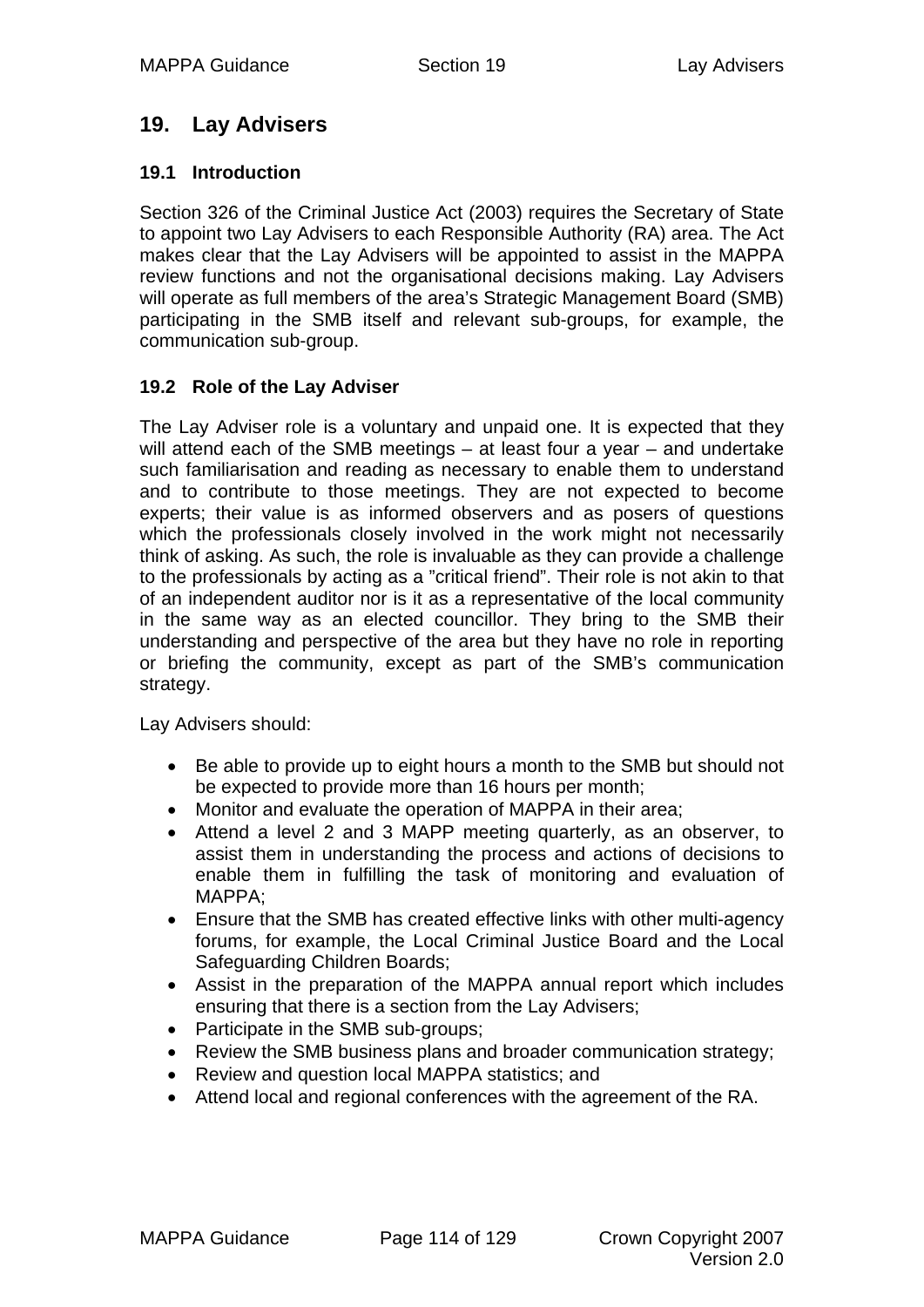Lay Advisers should not:

- Work on a full time basis for MAPPA. Any additional time worked must be agreed with the SMB through the MAPPA Co-ordinator;
- When attending level 2 and 3 MAPP meetings, participate in the decision making of the risk assessment and subsequent risk management plan;
- Have an involvement in operational activity;
- Audit meetings;
- Devise strategy; or
- Attend media or public engagements alone.

## **19.3 Appointment of Lay Advisers**

Lay Advisers are appointed by the Secretary of State for initially either four years or three years. Each SMB should be clear which of their Lay Advisers was appointed for four years and which for three years and must notify the national MAPPA team. Lay Advisers can serve for a further period of three years should they wish to and if their SMB supports their reappointment. This decision should be based upon an annual meeting with the Lay Adviser with a nominated SMB member on the Lay Adviser's performance. Where the RA is proposing that the Lay Adviser should continue in post, they must write to the national MAPPA team outlining their proposal and confirm that this is supported by the area SMB. The national MAPPA team will confirm the continuation of the Lay Adviser in post and will write to this effect to the SMB and the Lay Adviser.

The Lay Adviser must be resident within the RA area. In exceptional circumstances they may, at the discretion of the RA, live just outside their area but they must still be able to demonstrate strong and sustained connections with the communities within that area.

All Lay Advisers must be cleared through the Criminal Records Bureau vetting procedures at an enhanced level. The RA will ensure this check is carried out. In addition, two personal references must be obtained, and verified by the RA, as to the suitability of the person to become a Lay Adviser.

The specification for a Lay Adviser is as follows:

- No formal educational qualifications are necessary but they must be able to understand complex information in written and numerical form;
- Be interested in community and social issues, preferably with a history of involvement in them;
- Be able to make decisions based on and supported by available information;
- Capacity for emotional resilience, retaining sensitivity whilst dealing with tragic or painful human situations. In particular, this includes an ability to understand the needs and feelings of victims;
- Be able to understand the complexity of human behaviour;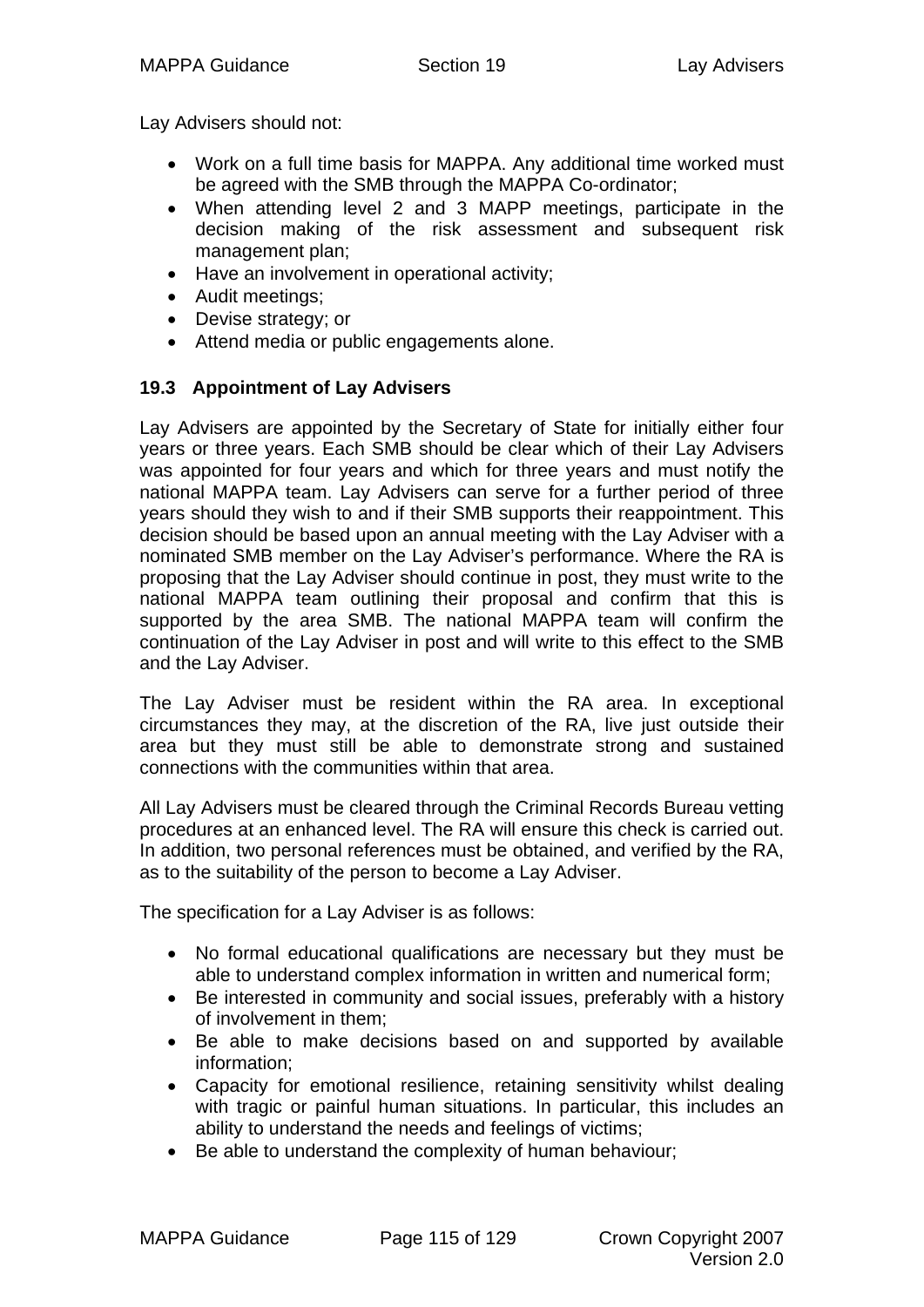- Good social skills, able to work effectively with people in groups and informal meetings;
- Have an awareness of, and commitment to, equality and diversity;
- Be able to challenge constructively the views and assumptions of senior professionals; and
- Be able to maintain confidentiality appropriate to the circumstances and local protocols.

In order to preserve the "lay" status of those who are appointed to the role, there are certain categories of people who are **ineligible** for appointment due to their current or previous experience. These comprise:

- Members of Parliament or the Welsh Assembly;
- Local Authority Councillors;
- Civil Servants at the Home Office or Ministry of Justice;
- Members of staff from any Criminal Justice Agency (and within eight years of leaving such employment); and
- Anyone whose paid employment involves working with offenders that fall within the remit of MAPPA. A similar exclusion may apply to voluntary work where the primary focus is with MAPPA offenders, such as sexual offenders.

In order to attract suitable candidates for selection, the SMB must consider how they reach out to the diverse communities within its area in order to stimulate people's interest in the work of MAPPA locally and the role of the Lay Adviser. Areas may wish to advertise in the local press including their local free newspaper, local radio, libraries, local authority and RA websites.

The job application pack and job specification is available from the national MAPPA team in the Public Protection Unit as are the interview questions and case study. When areas are advertising for Lay Advisers, they must first contact the national MAPPA team to request the necessary documentation.

#### **19.4 Short-listing and Selection Process**

Given the demanding nature of any selection process, it is important that areas attract sufficient candidates to enable them to effectively short-list suitable candidates. Good practice principles must apply to all short-listing and selection processes. All papers must be retained until the Lay Advisers are appointed by the Secretary of State.

The selection process is intended to be demanding and has two main components that will help identify individuals who are able and suitable to undertake the role of Lay Adviser.

#### **19.5 Interview**

There is a structured interview, part of which makes reference to a case study (available from the national MAPPA team), which will allow further examination of skills and motivation. The interview should be of approximately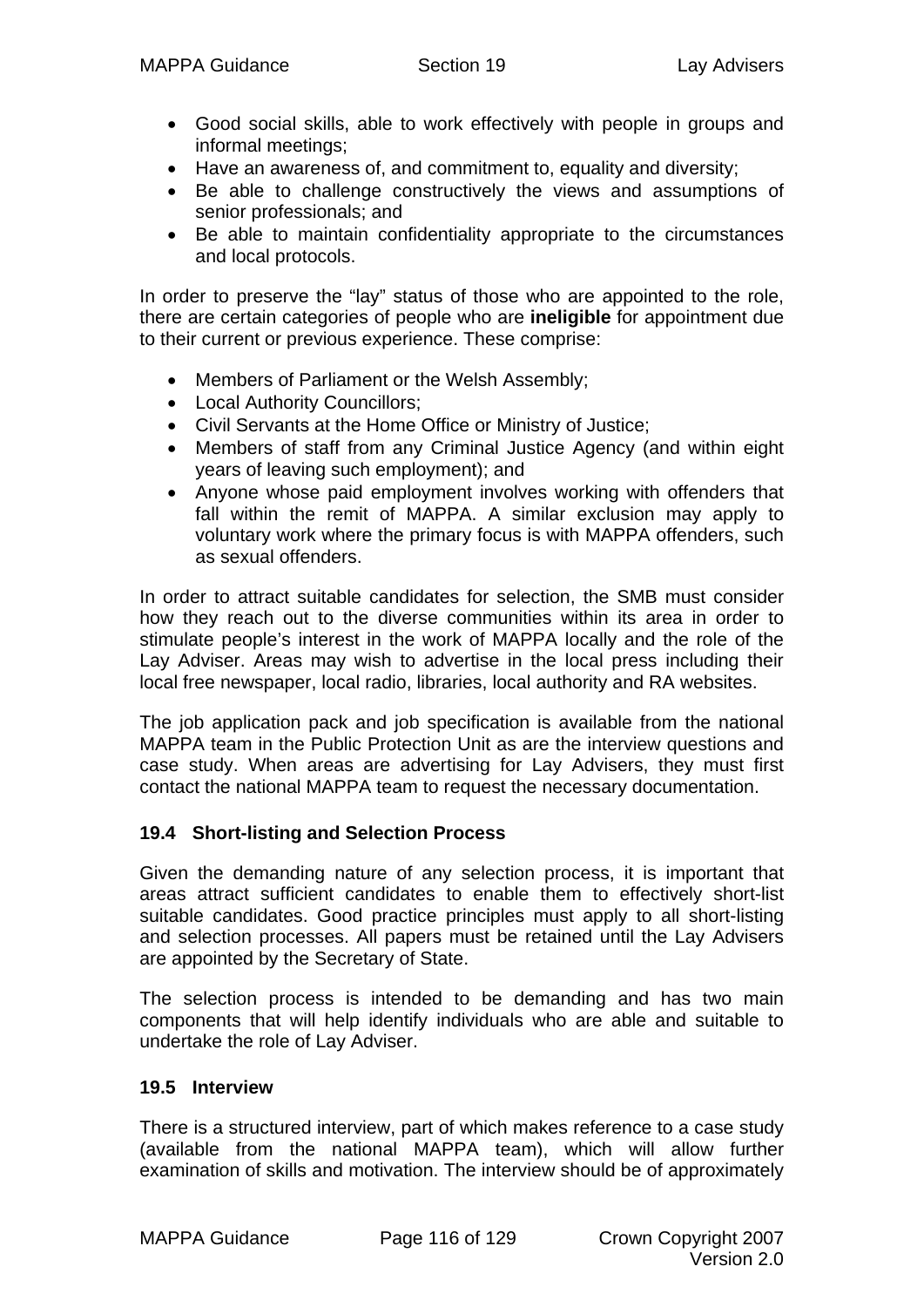45 minutes duration with 15 minutes preparation time. The panel should consist of three people, who adequately represent the interests of the RA (including the SMB Chair), incorporating the specialist public protection skills associated with MAPPA and a diverse community perspective.

## **19.6 Psychometric Test**

The purpose of the Psychometric Test is to assess ability and personality and needs to be administered by an Occupational Psychologist.

In setting up the selection centre, an Occupational Psychologist will be required to administer the following tests:

- MD5 (available from the Test Agency) a 15 minute test of general ability. This gives a quick reassurance that a person can cope with complexities;
- NEO-PIR the 55 minute Personality Questionnaire is available from either ASE or the Test Agency.

Someone qualified to British Psychological Society Levels A (for the Ability Test) and B (for Personality Questionnaire) will be suitable and they may have a forensic background.

## **19.7 Appointment by the Secretary of State**

Once the RA has to nominate a Lay Adviser to the Secretary of State as being suitable for appointment, it should write to the national MAPPA team confirming this. This letter should include the proposed Lay Adviser's full personal details and a biographical pen-picture as this detail is required for the written submission regarding appointment of the Lay Adviser to the Secretary of State.

The administration of all appointments will be undertaken by the national MAPPA team who will advise the Secretary of State of all nominations received from areas on a quarterly basis. Once the Secretary of State has made an appointment, they will write directly to the Lay Adviser and to the RA (with a copy to the national MAPPA team) informing them of that decision.

## **19.8 Confidentiality**

Lay Advisers must not disclose information given to them in confidence as members of the SMB or information acquired by them in that role, which they believe to be of a confidential nature, without the consent of a person authorised to give it or unless required to do so by law.

## **19.9 Diversity**

Lay Advisers must recognise and value diversity by ensuring inclusiveness, equality and fairness in the treatment of people and the discharge of their duties. They must ensure that they do not discriminate against individuals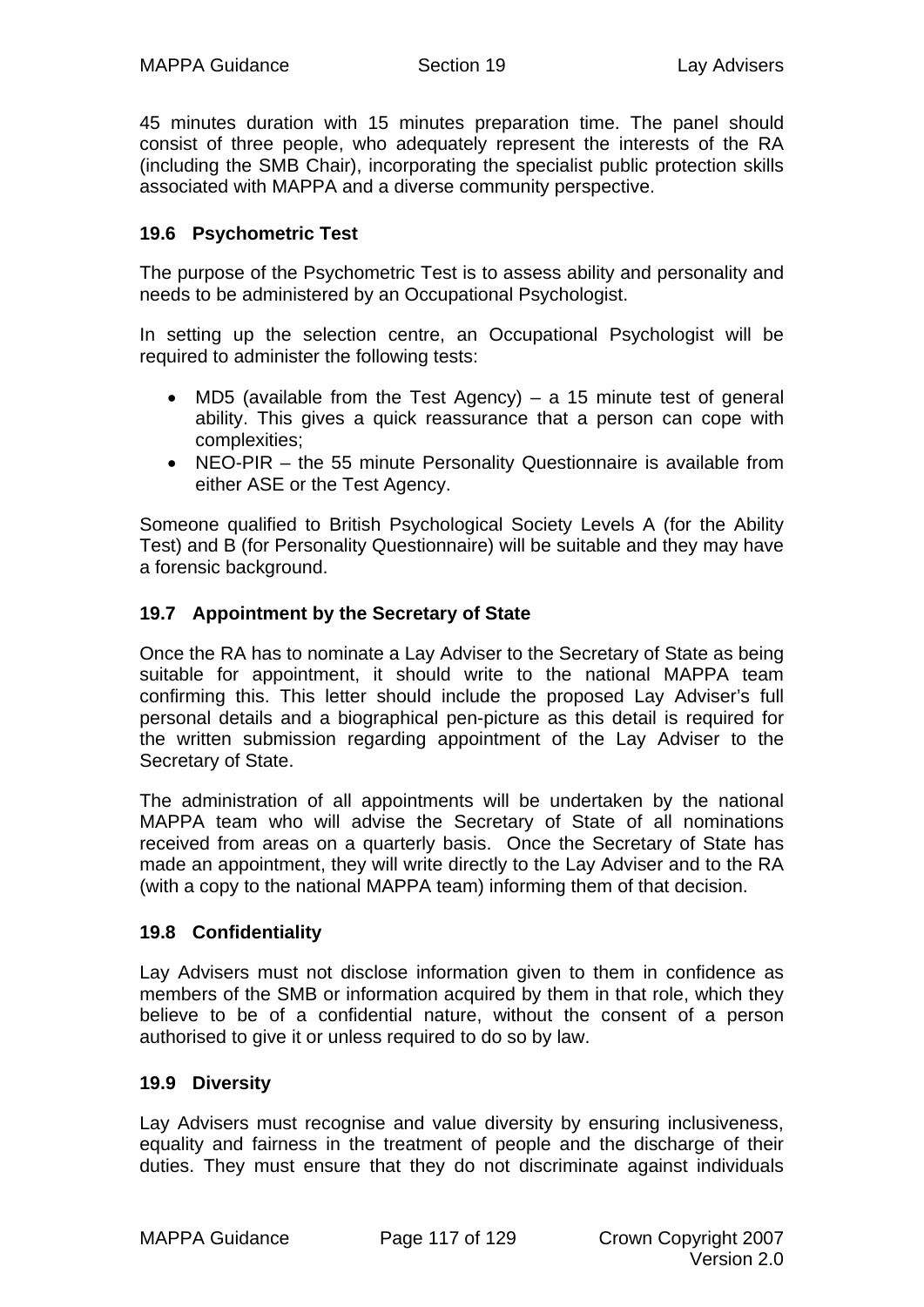because of their gender, race, ethnicity, religious beliefs, age, disability, sexual orientation or for any other reason.

#### **19.10 Expenses**

The Lay Adviser's role is unpaid although there is an entitlement to legitimate expenses such as travel and refreshments. The level of payment will be in line with national guidance issued to the Probation Service for volunteers. Compensation for loss of earnings or child care expenses should also be available, by prior agreement with the RA, who will meet these expenses and these issues should be addressed during the induction process.

#### **19.11 Induction, Training and Support for Lay Advisers**

All newly appointed Lay Advisers must, following their appointment, be provided with an induction. The RA will nominate a single point of contact (SPOC), who will provide ongoing support and guidance to the Lay Adviser and will facilitate their induction.

The shape and duration of this induction period will vary between individuals but it is an essential that it equips the Lay Adviser to undertake their role within the SMB. The Lay Adviser should be provided with an opportunity to be informed of the basic structure of the criminal justice system and sentences, as well as the roles of the local Duty to Co-operate agencies. The following should be a part of their induction programme:

Within the first three months, provided with:

- The MAPPA Guidance;
- The SMB Business Plan including the Communication Plan;
- Previous SMB minutes;
- Any other relevant information including local serious case reviews of MAPPA offenders; and
- An opportunity to attend a level 2 or 3 MAPP meeting with sufficient time to meet and discuss with the MAPPA Chair and other members of the panel.

Visits should also be arranged for the Lay Advisers to provide them with a broad understanding of the work of the agencies within the RA to:

- A Probation Office and, if possible, to observe a Pre-Sentence report interview and/or a supervision session with a MAPPA offender;
- A local Police Station and, if possible, to include a visit to the Custody Suite;
- A Prison where they should meet with the Offender Management Unit and, if possible, observe a sentence planning meeting; and
- An Approved Premises to understand the role they play in the management of high-risk offenders.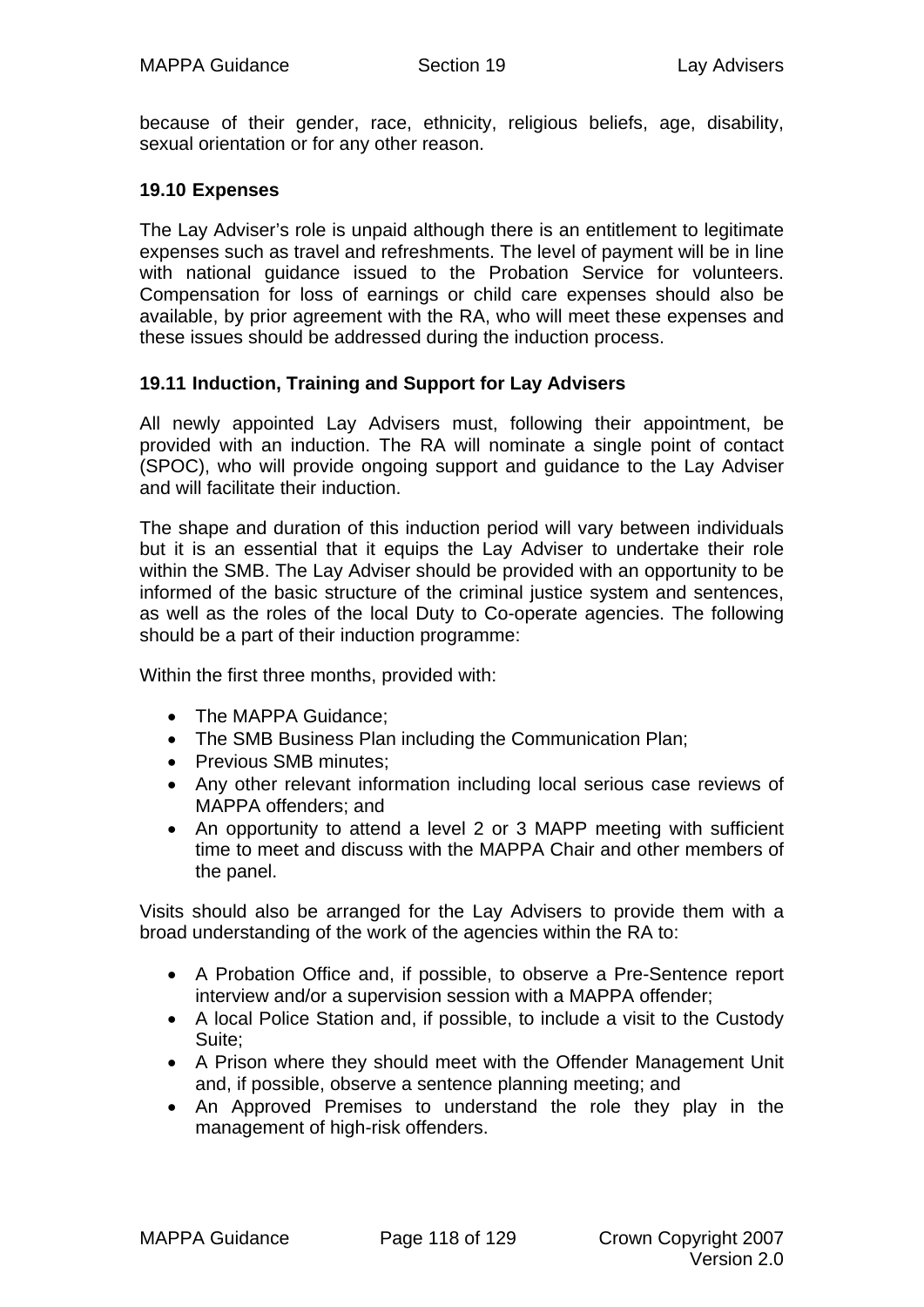In areas where there is not a Prison or Approved Premises, the SMB should seek to arrange such visits in a neighbouring area in their region.

Within six months, the Lay Adviser should be provided with further information on: public protection covering victim work and meet with the local Victim Liaison Officers; accredited programmes and the role they play in changing offenders' behaviour, particularly Sex Offender programmes, and Domestic Abuse programmes.

The national MAPPA team will provide a regular newsletter for all Lay Advisers and will arrange their national training. They will also arrange regional consultation meetings with Lay Advisers.

The local SPOC will provide Lay Advisers with ongoing support and guidance and will meet with them on at least a quarterly basis.

#### **19.12 Change of Circumstances**

Lay Advisers must notify the Chair of the SMB of any change in circumstances that could affect their suitability to undertake their role. This would certainly involve being charged or summonsed for any criminal offence or a change of residence outside of the area. It would also include any circumstances, where a member of the public having knowledge of the relevant facts could reasonably regard it as so significant as to compromise the Lay Adviser's ability to discharge their responsibilities. The Chair of the SMB, in conjunction with their RA colleagues, will determine whether suspension or other action is appropriate.

#### **19.13 Termination of Appointment**

The Secretary of State retains the right to terminate the appointment of a Lay Adviser whose conduct or performance is not felt to be of the required standard. Misconduct will encompass such matters as lack of commitment, conviction for a criminal offence or abusing their position as a Lay Adviser. Recommendation for the termination of an appointment will require the endorsement of the chief officers of the RA.

A letter will be sent from the RA to the national MAPPA team, who will review the recommendation and will advise the RA if it meets the necessary criteria. If it does, they will prepare a submission to the Secretary of State outlining the situation and a recommendation to terminate the appointment. Once the recommendation is accepted, a letter from the Secretary of State will be sent to the Lay Adviser notifying them of the termination of their appointment.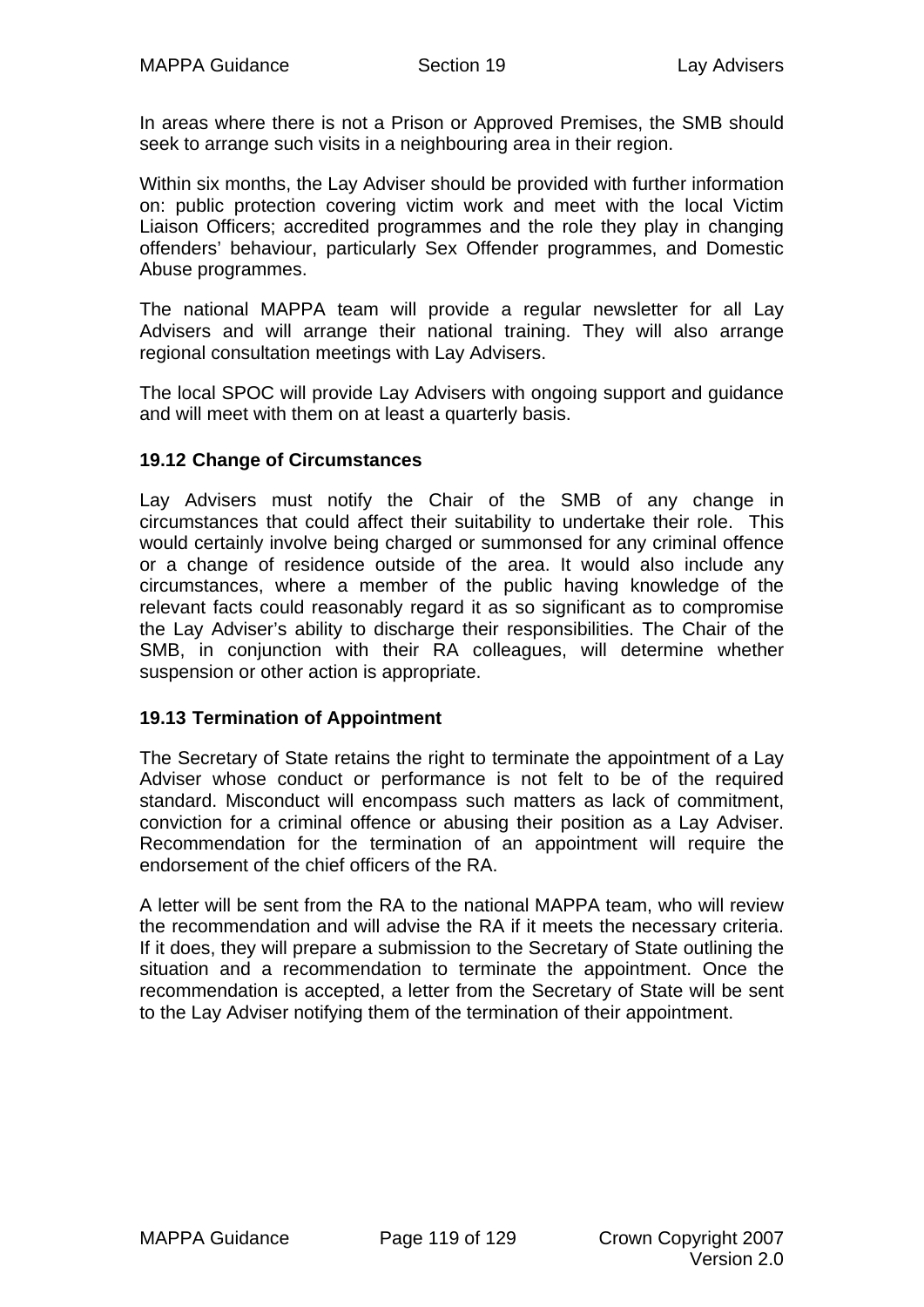## **20. MAPPA Performance and Standards**

#### **20.1 MAPPA Performance**

The Responsible Authority (RA) and the Strategic Management Board (SMB) need to be satisfied that the MAPP arrangements are working well and that cases managed meet the defensibility test. The defensibility test is:

#### **"Was everything that could reasonably have been done to prevent offenders from re-offending actually done?"**

This applies to how each individual agency fulfils their legal obligation and how the agencies work together in achieving comprehensive risk management. The RA needs to be able to demonstrate this empirically through its monitoring and evaluation of its performance.

The monitoring and evaluation activities of the SMB contribute to the annual report, drive the business planning process and provide the means of reviewing the effectiveness of MAPPA. It involves the collection and analysis of both quantitative and qualitative data.

#### **This is a MAPPA Co-ordination/Management function.**

The SMB should analyse this data on at least a quarterly basis to allow some bench marking and the opportunity for timely intervention where issues are identified.

#### **20.2 Quantitative Data**

SMBs must have arrangements in place to collect data and monitor the following:

- The total number of MAPPA offenders by Category and level who are being actively managed. The Police will also need to show figures for registered sexual offenders by Basic Command Unit (BCU);
- New cases by Category and level being managed in a specific time period;
- Cases which are archived by Category and level during a specific time period;
- Diversity information by Category and level showing age, gender, ethnicity;
- The number of "wanted/missing" registered sexual offenders, the length of time they are missing, showing the number of cases within a given period that have been found and the number of new cases that have gone "wanted/missing" in a given period;
- The number of MAPPA offenders by Category and level who commit a serious further offence as defined by Probation Circular 41/2006;
- Agency attendance at MAPP meetings, to include those who were invited and attended, those who were invited and gave apologies, those who were invited and gave apologies but provided a report for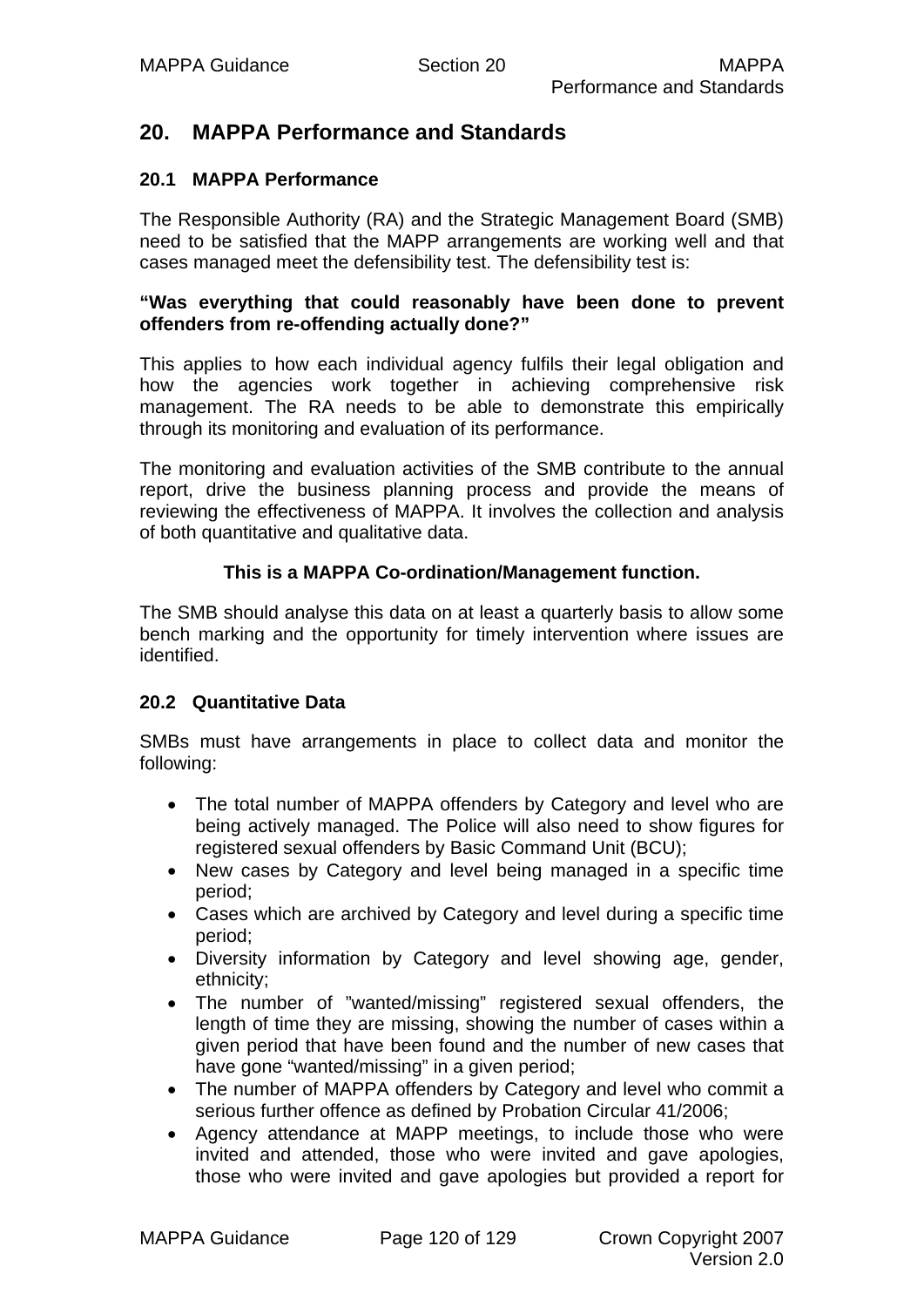the meeting and those who were invited, failed to attend and did not provided apologies;

- Disclosure decisions regarding disclosure for all active MAPPA cases detailing where disclosure has taken place, to whom and by whom and those cases where it has not;
- Civil orders which have been applied for the number granted, the number refused and the number made by the court at point of criminal conviction – Sexual Offences Prevention Order (SOPO), Notification Order, Foreign Travel Order and Risk of Sexual Harm Order;
- The number of breaches of SOPO and action taken arrest, charge, caution, no further action; and
- The number of breaches of licence by Category and level who were recalled to Prison.

This data will be provided by ViSOR from April 2008 and data will be available for main reports by month, quarterly and annually.

Other management reports will be developed in conjunction with the ViSOR team at NPIA to assist the SMB in managing the MAPP arrangements in their area.

## **20.3 Qualitative Data**

Qualitative data should be obtained from:

- Case audit; and
- Serious Case Reviews.

The SMB should establish a sub-group, which will undertake a case audit of a selection of level 2 and level 3 cases at least annually. The purpose of the audit is not to inspect the work of individual agencies, although how they work will affect the overall quality, but how MAPPA itself operated.

The audit should:

- Review the referral and minutes of the MAPP meetings;
- Review the risk management plan;
- Identify if agencies completed the actions assigned to them in a timely manner;
- Identify whether all agencies were present at all relevant meetings to allow the MAPP meeting to progress its work effectively;
- Identify areas of good practice;
- Identify areas where practice and communication between agencies could be improved; and
- Identify how feedback will be provided to the SMB and relevant agencies.

Where a MAPPA offender commits an offence, which triggers a MAPPA Serious Case Review (MSCR), the SMB will be required to instigate an investigation following the MSCR process.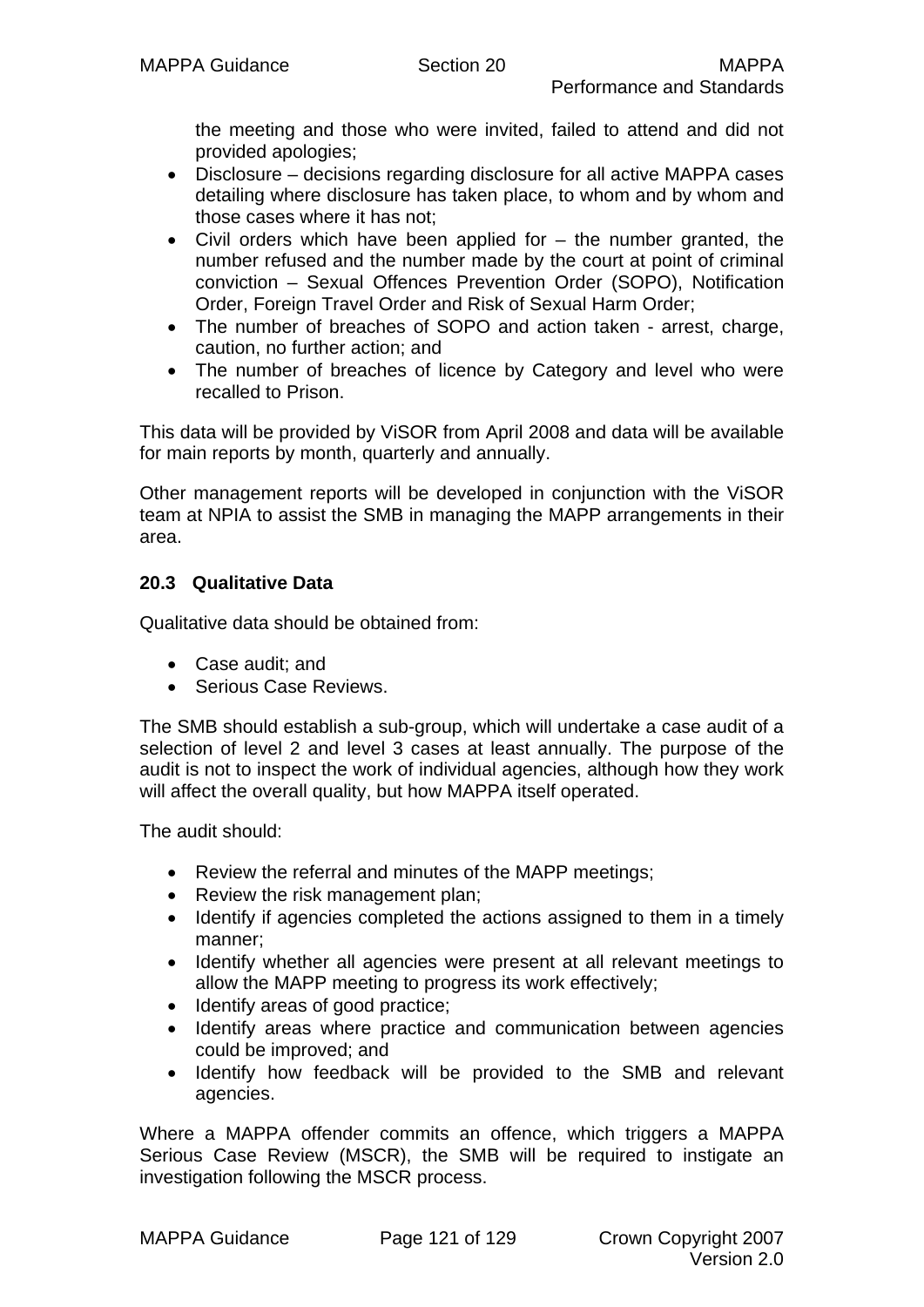## **20.4 MAPPA Key Performance Indicators (KPIs)**

The following KPIs will measure the effectiveness of work within MAPPA:

- 100% of "wanted/missing" registered sexual offenders details entered on to PNC and the ViSOR record updated within three days of notification of the changed status;
- 90% of level 3 MAPPA cases reviewed (see Section 7.6) no less than once every six weeks;
- 85% of level 2 MAPPA cases reviewed (see Section 7.5) no less than once every 12 weeks;
- 80% of level 1 MAPPA cases reviewed (see Section 7.4) no less than once every 16 weeks;
- Disclosure to be considered at 100% of level 2 and 3 MAPP meetings;
- 75% attendance by each SMB member at the SMB quarterly meetings;
- 90% attendance by each DTC agency at an appropriate level of seniority at each level 2 and 3 MAPP meetings (if unable to attend was there provision of a report to the meeting?); and
- 90% attendance by the relevant grade from the RA at each level 2 and 3 MAPP meeting - BCU commander (or equivalent) and ACO/District Manager (or equivalent) at level 3 and Inspector/SPO at level 2.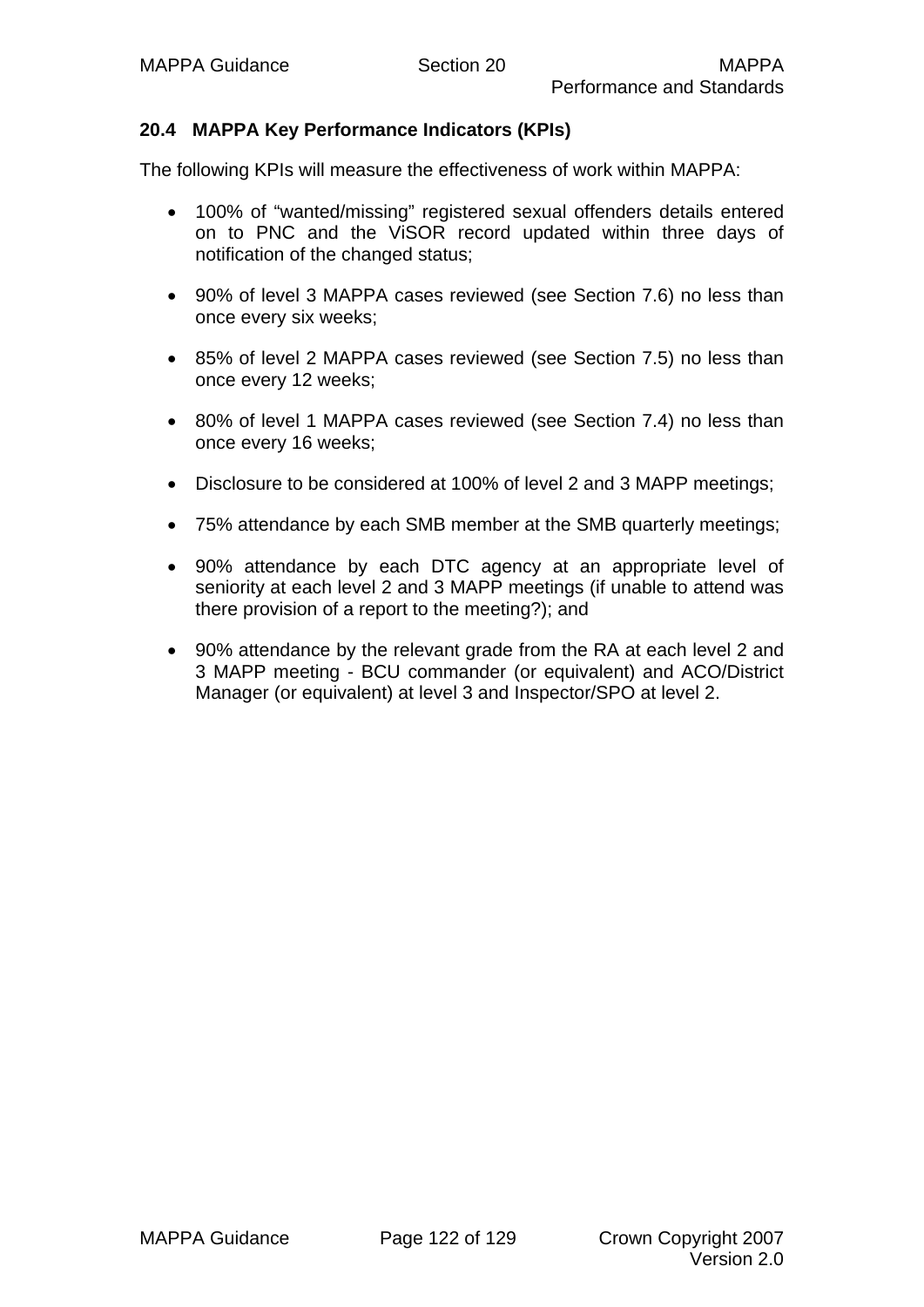## **21. MAPPA Serious Case Reviews (MSCRs)**

#### **21.1 Introduction**

There will be occasions when a MAPPA offender commits a certain further offence. When the offender is being supervised by the Probation Service, they will follow the Serious Further Offence procedures as described in Probation Circular 41/2006. At present, there is not a process for the Police to follow to review the re-offending of Category 1 offenders who are being solely managed by the Police.

## **21.2 Future Process**

When the offence committed is one of murder, manslaughter or rape or where the case attracts significant national media attention, the Strategic Management Board (SMB) will be asked by the NOMS Public Protection Unit (PPU) to carry out a MAPPA Serious Case Review (MSCR) which looks at whether agencies under MAPPA did all that could be reasonably expected of them to manage the potential risks and whether the MAPP arrangements were effective.

The national MAPPA team in NOMS PPU will provide support and guidance to the area on any subsequent Freedom of Information Act (2000) enquiries and assist in the development of an appropriate media strategy.

A national procedure is being developed to ensure that all MSCRs are carried out using the same process and further details will be included in a future edition of this Guidance once this work has been completed.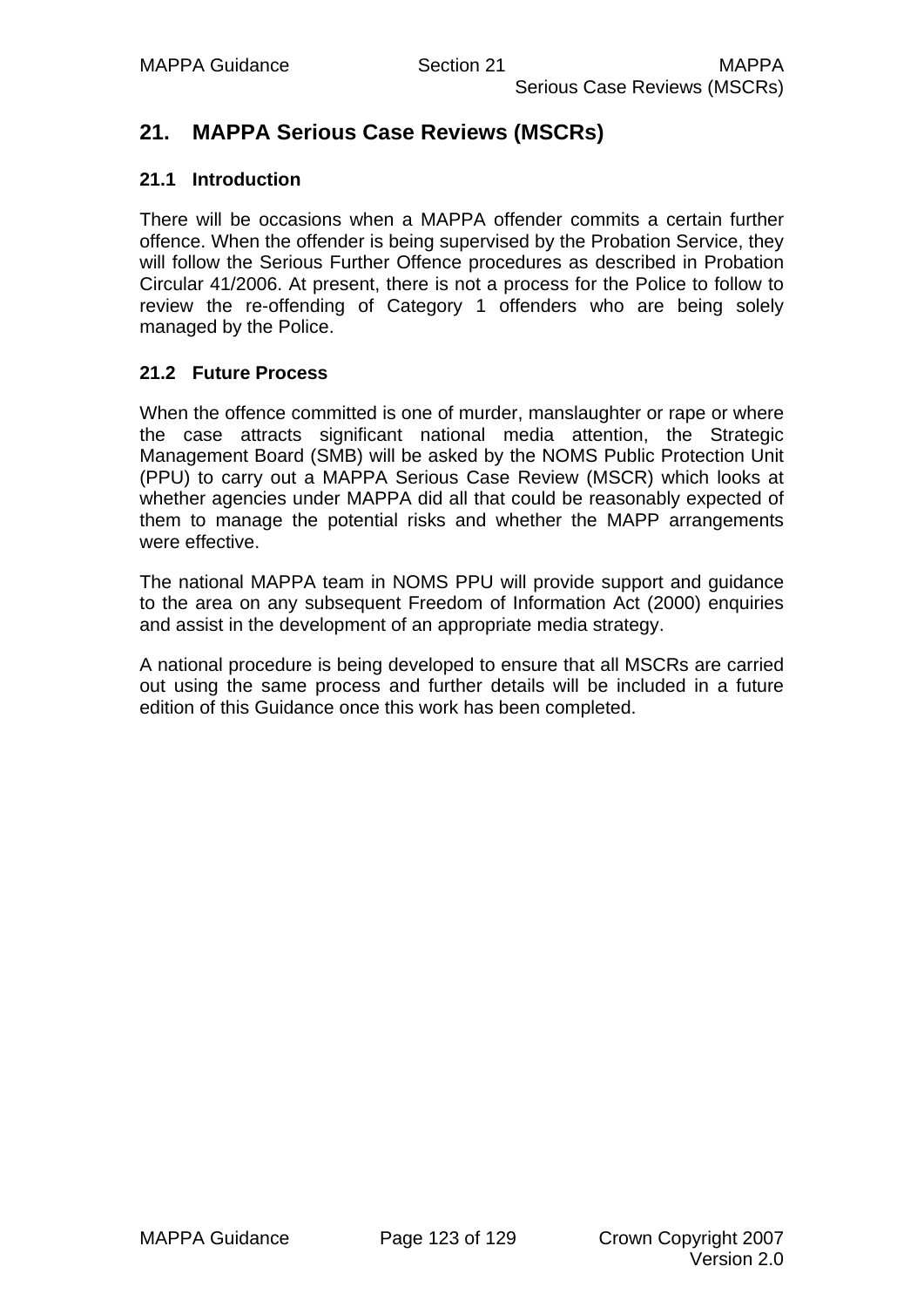## **22. Complaints**

## **22.1 Introduction**

MAPPA is not a statutory body in itself but a mechanism through which agencies can better discharge their statutory responsibilities to protect the public in a co-ordinated and joined up way.

## **22.2 Managing Complaints in MAPPA**

MAPPA will receive complaints regarding the way in which offenders have been managed and potentially in how disclosure was or was not made and whether a person was denied access to a meeting or minutes.

Where a complaint is received, it is important that is it managed promptly. All complaints should be directed to the MAPPA Co-ordinator who will then consult with the Strategic Management Board (SMB) Chair and agree how to proceed. The MAPPA Co-ordinator will report quarterly to the SMB on all complaints received and the findings from them, particularly where they affect the operational workings of MAPPA. The SMB will ensure that actions are taken to avoid a repetition of such a situation in the future.

## **This is a MAPPA Co-ordinator/Management function.**

Where the complaint relates to how one particular agency has operated, the complaint should be passed to the SMB representative for that agency for the complaint to be dealt with through the agency's complaint procedure. The MAPPA Co-ordinator will write to the complainant to advise them of this and provide contact details for the SMB member. The SMB member will keep the MAPPA Co-ordinator advised of the progress of the investigation and of the findings, particularly where these affect the operational workings of MAPPA.

Where the complaint is levelled against the MAPPA process and/or a decision a MAPP meeting has taken, the SMB Chair will consult with the MAPP meeting Chair and will, in straightforward cases, respond to the complainant. If the complainant is dissatisfied with the response or the Chair believes that the case is one which requires an investigation they (the SMB Chair), will create a sub-group of three, preferably led by a member of the RA, a Lay Adviser and a Duty to Co-operate (DTC) member not involved in the case. The SMB Chair will ensure that the complainant and the MAPPA Co-ordinator are kept advised of the progress of the complaint and its outcome.

Where the complainant is dissatisfied with the outcome of an investigation into the role of MAPPA in a particular case by the SMB and wishes to take the matter further, they can apply to the Chief Constable, Chief Probation Officer or Prison Area Manager and ask that they review the process.

It is essential that all complaints are dealt with promptly. Where they are investigated by a single agency, they must keep to their agency timetable and explain to the MAPPA Co-ordinator and the complainant any reasons for delay. Where the complaint is investigated by the SMB, this must be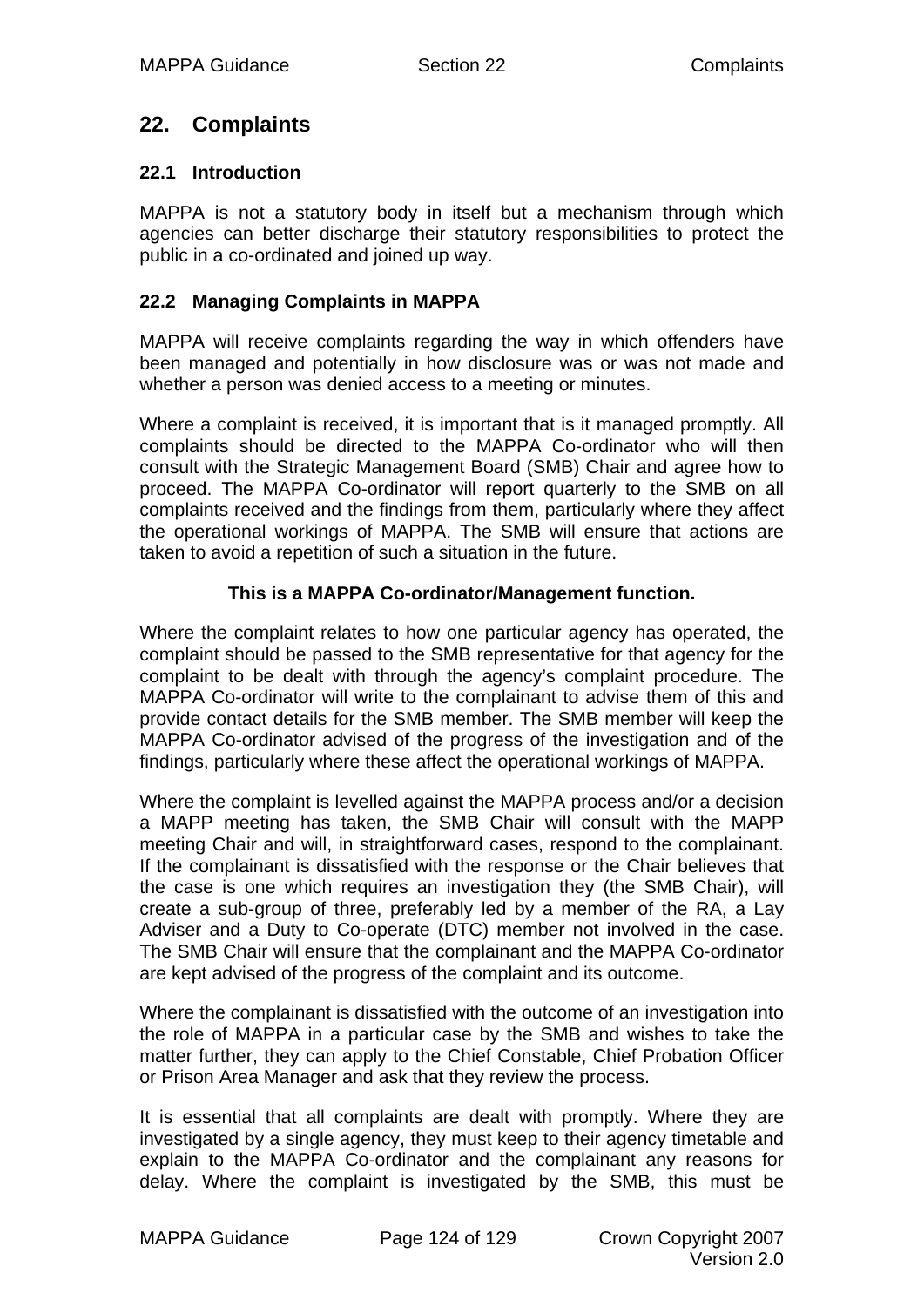undertaken promptly and should be completed within 56 days. Where this is not possible, the complainant must be kept informed of the progress of the investigation.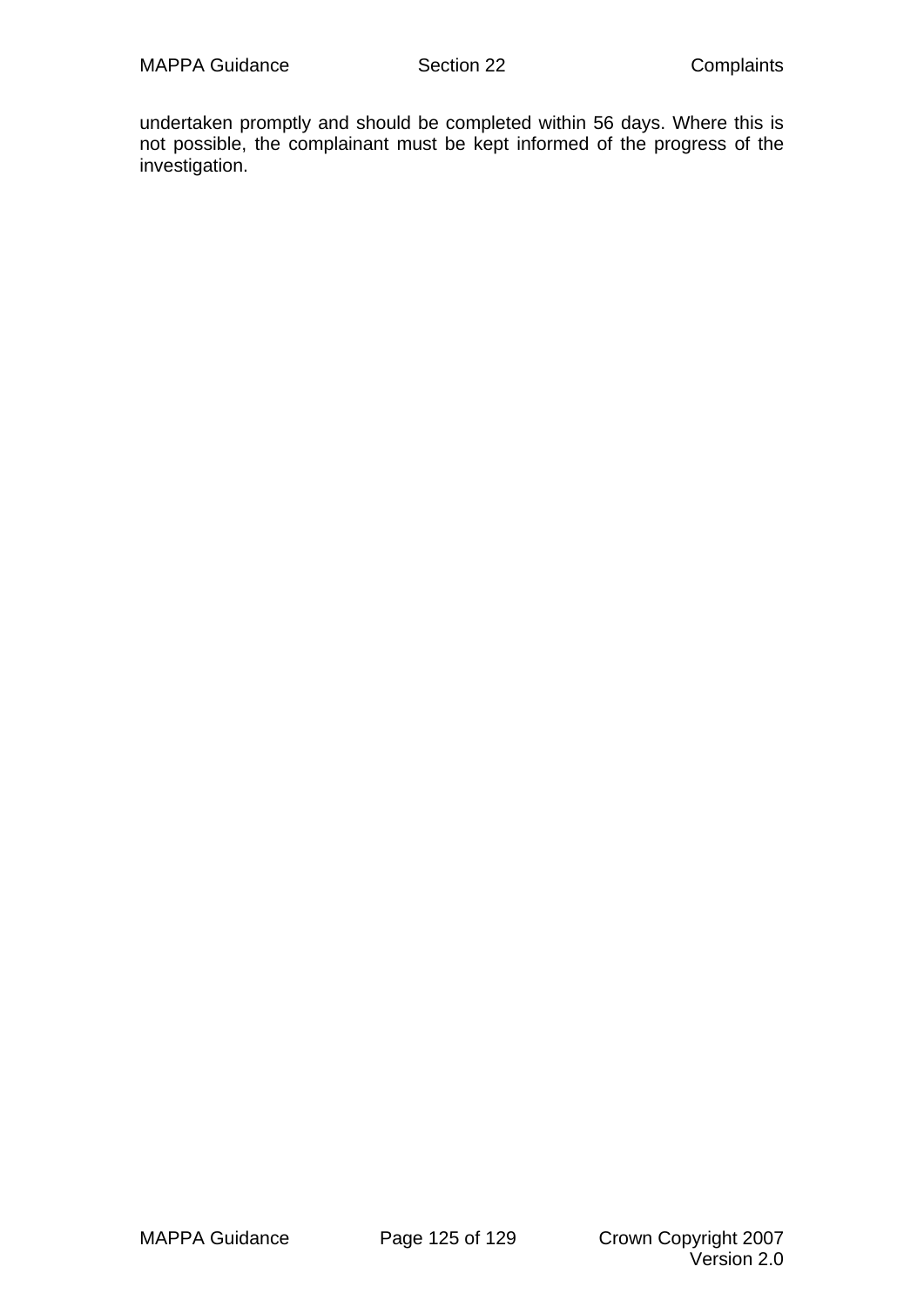# **Glossary of Terms**

| <b>ACC</b>   | <b>Assistant Chief Constable</b>                |
|--------------|-------------------------------------------------|
| <b>ACO</b>   | <b>Assistant Chief Officer</b>                  |
| <b>ACPO</b>  | <b>Association of Chief Police Officers</b>     |
| <b>AP</b>    | <b>Approved Premises</b>                        |
| <b>ASSET</b> | <b>Young Offender Assessment Profile</b>        |
| <b>BCU</b>   | <b>Basic Command Unit</b>                       |
| <b>CDRP</b>  | <b>Crime and Disorder Reduction Partnership</b> |
| <b>COP</b>   | <b>Contracted Out Prison</b>                    |
| <b>CPA</b>   | <b>Care Programme Approach</b>                  |
| <b>CPI</b>   | <b>Criminal Procedures (Insanity) Act</b>       |
| <b>CPPC</b>  | <b>Critical Public Protection Case</b>          |
| <b>DTC</b>   | <b>Duty to Co-operate</b>                       |
| <b>ECL</b>   | <b>End of Custody Licence</b>                   |
| EM           | <b>Electronic Monitoring</b>                    |
| <b>ESB</b>   | <b>Enhanced Supervision Bed</b>                 |
| <b>HDC</b>   | <b>Home Detention Curfew</b>                    |
| <b>HMIC</b>  | Her Majesty's Inspectorate of Constabulary      |
| <b>HMIP</b>  | Her Majesty's Inspector of Prison               |
| <b>HMIP</b>  | Her Majesty's Inspectorate of Probation         |
| <b>HMPS</b>  | <b>Her Majesty's Prison Service</b>             |
| <b>HRA</b>   | Human Rights Act (1998)                         |
| <b>IDVA</b>  | <b>Independent Domestic Violence Adviser</b>    |
| <b>IRMT</b>  | <b>Interdepartmental Risk Management Team</b>   |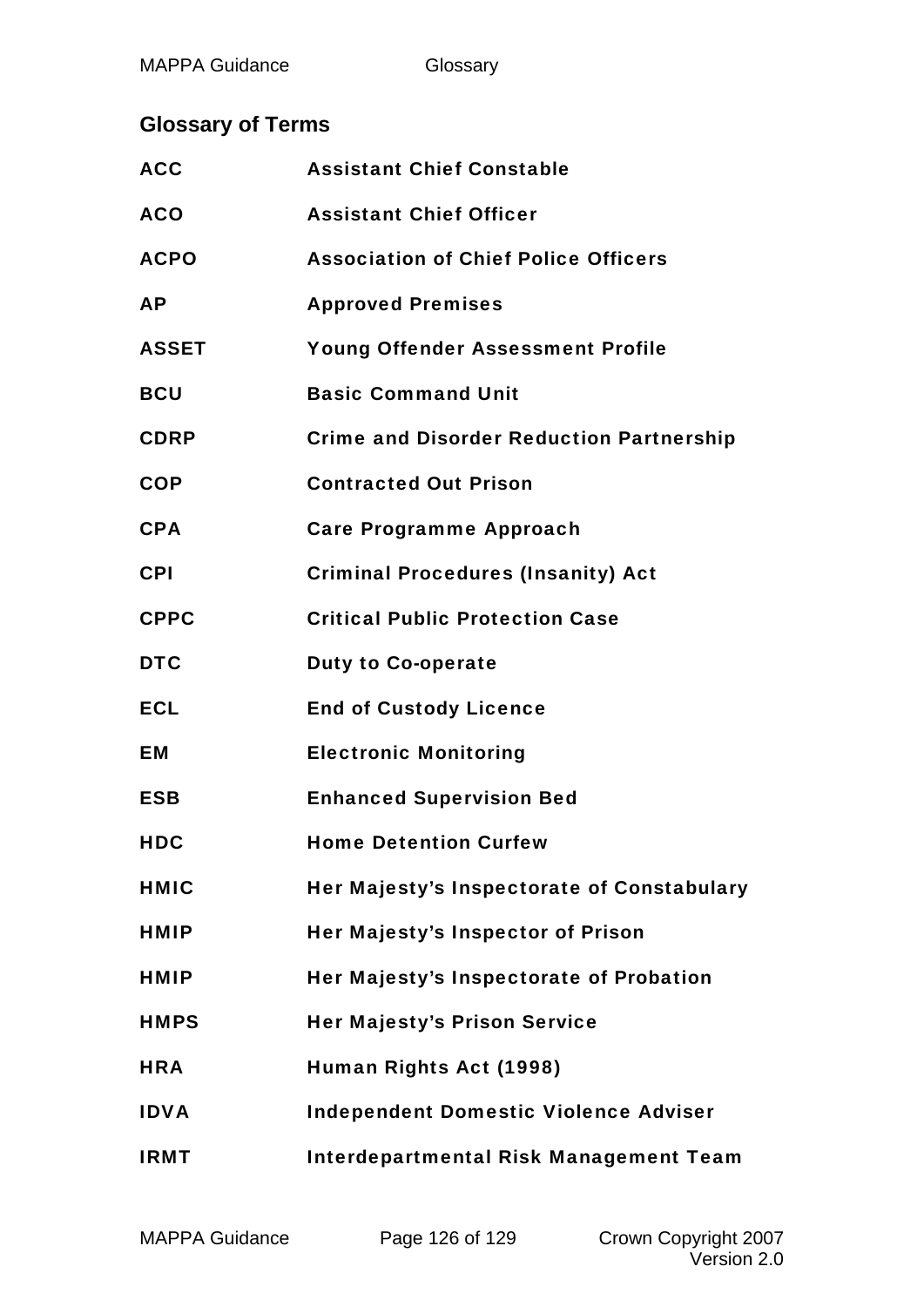| <b>MAPPA Guidance</b> | Glossary                                                                |
|-----------------------|-------------------------------------------------------------------------|
| <b>KPI</b>            | <b>Key Performance Indicator</b>                                        |
| <b>LA</b>             | <b>Lay Adviser</b>                                                      |
| <b>LCJB</b>           | <b>Local Criminal Justice Board</b>                                     |
| <b>LED</b>            | <b>Licence Expiry Date</b>                                              |
| <b>LRMM</b>           | <b>Local Risk Management Meeting</b>                                    |
| <b>LSCB</b>           | <b>Local Safeguarding Children Board</b>                                |
| <b>MALRAP</b>         | <b>Multi-Agency Lifer Risk Assessment Panel</b>                         |
| <b>MAPPA</b>          | <b>Multi-Agency Public Protection Arrangements</b>                      |
| <b>MAPP</b>           | <b>Multi-Agency Public Protection</b>                                   |
| <b>MARAC</b>          | <b>Multi-Agency Risk Assessment Conference</b>                          |
| <b>MHT</b>            | <b>Mental Health Trust</b>                                              |
| <b>MHU</b>            | <b>Mental Health Unit</b>                                               |
| <b>MOJ</b>            | <b>Ministry of Justice</b>                                              |
| <b>MSCR</b>           | <b>MAPPA Serious Case Review</b>                                        |
| <b>NDPB</b>           | <b>Non-Departmental Public Body</b>                                     |
| <b>NO</b>             | <b>Notification Order</b>                                               |
| <b>NOMS</b>           | <b>National Offender Management Service</b>                             |
| <b>NHS</b>            | <b>National Health Service</b>                                          |
| <b>NSPCC</b>          | <b>National Society for Prevention of Cruelty to</b><br><b>Children</b> |
| <b>NPIA</b>           | <b>National Policing Improvement Agency</b>                             |
| <b>OASys</b>          | <b>Offender Assessment System</b>                                       |
| <b>OGRS</b>           | <b>Offender Group Reconviction Score</b>                                |
| <b>OM</b>             | <b>Offender Manager</b>                                                 |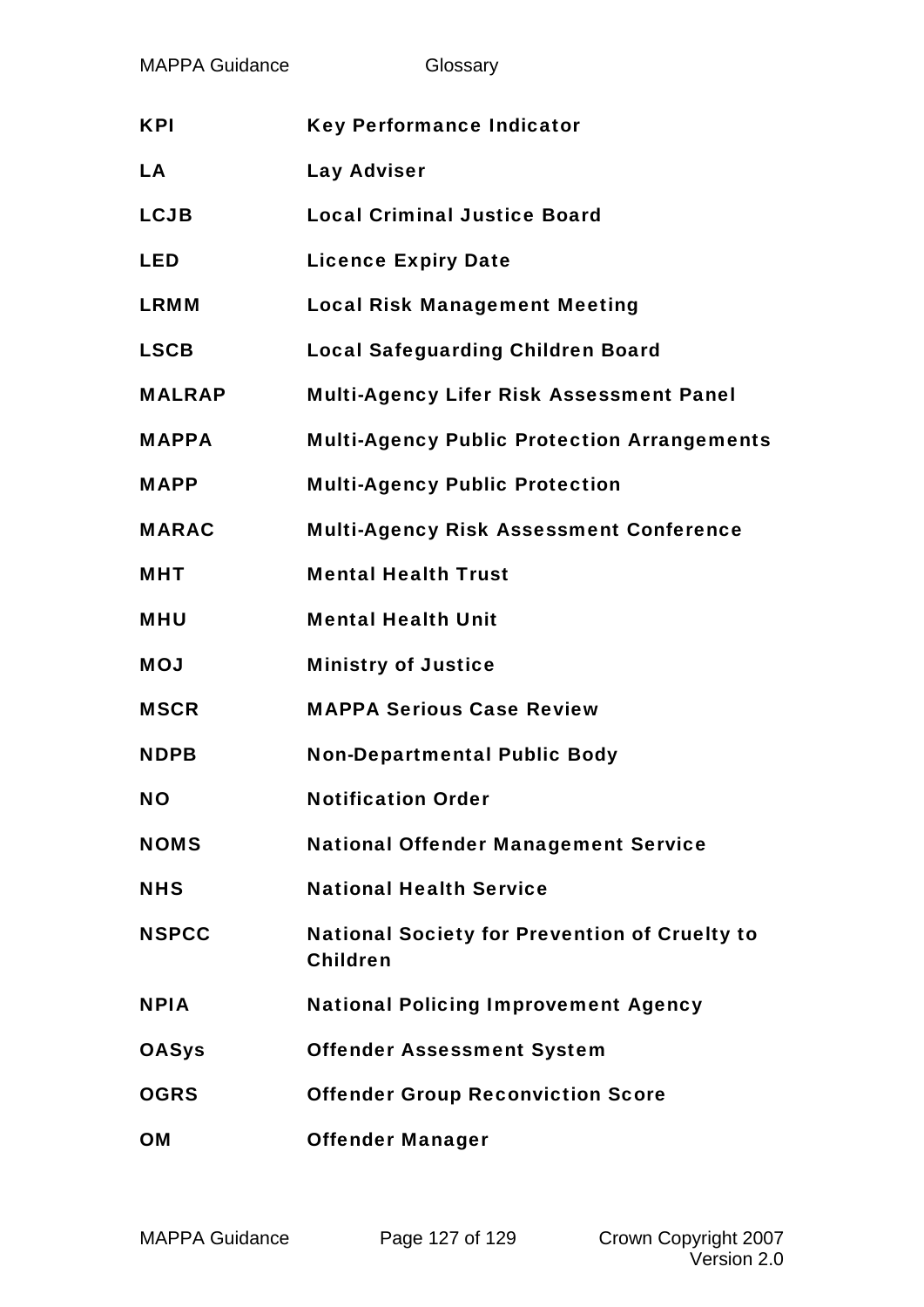Glossary

| <b>PAR</b>    | <b>Parole Assessment Report</b>                      |
|---------------|------------------------------------------------------|
| <b>PC</b>     | <b>Probation Circular</b>                            |
| <b>PDP</b>    | <b>Potentially Dangerous Person</b>                  |
| <b>PNC</b>    | <b>Police National Computer</b>                      |
| <b>PPU</b>    | <b>Public Protection Unit</b>                        |
| <b>PPO</b>    | <b>Prolific and other Priority Offender</b>          |
| <b>PRS</b>    | <b>Pre Release Section</b>                           |
| <b>PSI</b>    | <b>Prison Service Instruction</b>                    |
| <b>PSO</b>    | <b>Prison Service Order</b>                          |
| <b>PSR</b>    | <b>Pre Sentence Report</b>                           |
| <b>RA</b>     | <b>Responsible Authority</b>                         |
| <b>RAMP</b>   | <b>Risk Assessment Management Panel</b>              |
|               |                                                      |
| <b>RANSG</b>  | <b>Responsible Authority National Steering Group</b> |
| <b>RM2000</b> | <b>Risk Matrix 2000</b>                              |
| <b>RMP</b>    | <b>Risk Management Plan</b>                          |
| <b>RSHO</b>   | <b>Risk of Sexual Harm Order</b>                     |
| <b>ROTL</b>   | <b>Release on Temporary Licence</b>                  |
| <b>ROM</b>    | <b>Regional Offender Manager</b>                     |
| <b>RSL</b>    | <b>Registered Social Landlord</b>                    |
| <b>RSO</b>    | <b>Registered Sexual Offender</b>                    |
| <b>SARA</b>   | <b>Spousal Assault Risk Assessment</b>               |
| <b>SARN</b>   | <b>Structured Assessment of Risk and Need</b>        |
| <b>SOCA</b>   | <b>Serious Organised Crime Agency</b>                |